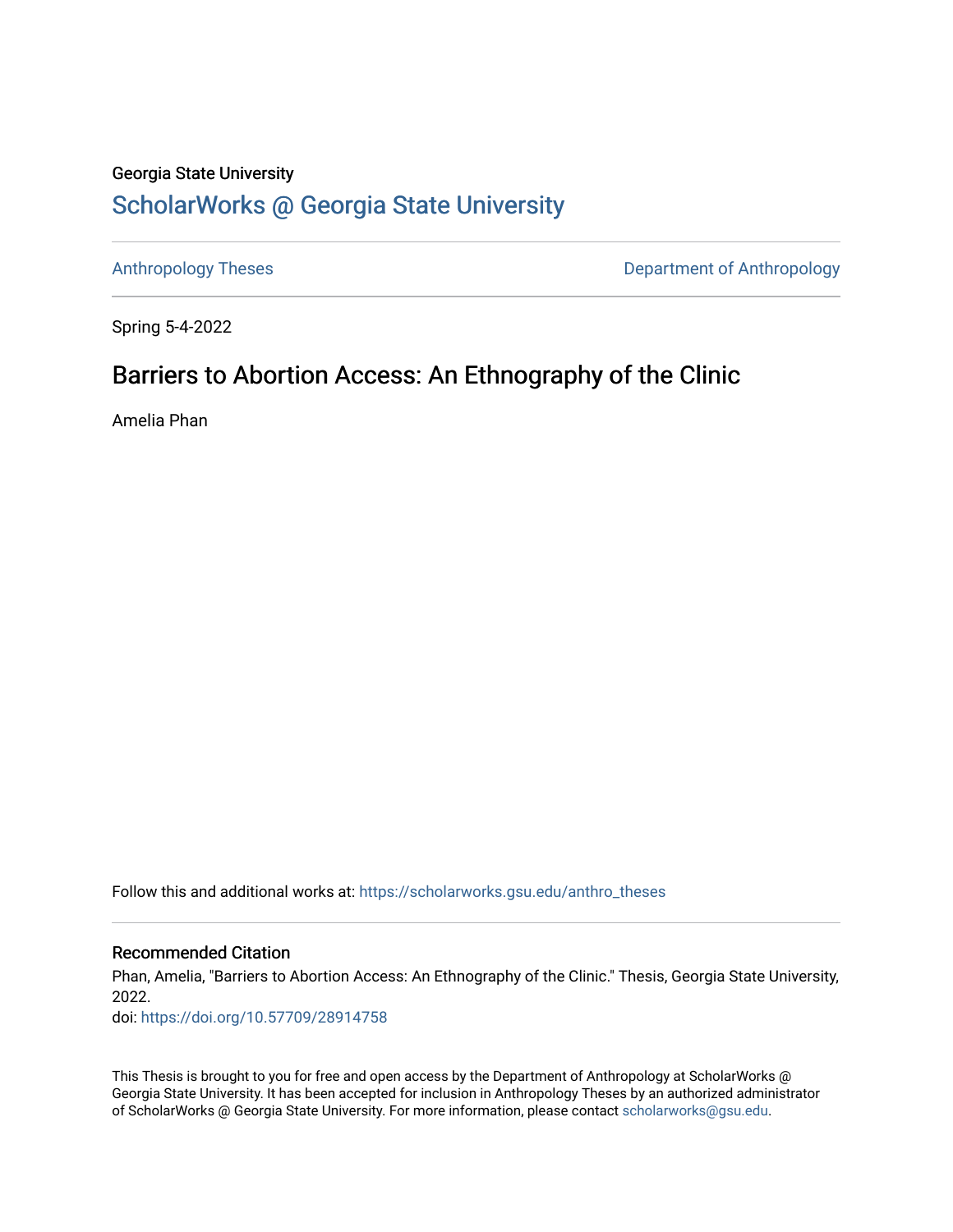Barriers to Abortion Access: An Ethnography of the Clinic

by

Amelia Phan

Under the Direction of Kathryn A. Kozaitis, PhD

A Thesis Submitted in Partial Fulfillment of the Requirements for the Degree of

Master of Arts

in the College of Arts and Sciences

Georgia State University

2022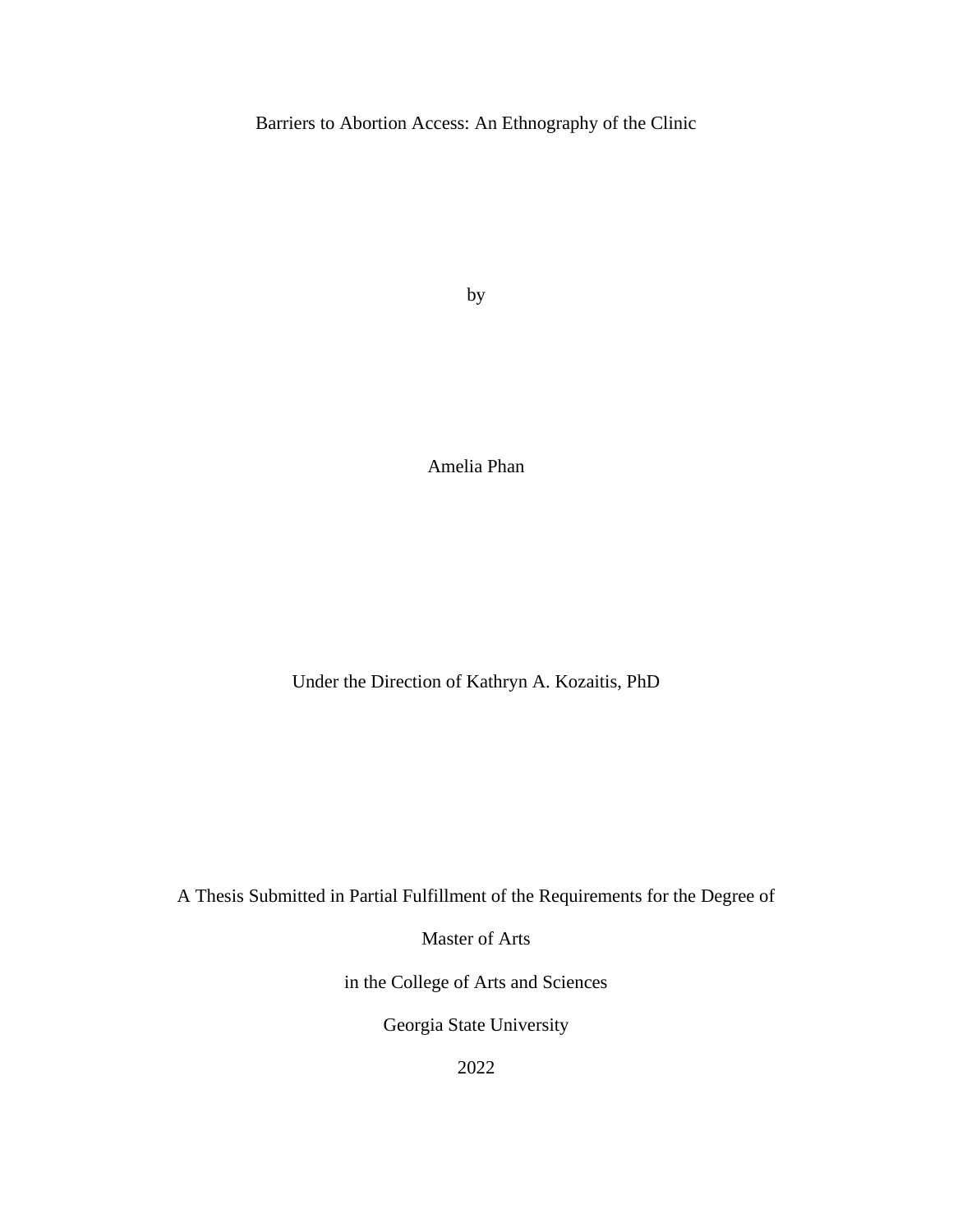#### ABSTRACT

Abortion access is constrained at various socio-cultural levels. While policy may be the most publicized level at which abortion access is determined, barriers to access are highly influenced by a variety of phenomena, including the cultural orientations of the clinic itself. In this thesis I examine the ways that the clinical context both enhances and constrains access to abortion. In this light, the abortion clinic is studied as a dynamic actor in an individual's pursuit of abortion, and one whose structures, protocols, and cultural orientations are not taken for granted, but rather analyzed through the lens of a praxis-oriented, critical anthropology. Data collected by participant observation, informal and in-depth interviews, and surveys reveal the ways that community-level stigma of abortion along with the legacy of biomedicine manifest at the clinical level to both intensify and mitigate salient logistical, cognitive, and structural barriers to abortion.

INDEX WORDS: Abortion access, Abortion clinics, Health equity, Ethnography, Medical anthropology, Reproductive justice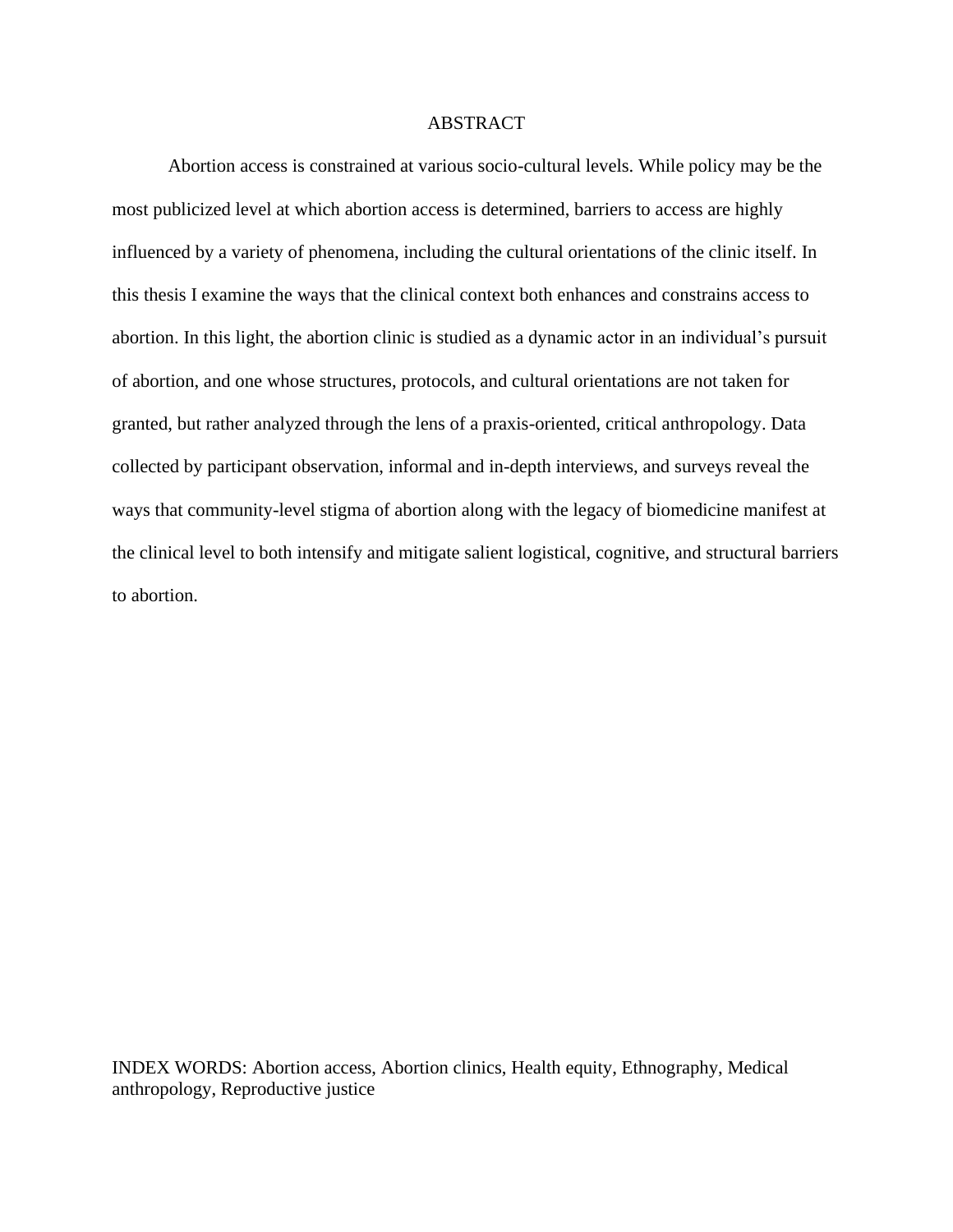Copyright by Amelia Phan 2022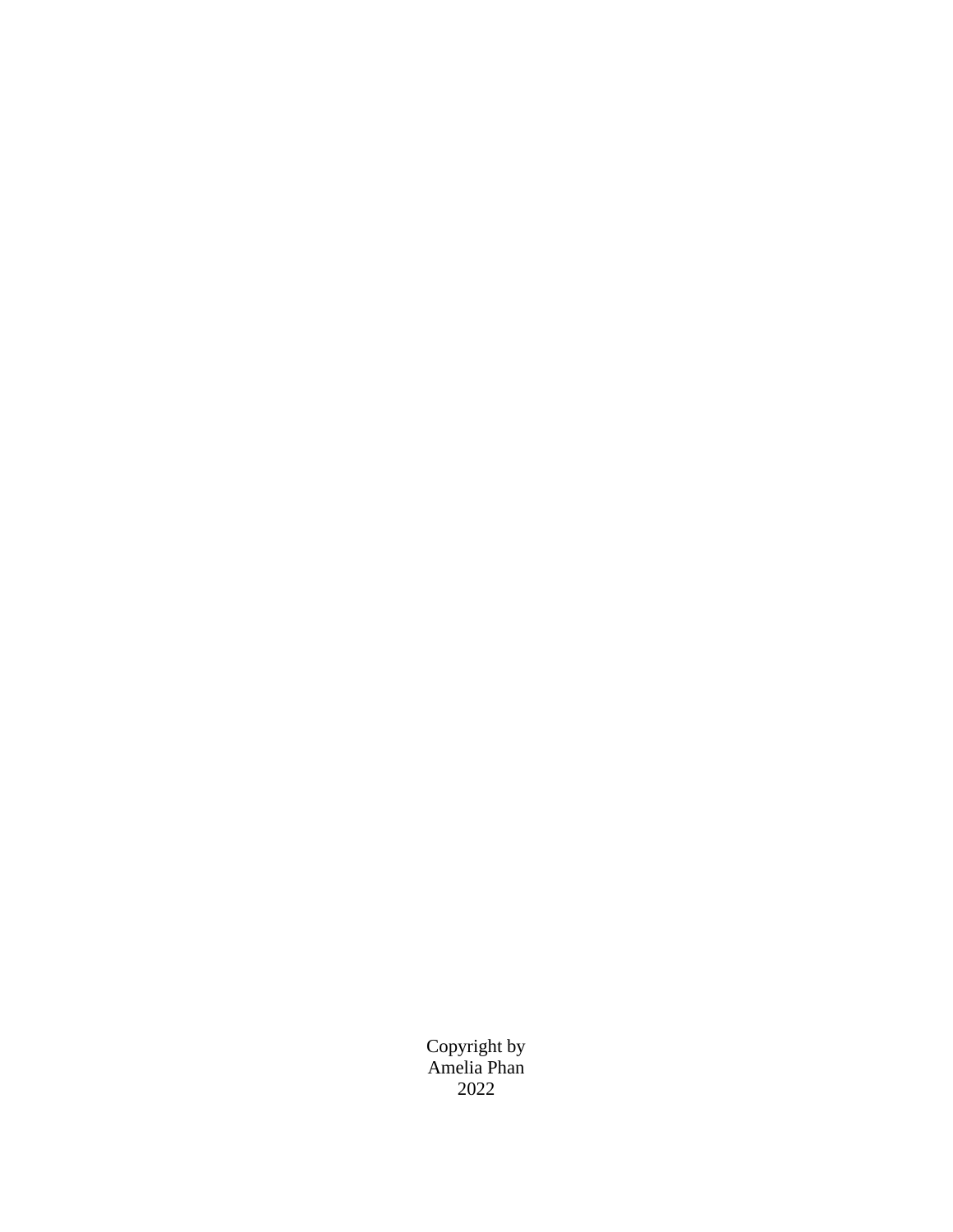Barriers to Abortion Access: An Ethnography of the Clinic

by

Amelia Phan

Committee Chair: Kathryn A. Kozaitis

Committee: Jennie Burnet

Cassandra White

Electronic Version Approved:

Office of Graduate Services

College of Arts and Sciences

Georgia State University

May 2022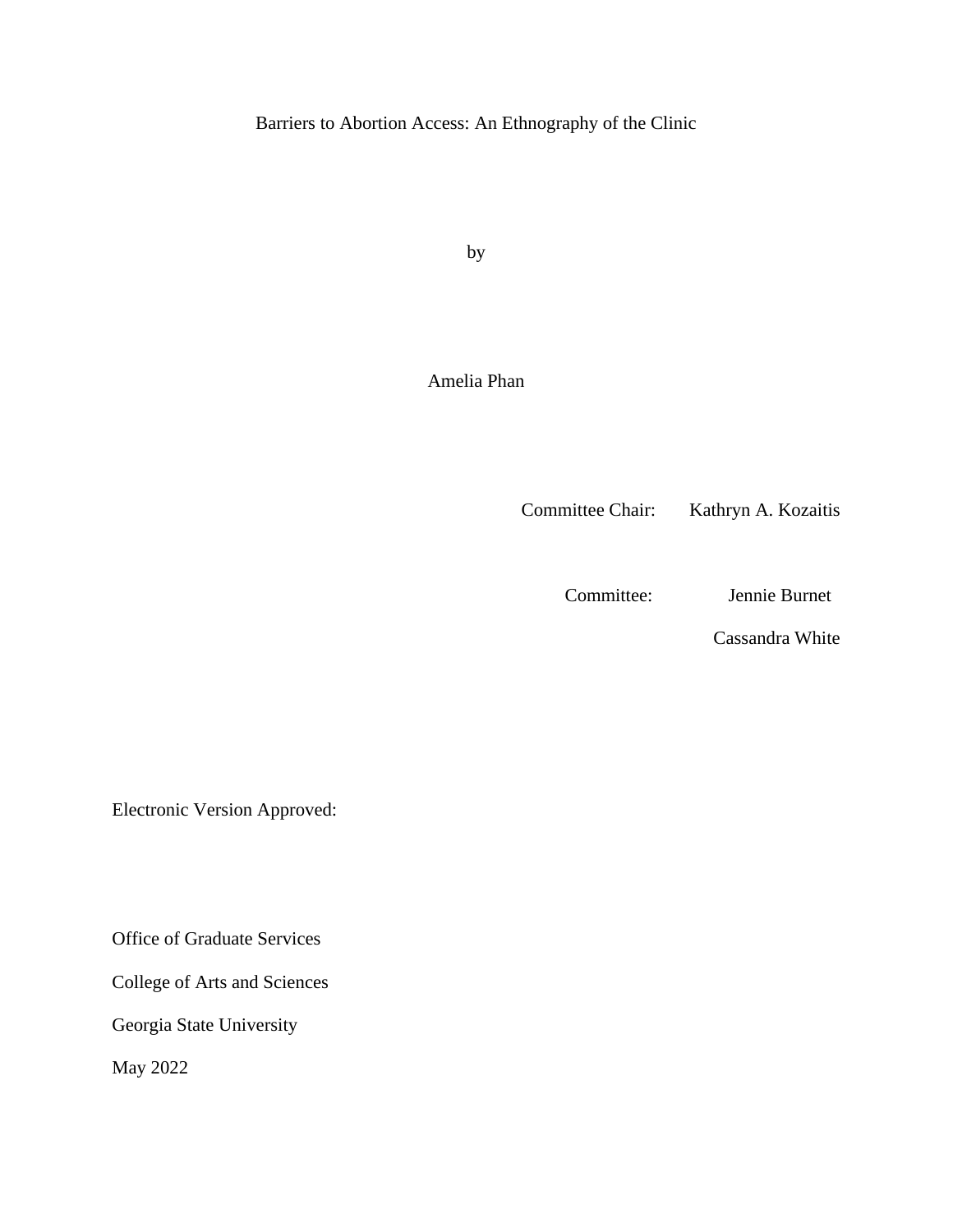### **DEDICATION**

This thesis is dedicated to the many who have struggled with and continue to struggle with obtaining critical healthcare, including abortion access, and to those who have spent endless hours in the research, activism, and organization of better ways to build community health.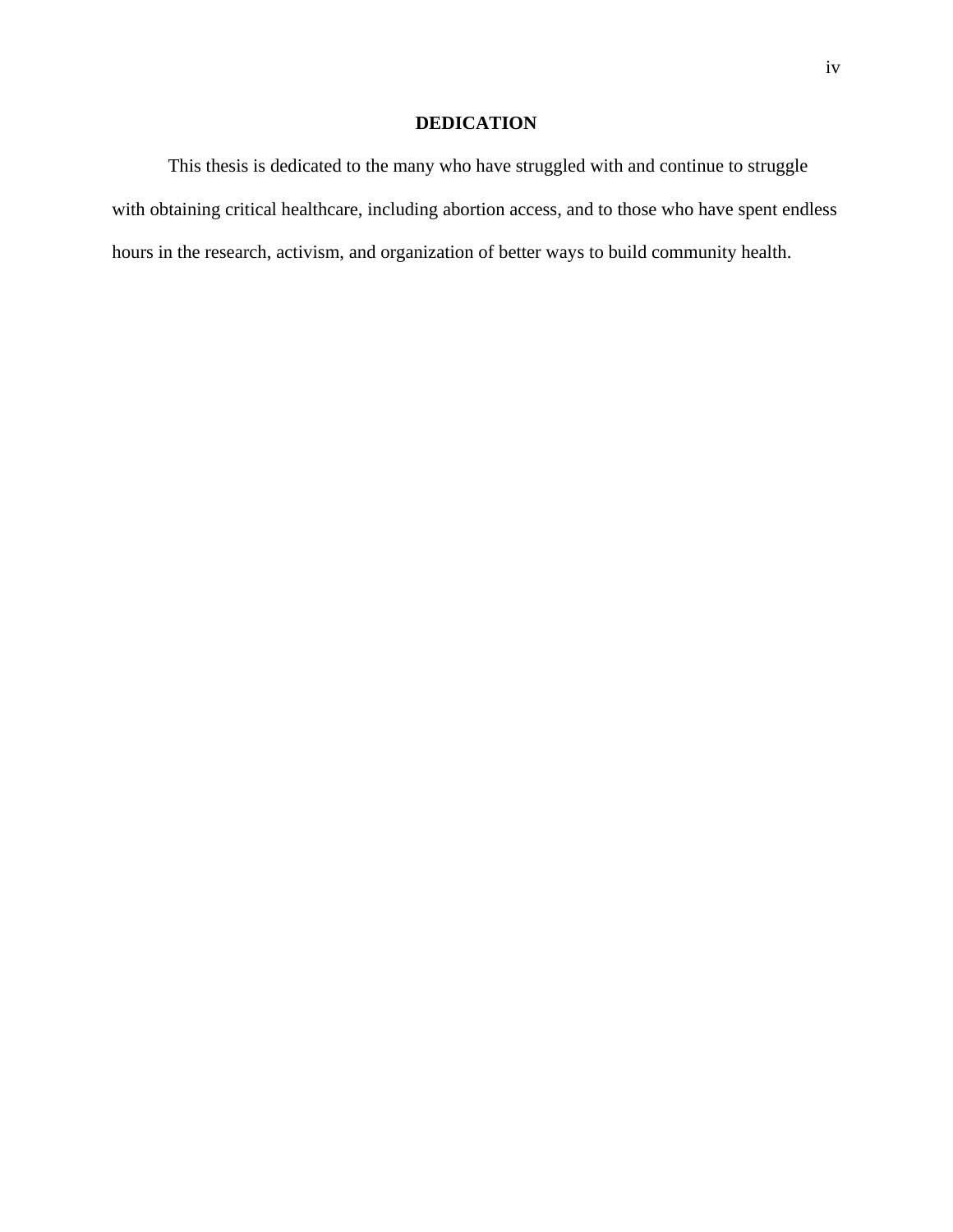#### **ACKNOWLEDGEMENTS**

<span id="page-6-0"></span>An immense thank you to my committee, Kathryn A. Kozaitis, Jennie Burnet, and Cassandra White, who not only serve as role models of exceptional anthropologists, but who also spent two long years supporting my growth as a student and researcher. Thank you for helping me develop a justice-oriented, anthropological perspective that I can carry with me throughout both my career and personal life. The time that I spent learning from you three has made me proud and energized to be an anthropologist. I also want to thank the clinic at which this study took place for trusting me as both an employee and a researcher and for inspiring me in their pursuit of better ways to build equitable healthcare access. Additionally, I am grateful for the team at The Center for Reproductive Health Research in the Southeast, who provided funding for this study's analysis. Finally, thank you, Elizabeth Mosley, for your encouragement and kindness as a colleague in this field of reproductive and sexual health research and advocacy.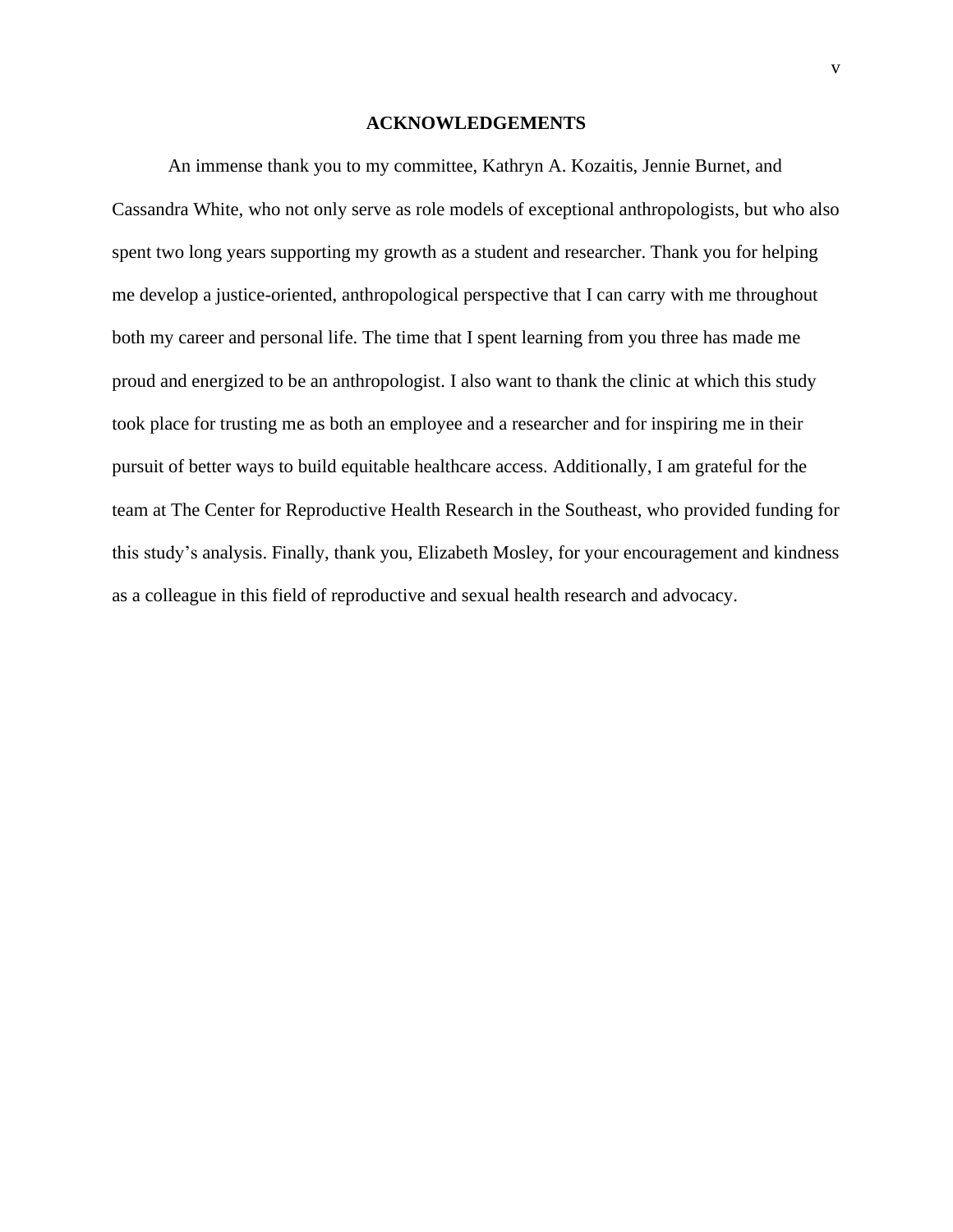## **TABLE OF CONTENTS**

| $\mathbf{1}$     |                                                                                   |    |
|------------------|-----------------------------------------------------------------------------------|----|
| $\boldsymbol{2}$ |                                                                                   |    |
| 2.1              | The History of the Clinic: Biopower and The Biomedical Institution                | 5  |
| 2.1.1            | The Transfer of Women's Bodies to the Biomedical Institution                      | 5  |
| 2.1.2            | <b>Conferring Precision over the Management of Women's Bodies</b>                 | 8  |
| 2.1.3            | <b>Exploiting the Bodies of Women of Color for the Benefit of the Institution</b> | 11 |
| 2.1.4            | The Continued Management of the Bodies of Women of Color                          | 12 |
|                  | 2.1.5 In Conclusion                                                               | 13 |
| 2.2              | The Contemporary Abortion Clinic: Barriers to Abortion                            | 14 |
| 2.2.1            | <b>Gatekeepers of Abortion</b>                                                    | 14 |
| 2.2.2            | <b>Marginalized among a Fragmented Network</b>                                    | 15 |
| 2.2.3            | <b>The Social Encounter with the Clinic</b>                                       | 17 |
| 2.2.4            | The Constraints and Supports of the Clinic                                        | 18 |
| 3                |                                                                                   |    |
| 3.1              | <b>Abortion Rates and Abortion Clinics in the Region</b>                          | 21 |
| 3.2              | <b>Study Site</b>                                                                 | 22 |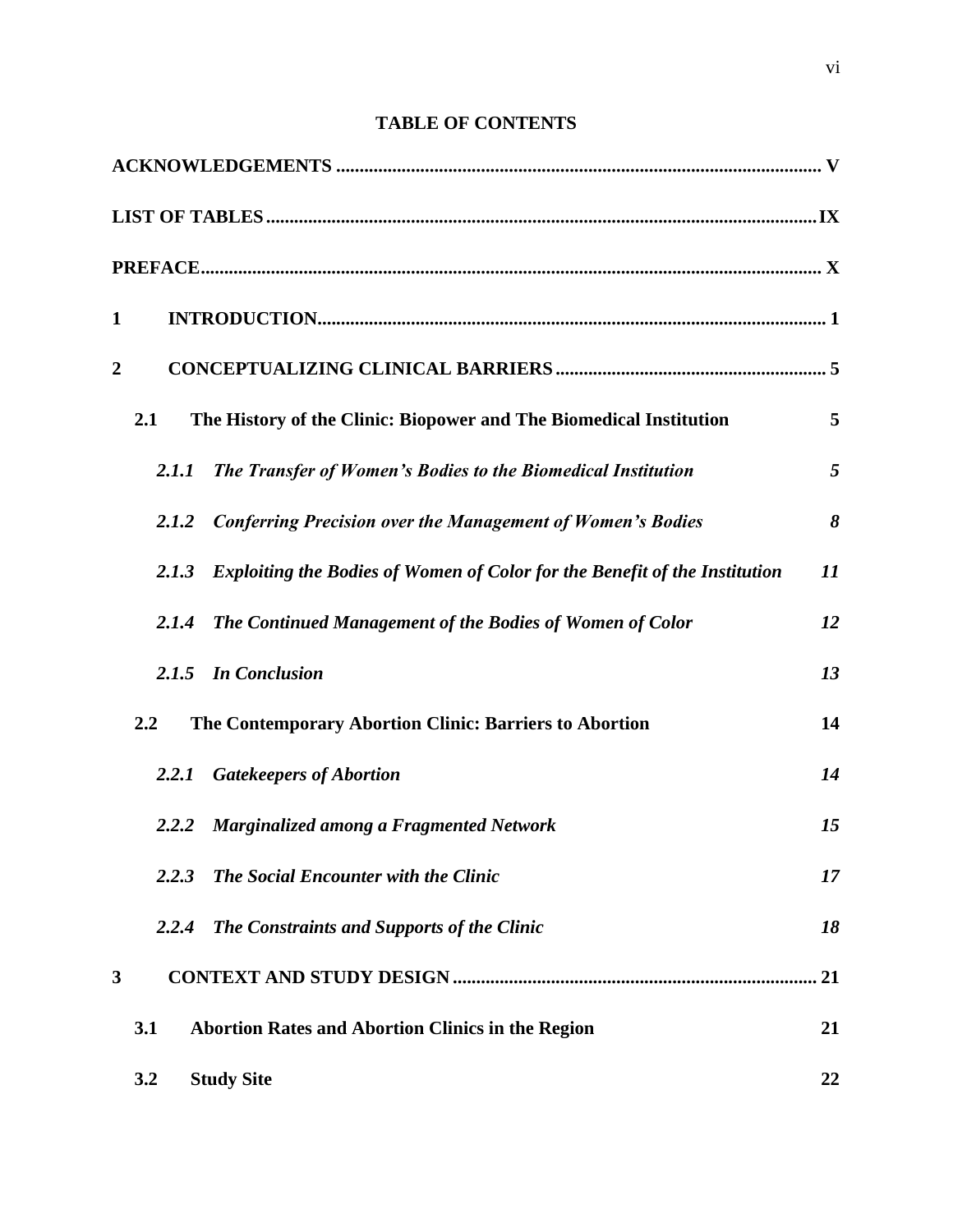|                         | 3.3   | <b>Methodology</b>                             | 23 |
|-------------------------|-------|------------------------------------------------|----|
|                         | 3.3.1 | <b>Qualitative Methods</b>                     | 23 |
|                         |       | 3.3.2 Quantitative Methods                     | 25 |
|                         | 3.3.3 | <b>Analysis</b>                                | 26 |
|                         | 3.3.4 | <b>Participants</b>                            | 27 |
|                         | 3.4   | <b>Strengths and Limitations</b>               | 32 |
| $\overline{\mathbf{4}}$ |       |                                                | 37 |
|                         | 4.1   | <b>Legitimization of the Clinic</b>            | 37 |
|                         | 4.2   | <b>Fearing Abortion</b>                        | 43 |
|                         | 4.3   | <b>Mitigating and Enhancing Fears</b>          | 48 |
|                         | 4.4   | <b>Moral Negotiation</b>                       | 55 |
|                         | 4.5   | <b>Moral Iatrogenesis</b>                      | 58 |
|                         | 4.6   | <b>Moral Consolation via Communal Exchange</b> | 62 |
| 5                       |       |                                                |    |
|                         | 5.1   | <b>Financial Barriers</b>                      | 66 |
|                         | 5.1.1 | <b>Who is Accessing Funds?</b>                 | 70 |
|                         | 5.1.2 | <b>Who is Distributing Funds?</b>              | 73 |
|                         |       | 5.1.3 The Staff                                | 76 |
|                         | 5.2   | <b>Drivers</b>                                 | 84 |
| 6                       |       |                                                | 91 |

vii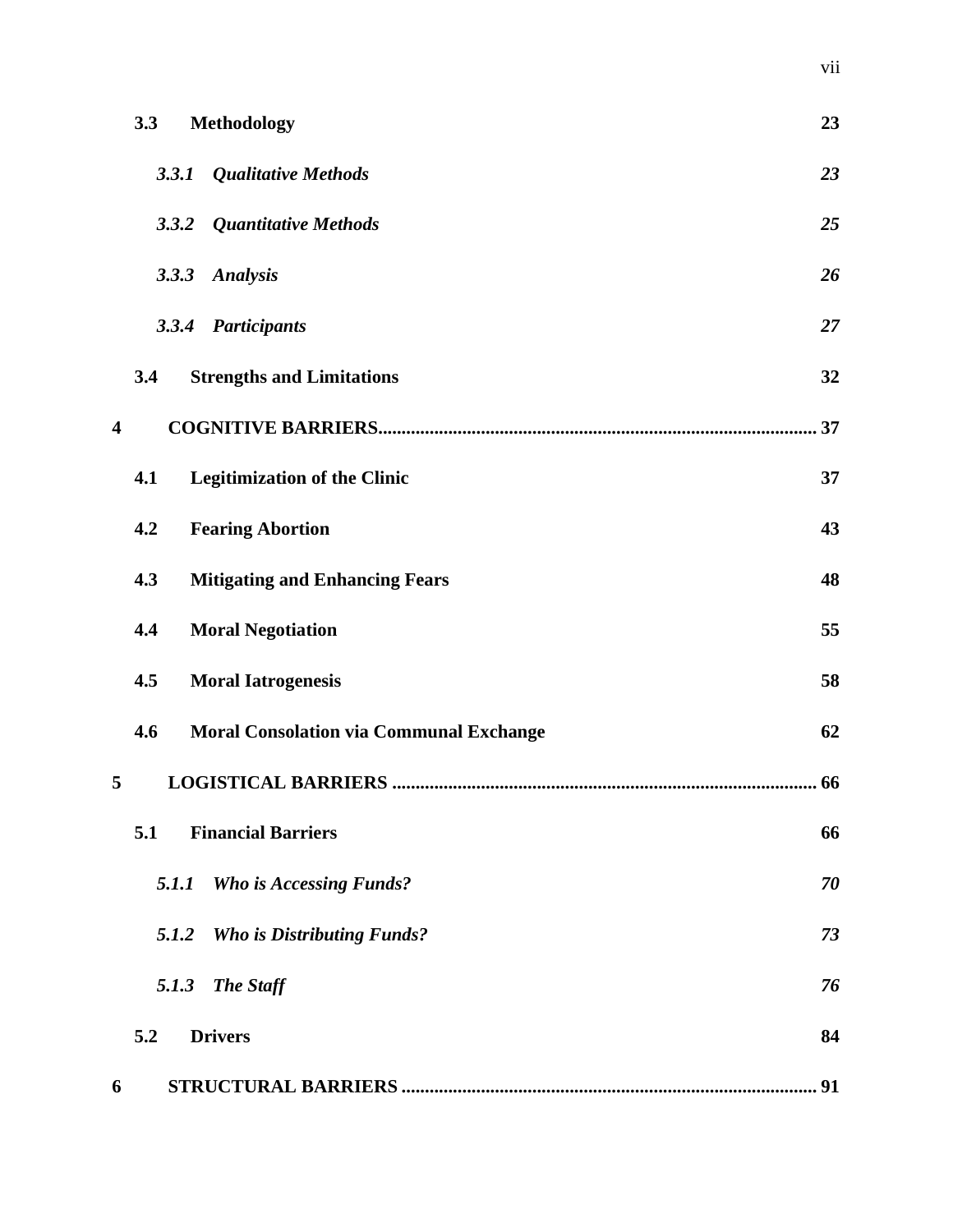|   | 6.1 | <b>Structural Neglect</b>                                       | 91  |
|---|-----|-----------------------------------------------------------------|-----|
|   | 6.2 | <b>Structural Competence</b>                                    | 97  |
|   | 6.3 | <b>Disrupting Reproductive Governance</b>                       | 100 |
| 7 |     |                                                                 | 106 |
|   | 7.1 | The Abortion Clinic as Reference Point of Ethnographic Analysis | 106 |
|   | 7.2 | <b>Recommendations</b>                                          | 110 |
| 8 |     |                                                                 | 113 |
| 9 |     |                                                                 | 115 |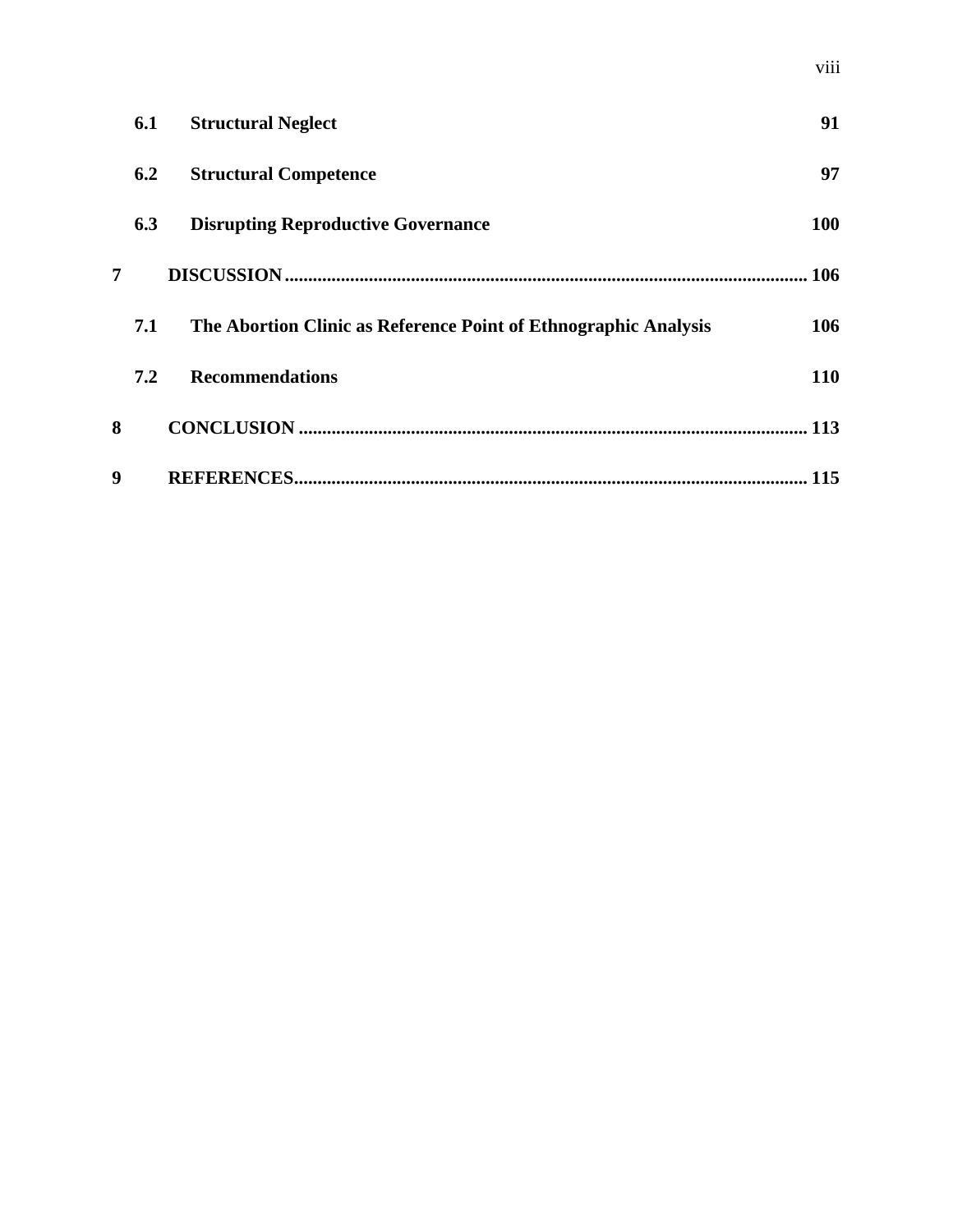## **LIST OF TABLES**

<span id="page-10-0"></span>

| Table 1 - Survey Participants - Attributes and Demographic Characteristics (n = 119)  29 |  |
|------------------------------------------------------------------------------------------|--|
|                                                                                          |  |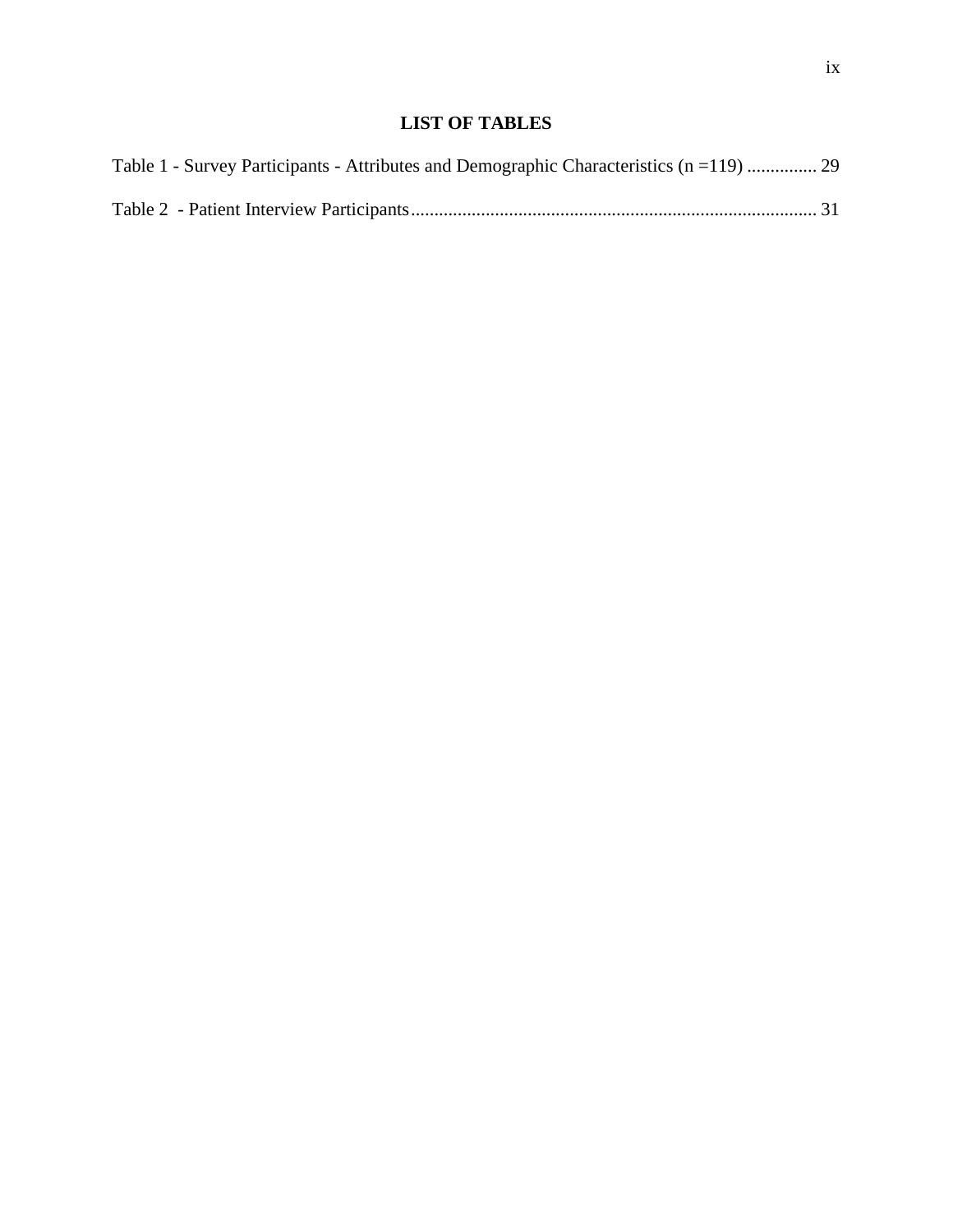#### **PREFACE**

<span id="page-11-0"></span>If the aim of anthropology is to understand human differences and similarities, and if the practice of public health is to ensure the wellbeing of the community, then this project exists at the nexus of the two fields as a way to investigate how the diversity of human experience is to be incorporated into the practice of community health. What I am concerned with here is the individual's search for wellness by way of a treatment that is almost exclusively maintained by the field of biomedicine, our society's primary institution and authority concerning physical wellness and disease. This thesis explores the variety of journeys taken by those who wish to terminate their pregnancies and their interaction with the ultimate gatekeeper of abortion, the clinic. In essence, I explore the clinic as a dynamic actor in the landscape of abortion access, and one whose cultural orientations, including its ideologies, protocols, processes, and structures, both enhance and constrain access to the very service they intend to offer. The final aim of this thesis is to produce knowledge and recommendations for advocates, community organizations, clinics - for all interested members and affiliates of biomedicine and human rights - so that we may better facilitate the physical, social, mental, and spiritual health for all of those who pursue abortion as the best treatment for themselves and their families.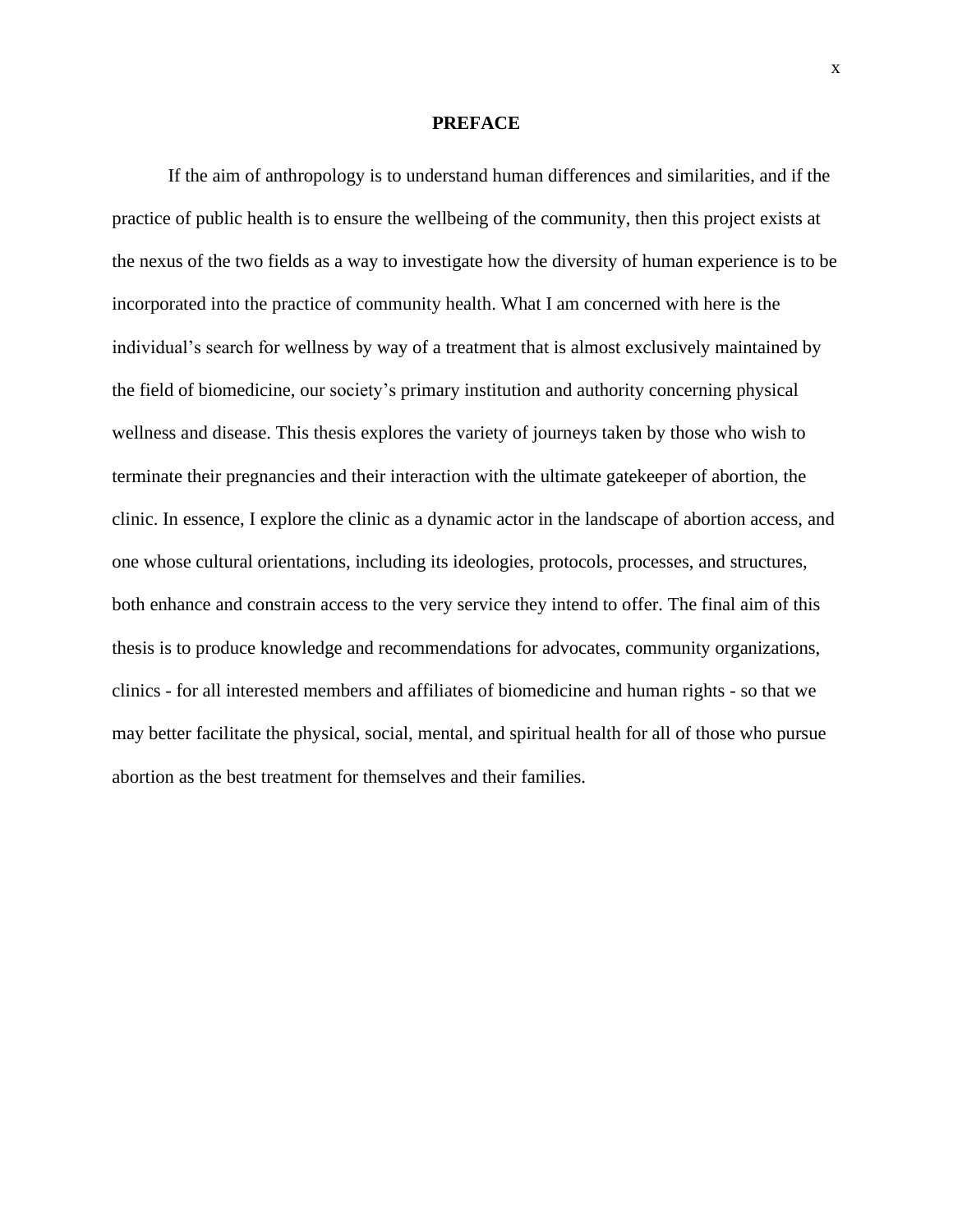#### **1 INTRODUCTION**

<span id="page-12-0"></span>"I feel so much better after that ultrasound. You don't know how much guilt I've been wrestling with these past few days. That ultrasound lady just showed me how it's all just a little sack of fluid. There's no baby in there!" Tonya, a patient in her mid-twenties, had followed me into the office with an energy that was a refreshing, albeit rare, sight at the clinic. "Man, I feel good now," she said. Despite the mask, her beaming smile was evidenced by the sparkle in her eyes. Yet, within a matter of milliseconds, the sparkle evaporated, as she pondered. "Well, I feel good for the most part...I do feel bad for all the other women in the waiting room though. They all seem so scared. I mean this whole process is so mysterious. You wait around and watch people get called back, then they come back out, then get called back again. All that mystery is nerve racking." I welcomed the feedback, tempted to tease more details out of her, but there was already a stack of patient files waiting for me in the drop box outside the door. I gathered her medical information, and then I explained what to expect in the next couple of hours, before, during, and after the procedure. "Wait. The procedure is only ten minutes long?" I imagined a dropped jaw behind her blue mask. "I thought it was, like hours. That's what they said over the phone." Yet again, a patient was relieved to learn about the simplicity and brevity of an abortion. What they did not understand, or perhaps what we did not make clear, was the litany of steps that preceded the event, culminating in hours of long wait, and apparently, long awaited angst. With an air of relief, Tonya declared, "Well, I guess I'll have to chat with some of the ladies out there about this, maybe that'll lift their spirits!"

Throughout this thesis, I use the framework of critical medical anthropology (CMA) to analyze the clinical encounter as a space in which barriers and facilitators to abortion are both amplified and constrained. Through the lens of CMA, I have sought to understand and respond to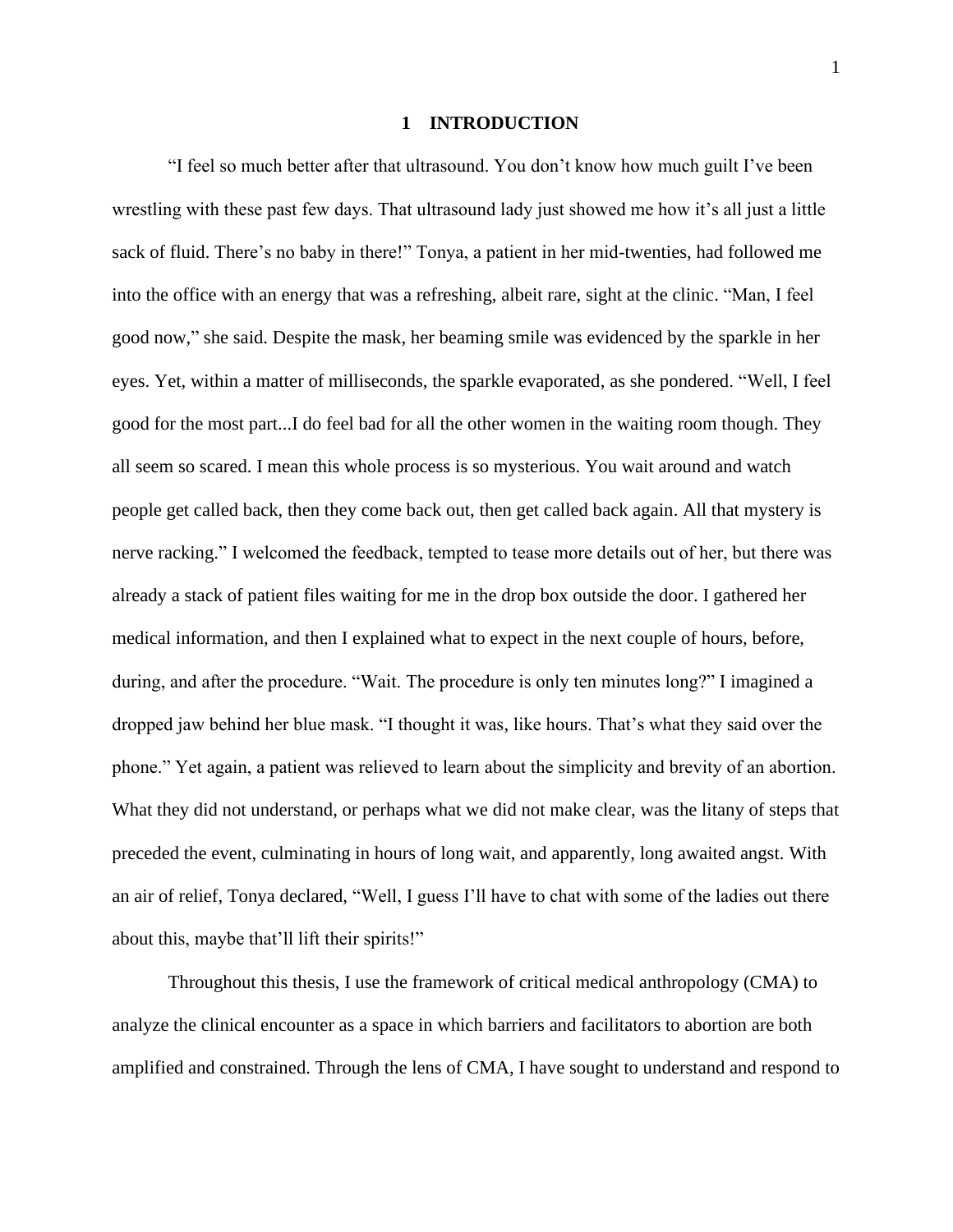issues of abortion access in terms of the interaction between macrolevel structures, such as those of policy, the clinical institution, and popular beliefs on abortion, and the micro-level experience of contemplating and negotiating abortion access (Singer 1995). The clinical institution is perceived not as a static entity, but rather a dynamic actor in a woman's pursuit of abortion. Thus, the seat of power from which abortion clinics operate is a main variable of analysis (Singer 1995), while I use an ethnographic approach to highlight the lived experiences of women as they negotiate their encounter with the clinical institution.

This thesis is a response to recent calls for a renewed anthropological engagement with abortion, as there is a sore need for ethnographic data that articulates the effects of restricted access to abortion across multiple intersections of social axes such as race, ethnicity, class, migratory status, and region (Andaya and Mishtal 2016). The experiences of people seeking abortion are not homogenous. Rather, one's experience is determined by the various ways in which they are marked by interlocking systems of oppression and influence (Crenshaw 1991). In this light, an anthropological approach is used to serve the aims of reproductive justice by acknowledging the ways that women of racial and ethnic minorities are differentially impacted by the culture, including the protocols and processes of the healthcare institution as it is found within an abortion clinic. In a time when discourse on abortion is dominated by a tide of conservative politics that threatens to restrain access at the most determinant level, that of policy, let us not forget that legal policy is only one of many necessary aspects of abortion access, particularly among women of lower privilege. Thus, may this thesis illuminate barriers and facilitators to abortion access that emerge from the clinical context, a locus amenable to advocacy efforts, financial support, policy, and the goodwill of clinical leaders yearning to bridge long-standing gaps in healthcare.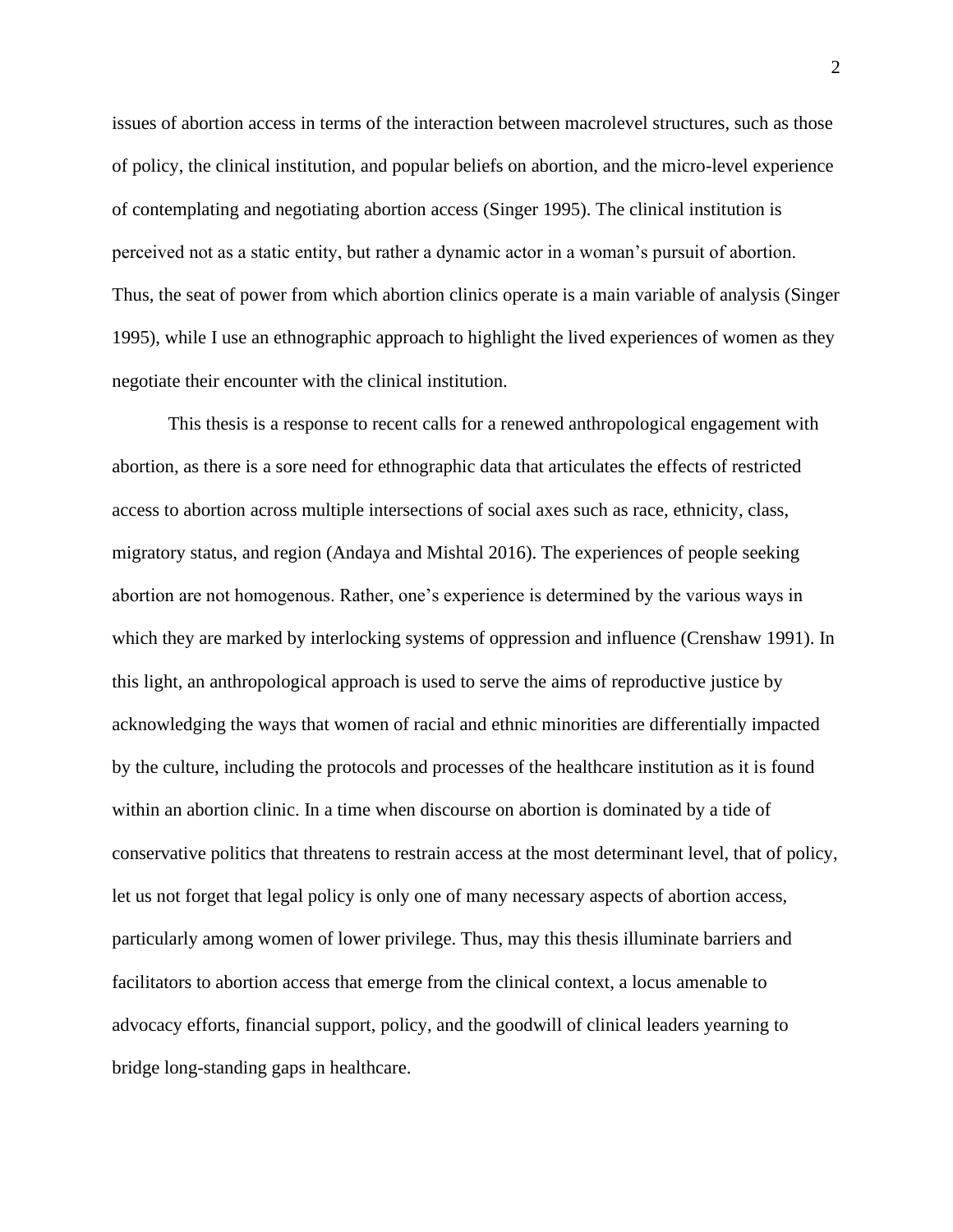This study took place at a free-standing, non-profit, abortion clinic in a large,

metropolitan city in the Southeastern United States. The clinic offers reproductive health services to primarily low-income women of color, a demographic that comprises the majority of the abortion seekers in the United States (Jerman et al. 2016). Abortion is the main service provided by the clinic, accounting for over 84% of patient cases in 2020. Given the limited availability of abortion clinics throughout the Southeast (Jones et al. 2019), the clinic sees a diverse array of patients from surrounding states, including but not limited to Alabama, Georgia, South Carolina, Florida, and Tennessee.

I was employed at the clinic from Fall of 2019 to Winter of 2022, occupying various roles that exposed me to multiple facets of the clinical experience, from establishing appointments by phone, to checking in patients the day of their appointment, to educating patients about abortion, to translating pertinent information between clinicians and Spanish and French speaking patients. During the Fall and Winter of 2021, I collected surveys and conducted in-depth interviews with patients and staff members in an attempt to better understand the obstacles, facilitators, perceptions, and experiences of abortion access that I had long observed and participated in throughout my employment at the clinic. Thus, my analysis centers the experiences of both patients and staff members as they are affected by or participate in the processes that either enhance or restrain access to abortion.

This thesis begins with a brief history of biomedicine and its relationship with women's health. Next, I cover the scholarship of barriers and facilitators of abortion emerging from the clinical context. I use the concepts such as structural violence and biopower to conceptualize how the clinic enhances and restrains abortion access. After a detailed discussion of my study design, I provide a description of the field site and of the status of abortion clinics within the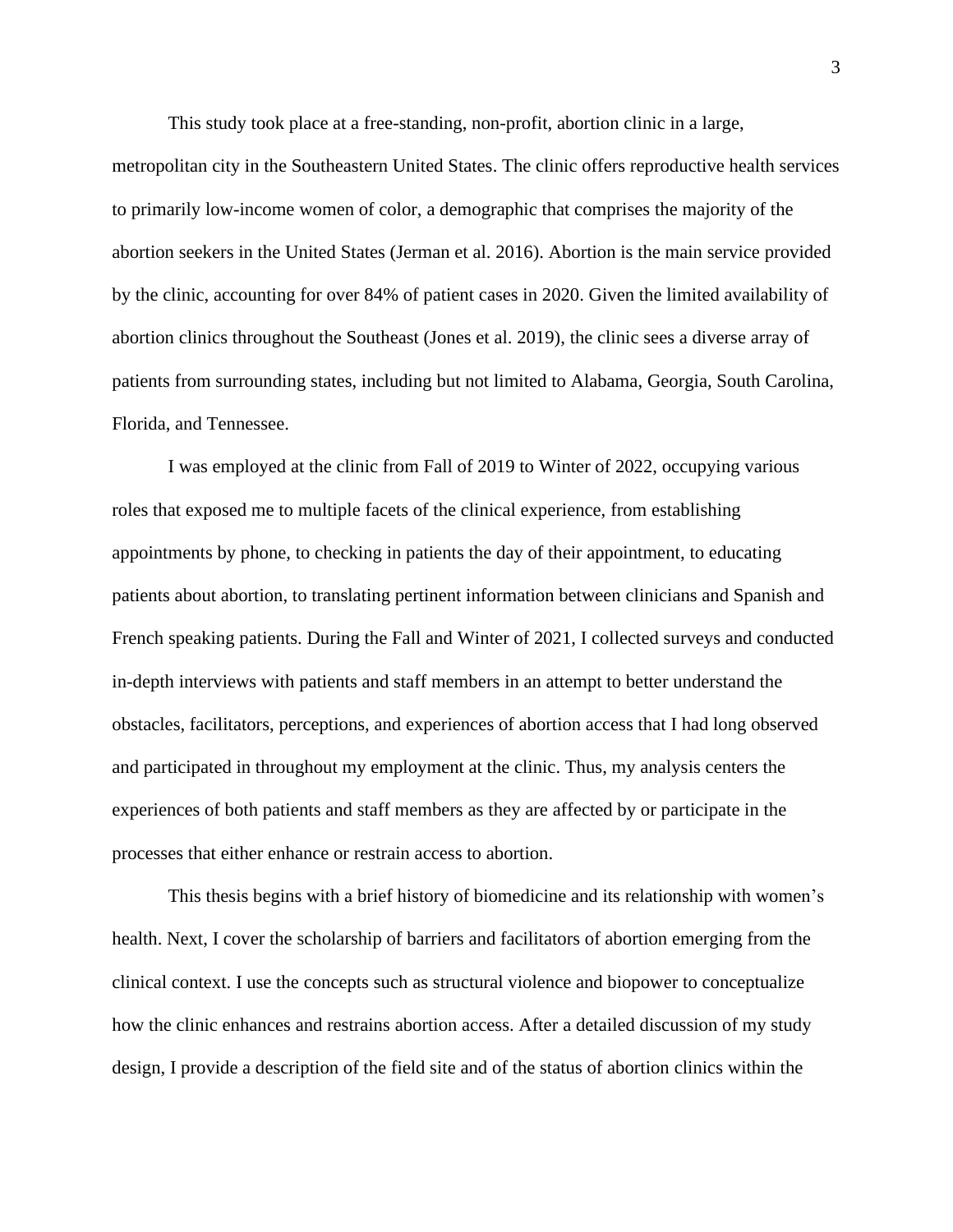Unites States, particularly the South. From there, I expand on my ethnographic analysis through chapters dedicated to the logistical, cognitive, and structural conundrums that are exacerbated and mitigated by the clinic. The thesis ends with policy and research recommendations for abortion clinics, advocacy organizations, public health professionals, and any other interested institutions invested in increasing access to abortion.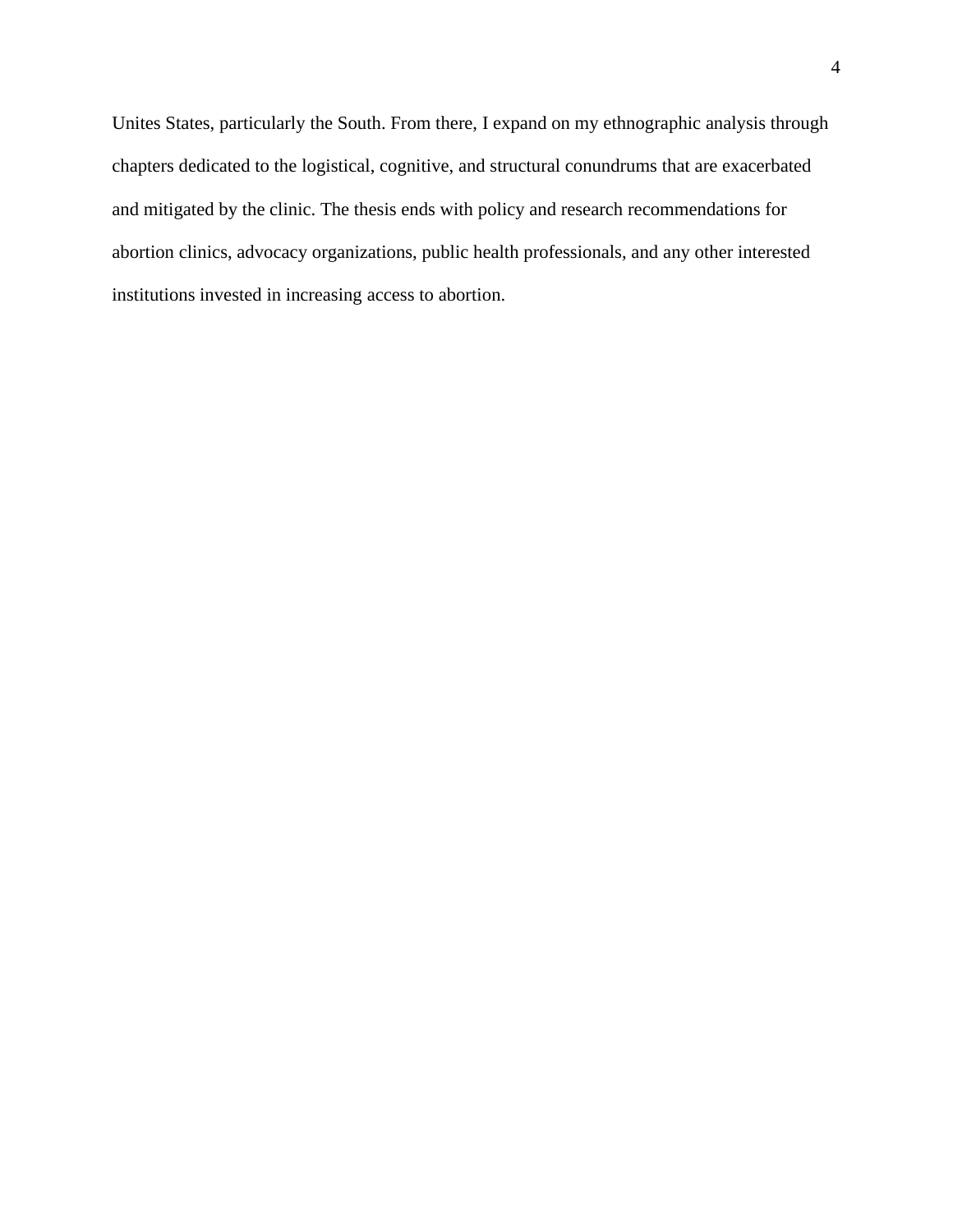#### **2 CONCEPTUALIZING CLINICAL BARRIERS**

#### <span id="page-16-1"></span><span id="page-16-0"></span>**2.1 The History of the Clinic: Biopower and The Biomedical Institution**

Here, I contextualize the modern-day abortion clinic through a brief history of the biomedical establishment as it relates to women throughout history. The modern institution of healthcare is conceptualized as a product of Western culture which is grounded in the values of science, white supremacy, patriarchy, and capitalism. Thus, the medical industry is sculpted and constrained by such values and operates as both a passive and an active vehicle for their perpetuation. Since its most incipient stages, the medical industry has acted as a medium for the Western patriarchy to surveil and control the medicalized female body, sustaining and compounding notions of hierarchy against women of various social axes via the supplantation of female medical models of health, the technological surveillance of female reproduction, and the manipulation of reproduction within female bodies of color. Michel Foucault's concept of biopower is useful within this analysis. Biopower, defined as the regulation of human life at both an individual and group level (Foucault 1990), is typically administered by the state. Yet here I argue that biopower is also managed by the sociocultural institution of the biomedical industry due to its history and continued performance as a handmaiden of patriarchal interests.

#### *2.1.1 The Transfer of Women's Bodies to the Biomedical Institution*

<span id="page-16-2"></span>Modern biomedicine emerged in the late 19th century, radically shifting existing paradigms of health. In the late 19th century, the field of medicine in Western hegemonic cultures was transformed by an emerging understanding of biological processes. Physicians transitioned away from Hippocratic theories of medicine and increasingly relied on scientific understandings of biomedical phenomena in their treatment of medical problems (Shah 2016: 143). Throughout this process, a hierarchy of medical models was consolidated, giving Western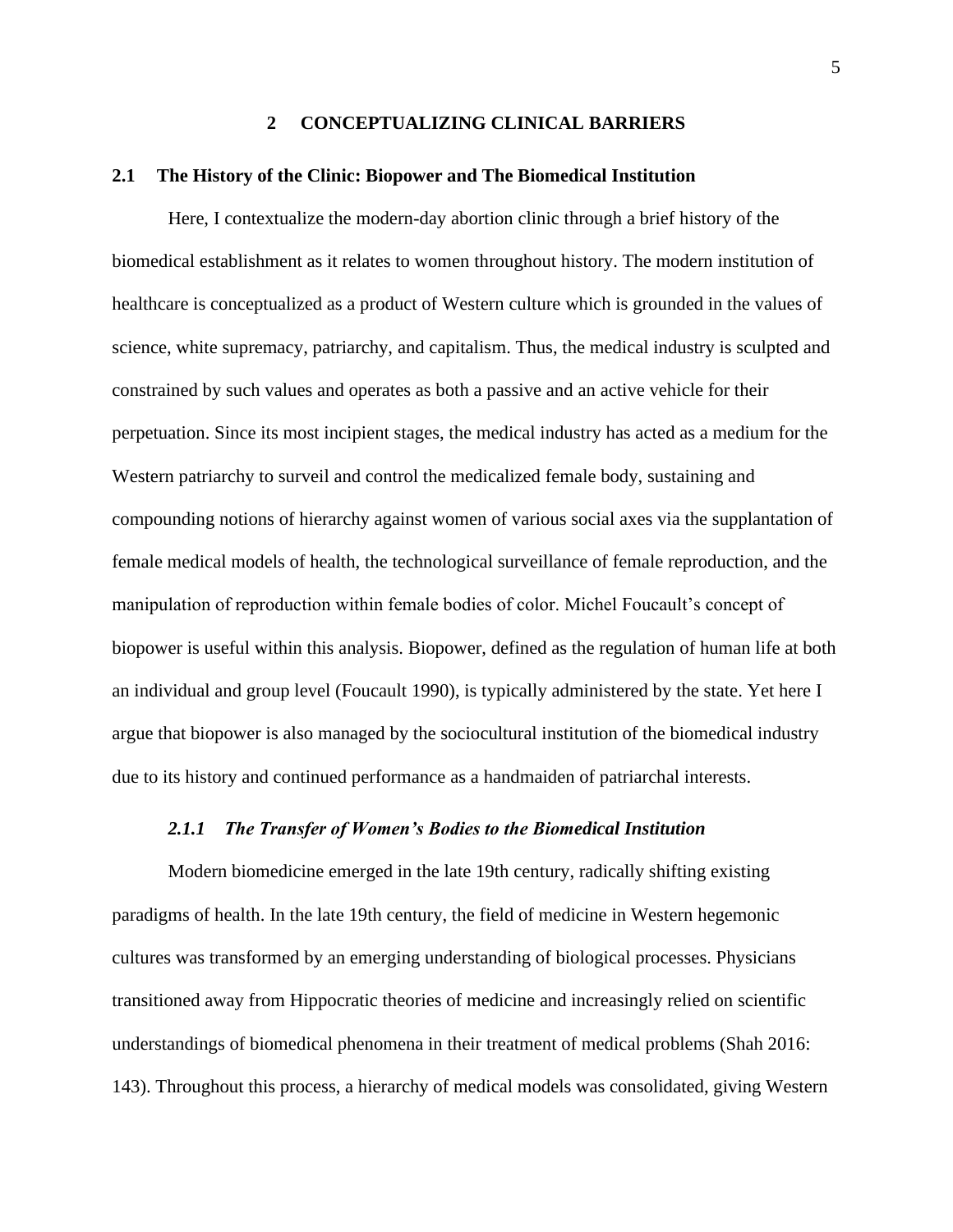biomedicine a perceived authoritative knowledge over alternative models, be they folk models from non-white cultures or medical models belonging to women, such as midwifery. Biological determinism was privileged within this model, creating a paradigm shift in the field of medicine that marginalized more holistic and interdisciplinary models of health (Shah 2016: 160). Biomedicine reduced complex problems to the smallest and simplest components, extracting health phenomena from their highly influential sociocultural factors (Shah 2016: 162).

Despite the profound public health benefits of these new biomedical paradigms (CDC 1999), the paradigm shift is not without its problems. Disease and illness are more than physical phenomena. Rather, they are sculpted by a host of social and cultural matters which are still often unacknowledged in the field (El-Hassan et al. 2002; Hoke and McDade 2015; Shah 2016: 162). This concept is well-illustrated by Arthur Kleinman's distinction between disease and illness in which Kleinman establishes the concept of 'disease' as the physiological aberration observed within the body, and which serves as the unit of interest to the physician. Illness, on the other hand, is defined as that which encompasses the full social, behavioral, cultural, and all-around life-altering ramifications of the disease, or the ways in which a patient experiences a disease in their daily lived experience (1989).

Not only did biomedicine gain an authoritative foothold within the hierarchy of medical models, but it also gained hegemony across contemporary western culture, existing as an omnipresent force in the lives of most, if not all, modern individuals within the west and most western-influenced regions. In effect, the biomedical institution has since become an authoritative institution around which western individuals and society find and create meaning about their existence. Despite the many positive influences of biomedicine across the world, it has flourished at the expense of alternative, holistic health models, extracting the biological from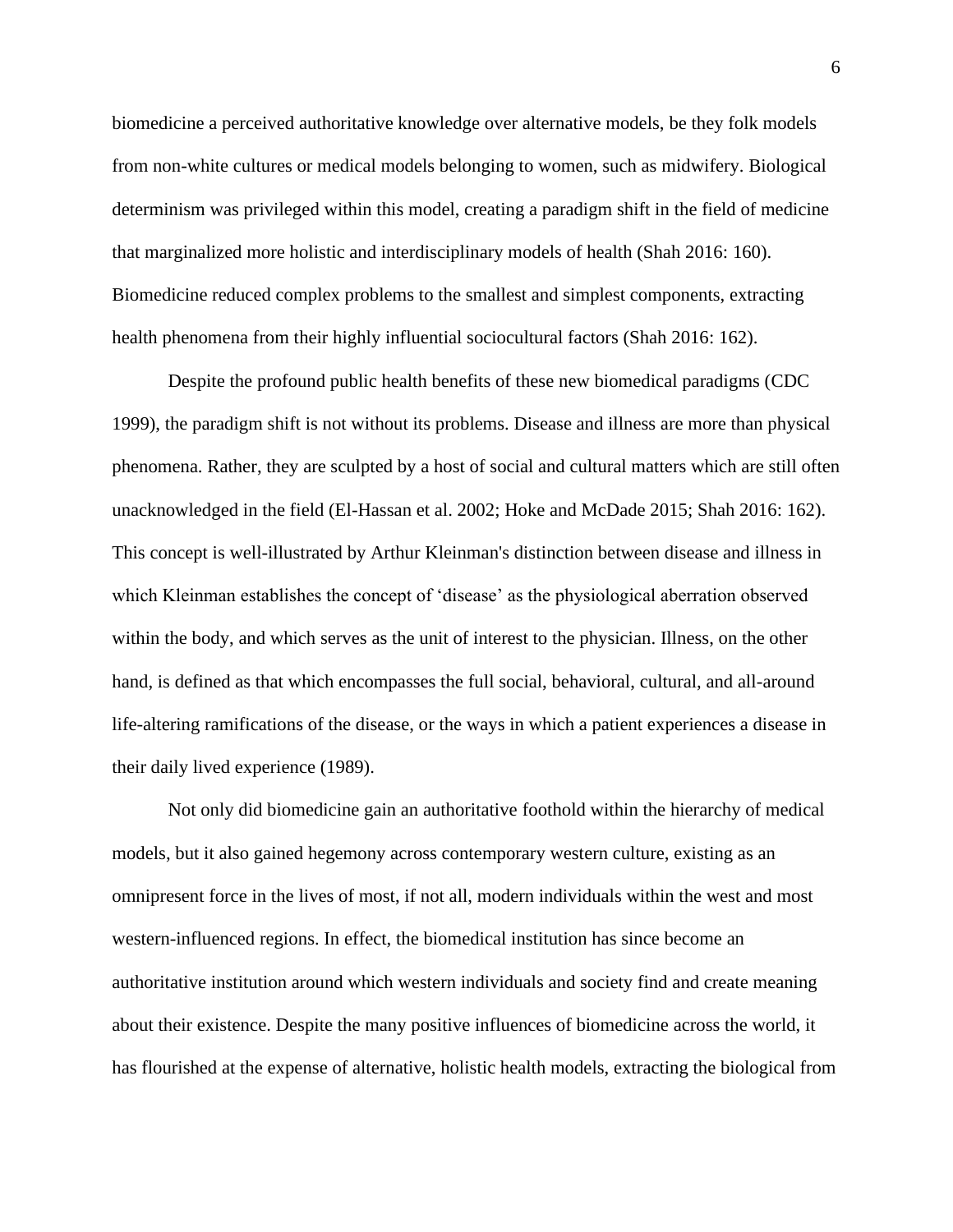its sociocultural context and thus 'medicalizing' matters of human importance (Barker 2009: 11). The medicalization of social experiences has impacted humanity at various levels, including the ways in which the biomedical institution responded to and interacted with women and the female body.

Under biomedicine, the female body was marginalized and extracted from a womancentered approach to women's health. Among the various medical models that encompass the history of medicine across various cultures, midwifery has existed as a female-oriented model in many societies in which women were the primary proprietors of intimate knowledge about the bodies, health conditions, and birthing practices of women (Green 2008) In essence, women's health was supported through midwifery, an art learned and inherited through oral tradition and consisting of a myriad of practices including herbal remedies, ritualistic birthing practices, and reproductive management (Schiebinger 2007: 121; Thompson and Varney Burst 2016).

Throughout the 18th and 19th centuries, male physicians within Western societies created the field of obstetrics, a branch within the medical establishment that specialized in problems related to women's health and anatomy. Pre-existing patriarchal models in which the male body was perceived as normative, while the female body was rendered an aberration (Barker 2009: 12), sculpted the field of obstetrics. Instead of supplementing the pre-existing models of midwifery, obstetric physicians sought to distance themselves from what they perceived to be unprofessional and unscientific aspects of the art (Schiebinger 2007: 233; Thompson and Varney Burst 2016: 23). Women's bodies were thus medicalized, separated from their historic treatment through midwifery, and placed under the care of all-male, text-educated physicians. Simultaneously, oral traditions of midwifery were diminished as midwives were excluded from the more profitable ends of their profession. Thus, even though an obstetrical institution was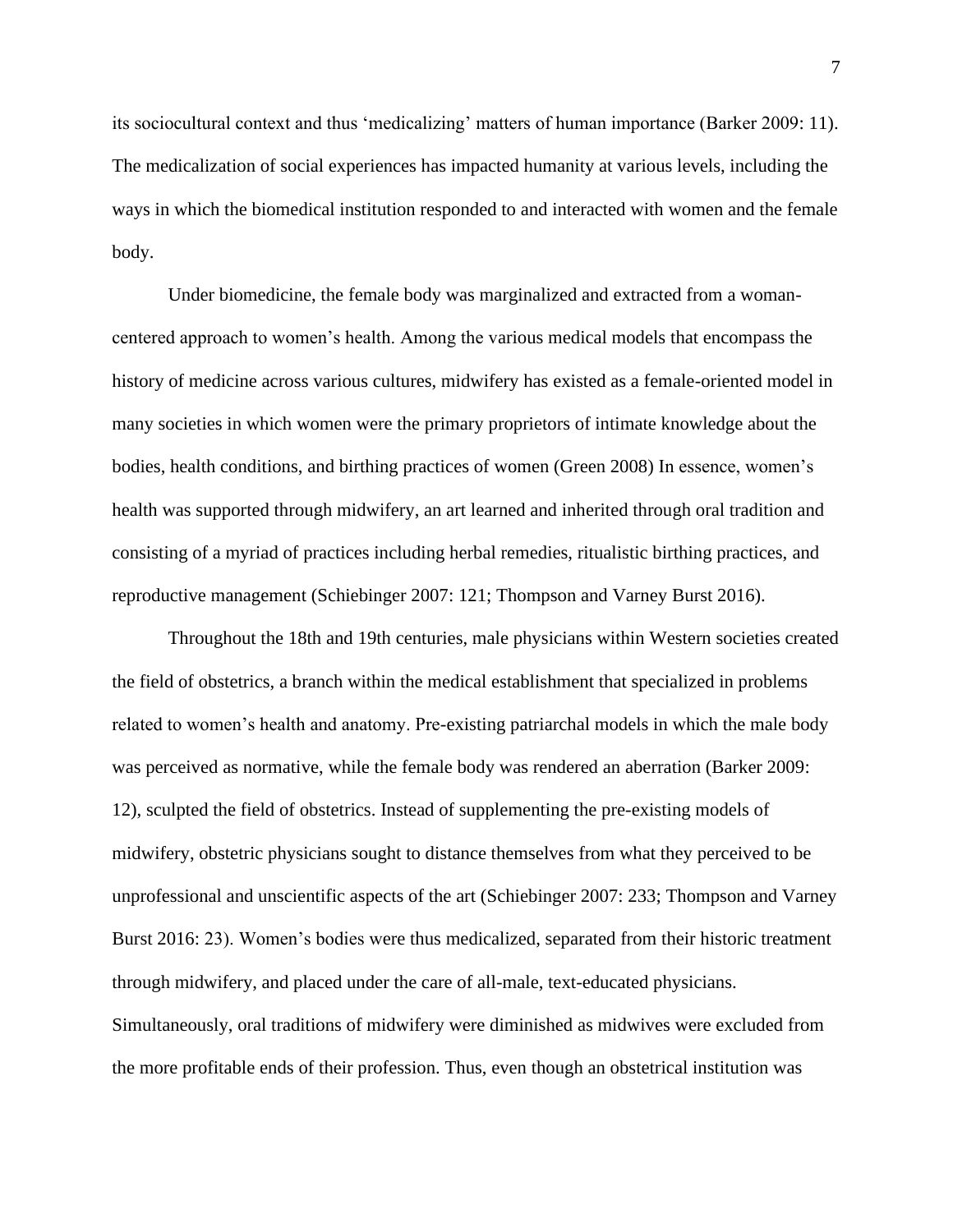being erected that would seemingly place women within an egalitarian establishment that acknowledged their health needs, the institution was nevertheless founded on male-centric ideology that marginalized feminine bodies, thought, and knowledge systems. The field of obstetrics allowed the female body to be transferred to the surveillance of male-oriented and state-adjacent institutions, fulfilling a necessary step to biopower over women by conferring the administration of women's bodies to an institution managed by men.

#### *2.1.2 Conferring Precision over the Management of Women's Bodies*

<span id="page-19-0"></span>Medical technologies facilitated the increasing surveillance and manipulation of the female body. In the early 20th century, as the medical field evolved to develop new technologies, their implementation created both positive and negative consequences for women's place within the western, Eurocentric patriarchy. Historically, influential institutions have utilized pathways into the intimate worlds of women to exert influence and control over the female body, which may be linked to the state's desire for monopoly over human life (Galtung 1990: 299). For example, in late 14th century Europe, midwives, who were formerly autonomous in their practice, were incorporated as agents of the state to report all pregnancies to governing authorities, transforming midwifery into an intermediary with which to surveil women's reproduction.

In an attempt to ensure a strong and thriving state population, governing bodies mandated that midwives cease the use of abortifacients, a strong facet of midwifery that has not fully translated to modern day obstetrics (Schiebinger 2007: 237). Thus, the surveillance of women's bodies is nothing new, but historically women have been able to find loopholes within patriarchal governance in order to exert reproductive autonomy. In times preceding 20th century biomedicine, women could exert agency due to the general lack of male knowledge concerning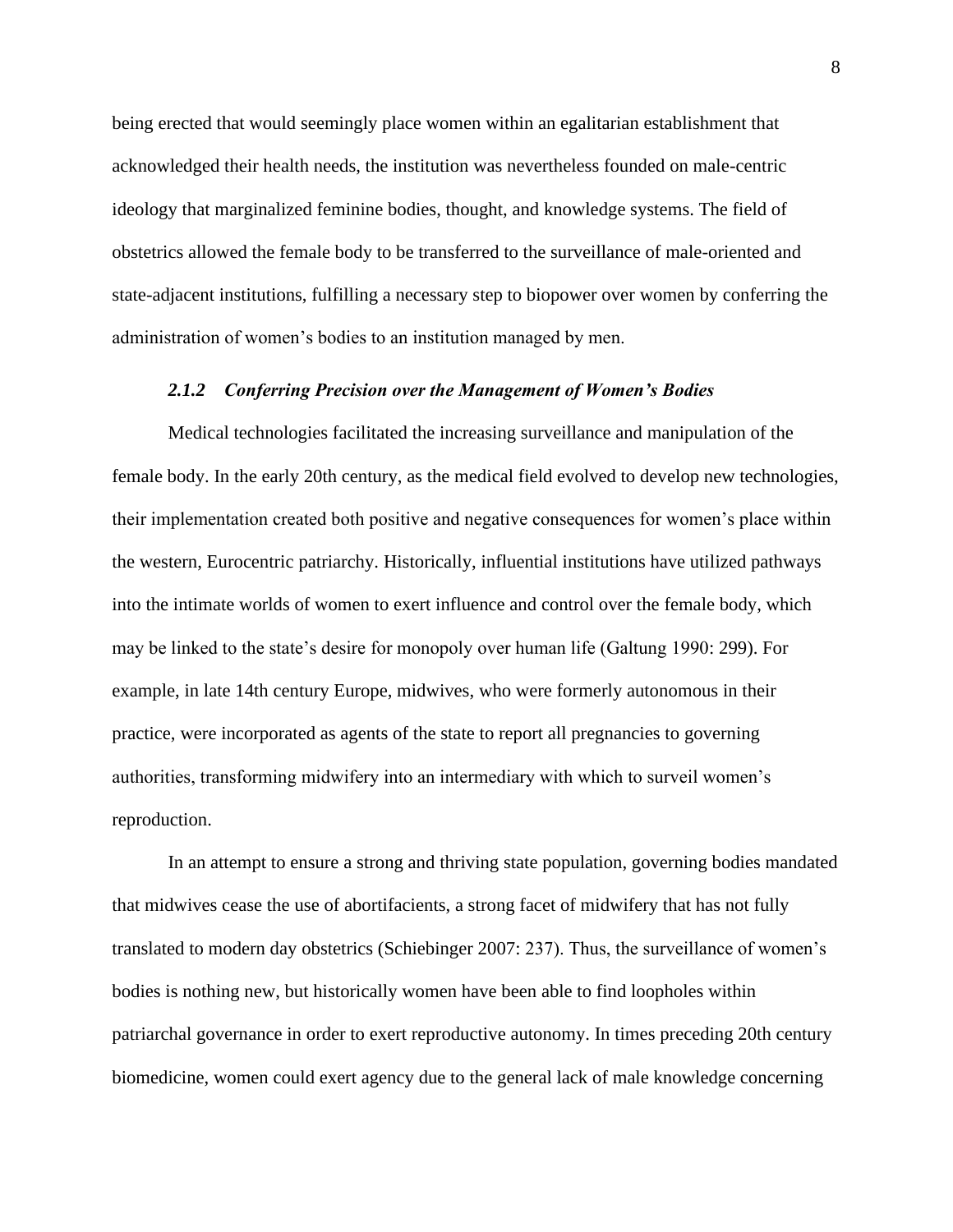female reproduction; under the influence of the Hippocratic medical theory which preceded biomedicine, women were encouraged to evacuate blood on a regular basis in order to maintain humoral balance (Marcotte 2016; Schiebinger 2007: 226). This medical model, combined with a lack of male understanding of the intimacies surrounding pregnancy, allowed women to sequester intimate bodily knowledge that allowed them to maintain an unrecognized level of reproductive freedom (Schiebinger 2007: 118).

Women experiencing pregnancy symptoms could easily feign delayed menstruation while approaching male physicians, the gatekeepers to emmenagogues. In other words, women could feign irregular menses when they suspected an unwanted pregnancy, granting them access to medications that both stimulated menses and acted as abortifacients. As long as men misunderstood unwanted pregnancy to be an irregular menstrual cycle, women could covertly access abortion. All of this changed dramatically with the introduction of technologies such as the stethoscope and ultrasound, both of which established a gateway through which men in power gained ever-more invasive understandings of female anatomy, thus rendering female bodies under a larger, and harsher microscope of surveillance within the field of male-led obstetrics (Zechmeister 2001). Now that pregnancy could not be mistaken as irregular menstruation, patriarchal pro-life ideologies had a firmer control over female reproduction via the institution of medicine. Patriarchal culture was now able to more precisely enact forms of biopower that ensured the proliferation of life, despite the desires of the woman.

Kristin Barker speaks indirectly to the concept of biopower as she asserts that "Medicalization can…grant the institution of medicine undue authority over our bodies and lives, thereby limiting individual autonomy and functioning as a form of social control" (2009: 11). This concept is well-illustrated by the advent of ultrasound technology, which has been used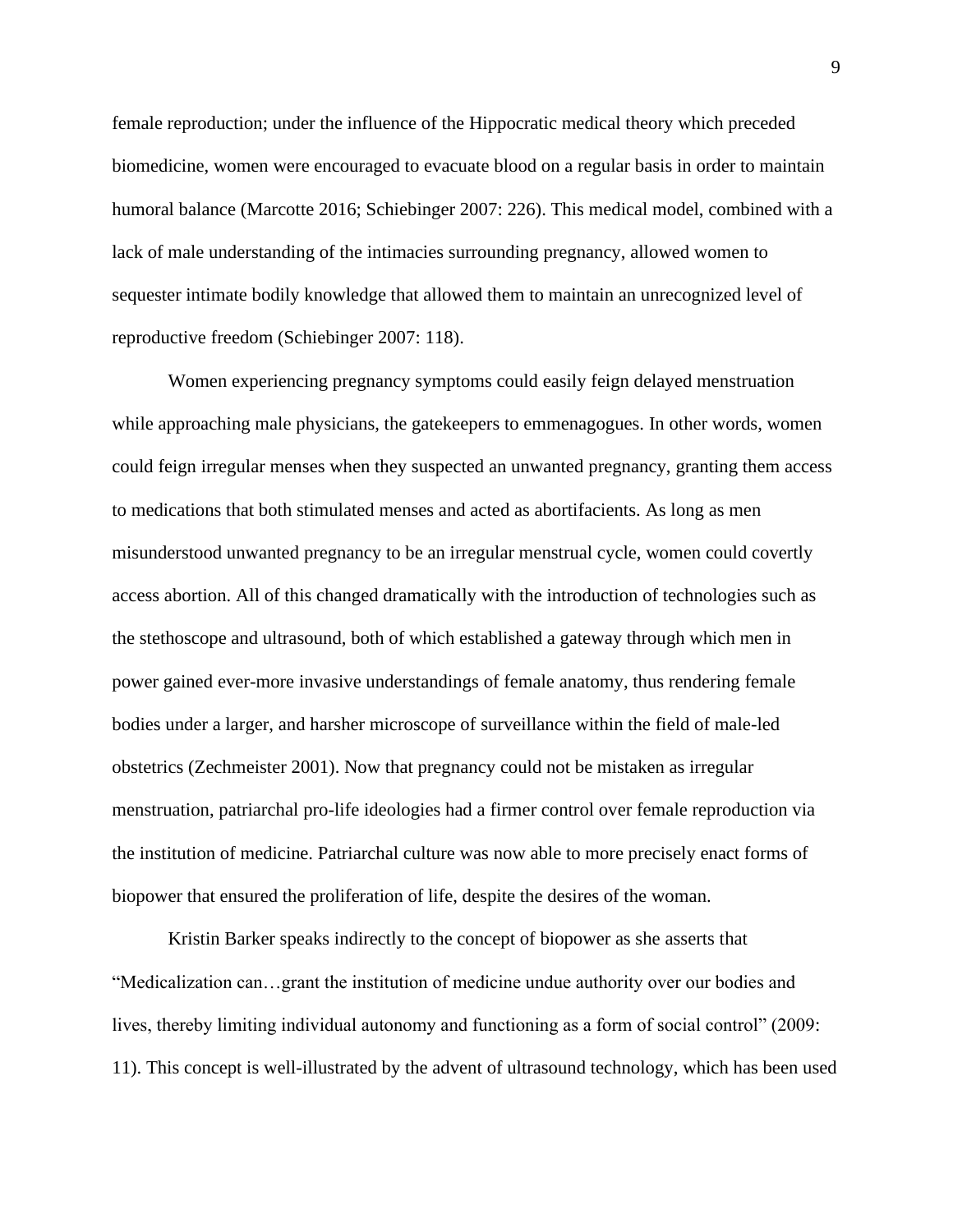to further consolidate control and surveillance over women's bodies through the medicalization of pregnancy. As is the case with most, if not all, biomedical technologies, ultrasounds offer a source of empowerment and liberation in the lives of women around the world. The ability to understand granular aspects of one's pregnancy is a source of unprecedented knowledge that allows women to make detailed, informed decisions about their sexual and reproductive health. Yet, the ultrasound has also exacerbated the patriarchal surveillance of female bodies through its ability to be a 'window into the womb' (Zechmeister 2001: 391). With the ability to see a growing fetus inside a woman's body, a fixation of fetal personhood was amplified, leaving women as the secondary and subordinated individual within the context of their own pregnancies. Biomedical science, in its fascination with the fetus, thus tends to treat the mother as the environment in which the fetus grows (Zechmeister 2001: 391), without prioritizing the absolute dependence of that fetus in relationship to the mother, and thus marginalizing the woman within an act rendered impossible without her. The visual nature of ultrasound technology also marginalizes the woman's voice, feelings, and opinions in favor of the image seen on the screen (Zechmeister 2001: 392). Similar to the biological determinism of the biomedical field as a whole, ultrasound technology renders the fetus as a completely asocial entity (Franklin 1991: 489), extracted from the sociocultural influences of the woman on which it depends. This perception further medicalizes the female body and the female experience, turning it into an object of the medical gaze which can influence ideas of women held by surrounding cultural institutions. In sum, with the advent of ultrasound technology, not only have women's bodies become more easily surveilled, but in addition, paradigms such as fetal personhood were generated to justify the regulation of women's lives.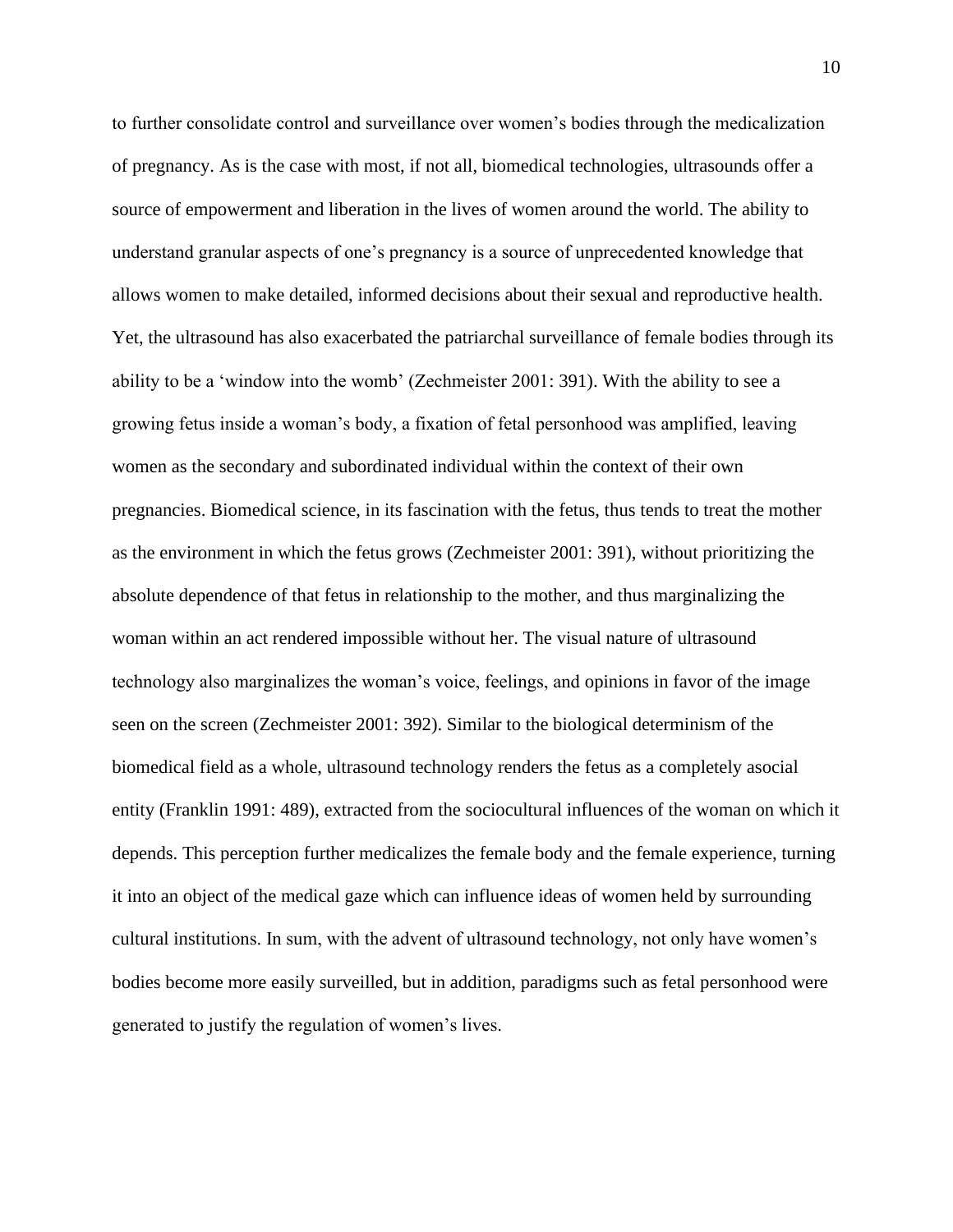#### *2.1.3 Exploiting the Bodies of Women of Color for the Benefit of the Institution*

<span id="page-22-0"></span>The medical establishment as it is conceptualized in Western societies has consistently exploited the bodies of women of color for the advancement of European patriarchal culture, beginning in large part with the colonial era. From the days of early colonization, physicians were solicited to use existing medical technology and knowledge of women's reproduction to assist plantations in promoting the reproduction of slaves (Taylor 2020: 508). Acts of resistance on the part of enslaved women, such as infanticide or abortion (Schiebinger 2007: 107, 146), led to severe punishments with the assistance of surgeons who were used as an agent to register all pregnancies of female slaves (Schiebinger 2007: 148). The use of medical technologies on enslaved women's bodies benefitted both slave owners and physicians. Physicians took advantage of the vulnerability of enslaved women to carry out experimental medical procedures, often without anesthesia, for the advancement of the gynecological industry (Sartin 2004: 500; Taylor 2020: 508). Through the unethical use of bodies of women of color, men such as John Sims, known as the 'father of gynecology,' established medical legacies for themselves that are lauded to this day. Sims produced groundbreaking medical knowledge regarding female bodies which progressed the field of obstetrics in the 19th century and elevated his reputation as an unrivaled physician for his time. Furthermore, the knowledge reaped from the exploitation of enslaved women was used for the benefit of white, upper-class women who were deemed as far more deserving of anesthesia and informed care (Sartin 2004: 503). As a result, the exploitation of female bodies of color benefitted not only white men and their institutions, but white, upperclass women as well. As the Western hegemony embodied ideas of progress throughout the eras of colonization and beyond, the medical establishment became a critical demonstration of advancement, built in large part on the horrors inflicted onto the bodies of women of color.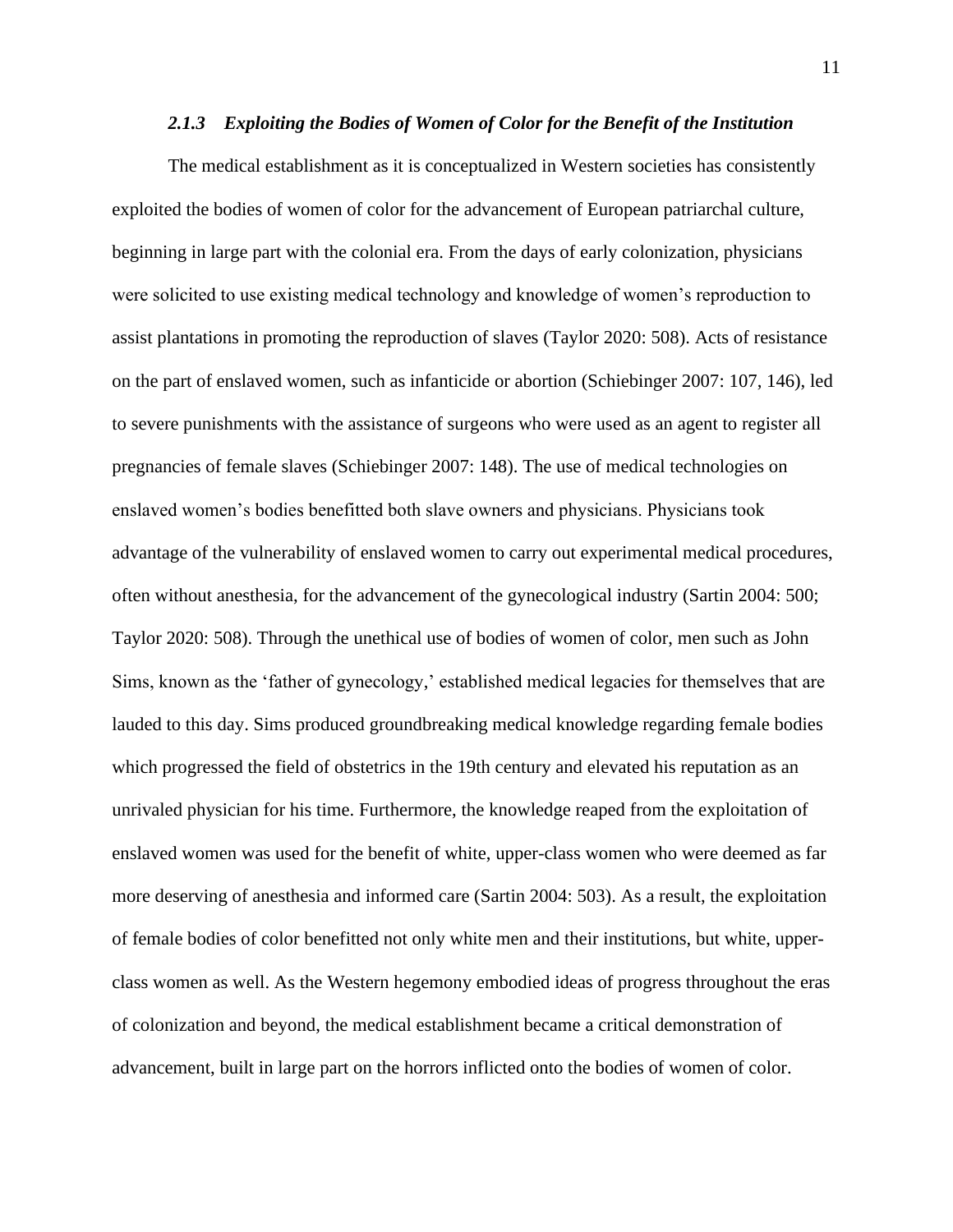During the era of eugenics in the early  $20<sup>th</sup>$  century, in which White patriarchal identity was perceived to be inherently superior, numerous policies were instituted to ensure white supremacy within the US. Involuntary sterilization was enforced to restrict the birth of children of color under the guise of 'social wellness.' Within a seventeen-year range in the early 20th century, a total of thirty bills were passed across eighteen states which authorized compulsory sterilization (Taylor 2020: 509). Thus, physicians were used as a tool for white ideology, assisting in the systemic suppression of non-white women. Yet again, the hegemonic culture used medical means to manipulate the reproductive nature of women of color for the use and benefit of the majority, and at the absolute expense of the wellness, survival, and independence of women of color. Thus, the medical establishment has been utilized to fulfill the desires of dominant, white-centered institutions, demonstrating how women of color have been more vulnerable to the performances of biopower.

#### *2.1.4 The Continued Management of the Bodies of Women of Color*

<span id="page-23-0"></span>The sordid history of the medical establishment in relation to women of color is not resigned to the past, but rather, it remains embedded within the structures of the contemporary medical institution. The history of direct violence of the medical institution helped to erect forms of structural violence in which the large-scale social forces of the medical institution travel down an institutional continuum to be embodied within an individual as harm, injury, disease, or death (Farmer 1996: 261; Scheper-Hughes and Bourgois 2004: 21). One facet of this structural violence is demonstrated by the prevalence of maternal mortality, particularly among women of color. Within the United States, 700 women die each year of problems linked to childbirth (Taylor 2020: 510), with nearly the highest rates occurring among Black women in the Southeast (America's Health Rankings 2019; National Center for Health Statistics 2021). These deaths are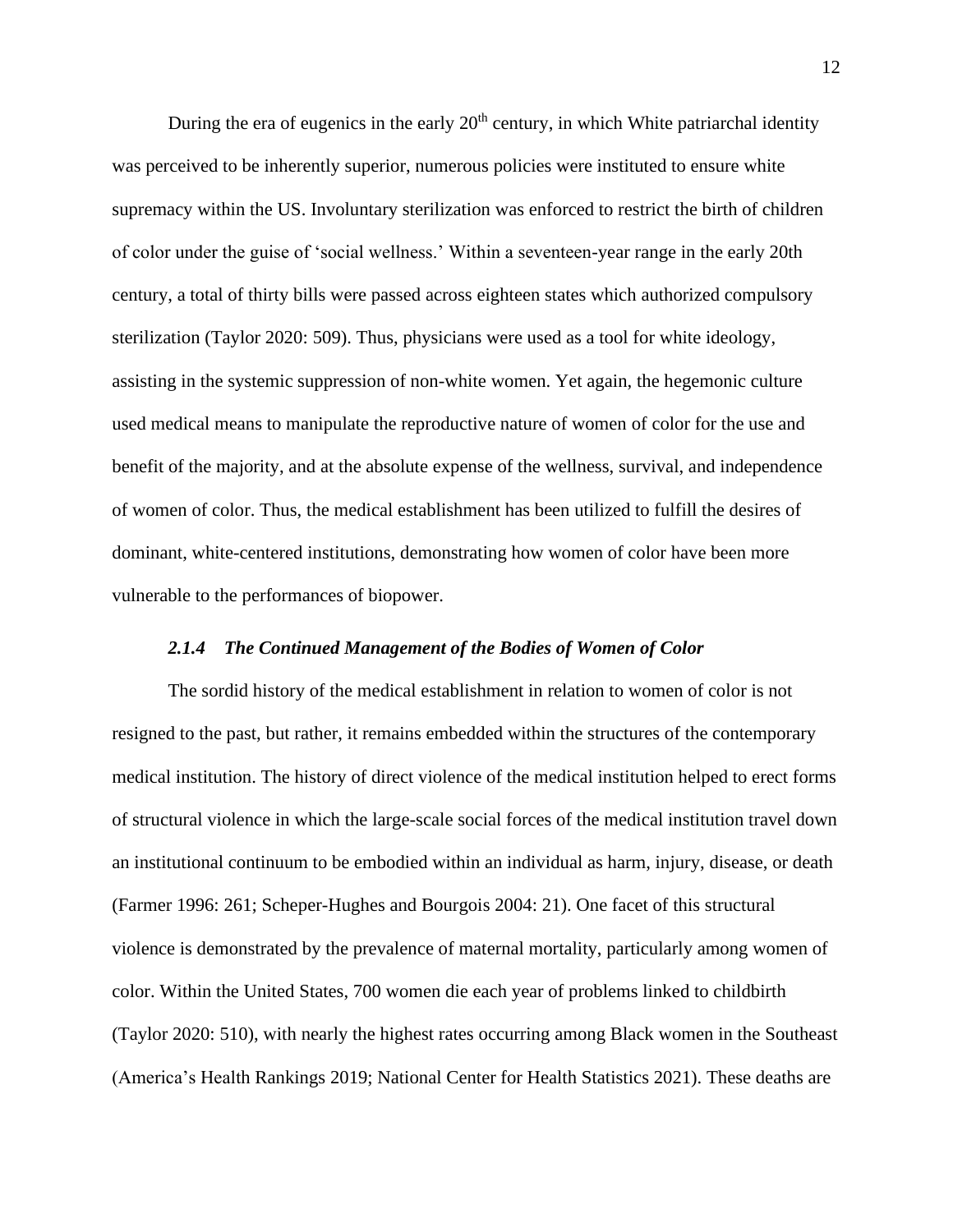preventable, invoking John Galtung's definition of violence as the infliction of any avoidable insult to a human's basic needs (1990). Furthermore, Black women receive cesareans at significantly higher rates than white women, a concerning fact considering the ways in which cesareans complicate and compound future risks of maternal mortality and morbidities in individuals (Taylor 2020: 512). Such statistics are not caused by preexisting socioeconomic forces within populations of color, but rather they are the direct result of systemic racism; Black women, regardless of their adjacent social axes, receive consistently subpar medical care unless their physician was also a black woman (Taylor 2020: 512). In 2020, amidst heightened political animosity towards Latinx immigrants, alleged cases of forced sterilization amongst women of color in Georgia immigrant detention centers served as yet another example of the use of the medical industry to control female bodies of color (Dickerson 2020). Such profound evidence points to the continuation of racism within the medical institution, marking it as a locus of largescale structural violence through which biopower continues to operate.

#### *2.1.5 In Conclusion*

<span id="page-24-0"></span>Through the field of obstetrics, the appropriation of medical technologies, and the mechanics of structural violence, biopower, or the regulation of human life at both the individual and community level, is continuously exercised over women, particularly women of color. The structures of power exerted via the medical establishment have been both literally and figuratively embedded onto the bodies of women in ways that are difficult to extract given the cultural dominance and authority of biomedicine. What is taken for granted as the objective arbiter of health is seldom scrutinized as a mechanism in which power is inscribed onto marginalized bodies. Given that the abortion clinic is a product of the biomedical industry and given that abortion seekers are largely represented by women of color, it is critical to understand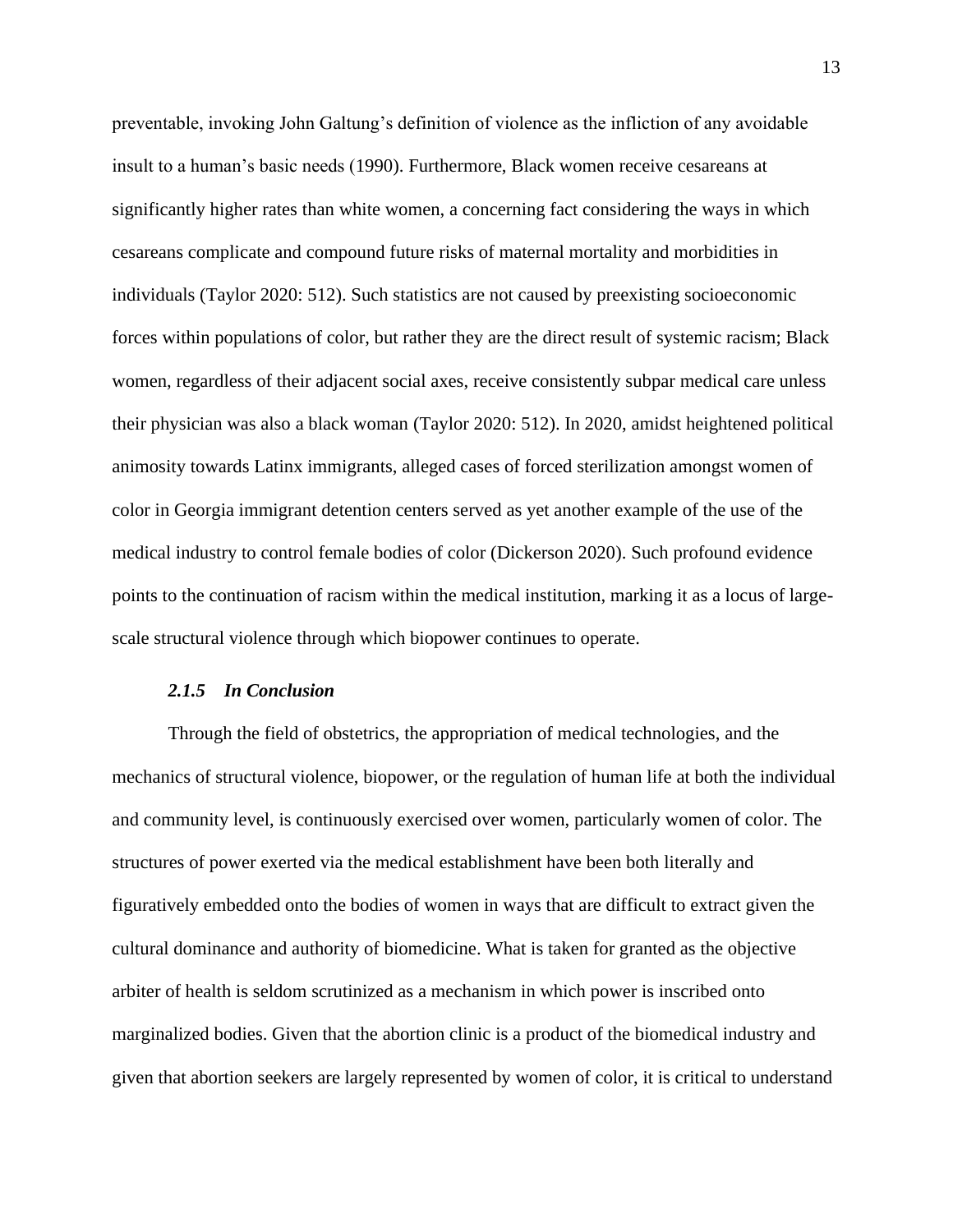the ways in which the abortion clinic may have inherited multiple aspects of biopower and structural violence that remain to be fully contested. Thus, I seek in part to critique the structures, protocols, and processes of the abortion clinic and the ways that women of color are continuously marginalized via the multiple, and mundane structures that are often taken for granted, and from which the reproductive lives of women are shaped and ordered (Das and Kleinman 2000). In a similar vein, I seek to understand the ways in which abortion clinics deviate from the normalized structures of biomedicine to enhance abortion access.

#### <span id="page-25-1"></span><span id="page-25-0"></span>**2.2 The Contemporary Abortion Clinic: Barriers to Abortion**

#### *2.2.1 Gatekeepers of Abortion*

A primary barrier to abortion access arises when clinics are structured as the authority and gatekeeper of the service. Though a surgical abortion warrants that a patient obtains the service within a clinic, a medical abortion does not. The medical abortion, a series of pills, requires no intervention by a doctor, save the act of writing a prescription. Thus, any medical abortion that requires travel to a clinic results in a litany of barriers to access. Naturally, the logistical concerns of travel, transportation, childcare, and time requested off work result in barriers and delays that could be avoided with a telehealth appointment (Aiken et al. 2020; Kerestes et al. 2021). Through a telehealth appointment, patients can meet virtually with providers to obtain a prescription for the pills which can sometimes be sent directly to the patient's home. Considering the dominance of logistical barriers cited among abortion seekers (Baum et al. 2016; Jerman et al. 2017; Ostrach and Cheyney 2014), a lack of telemedical abortions presents serious constraints to access. In this light, the perception of the physical abortion clinic as the exclusive distributor of abortion serves to potentially delay or impede access for medical abortions.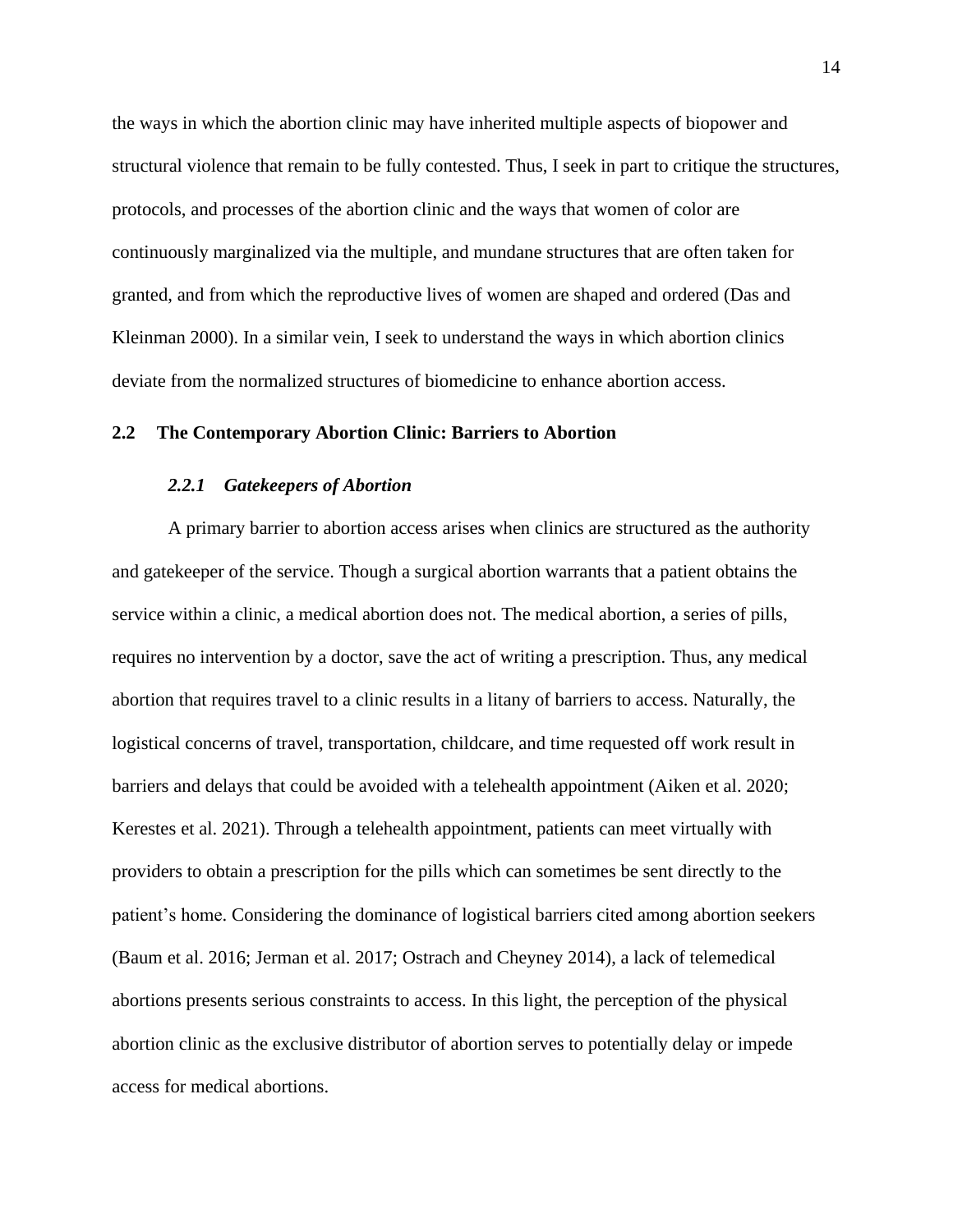Furthermore, abortion stigma often amplifies the magnitude of logistical barriers when one must rely on their social network for resources such as transportation or childcare. Women have spoken largely of the importance of discrete access to abortion, and of the difficulties in doing so when the hurdles of travel require resources from their social network (Aiken et al. 2020; Kerestes et al. 2021; Shellenberg and Tsui 2012). Thus, abortion access is hindered when the logistical resources necessary to acquire the procedure necessitate abortion disclosure. To this end, abortion access is constrained for those individuals for whom a potential discredited status is unacceptable (Goffman 1963). For women who must travel more than 100 miles to access an abortion clinic, such conundrums are compounded, creating a higher frequency of circumstances in which women must choose between involving unwanted people in their journey towards abortion access, or maintaining an unwanted pregnancy due to fear of a discredited status (Baum et al. 2016; Jerman et al. 2017). In fact, among 45 US interviewees who were able to acquire telemedical abortions, 13% stated that they would have continued their pregnancy if telehealth were not available to them (Kerestes et al. 2021). Thus, the mere need to travel to an abortion clinic incurs a variety of barriers to access, many of which are unnecessary due to the nature of the medical abortion. Yet, society's over-reliance on the physical clinic as the rightful bestower of abortion results in a continuation of unjustified barriers.

#### *2.2.2 Marginalized among a Fragmented Network*

<span id="page-26-0"></span>Abortion clinics present difficulties to access due to their positionality among a fragmented referral network. Due to the politicized nature of abortion, the service is not conceptualized by the American healthcare system as an inherent part of a woman's sexual and reproductive healthcare. As such, abortion is not guaranteed as a service by most primary care or OBGYN clinics (Grossman et al. 2019). Thus, most abortions are offered at free-standing clinics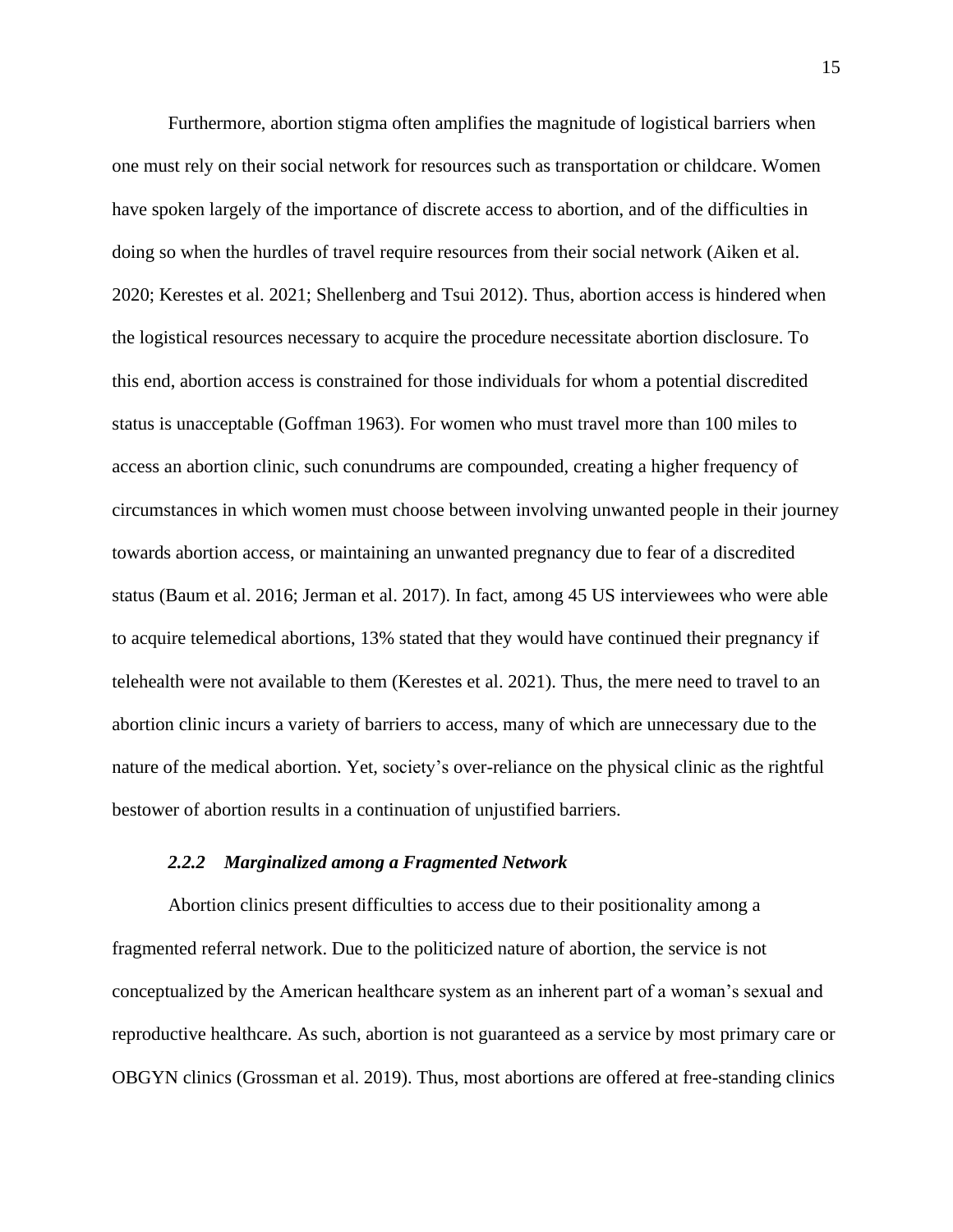which are marginalized among the broader network of healthcare providers (Jones et al. 2019). Such marginalization both directly and indirectly interrupts access to abortion. Oftentimes, a woman seeking abortion finds herself navigating a network of clinical institutions that are unhelpful in pointing her to an appropriate abortion clinic (Kavanaugh et al. 2019). This is considerable given that in a study conducted in South Carolina, at least half of women presenting with an unwanted pregnancy visited a healthcare provider in the interim between discovering their pregnancy and accessing an abortion (Margo et al. 2016). Nevertheless, a myriad of factors results in the abortion clinic being obscured by the larger referral network, a phenomenon that constrains access to abortion.

First, healthcare providers are often unfamiliar with abortion providers. A recent survey of 674 providers showed that 53% did not know how or to whom to make abortion referrals (Anderson et al. 2022). Even for providers who may be familiar with local clinics, many may be morally opposed to offering a referral, bolstered in their moral conviction by a federal clause that allows providers to refuse abortion referrals (U.S. Department of Health and Human Services 2021). Furthermore, a dense network of anti-abortion institutions known as Crisis Pregnancy Centers (CPC) act to disrupt the referral network between women and abortion clinics. CPCs are clinics erected by antiabortion communities with the intention of influencing women's decision to abort a pregnancy. They do so by advertising free ultrasounds in various locations, and by claiming to support any decision that a woman chooses regarding her pregnancy. Yet, once women are within clinic walls, staff members rely on manipulative tactics to persuade women to continue with an unwanted pregnancy (National Abortion Federation, 2006). In South Carolina for instance, where CPCs outnumber abortion clinics 30:3, abortion seekers encounter CPCs that refused to offer abortion referrals (Margo et al. 2016). Thus, abortion clinics have been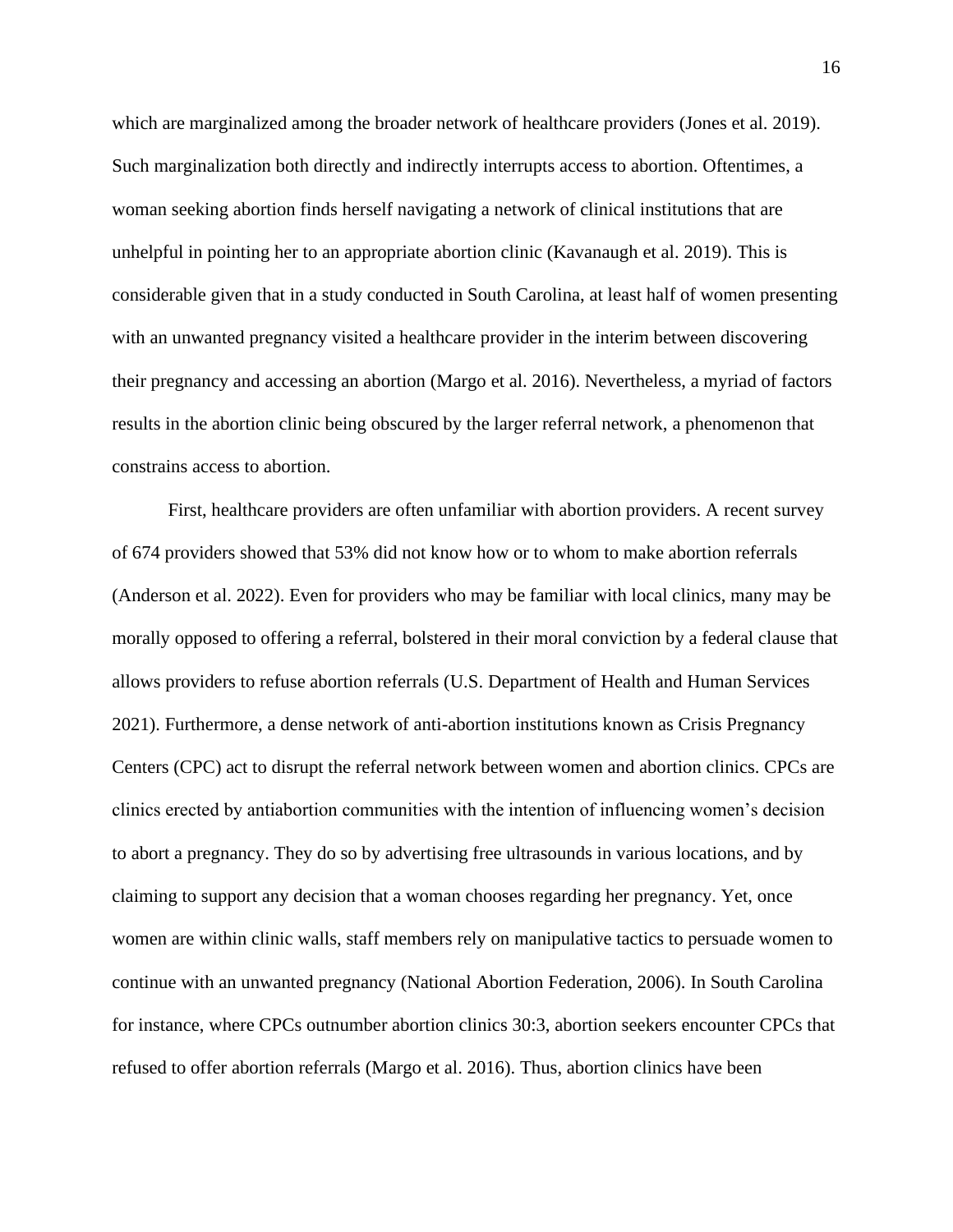marginalized in a way that obfuscates them from the eyes of those who seek them, resulting in barriers and delays to access. The positionality of the abortion clinic among the wider network of healthcare providers is as an inherent barrier to access that can be traced back to wider macrostructures of politics and community-wide stigma.

#### *2.2.3 The Social Encounter with the Clinic*

<span id="page-28-0"></span>Aspects of the clinical encounter within and around the abortion center are also responsible for barriers to access. Abortion clinics are often surrounded by ardent antichoice protester activity, which can lead women to reschedule or cancel their appointments (Ostrach and Cheyney 2014). Additionally, in the eyes of patients, protester activity can be conflated with the culture and values of the abortion clinic, leading women to be unsettled by their clinical experience (Kimport et al. 2012). Mexican immigrants have also reported missing their abortion appointments due to the perceived fear that the clinic may be affiliated with immigration authorities, a sentiment gleaned from ardent protester activity (Deeb-Sossa and Billings 2014). Anti-choice activity has necessitated that abortion clinics abide by strict safety protocols, such as maintaining locked doors through which patients must be buzzed in after confirming their identity. Such structures influence patients' perceptions of the clinical encounter, amplifying stereotypes of abortion clinics as unsafe and lonely places, and thus propagating psychological barriers of fear associated with accessing abortion (Kimport et al. 2012; Smith and Cameron 2019). Fear plays a pronounced role in one's consideration of abortion with women declaring a variety of concerns about abortion including safety, impact on fertility, associated level of pain, and general uncertainty of what an abortion entails (Goss 2004; Keefe Oates et al. 2020; Smith and Cameron 2019).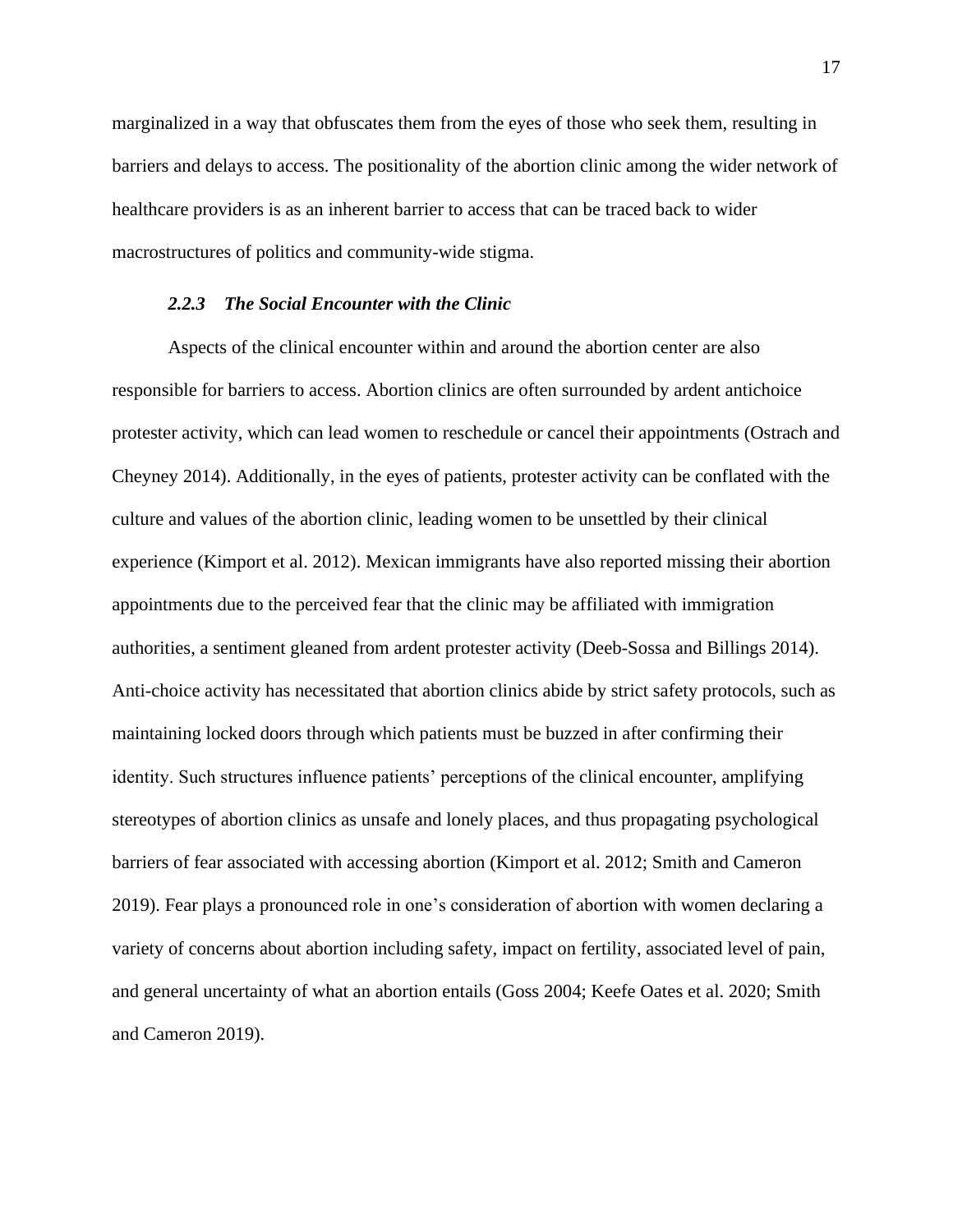Women have also declared hesitancies concerning abortion due to the social environment within abortion clinics. Encounters with staff members are extremely influential, and women have articulated fears and experiences of feeling judged by abortion providers (Aiken et al. 2018; Kimport et al. 2012; Margo et al. 2016). Negative encounters with staff influence one's considerations of abortion for future unwanted pregnancies, leading women to seek abortion outside of the clinic (Aiken et al. 2018). Recently arrived refugees, migrants, and immigrants have also reported barriers to access due to a discordance between the real and perceived cultural orientations of the clinic, and one's native cultural attributes. Mexican immigrants, for instance, have reported great difficulty communicating with staff members who do not speak Spanish. Yet, even when the same patients are able to interact with Spanish speaking staff, they report feeling stigmatized for their inability to speak English (Betancourt et al. 2013). In addition to the language barrier, refugees may experience difficulties approaching an institution that they perceive as less welcoming to their cultural attributes. For instance, among Somali women, those with more advanced forms of female genital cutting were known to be less willing to seek sexual and reproductive healthcare (Banke-Thomas et al. 2019). Thus, the social encounter with the abortion clinic, which is sculpted by antichoice activity, staff interactions, and the lack of cultural concordance with migrant communities, results in both psychological and practical barriers to access.

#### *2.2.4 The Constraints and Supports of the Clinic*

<span id="page-29-0"></span>The modern American abortion clinic operates within a culture of commodified healthcare compounded by varying and intersecting currents of abortion stigma, both of which impact the interaction between the abortion clinic and the abortion seeker. It is no secret that abortion is both a politically and morally divisive subject in the United States. As of 2021, 26%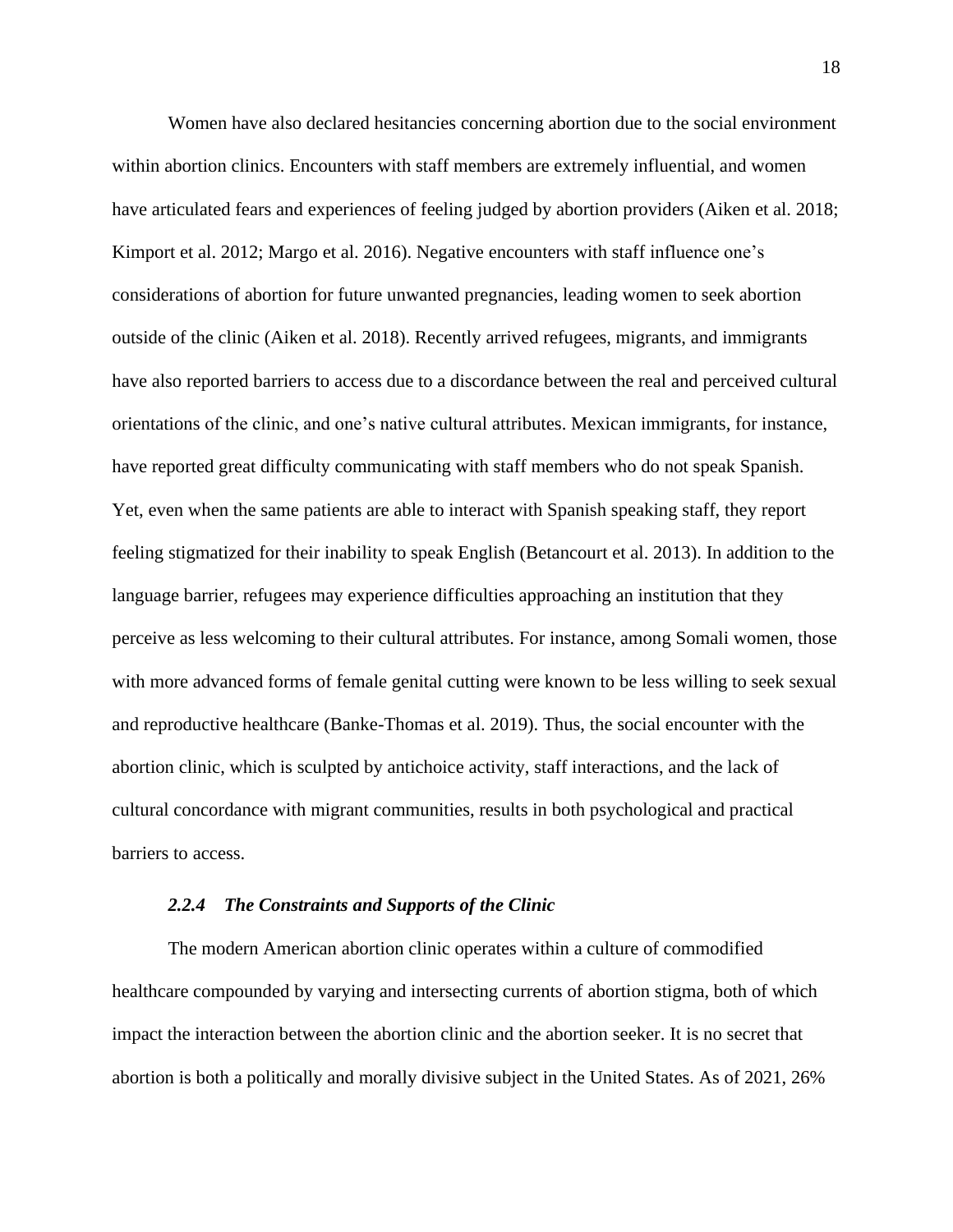of US adults believe that abortion should be illegal in most cases, and an additional 13% believe it should be illegal in all cases (Pew Research Center 2021). Such sentiments are highly associated with one's political and religious identity, with 63% of Republicans opposing the legalization of abortion and 80% of Democrats supporting it. In terms of religious identity, White Evangelicals are prominently represented among anti-abortion communities, with 75% of all White Evangelicals opposing abortion. With respect to other dominant religions in the US, including White Protestant Non-Evangelicals, Black Protestants, and Catholics, the majority of individuals within such communities support the legalization of abortion (Pew Research Center 2021).

Such community-wide sentiments both influence and originate from larger macrostructures, particularly American politics, which have influenced the ways in which the US healthcare system funds abortion care. The Hyde Amendment, which prohibits federal funding from contributing to abortion services, results in a system of non-profit abortion clinics, such as the well-known franchise Planned Parenthood (Id. § 509, 107 Stat. at 1113). These centers attempt to bridge the gap of abortion care for low-income patients, particularly in Southeastern states, where legislators choose not to compensate for the Hyde Amendment by funding abortion with state-generated dollars. Thus, many abortion clinics exist among the lower half of a twotiered healthcare system that lacks a robust channel of funding. Furthermore, the highly politicized approach to abortion has placed clinics under extreme scrutiny, resulting in the success of policies that impose unnecessary regulations on abortion clinics. Such policies, often called TRAP laws, have diminished the prevalence of abortion centers in several states, while asserting the surveillance under which such institutions must carefully operate (Guttmacher Institute 2020). Thus, the abortion clinic is arguably the least autonomous of all medical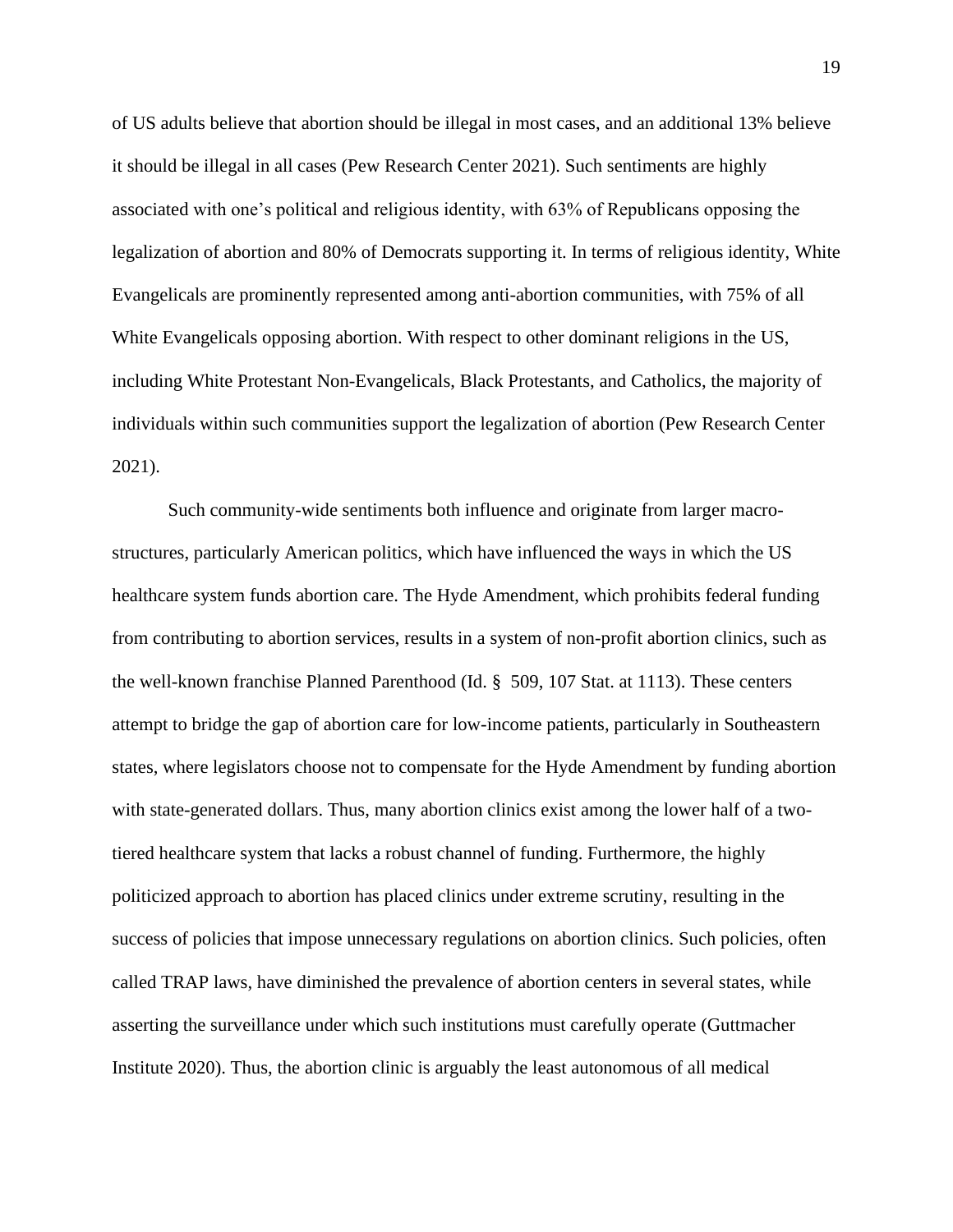institutions, and many of the barriers that emerge from its clinical context may be a direct or indirect result of larger political and economic processes that continue to unjustifiably constrain the accessibility of the abortion clinic.

The exceeding surveillance of abortion clinics, combined with their financial precarity, highly impacts the abortion clinic's accessibility. Despite, or perhaps, in spite of these conundrums, abortion clinics are supported by a cultural tide of feminism and human rights that grants them access to a broader network of support from privately funded donors such as the National Abortion Federation. Some of the funding offered by members of this wider network has been funneled through abortion clinics to supplement and cover the costs of abortion for many low-income patients. Thus, many abortion clinics, by way of their position within a wider network of reproductive rights organizations, directly assist women in overcoming one of the most determinant barriers to abortion access (Baum et al. 2016; Jerman et al. 2017; Upadhyay et al. 2022). Beyond financial assistance, moral support for abortion rights extends beyond national borders to include a larger transnational civil society comprised of international NGOs, national governments, and intergovernmental organizations such as the United Nations, all of which attempt to counteract the spatialization of conservative state entities that continue to constrain abortion access at the policy level (Ferguson and Gupta 2002). Unfortunately, the efforts of the wider transnational community have yet to counteract the intractable politicization of abortion in the US, which continues to be reinforced by advances in conservative abortion legislation. Thus, while abortion clinics are financially buttressed by currents of funding within the reproductive rights community, they are nevertheless directly beholden to the country's political and economic processes, resulting in a clinical encounter that generates barriers to access while disempowering the clinic's ability to resolve them.

20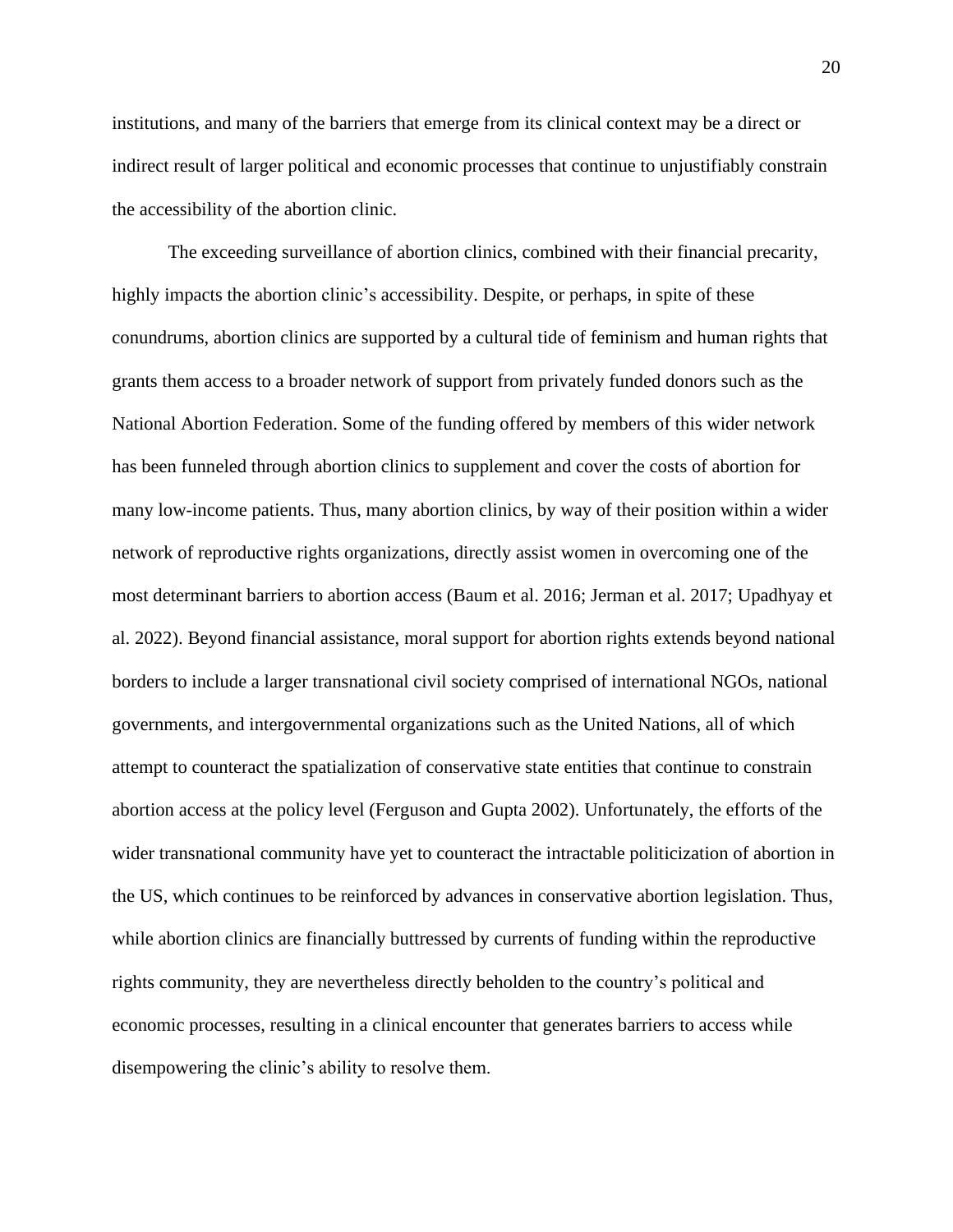#### **3 CONTEXT AND STUDY DESIGN**

#### <span id="page-32-1"></span><span id="page-32-0"></span>**3.1 Abortion Rates and Abortion Clinics in the Region**

Using 2019 abortion surveillance data from the Center for Disease Control alongside data from the Guttmacher Institute's most recent Abortion Provider Census, I provide here an idea of the landscape of abortion clinics throughout the region as well as the demand for their access. In 2017, over 860,000 abortions were obtained in the United States among 1,587 facilities. Among those abortions, 5% were provided at a hospital or private physician office while 95% were provided at one of 808 abortion-providing clinics, including specialized abortion clinics, where 60% of total abortions were obtained (Jones et al. 2019). Specialized abortions clinics are defined as a facility where at least half of all patients receive abortions. Though the majority of abortions in the US are obtained at specialized abortion clinics, such clinics comprise only 16% of all facilities that provide abortion care (Jones et al. 2019).

In 2017, more than 34% of all abortions occurred in the US South (Jones et al. 2019). Both the Southern and Midwestern regions of the US are home to the poorest distribution of abortion facilities, with 54% and 51% of women, respectively, living in counties without an abortion clinic. These numbers are considerably different from that of the Western and Northeastern US, where only 15% and 21% of women, respectively, reside in counties without abortion clinics. The poor distribution of abortion clinics is more intensified among particular Southern states, such as Mississippi, West Virginia, and Kentucky where 91%, 90%, and 82% of women reside in counties with no abortion clinic. In fact, each of those three states hosts only one abortion-providing clinic (Jones et al. 2019).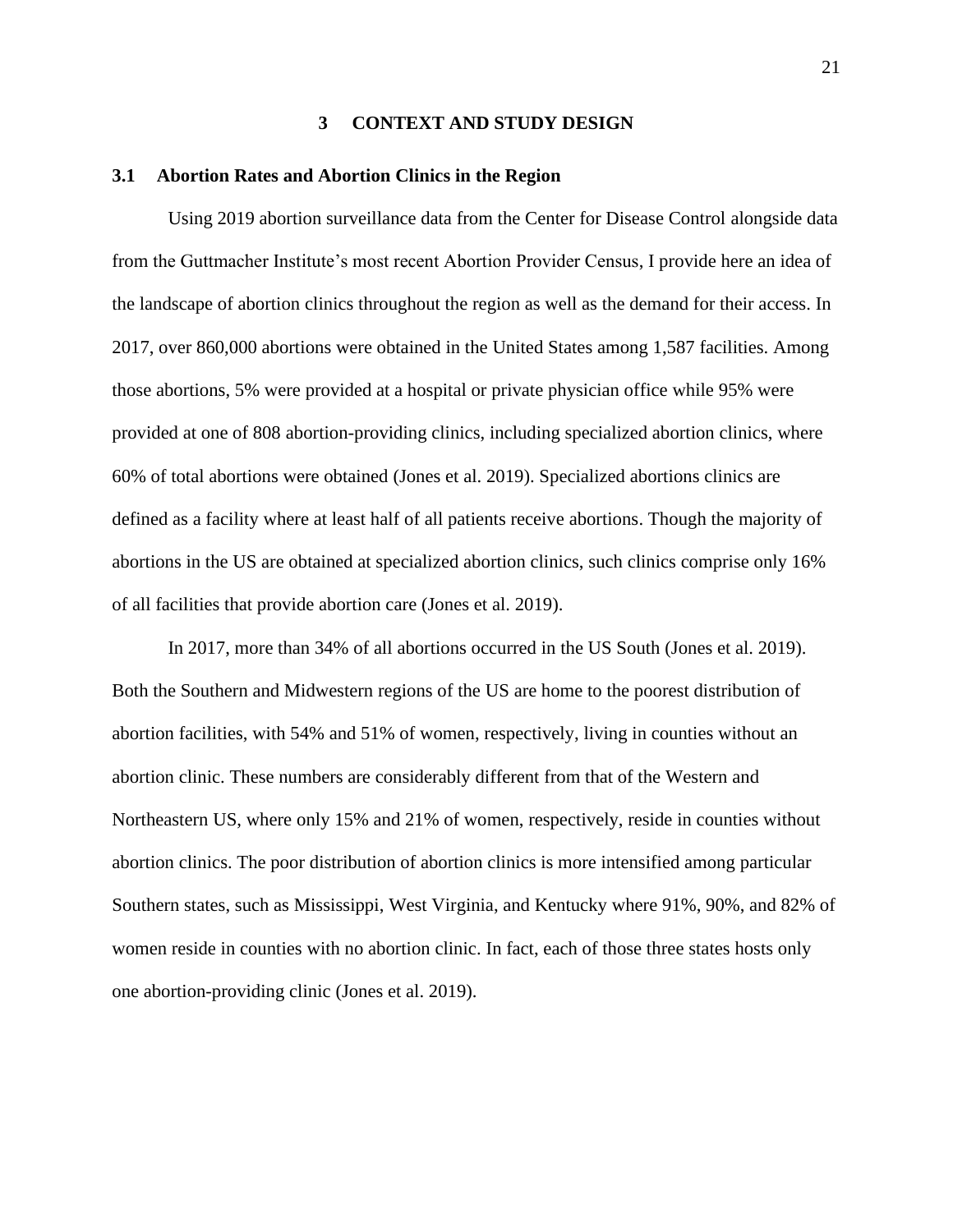#### <span id="page-33-0"></span>**3.2 Study Site**

The study took place at an abortion clinic in a large, metropolitan city in the US Southeast. The clinic, which I will anonymize with the pseudonym *Choice Clinic*, has served the community for decades and is one of the more highly trafficked abortion centers in the region. While the clinic offers a variety of gynecological services, abortion constitutes the majority of its services rendered, and in 2019, the clinic provided abortions for nearly 3,500 individuals. Choice Clinic offers medical abortions as well as surgical abortions until the legal gestational limit, thus drawing abortion-seekers from a variety of surrounding counties and states where abortion clinics remain sparse and where existing clinics offer only a limited variety of abortion services. Choice Center's commitment to high-quality, compassionate abortion services stems from its overarching dedication to the values of reproductive justice.

In order to better understand the core values of Choice Clinic, I elaborate here on the concept of reproductive justice. Reproductive justice is both a framework and a movement that centers reproductive rights within a general human rights framework (Price 2020; Ross and Solinger 2017). It is entirely separate from the more mainstream 'pro-choice' movement and distinguishes itself by extending beyond the narrow pursuit of the right to choose abortion. Instead, reproductive justice embraces intersectionality, privileging the voices and experiences of women of color across various social axes, and who have been traditionally marginalized from mainstream 'pro-choice' dialogue (Price 2020; Ross and Solinger 2017). By privileging the voices of women of color, the Reproductive Justice movement acknowledges that oftentimes, women of color may not have the same access to the variety of choices in their reproductive outcomes as many White women (Price 2020; Ross and Solinger 2017). Additionally, the movement anchors itself in a social justice framework, acknowledging the need for a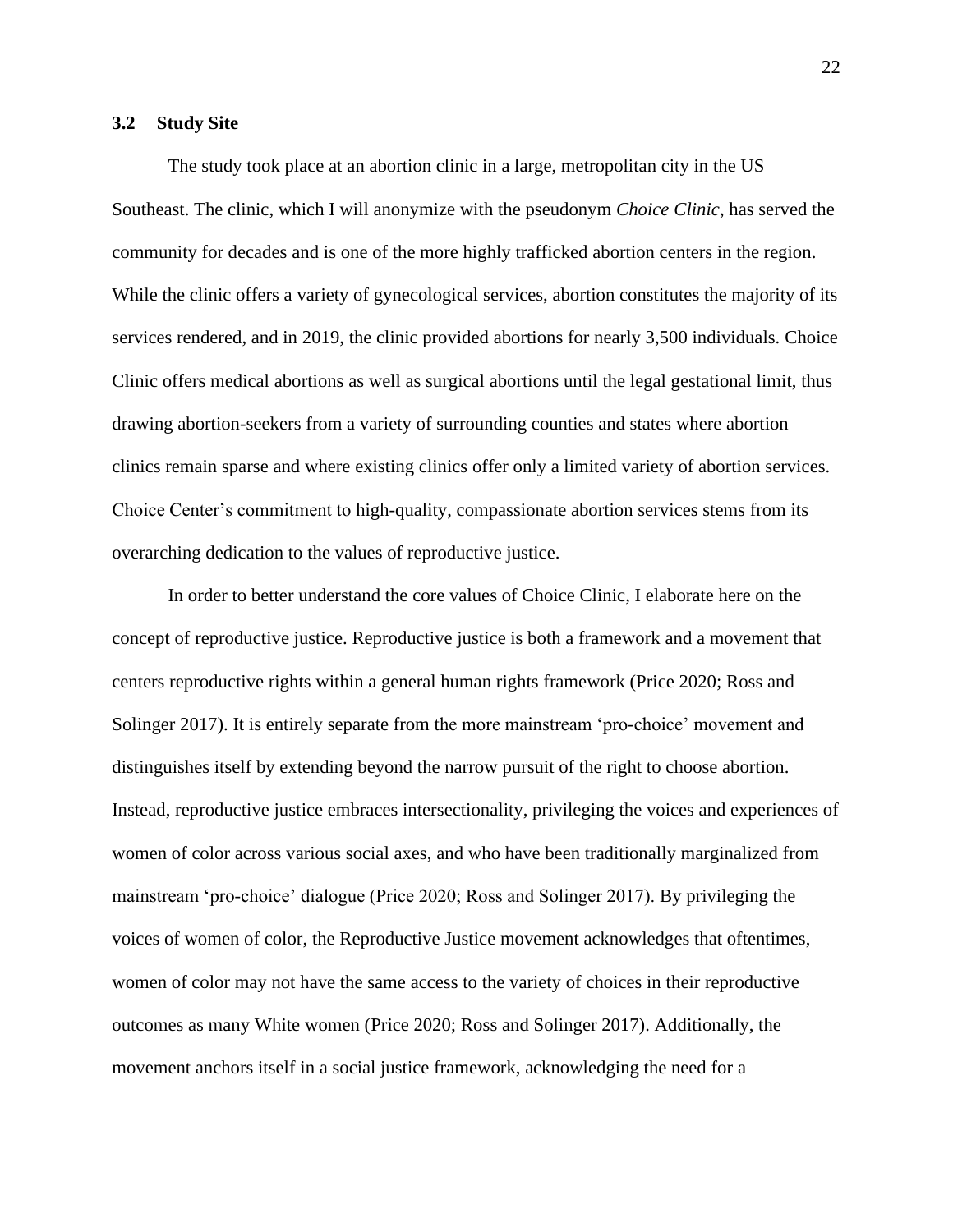community-based approach to reproductive rights as well as the acknowledgement of oppression experienced by many women of color which impedes their access to liberty (Price 2020).

In response to the 'choice' to determine one's reproductive trajectory, the movement recognizes that choice is only as available as the resources that one can or cannot access within their community (Ross and Solinger 2017). An intersectional lens necessitates the goal of facilitating access to a broad source of community resources that support reproductive health, including housing, education, a living wage, and high-quality health care (Ross and Solinger 2017). The ultimate global forces of white supremacy, colonialism, and capitalism require consistent and incisive critique within the movement, given that such concepts have drastically structured, constrained, and dictated nearly all facets of the lives of women of color (Ross and Solinger 2017). Such concepts have trickled down to various mid-level forces that shape access to reproductive health such as community-level resource availability, individual distrust of the medical establishment, and individual and household health and wellness. Since access is predicated on an elimination, or at least near minimization, of barriers, the present study is aligned with Choice Clinic's core value of reproductive justice as it seeks to understand the various ways in which the clinic can expand abortion access among the community.

#### <span id="page-34-1"></span><span id="page-34-0"></span>**3.3 Methodology**

#### *3.3.1 Qualitative Methods*

I conducted this study at Choice Clinic (hereinafter referred to as Choice) during my employment there from Fall of 2019 until Winter of 2022. The study privileged exploratory, ethnographic methods as they are best poised to define social problems and provide ongoing feedback to practitioners (Johnson and Hrushka 2014: 114; LeCompte and Schensul 2010). More specifically, the qualitative portion of the study consisted of participant observation (Musante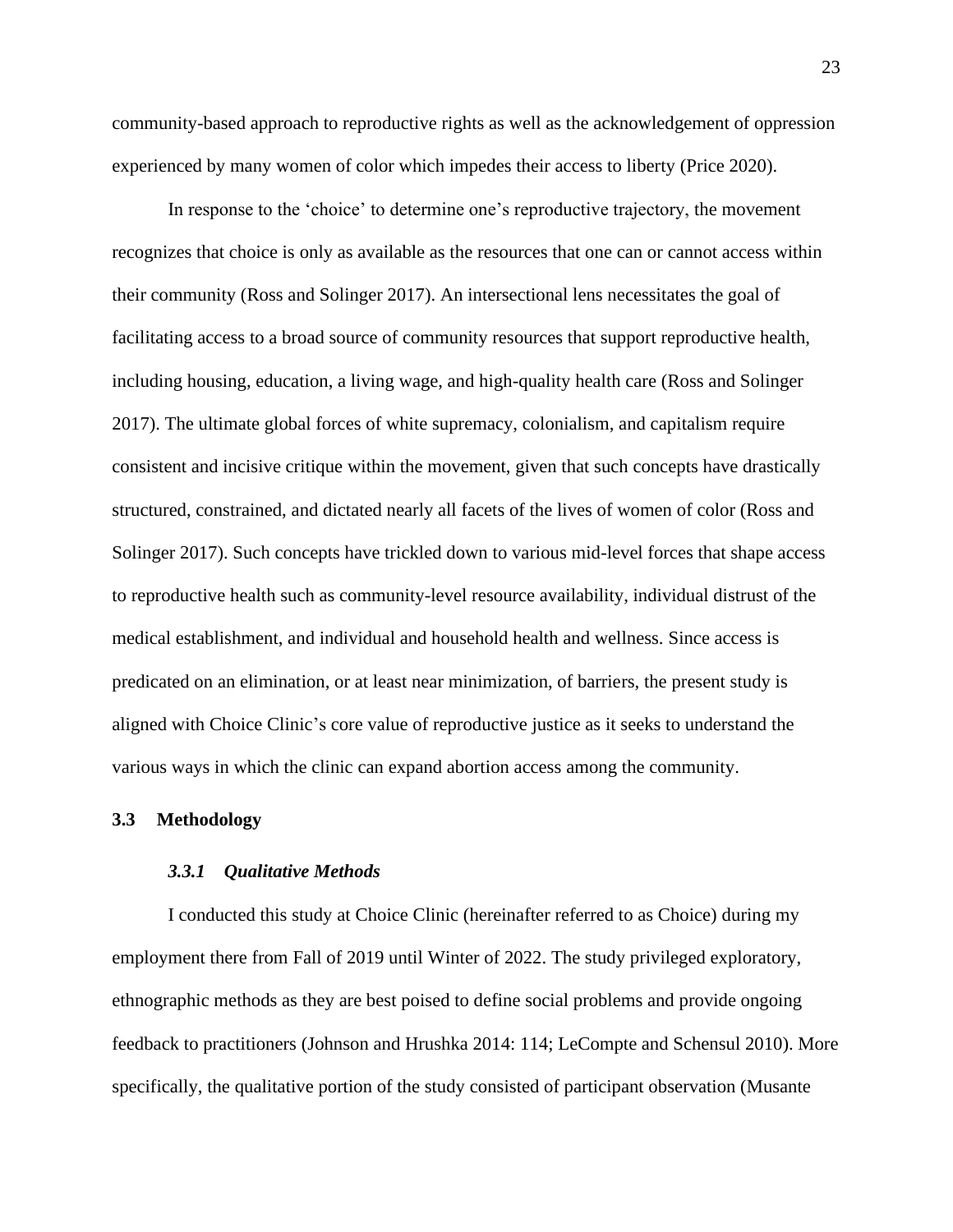2014), informal interviews, and open-ended, semi-structured, in-depth interviews (Levy and Hollan 2014).

For the participant observation piece, I served in the capacity of a health educator who met with patients one-on-one the day of their procedure to ensure full informed consent, answer patient questions, inform patients about post-abortion care, and take relevant notes on their medical history. The role also included checking patients in for their appointment the day of their procedure; answering phone calls from potential patients to respond to questions, provide referrals, and establish appointments; screening patients for financial assistance; and translating between Spanish-speaking and/or French-speaking patients and various clinical staff. The role maximized my exposure to relevant data by allowing me a broad range of social movement among various groups and subgroups of patients and staff; by allowing me access to pertinent information that patients disclose to staff members as they navigate abortion access and the clinical encounter (i.e. a patient expresses a barrier to abortion access over the phone in order to inquire about resources necessary to overcome the barrier); and by allowing me to participate in the ways in which various aspects of clinical bureaucracy can both enhance and constrain abortion access (Johnson et al. 2006: 118). I worked in this role for approximately 12 to 20 hours per week during which I took systematic daily jottings and field notes concerning my observations and interactions (Bernard 2011). The jottings consisted of on-the-spot, cursory notes, mostly comprised of trigger words to jog my memory once I reviewed the notes later that day or week (Bernard 2011: 309).

I also conducted in-depth interviews with eight patients and five staff members (Levy and Hollan 2014), including one staff member from a local community clinic serving primarily refugees. These numbers were chosen in accordance with literature on the number of interviews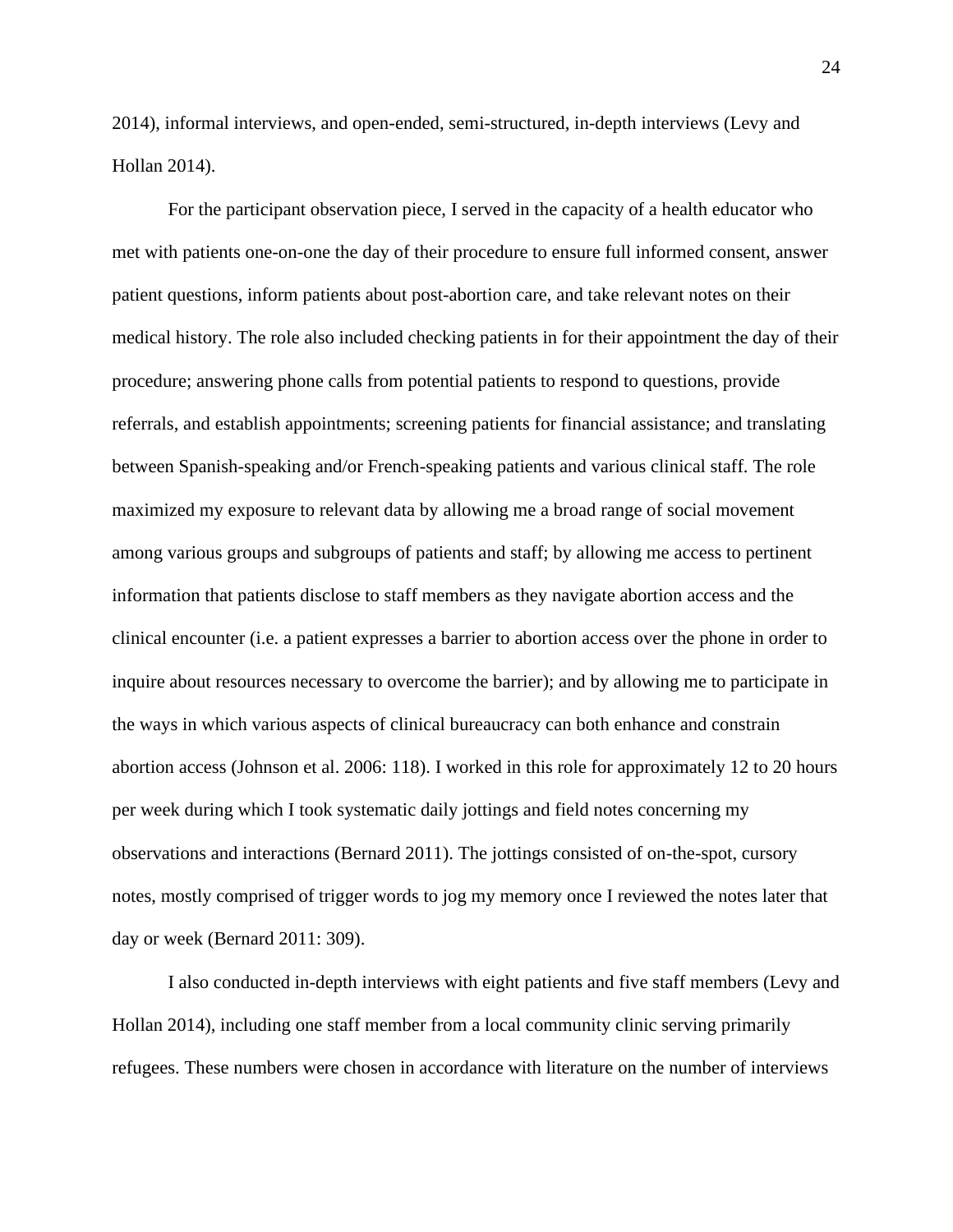needed to reach theoretical saturation (Guest et al. 2006: 73). I utilized a combination of convenience and purposive sampling (Guest 2014: 223) to interview patients that reflected the demographics of abortion seekers in the US Southwest in terms of race, age, socioeconomic status, gestation at abortion, procedure type, and distance to clinic. I also used purposive sampling to conduct interviews with four Choice staff members that perform the roles of phone operator, health educator, and/or patient check-in. Out of all employees at the clinic, these staff members are best poised to hearing patient narratives, concerns, and questions regarding the preabortion process. Thus, they are best acquainted with the potential barriers that patients face when trying to access abortion care at Choice. Mid-way through the study, I noticed a consistent difficulty in abortion access for refugee, immigrant, and migrant populations (RIM). This observation, combined with a knowledge of the structural vulnerability of RIM communities (Chen and Hulsbrink 2019), led me to seek insight from a doctor of maternal and child health at a local clinic that serves primarily refugee women in the area. A detailed interview schedule for patients was prepared in both English and Spanish, and a similar interview schedule for staff members was prepared in English. The interview schedule for patients elicited the narrative of the patient from the time she discovered her pregnancy to the time she completed the abortion, as well as the patient's perception of her abortion experience at Choice. The interview schedule for staff members included questions regarding anecdotes of patients that experienced barriers to abortion, staff perceptions of general barriers to abortion, and ways that the clinic both enhances and constrains access.

### *3.3.2 Quantitative Methods*

I also designed, distributed, and collected patient surveys on abortion barriers during the Fall and Winter of 2021. Preliminary participant observation and relevant literature informed the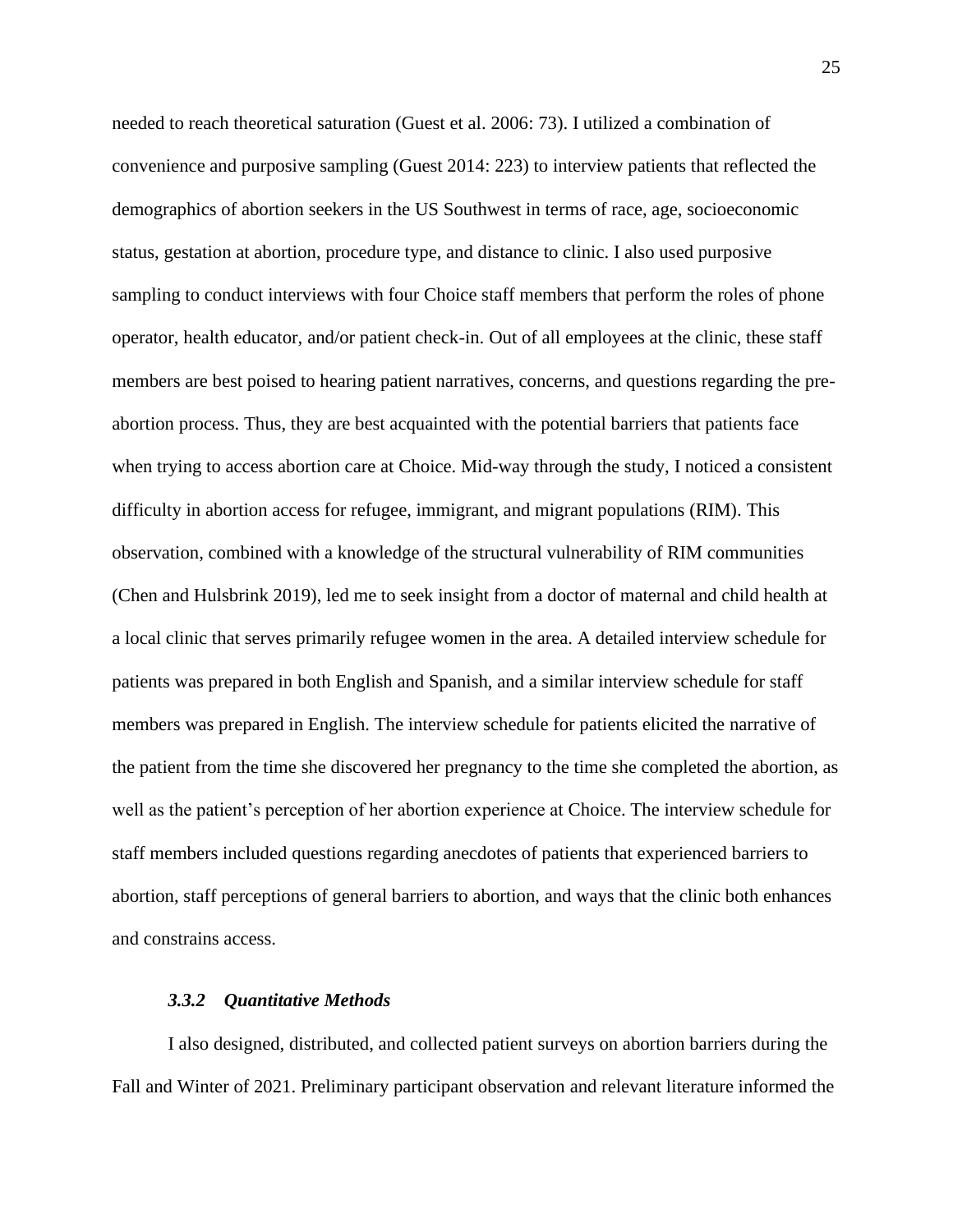contents of the survey instrument which included close-ended questions about the most difficult aspects of accessing the procedure as well as demographic data such as race, ethnicity, income, household size, age, gestation, and zip code. I used convenience sampling to recruit survey participants. The survey was made available during patients' ample wait time in the lobby. The final question of the survey inquired if the patient would be willing to be interviewed over the phone at a later time and date for a monetary incentive of \$20 which would be emailed to participants after the completion of the interview. Thus, the survey served as a recruitment tool for patient interviewees. Surveys were collected from 119 patients and the results were used to add strength to the study by way of triangulation with participant observation, patient interviews, and staff interviews. This study was approved by the supervising university's Institutional Review Board.

#### *3.3.3 Analysis*

Interviews were audio-recorded with the permission of the interviewees and transcribed in the weeks following the interview. Data from all interviews, field notes, and surveys were cleaned for personal identifiers before analysis began. Due to the sensitivity of the subject, all data were stored within the researcher's personal, password-protected computer and were regularly uploaded to an external password protected hard drive. All field notes and interview transcripts were analyzed in NVIVO using a mixture of repetition (Ryan and Bernard 2003: 89) and 'cutting and sorting' (Ryan and Bernard 2003: 94) to find the most salient barriers to abortion among the entire corpus of data. I used a code sheet of themes from the existing literature as well as codes derived from iterative grounded theory analysis (Wutich et al. 2014: 506). I built categories of codes including, but not limited to: internal and external barriers (i.e. moral conflict, language barrier), severity of the barrier (i.e. gestation at abortion), patient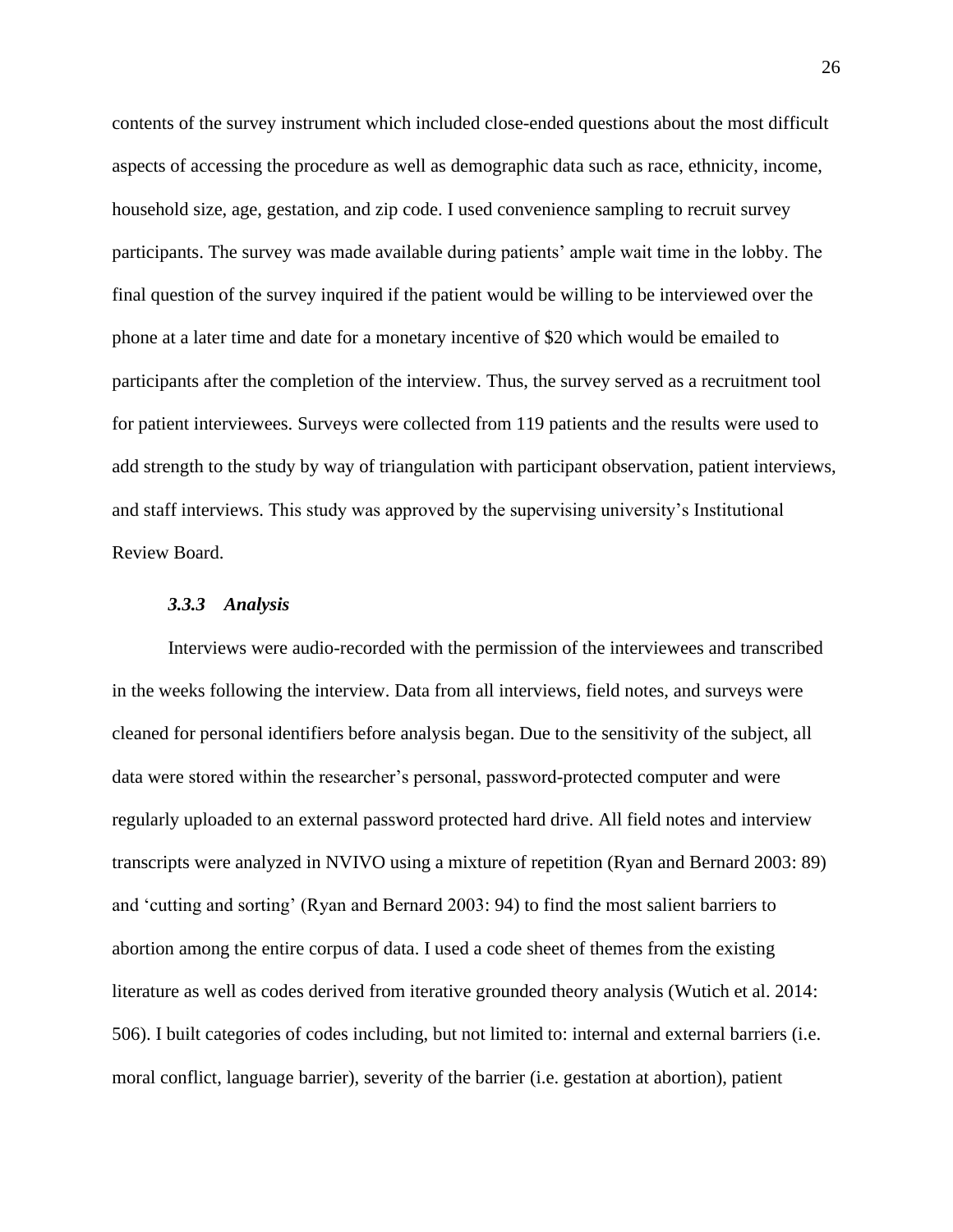characteristics (i.e. traveling from out of state, ethnicity, age), and explanations for overcoming barriers (i.e. ability to rely on one's social network). I also analyzed the differences between provider and patient perception of barriers. Once the most salient barriers were identified, I reanalyzed the data in NVIVO, using the technique of 'cutting and sorting' to identify the most salient ways that the clinic influences each barrier.

The survey data were cleaned and uploaded into Microsoft Excel to compare the independent variables of demography and patient characteristics against the dependent variables of expressed barriers. The data were organized to include binary categorical variables for each barrier (1 = experienced,  $0 = \text{did}$  not experience) as well as a continuous variable of the total barriers experienced by each participant. Descriptive statistics were extracted to show the frequency of each barrier among the sample. I also used SPSS to measure any potential associations between variables such as gestation, ethnicity, age, and socioeconomic status against barriers experienced. Descriptive statistics as well as associations from SPSS were triangulated against the most salient themes found in NVIVO. Data from patient interviews, staff interviews, patient surveys, and field notes allowed for the triangulation of key themes across diverse data sources, as well as an analysis of the reasons for differences across the various sources, thus strengthening the validity and reliability of the findings (LeCompte and Schensul 2010: 31).

### *3.3.4 Participants*

### *3.3.4.1 Survey Participants*

A total of 119 patients completed the survey at the clinic. A description of the survey participant sample is available in Table 1. In terms of race and ethnicity, the majority of participants were women of color, with 51.3% of participants identifying as Black, 19.3% as White, 18.5% as Latina, 4% as Asian or Pacific Islander, and 1.7% as Multiracial. Additionally,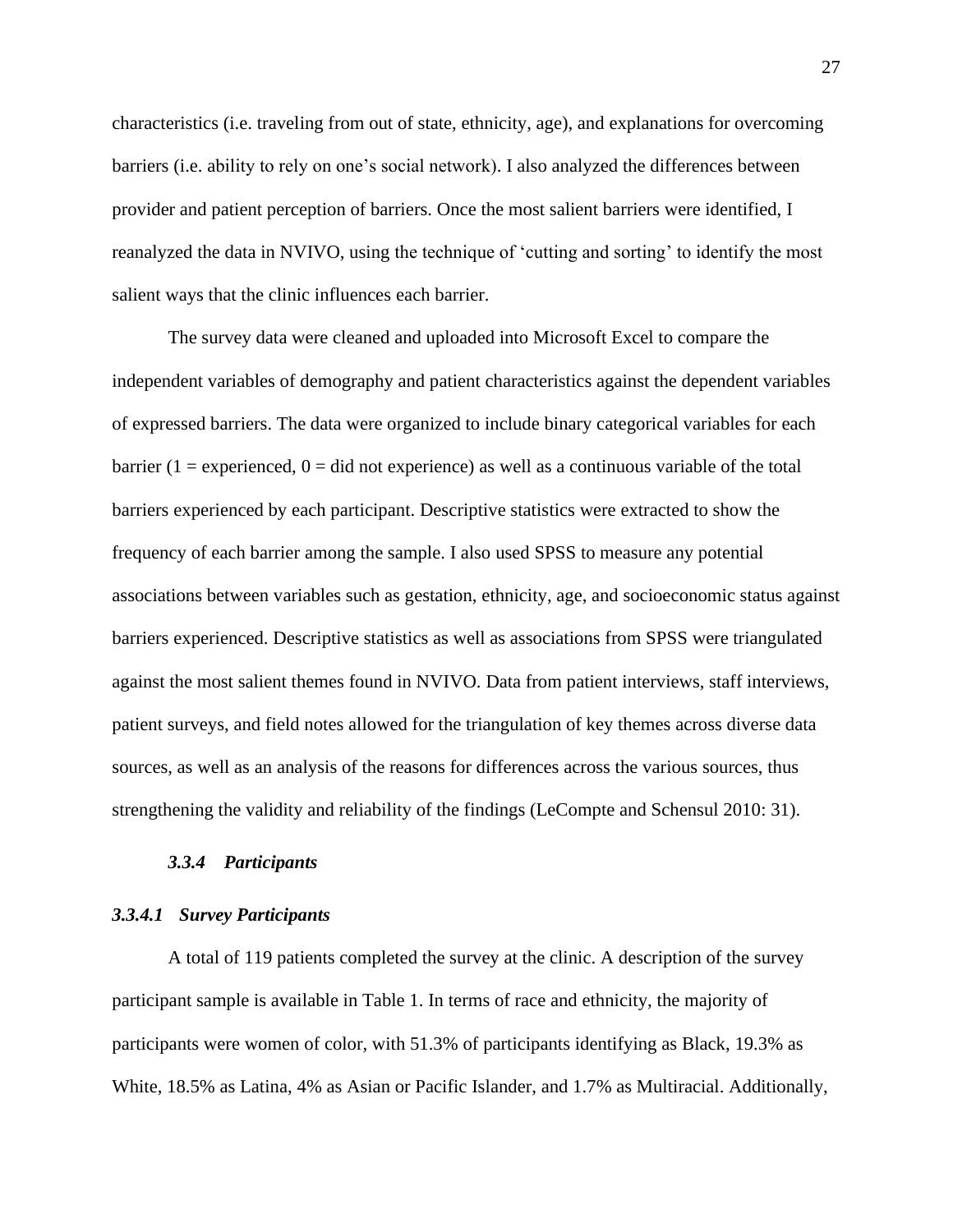11 of the 119 surveys were completed by Spanish Speakers, as surveys were made available in both English and Spanish. In terms of age, most survey participants were in their 20s, with 28.6% within the 27 – 30-year age bracket, 25.2% within the 23 – 26-year age bracket, and 24.4% within the 18 – 22-year age bracket. Overall, the average age of participants was 27 years. To assess socioeconomic status, participants were asked about their monthly income and household size, including number of children. The largest proportion of participants lived at or below the federal poverty level (FPL) (21.8%). In addition, 18.5% lived between 100% to 200% of the FPL, 18.5% lived between 200% and 300% FPL, and 11.8% lived at over 300% FPL. Most of the participants were employed (63.9%), yet a significant percentage was not (21.8%).

In terms of religion and/or spiritual beliefs, the largest percentage of patients stated that they did not follow a religious or spiritual practice (45.4%). Additionally, 25.2% of participants identified as a follower of Christianity, 6.7% as a follower of Catholicism, 4.2% identified as Spiritual, one participant identified as Muslim (0.8%), and one identified as Hindu (0.8%). In terms of gestation at the time of their abortion, most patients were in their early first trimester within  $5 - 8$  weeks gestation (52.9%); 18.5% were in the late first trimester at  $9 - 12$  weeks gestation; 10.9% were in the beginning of their second trimester at  $13 - 15$  weeks; 6.7% were in the mid-second trimester at 16 – 18 weeks; and 4.2%, or 5 patients, were in their late second trimester, at  $19 - 21$  weeks.

Most survey participants received the surgical procedure (70.6%) as opposed to the medical abortion (20.2%). A large proportion of patients receiving the surgical option did so due to the inability to receive a medical abortion past 11 weeks of gestation. Out of all patients eligible for the medical procedure (67.2% of the total sample), 60% chose the surgical procedure rather than the medical abortion (28.7%). In terms of travel, most patients lived within 60 miles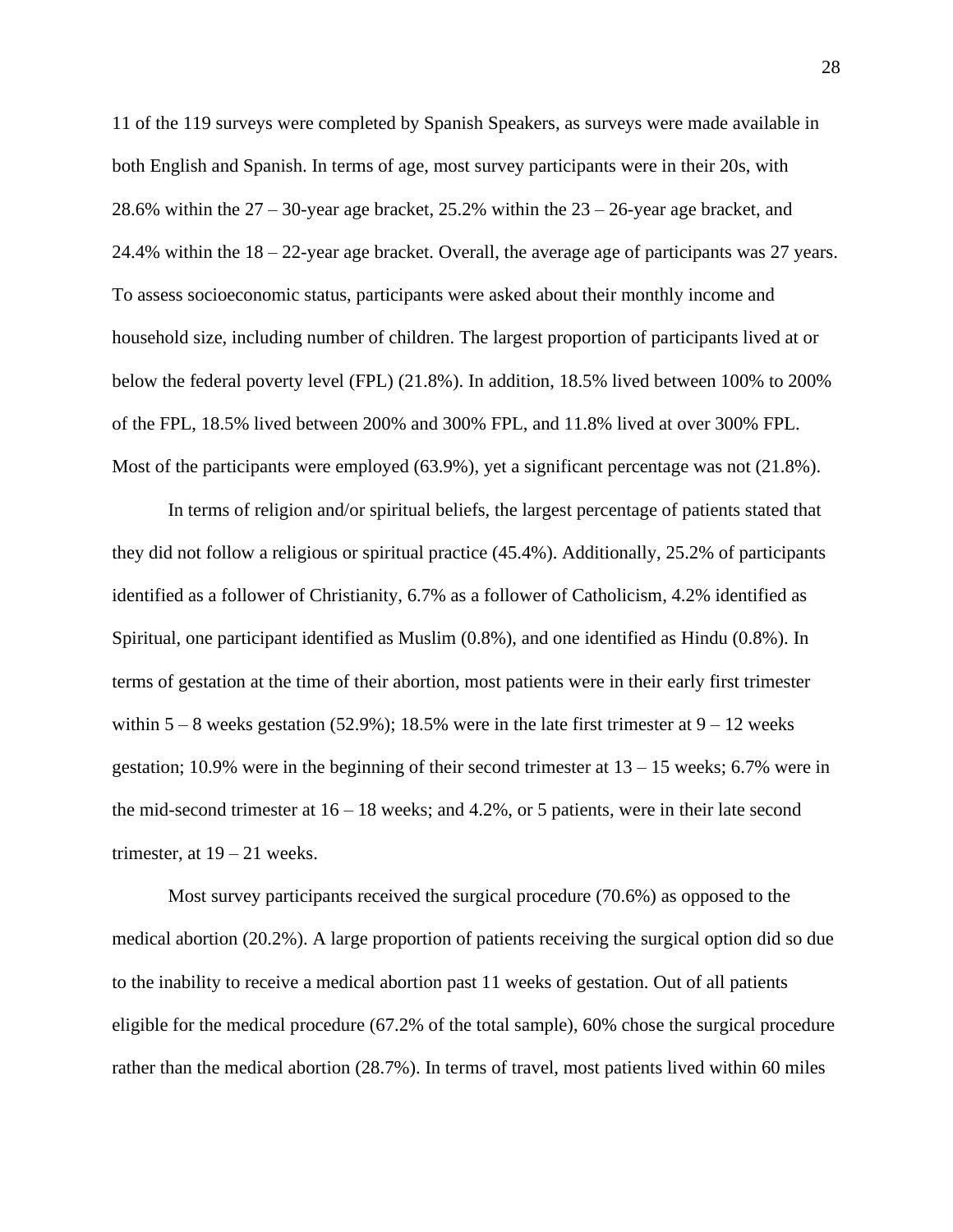of the clinic  $(64.7\%)$ , 14.3% lived between  $60 - 120$  miles from the clinic, 10.9% lived between 120 miles and 400 miles from the clinic, and 2 patients (1.7%) traveled over 400 miles to receive their abortion, including one patient traveling from Texas due to The Texas Heartbeat Act that was implemented in September of 2021, and which effectively eliminated abortion for Texas residents past six weeks of gestation (Texas S. Doc SB8). In terms of relationship status, most participants were single (56.3%). Additionally, 22.7% of participants were partnered, 10.1% were married, 2.5% were engaged, 2.5% were actively dating, and 1.7% were divorced. In regard to number of children, most participants had no children (41.2%), 21.8% had one child, 14.3% had two children, 11.8% had three children, one participant had four children (0.8%), two participants had five children (1.7%), and one participant had six children (0.8%).

| <b>Characteristic</b>  | $\boldsymbol{n}$       | %      |  |
|------------------------|------------------------|--------|--|
| Ethnicity              | 112                    |        |  |
| <b>Black</b>           | 61                     | 51.3%  |  |
| White                  | 23                     | 19.3 % |  |
| Latinx                 | 22                     | 18.5 % |  |
| Asian/Pacific Islander | $\overline{4}$         | 3.4 %  |  |
| Multiracial            | $\overline{2}$<br>1.7% |        |  |
| <b>Survey Language</b> | 119                    |        |  |
| English                | 108                    | 90.8%  |  |
| Spanish                | 11                     | 9.2%   |  |
| Age                    | 118                    |        |  |
| $18 - 22$              | 29                     | 24.4 % |  |
| $23 - 26$              | 30                     | 25.2 % |  |
| $27 - 30$              | 34                     | 28.6%  |  |
| $31 - 35$              | 11                     | 9.2%   |  |
| $36 - 40$              | 10                     | 8.4 %  |  |
| $40+$                  | $\overline{4}$         | 3.4 %  |  |
| Religion               | 101                    |        |  |
| None                   | 54                     | 45.4 % |  |

*Table 1 - Survey Participants - Attributes and Demographic Characteristics (n =119)*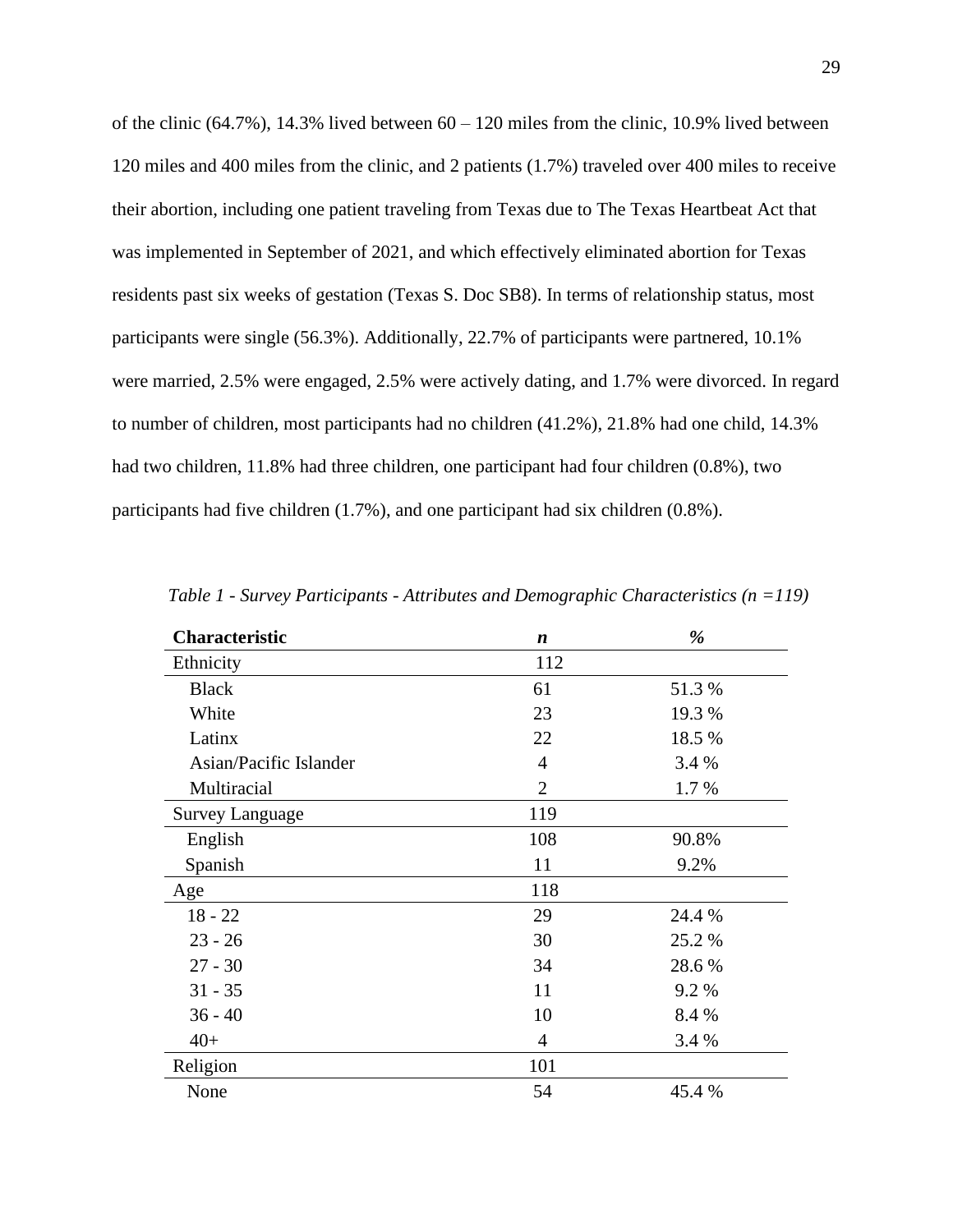| Christian                  | 30             | 25.2 % |
|----------------------------|----------------|--------|
| Catholic                   | 8              | 6.7%   |
| Spiritual                  | 5              | 4.2 %  |
| Hindu                      | 1              | 0.8%   |
| Islam                      | $\mathbf{1}$   | 0.8%   |
| Unspecified                | $\overline{2}$ | 1.7 %  |
| Gestation                  | 111            |        |
| $5 - 8$ wks.               | 63             | 52.9 % |
| $9 - 12$ wks.              | 22             | 18.5 % |
| $13 - 15$ wks.             | 13             | 10.9 % |
| $16 - 18$ wks.             | 8              | 6.7%   |
| $19 - 21$ wks.             | 5              | 4.2 %  |
| Type of Abortion           | 108            |        |
| Surgical                   | 84             | 70.6%  |
| Medical                    | 24             | 20.2 % |
| <b>Distance Traveled</b>   | 109            |        |
| $0 - 60$ m.                | 77             | 64.7%  |
| $60 - 120$ m.              | 17             | 14.3 % |
| $120 - 400$ m.             | 13             | 10.9%  |
| $400$ m. $+$               | $\overline{2}$ | 1.7%   |
| Socioeconomic Status       | 84             |        |
| At or below FPL            | 26             | 21.8%  |
| $100 - 200\%$ FPL          | 22             | 18.5 % |
| $200 - 300\%$ FPL          | 22             | 18.5 % |
| $300 - 600\%$ FPL          | 9              | 7.6 %  |
| Over 600% FPL              | 5              | 4.2 %  |
| <b>Relationship Status</b> | 114            |        |
| Single                     | 67             | 56.3%  |
| Partnered                  | 27             | 22.7 % |
| Married                    | 12             | 10.1 % |
| Engaged                    | 3              | 2.5%   |
| Dating                     | 3              | 2.5 %  |
| Divorced                   | $\overline{2}$ | 1.7%   |
| Number of Children         | 110            |        |
| $\boldsymbol{0}$           | 49             | 41.2%  |
| $\mathbf{1}$               | 26             | 21.8%  |
| $\overline{2}$             | 17             | 14.3%  |
| 3                          | 14             | 11.8%  |
| $\overline{4}$             | $\mathbf{1}$   | 0.8%   |
| 5                          | $\overline{2}$ | 1.7%   |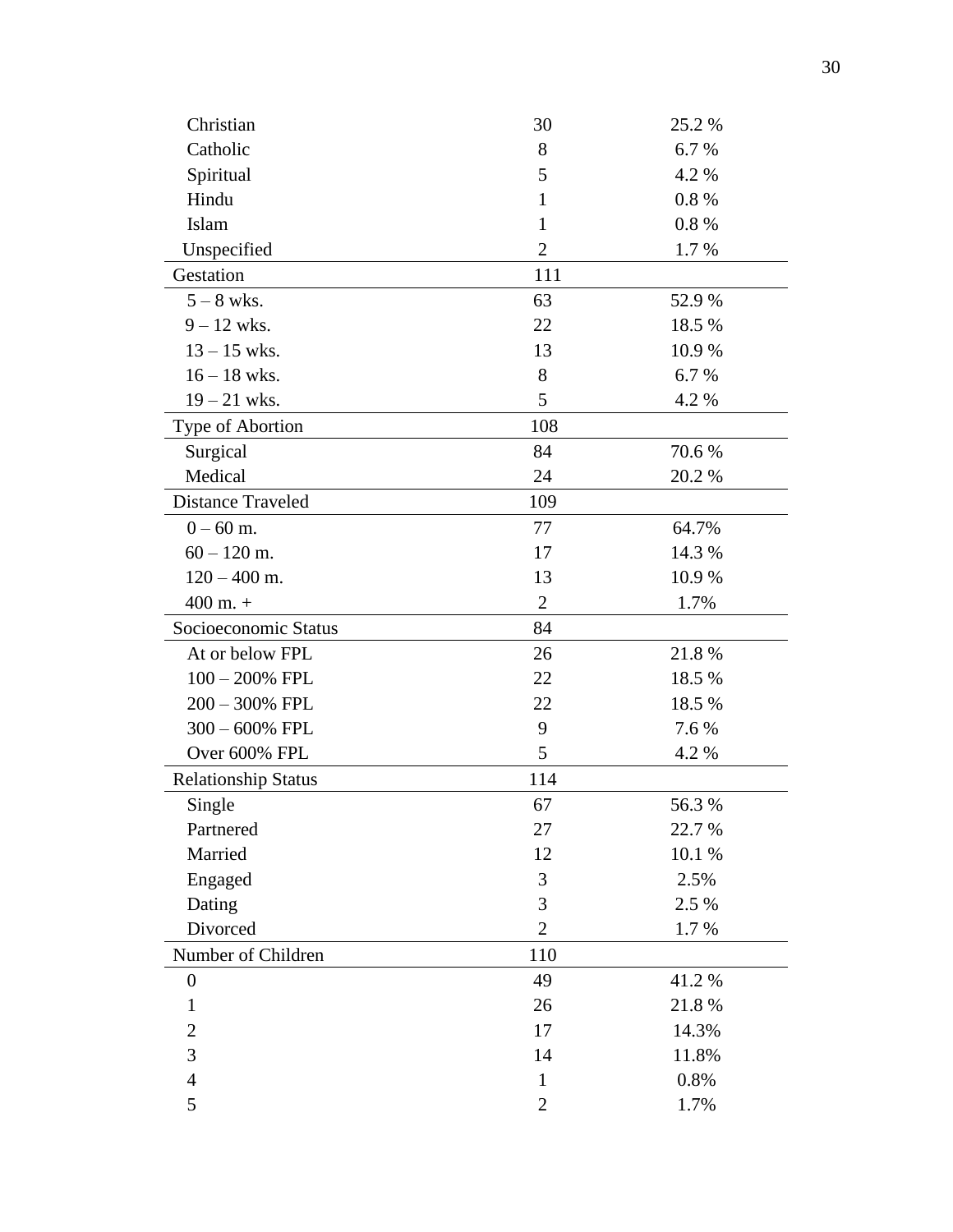| 6                         |       | 0.8%   |  |
|---------------------------|-------|--------|--|
| <b>Employment Status</b>  | 102   |        |  |
| Employed                  | 76    | 63.9%  |  |
| Unemployed                | 26    | 21.8%  |  |
|                           | M     | SD     |  |
| Age (years)               | 27.21 | 6.33   |  |
| Gestation (weeks)         | 9.48  | 4.1    |  |
| Distance Traveled (miles) | 65.23 | 112.24 |  |

# *3.3.4.2 Patient Interviewees*

A description of the eight patient interviewees is available in Table 2. Pseudonyms were created for all interviewees. In terms of race and ethnicity, seven participants were Black women, and one was a Latina woman. Patient interviewees ranged in age from 18 years to 31 years, and their gestation at the time of their abortion ranged from seven weeks to 21 weeks. The distance traveled by each patient ranged from 13 miles to 178 miles. Five of the eight women identified as either Christian or Catholic, three women received the medical abortion as opposed to the surgical procedure, and half of the women lived at or below the federal poverty level.

|           |                  |     |                 | <b>Gestation</b><br>(weeks) | <b>Abortion</b> | Socio-<br>economic     | <b>Miles</b><br><b>Traveled</b> |
|-----------|------------------|-----|-----------------|-----------------------------|-----------------|------------------------|---------------------------------|
| Pseudonym | <b>Ethnicity</b> | Age | <b>Religion</b> |                             | <b>Type</b>     | <b>Status</b>          |                                 |
| Ariana    | <b>Black</b>     | 24  | None            | 14                          | Surgical        | $0-100%$<br><b>FPL</b> | 17m.                            |
| Taylor    | <b>Black</b>     | 23  | N/A             | 20                          | Surgical        | $0-100%$<br><b>FPL</b> | 69m.                            |
| Silvia    | Latina           | 18  | Catholic        | 9                           | Medical         | $0-100%$<br><b>FPL</b> | 24m.                            |
| Amber     | <b>Black</b>     | 31  | Christian       | 9                           | Medical         | 100-200%<br><b>FPL</b> | 178m.                           |
| Jade      | <b>Black</b>     | 18  | Christian       | 7                           | Medical         | 200-300%<br><b>FPL</b> | $22m$ .                         |

*Table 2 - Patient Interview Participants*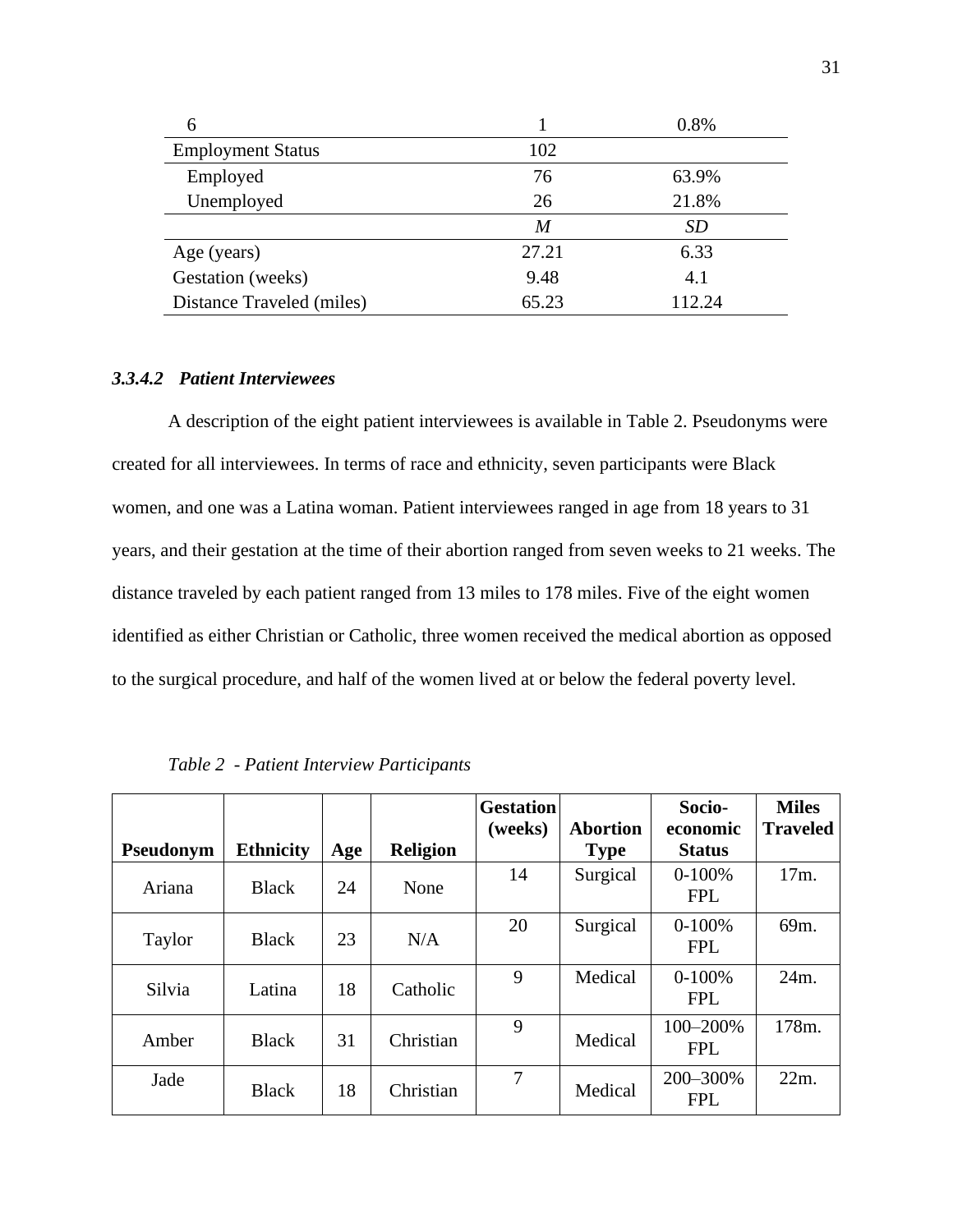| Tanesha | <b>Black</b> | 26 | Did not<br>specify | 21 | Surgical | $0-100%$<br><b>FPL</b> | 24m. |
|---------|--------------|----|--------------------|----|----------|------------------------|------|
| Ashley  | <b>Black</b> | 24 | Christian          |    | Surgical | 100-200%<br><b>FPL</b> | 30m. |
| Kiara   | <b>Black</b> | 27 | Christian          | 12 | Surgical | 400-500%<br><b>FPL</b> | 13m. |

### **3.4 Strengths and Limitations**

This study reflects numerous strengths and limitations. With respect to strengths, the study is unique in that, to the best of my knowledge, it is the only recent ethnographic study of abortion barriers that centers the abortion clinic as the primary unit of analysis<sup>1</sup>. To this end, the study queries the structures and systems of the clinic to support system-changing praxis for a highly obscured yet highly frequented institution (Singer 1995). Given the difficulties of performing research concerning such a profoundly stigmatized subject, this study was made possible due to my employment at the clinic. My position as a clinical staff member allowed me to privilege participant observation as core arm of data collection to reveal the unique or 'hidden' experiences taken for granted by clinicians and patients (LeCompte and Schensul 2010). Additionally, my employment allowed me to foster relationships of trust, respect, and camaraderie through which I gained an understanding of the importance of the human beings that define the clinical encounter. Though the term abortion clinic may often conjure images of efficient architecture, medical devices, and biomedical expertise, it is rather the social system of the clinic that defines the healthcare encounter, and it is the human beings serving as phone staff

<sup>&</sup>lt;sup>1</sup> To the best of my knowledge, the only published ethnography of an abortion clinic is that of Donald W. Ball's 1967 article titled *An Abortion Clinic Ethnography*. During an era in which abortion was illegal throughout the US, Ball's study centered on an underground abortion clinic in Southern California that catered to an upper and middle-class clientele. Thus, his study was performed under a substantially different context than the study I present here.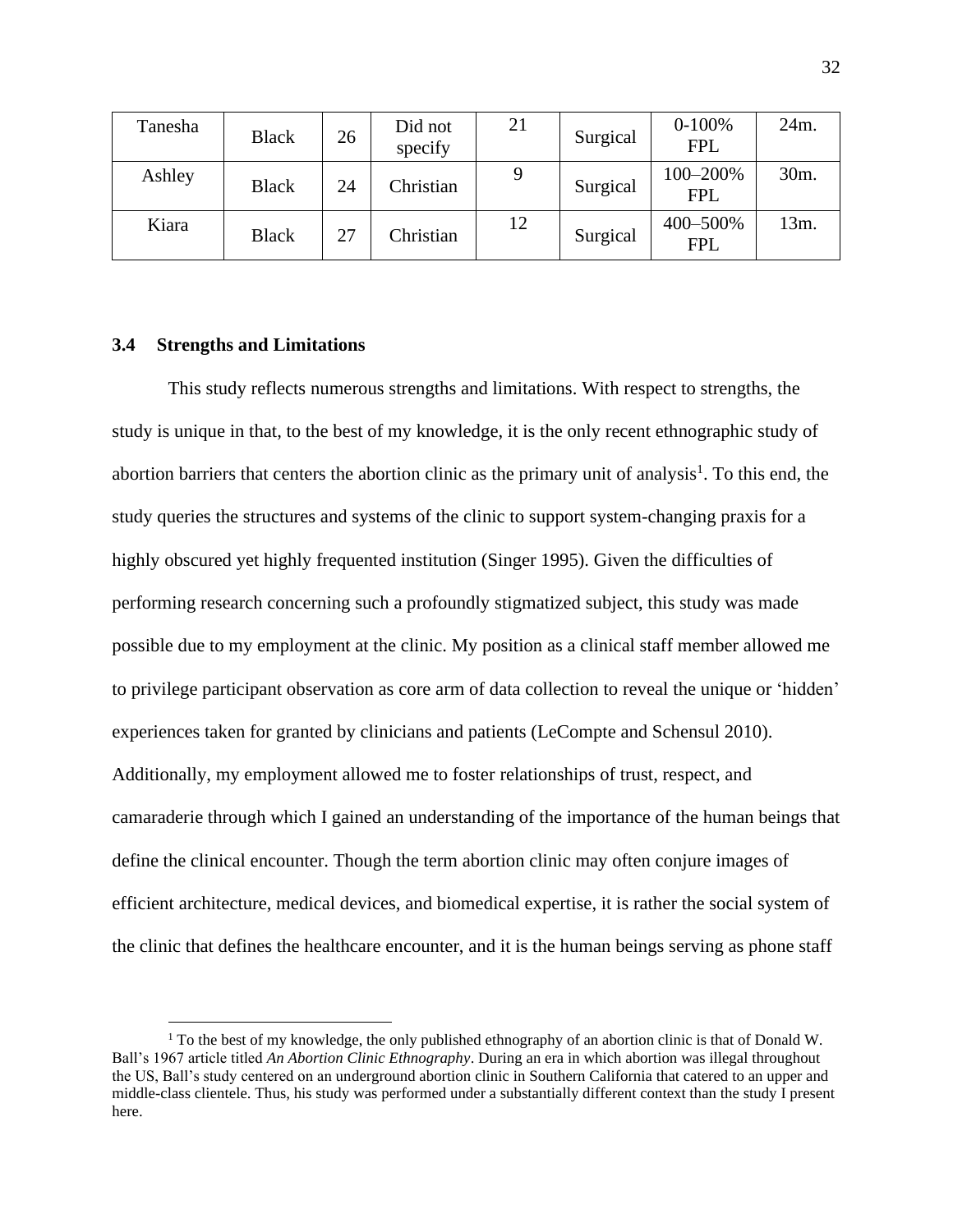or front office admission that shape and define the clinical experiences through which patients experience abortion care. In fact, my own experience as an abortion patient in 2014 prompted me to maintain a keen observation of the primary interactions between a patient and the clinic which remain absent from popular and scholarly discussions of abortion access, but that remain branded in my memory eight years after the fact.

An additional strength to this study is the ways in which it centers women of color across a variety of social axes. Women of color comprise the majority of abortion seekers in the United States (Guttmacher Institute 2019; Kaiser Family Fund 2019). Additionally, 16% of abortion seekers in the US were born outside of the United States. The majority of Choice patients, survey participants and patient interviewees were Black women, and as such their voices, perspectives, and clinical experiences serve as the foundation of data for this study. Furthermore, my capacity as a Spanish and French speaker enabled countless interactions with migrants, refugees, and immigrants, whose healthcare access is enormously determined by potential language barriers (Banke-Thomas et al. 2019; Betancourt et al. 2013). I also began my employment at Choice with years of experience working with refugee and immigrant communities, which primed me to stay alert for the inclusion of such populations, whose structural vulnerability can often lead to exclusion from critical resources (Chen and Hulsbrink 2019). Thus, this study is unique in its ability to center a variety of ethnic and racial minorities, populations that continues to experience substantial health disparities throughout the United States (Institute of Medicine 2003).

Despite these strengths, there are a variety of limitations that must be considered upon interpreting this study's results. First, though the unit of analysis is the abortion clinic, the case study represents one of many abortion clinics, all of which vary in their capacities, structures, protocols, and patient population. Thus, the abortion clinic is part of a heterogenous subset of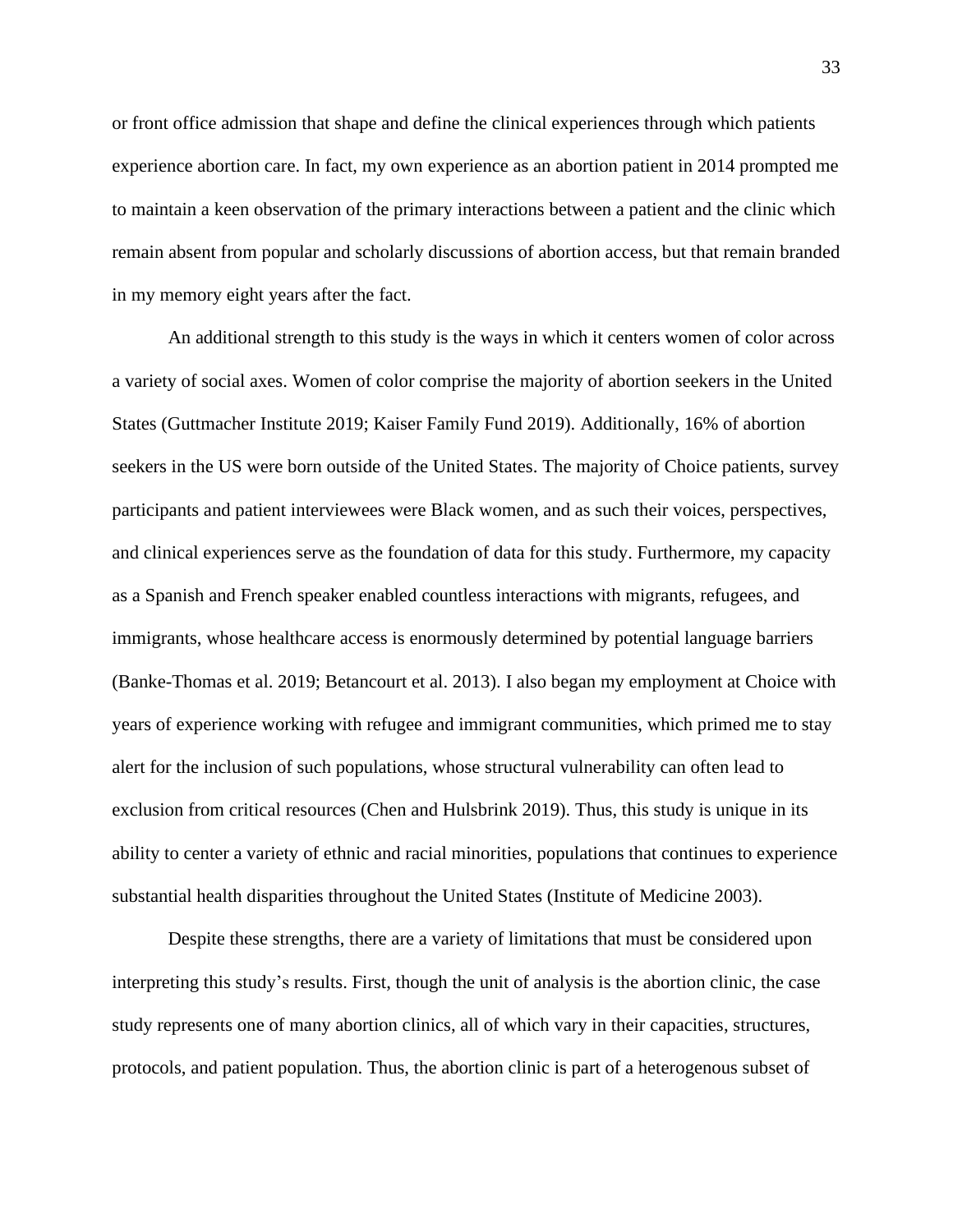institutions, and Choice Clinic represents one of many expressions of that subset. Though many aspects of the study and its recommendations may be applicable to other clinics, they must be interpreted in context. Another limitation to this study relates to the inherent selection bias of participants. The vast majority of patient participants represent those who were ultimately successful in accessing abortion, while those who experienced the most extreme barriers were left unseen. Thus, a crucial population of abortion seekers is neglected from this study, warranting future research that includes the experiences of those who were unable to access the procedure due to clinical influences.

Yet another limitation to this study is related to my own positionality as a researcher, employee, patient, and abortion advocate. First, my anthropological lens has not escaped the influence of biomedicine's salience within Western culture. As such, I have long taken for granted the normalization of the clinical encounter, and I experienced great difficulty in finding a vantage point through which to view the clinic as a cultural institution amenable to reform. This view was perhaps intensified by my prolonged employment at the clinic, which further desensitized me to the particularities of the abortion encounter. In addition, though employment at the clinic was a significant strength to the study, it may also have affected patients' transparency within informal and in-depth interviews. My ability to build trust and rapport with patients was extremely limited as staff often spent a matter of minutes in one-on-one interactions with patients. Thus, patient transparency may have been influenced by my positionality as a staff member as well as the difficulties of speaking intimately of a stigmatized procedure with an unfamiliar person.

Furthermore, my personal stance on abortion may have limited some of my observations. As an advocate of reproductive justice with no ethical qualms concerning abortion, I may have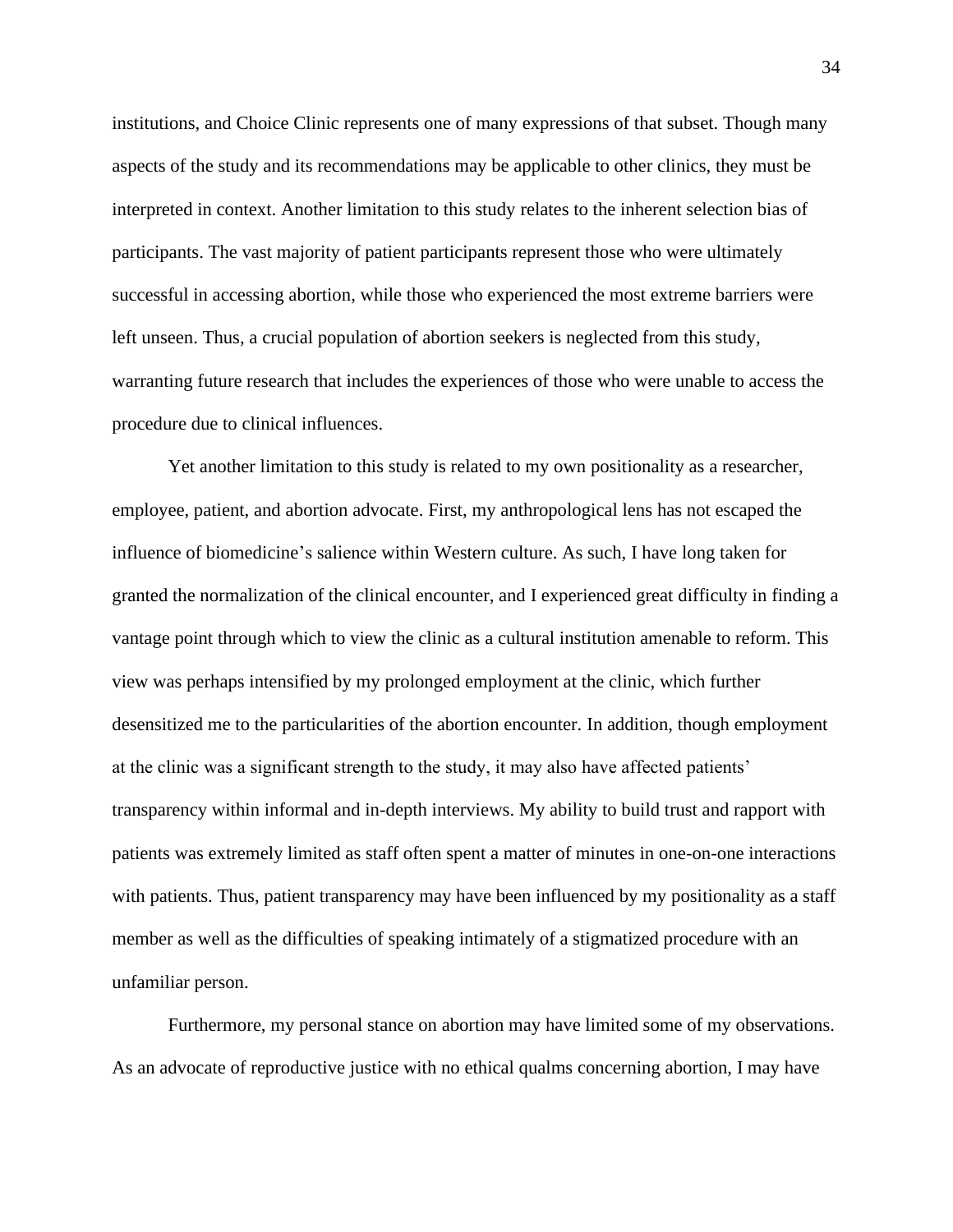often failed to consider the magnitude and variety of abortion-related ideologies that impact one's experience with abortion. As the study demonstrates, cognitive barriers to abortion are substantial, yet remain obscured by clinical processes. Granular aspects of patients' internalized experiences of abortion may be better illuminated through future studies with a research team that incorporates researchers from a wide variety of moral and ethical stances on abortion. Though difficult to imagine, such variation may add much needed understanding to abortion access, as cognitive models of abortion among abortion seekers remain highly variable. Finally, patients' perspectives of my own ethnicity may have determined their level of transparency and involvement with the study. As a biracial woman of Vietnamese and White background, I represent a substantially small minority of abortion seekers in the US. Thus, my ethnic positionality with patients at Choice most likely impacted the degree of rapport that I was able to gain with patients.

A final constraint to this study is its inevitable impact by the COVID-19 pandemic. Though Choice Clinic did not halt its operations during the pandemic, the volume of patients nevertheless decreased by approximately 23% from 2019 to 2020. Thus, it is highly likely that some core populations of abortion-seekers were overlooked from this study. For example, I presume that individuals with immuno-compromised dispositions may have avoided public spaces such as the clinic. Additionally, I presume that some essential workers may have found themselves overburdened by employer demands, and thus less capable of requesting the time away from work necessary to obtain the procedure. Furthermore, the pandemic resulted in temporary staff shortages at the clinic, which exacerbated the conditions of an already understaffed clinic. As a final note, the pandemic may have been a primary factor in one's decision to obtain an abortion, resulting in a possible distortion in the existing pattern of abortion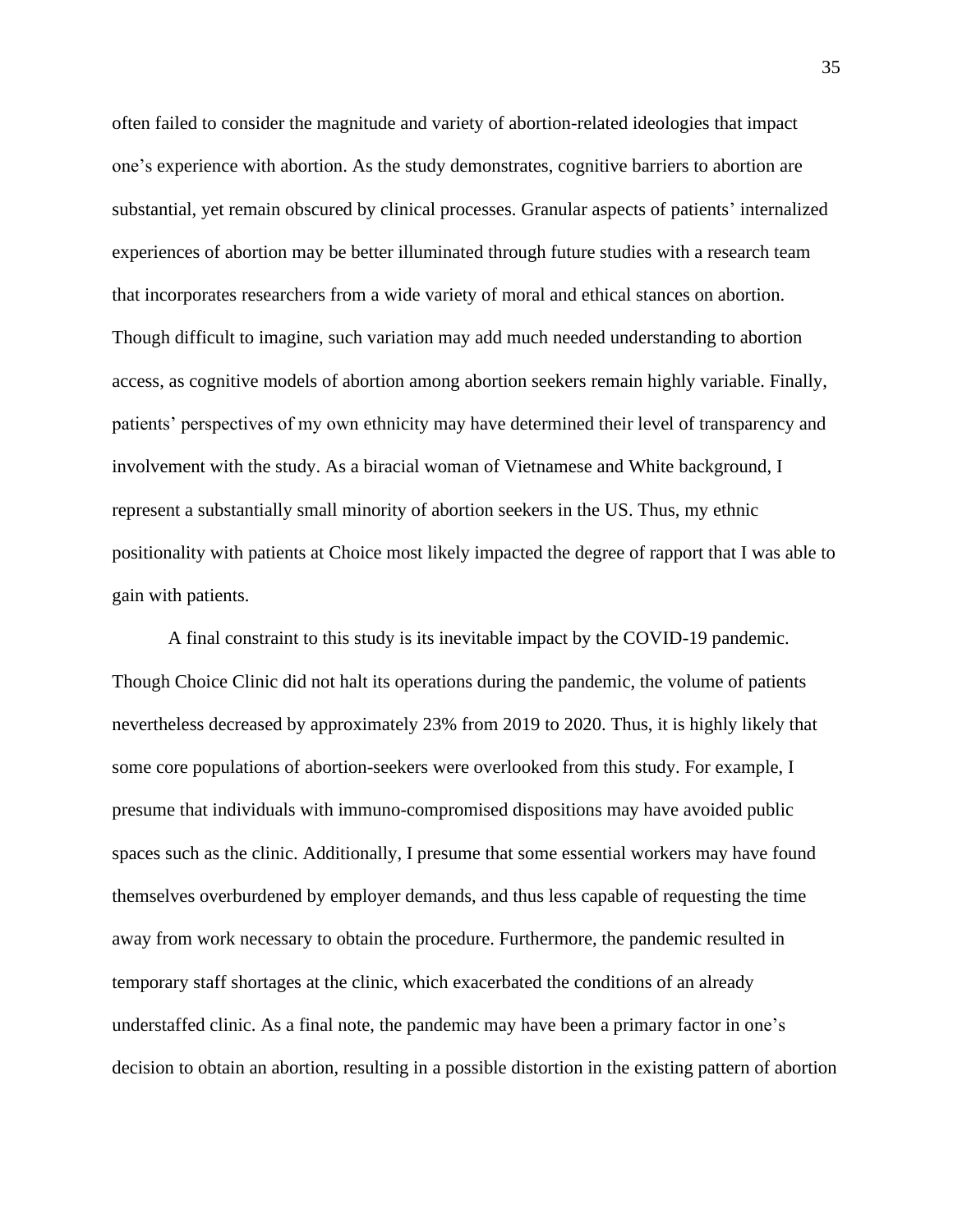seekers. Nevertheless, the pandemic is not an abnormal phenomenon, and its inevitable inclusion in the timeline of this study is representative of the various sudden, unpredictable, and devastating changes that so often define the human experience. In light of the myriad, strengths and weaknesses of this study, I transition now into my ethnography of the abortion clinic.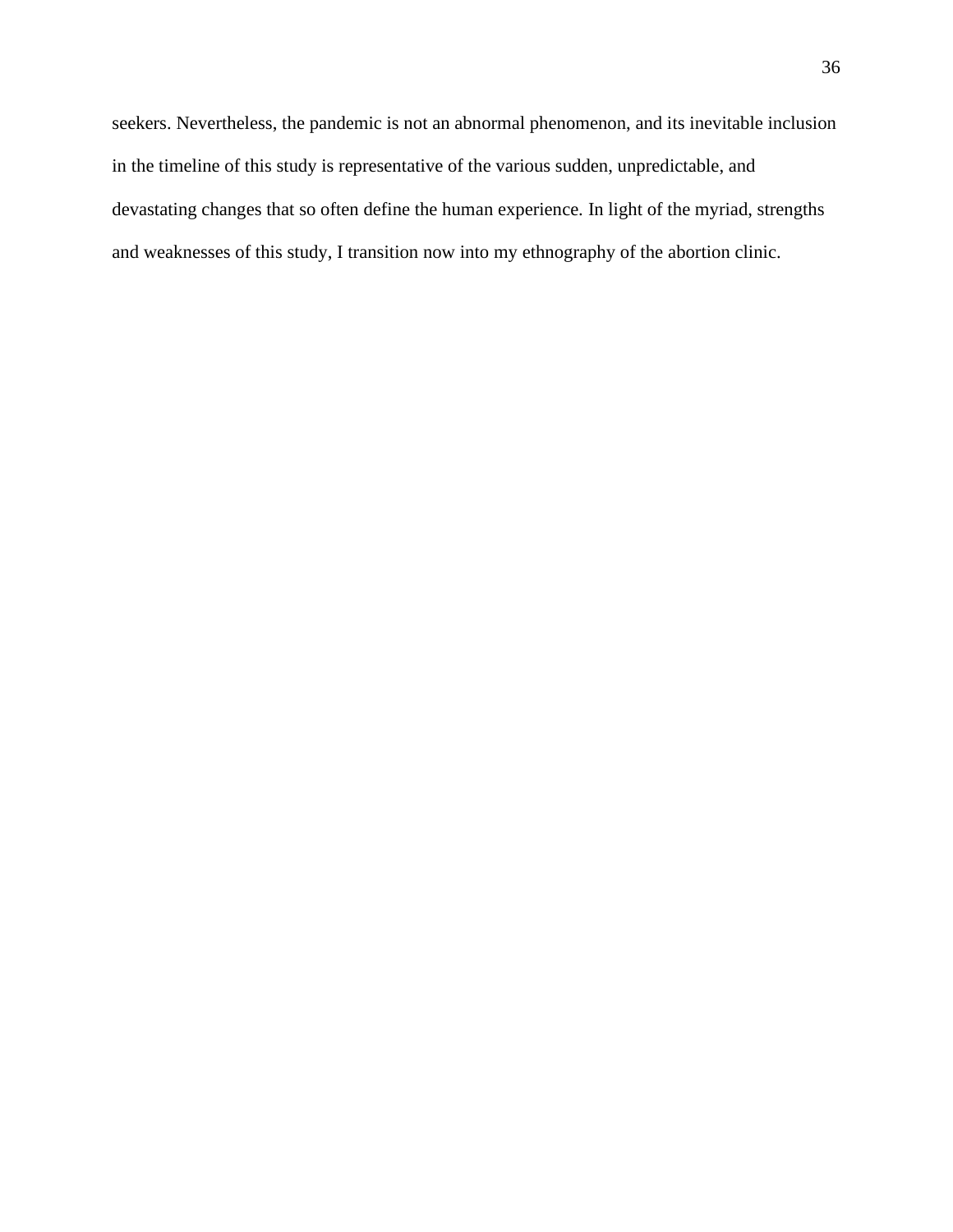#### **4 COGNITIVE BARRIERS**

#### **4.1 Legitimization of the Clinic**

It's 7:20am, my coffee is half-consumed, and the sun is barely peeking over the horizon. As I approach the clinic, I contemplate whether or not to turn off my radio completely, or increase its volume to a full blast – a decision influenced by whether or not my nervous system is grounded enough to accept the screams of the protesters as a thing to be observed, or a thing to spike my cortisol. Unlike my coworker Sasha, who ritually and defiantly blasts the song, 'I don't give a Fuck about Nunnedet Shit,' while driving past the protesters, today I decide to subject my ears to their nasal toned declarations, half-hoping to hear something new and unusual. As I turn into the clinic, I see a baby sitting in a highchair that is positioned to face the cars entering the clinic parking lot. In front of the baby is Shane, a white middle-aged male wearing a red baseball cap and holding a megaphone. He leans towards my car, brandishing a stack of pamphlets while his buddy holds up a sign of a bloody fetus that says 'I can't breathe', a twisted nod to the recent George Floyd murder. "Ma'am, have mercy on these babies, ma'am. Stop participating in this demon child sacrifice!" I find myself unable to budge, stuck behind a patient car who rolls down their window and takes a pamphlet, likely simply trying to figure out where to park. "Stop participating in this Black genocide, ma'am!" I lean my head against the head rest, curse under my breath, and stare blankly into the brake lights of the car ahead of me. In the meantime, Shane, who knows my car all too well by now, pushes his boundaries by stepping into the parking lot to follow my car with the lens of the camera that he wears strapped to his chest. Finally, just before my nerves spring out of my body – perhaps finishing my coffee would have helped - the patient car is guided away by a security guard, and I drive past quickly, quickly enough to do damage if Shane were to find his foot too close to my front wheel. I find a space in the employee parking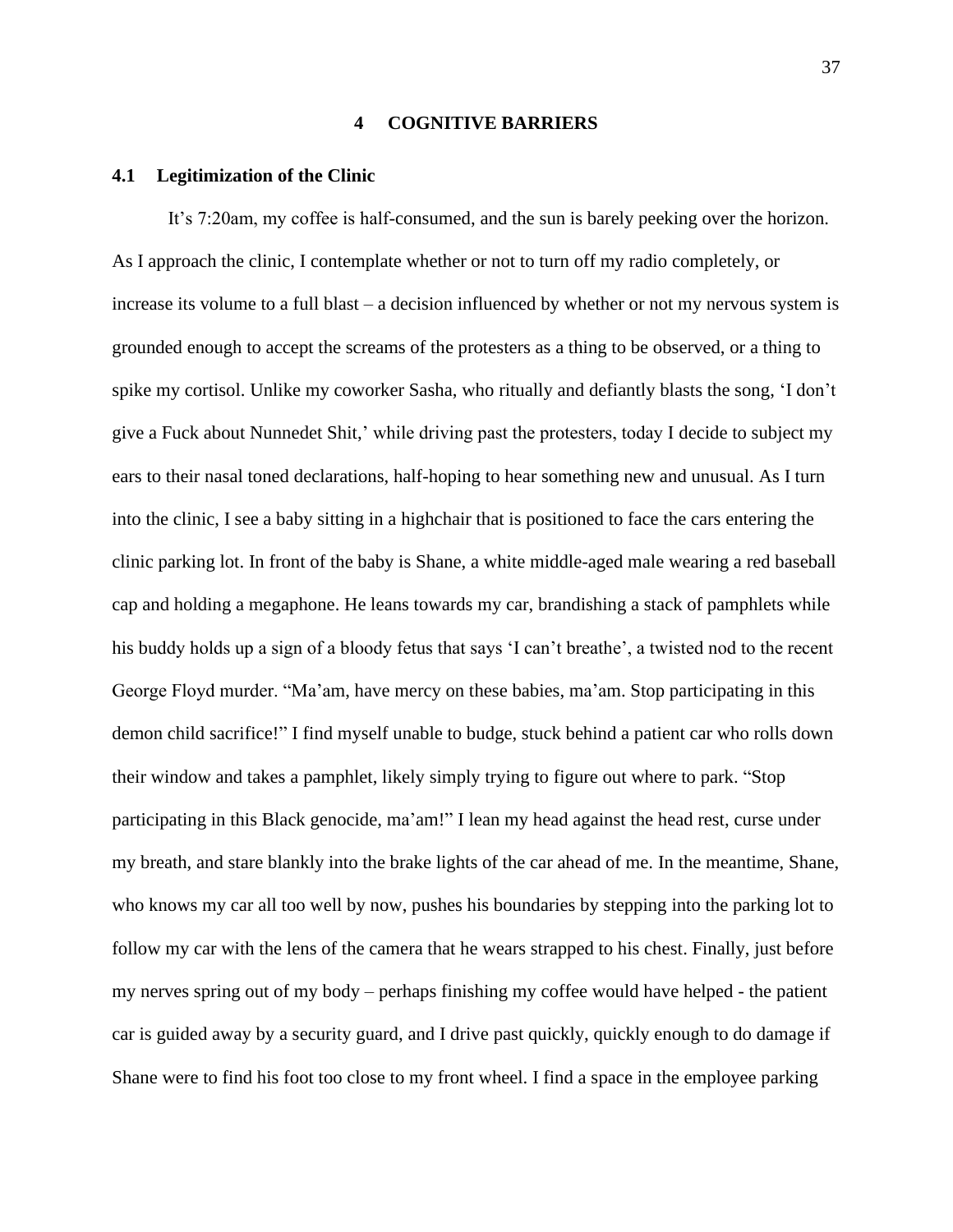lot in the back of the building, out of protester sight. Tomorrow I'll blast "Nunnedet Shit" instead.

Choice Clinic, like many free-standing abortion clinics, is habitually surrounded by protester, anti-choice activity. Though not surprising, especially in the US South which is home to the country's largest demographic of White Evangelicals and Republicans (Pew Research Center n.d.), their presence is enormously influential to the way that clinics legitimize themselves to abortion seekers. Considering the historic and continued stigma of abortion, clinics make concerted efforts to legitimize their presence through targeted imagery and rhetoric that attempts to counteract the stigma of abortion as dangerous and deviant (Ball 1967). Yet, the myriad antichoice strategies, including consistent protests at abortion clinics, leaves clinics with limited ability to transcend the overwhelming pollution of antichoice rhetoric, imagery, and propaganda. Abortion stigma and protester activity thus runs the risk of perpetuating the image of abortion clinics as cold, lonely, unwelcoming places, especially considering that many patients are unaware or confused about why protestors are permitted near abortion clinics (Kimport et al. 2012). Amber, a patient interviewee, made sure to assert several times during the interview that the clinic should do everything it can to address the protesters:

*"I just think that that's [protester activity] bad… So not only do you get harassed driving in here, you got to park, get out your car, hear it all the way as you walk up the hill. That's just too much...Like I said, I'm a strong person. But that made me cry…I mean they are essentially harassing people, and I can see how a lot of people could change their mind hearing all that."*

Jade, another interviewee, also shared her experience with me upon taking an Uber to the clinic and back to receive the medical abortion: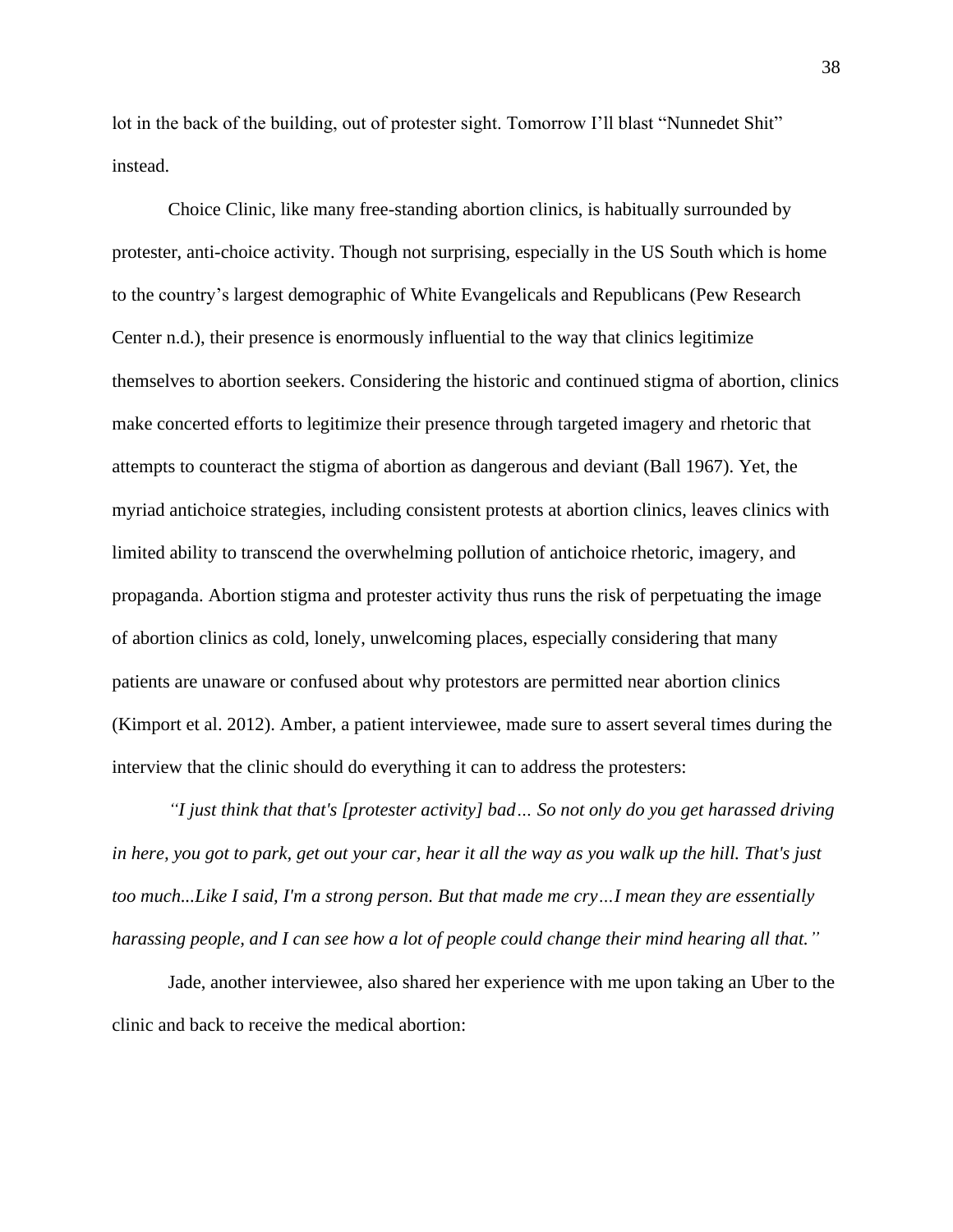*"It really could have been more traumatic if I did not have thick skin….They got me on the way out, not when I went in. When I left the clinic, I got in the car with the Uber driver, right? Then she said, 'It's a good thing that they're there, that they're outside, protesting for it.' I'm like, 'Oh, okay.' Then, we get to the end where you turn out of the facility, and she stopped to talk to a protestor while I'm in the back seat…I'm melting. I'm thinking, 'what is she saying to these folks. Hopefully she's not going to give me a bad rating'. Yeah… Zero stars, would not recommend her. She grabbed some fliers and she tried to hand them to me, and I'm like, 'No, ma'am. No thank you.' I'm thinking, 'It's too late. What are you doing? Like, the process has already started.' Then the guy, he leans into her window, the driver's window, and he's talking to me at this point. He's saying something like 'Ma'am, are you going to keep your baby?"' I said, 'Sir, respectfully.'…all I gotta say is thank God for headphones. I just popped those in for the rest of the trip."*

During my first several months at Choice, I often felt similar to Amber. Surely there was *something* that the clinic could do about protesters. Yet, confronting protesters was often a fruitless pursuit. Freedom of speech gives protesters the legal right to be present at the outskirts of abortion clinics, and though protesters often pushed legal boundaries by stepping onto the clinic's property, by the time law enforcement was informed, protesters simply returned to their original posts. Furthermore, the decision to bring police officers onto the premises simply exacerbated the stereotype of the clinic as a site of controversy. Thus, protester activity flourished and was often charged with rhetoric and imagery that consisted of shaming, blaming, and manipulating women and men into reconsidering their decision to abort. The most vocal and ardent protesters were often the same rotation of middle-aged white men. During the timespan in which patients found parking, talked with security guards, walked up a steep hill to enter the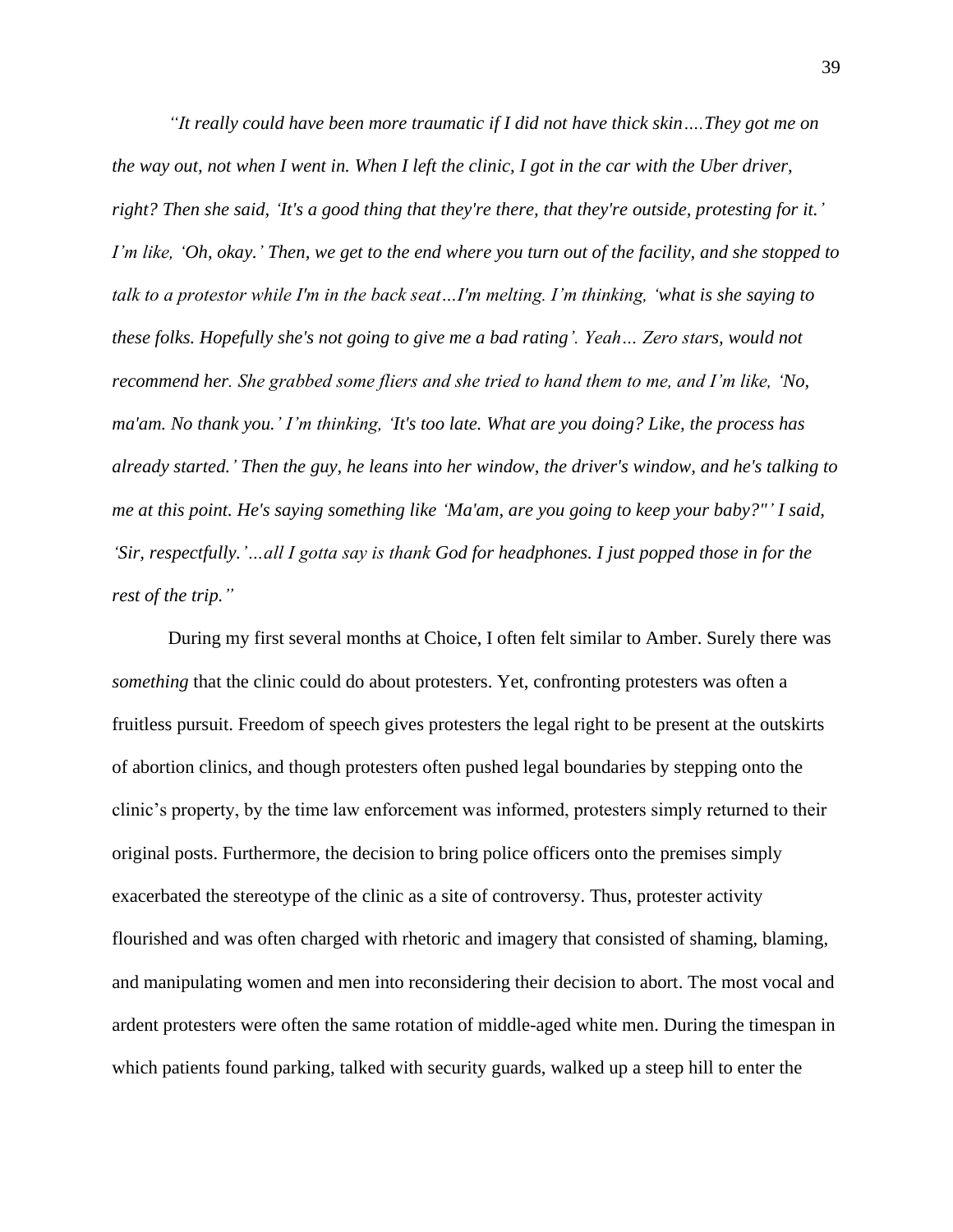back of the clinic, and waited in line to enter the clinic, protesters took advantage of open ears in an uncharted territory. Below is just a small sample of their regular dialogue:

*"I bet the guy who killed George Floyd was prochoice…You talk about BLM, BLM, BLM. But they're in there killing beautiful Black babies…You ask why the world is so messed up, why people are protesting at the capitol. It's cause of the murder of innocent children!...I don't see anyone here that looks poor. You're here today because of your sin…a child has to die so you can have a sex life…Sir, be a true man today and save your baby. A true man loves and protects their baby…They don't care about you, they only want the money…I know a woman who had an abortion and she still has nightmares and hears babies crying. Two weeks later she tells me she's on drugs and is going to need rehab… You'll have to live with that on your conscious…"*

Protesters used a variety of rhetorical tactics to manipulate women and men into reconsidering their decision to abort. Often these tactics consisted of co-opting existing cultural and political paradigms to support an argument against abortion. For instance, after the birth of the Black Lives Matter movement, protesters attempted to graft the values of anti-racism into anti-choice rhetoric to frame abortion as an anti-Black genocide. By doing so, they framed the abortion clinic as a perpetrator of systemic racism that benefitted from the income of Black individuals. Thus, protester activity served to reinforce harmful perceptions of the abortion clinic to patients and their loved ones, influencing patients first impressions with their abortion encounter.

In addition to protester activity, the ability of abortion clinics to legitimize their credibility to abortion seekers is also affected by the extreme prevalence of Crisis Pregnancy Centers, particularly in the Southeast, where they can outnumber abortion clinics 30:3 (Margo et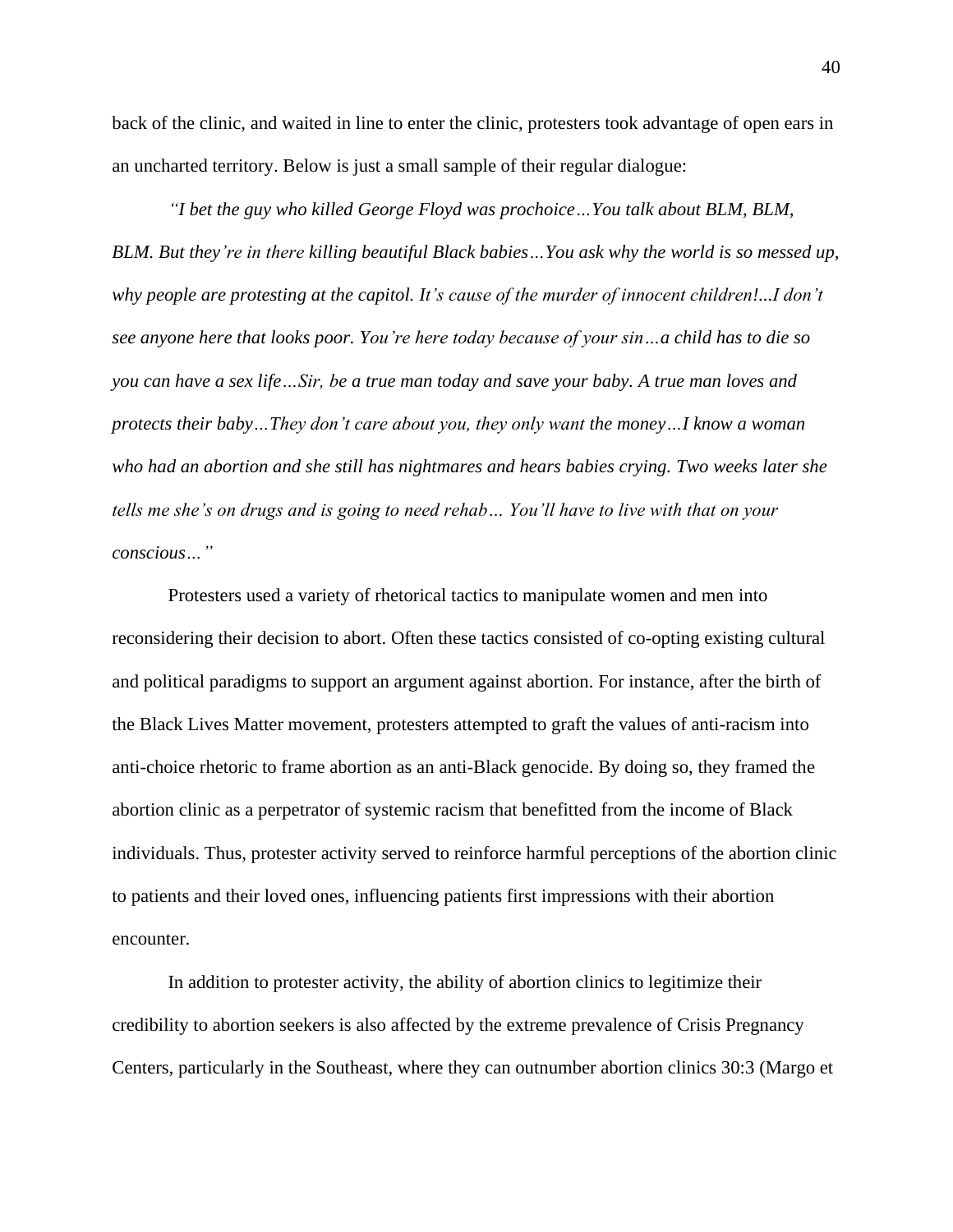al. 2016). Crisis Pregnancy Centers are anti-choice centers that pose as neutral clinics. They advertise free ultrasounds and claim to support any decision that a woman chooses regarding her pregnancy. Yet, once women are within the CPC, anti-choice employees rely on manipulative tactics to influence a woman to maintain the pregnancy (National Abortion Federation 2006). Out of eight patient interviewees, four interacted with a CPC before receiving their abortion. Silvia spoke of the bias and misinformation that she experienced at a CPC in the weeks preceding her abortion appointment:

*"They kept on pushing towards adoption or parenting. And then when they did the ultrasound, they had actually told me I was around 10 weeks. So, they were like, at this point you probably won't be able to do medical abortion. I was kind of shocked at that because then that told me I have to consider the other option which I didn't want."*

Silvia was at nine weeks gestation when she received the abortion pill at Choice a week after her trip to the CPC. The CPC's inaccurate ultrasound measurement, whether intentional or not, risked leaving her with the impression of being ineligible for her desired abortion option. Kiara, another patient interviewee, spoke of the ways in which CPCs work to delay or impede abortion access:

*"So initially, I was looking up free everything. And so I came across them [CPC] on their website. So, I went there and they were very nicely discrete with me and so I had to go there by myself. They didn't let anyone else in with you…They were Black as well…Once we went on to the ultrasound, it was too much for me, honestly, when they were like, look at the baby being really active. They made a bunch of comments like that when they knew the route that I wanted to go… it started making me upset because I'm like, can you please stop telling me these things about the baby, because it's going to hurt my feelings if I'm being honest because this [abortion]*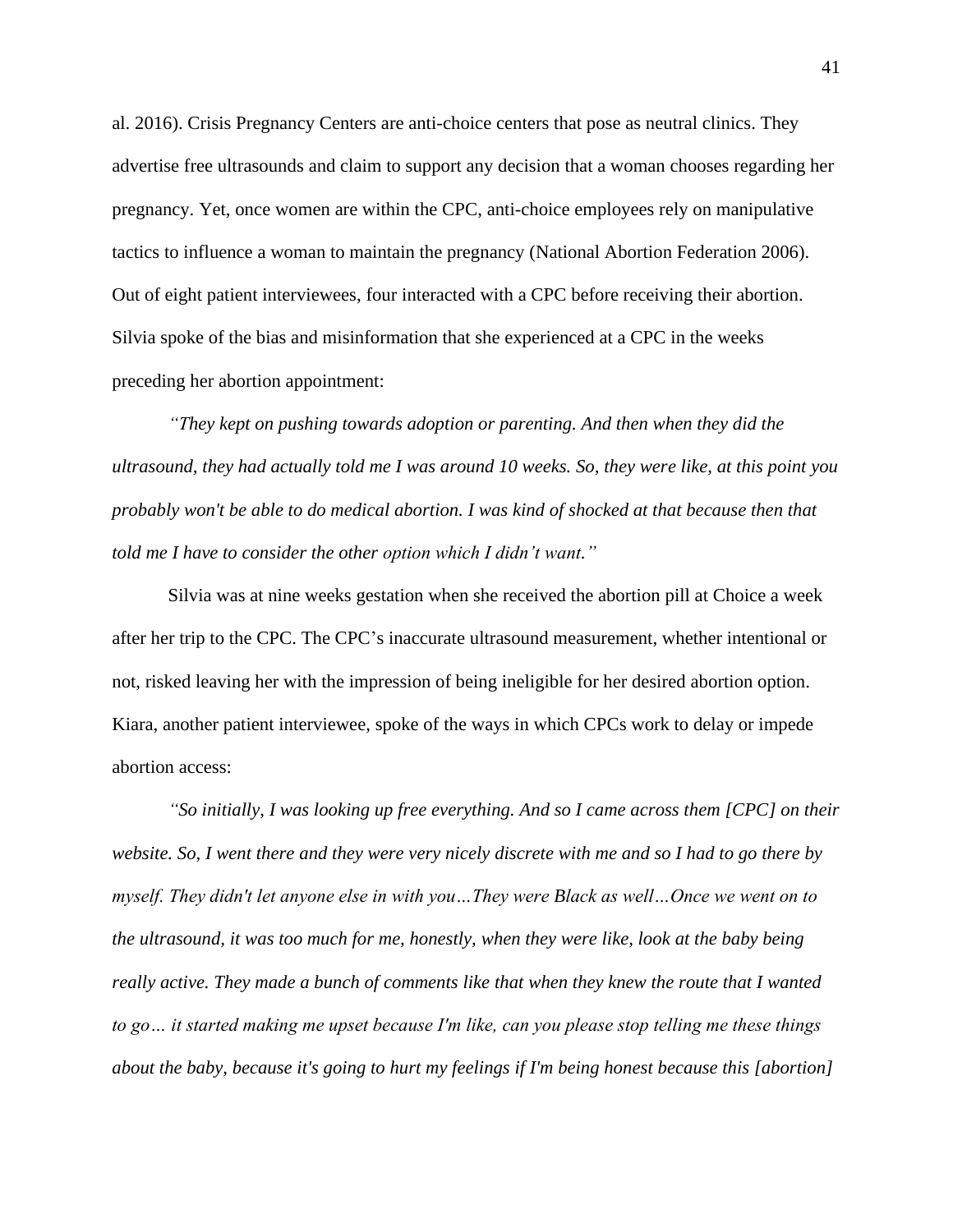*is something I want to do…And they gave me a pamphlet, and said to do my own research to find a clinic. I'm just like, I researched you all to do the research for me. They were supposed to have a clinic connected to them that you go to right after for your decision…Also they stayed in contact with you...I didn't want to keep seeing text messages about like, 'Hey, how you doing? This is nurse so and so, can I talk to you?' I'm thinking, just let me respond or reach out on my own, because it [the abortion] was already a hard decision for me…"*

CPC's attract patients such as Kiara by advertising a free ultrasound as well as a referral to an abortion clinic. After ensuring she was alone, and after hearing Kiara explicitly state that she was seeking an abortion, the clinic continued to imbue meaning and bias into her pregnancy, a phenomenon that was emotionally disconcerting to Kiara. Kiara, like many other interview participants, expressed how her 'thick skin' and strong disposition left her much more resilient to the effects of antichoice actors, and worried that those with more malleable dispositions would likely be more influenced to reconsider their decision. Thus, CPCs directly delay abortions by intercepting women in their search for pregnancy termination, relying on persuasive rhetoric to influence a woman's opinion about her pregnancy, and withholding referrals for local abortion clinics. Furthermore, they succeed in propagating stereotypes of abortion clinics as judgmental institutions. CPCs are not often recognized as antichoice entities by patients. Rather, patients perceive them as part of the wider web of healthcare institutions. At times, they are even considered to be directly related to abortion clinics (Margo et al. 2016). For example, in my patient interview with Ashley, she talked with surprise about how her consultation with Planned Parenthood seemed to sway her away from abortion. After further investigation, including a quick Google search during the interview, she finally concluded that the clinic was not a Planned Parenthood, but rather a place called Options Now. Previous to our interaction, Ashley was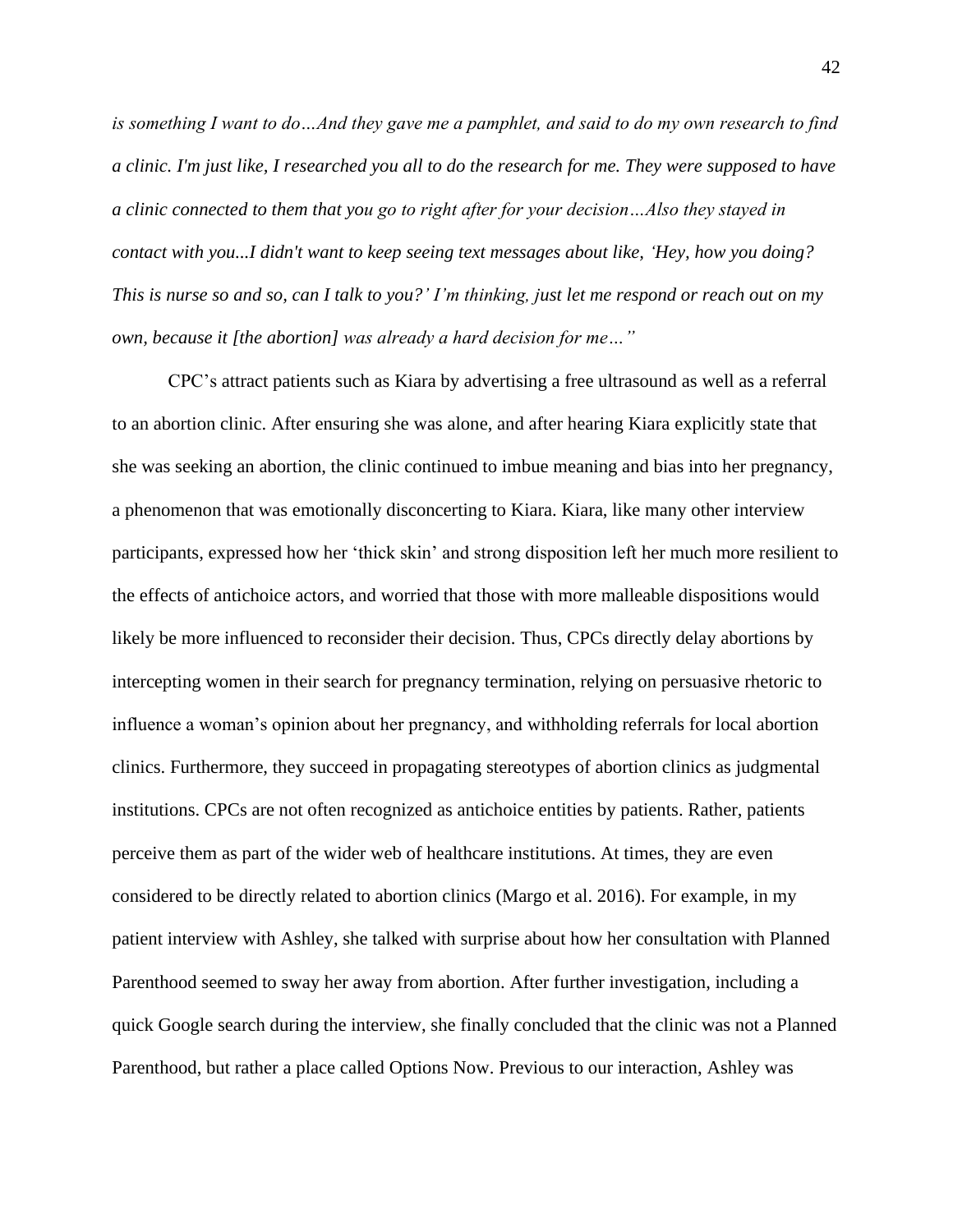convinced that her biased encounter took place within a well-known abortion clinic, and one that places considerable effort into curating a pro-choice and non-judgmental stance. Thus, Crisis Pregnancy Centers succeed in disrupting the legitimization of abortion clinics by co-opting names that are associated with pro-choice ideologies, such as 'Options Now.' By doing so, they obfuscate the distinction between prochoice abortion clinics and antichoice pregnancy centers. Not only does this succeed in directly delaying abortions, but perhaps more importantly, it succeeds in reiterating the stigma of abortion clinics as judgmental and unsupportive institutions.

In consideration of the ways in which anti-choice activity affects community perceptions of the abortion clinic, let us consider how these perceptions trickle down to affect the clinical institution itself. In what ways does the strategized stigma of anti-abortion actors sculpt and determine the ways in which direct service providers and other staff of the clinical institution interact with abortion seekers? Additionally, what other macro-structures, besides abortion stigma, are responsible for sculpting the clinical encounter?

#### **4.2 Fearing Abortion**

It's mid-morning at the clinic and I head towards the waiting room to call for a Señora Gomez to complete health education. I always find it refreshing to talk with a Spanish-speaker. It broke up the monotony. Health education, like many aspects, of the job, required tedious repetition of the same information: 'What's your pregnancy history? Would you like to speak about birth control options today? Be sure to avoid taking Aspirin after the procedure'. An identical collection of words, questions, and phrases, repeated to one patient after another as they worked their way through a larger chain of events leading to the procedure. As much as I loved speaking to patients one-on-one in health education, after about the sixth patient, the routine started to feel much too scripted. There was little opportunity to break rank and ease into a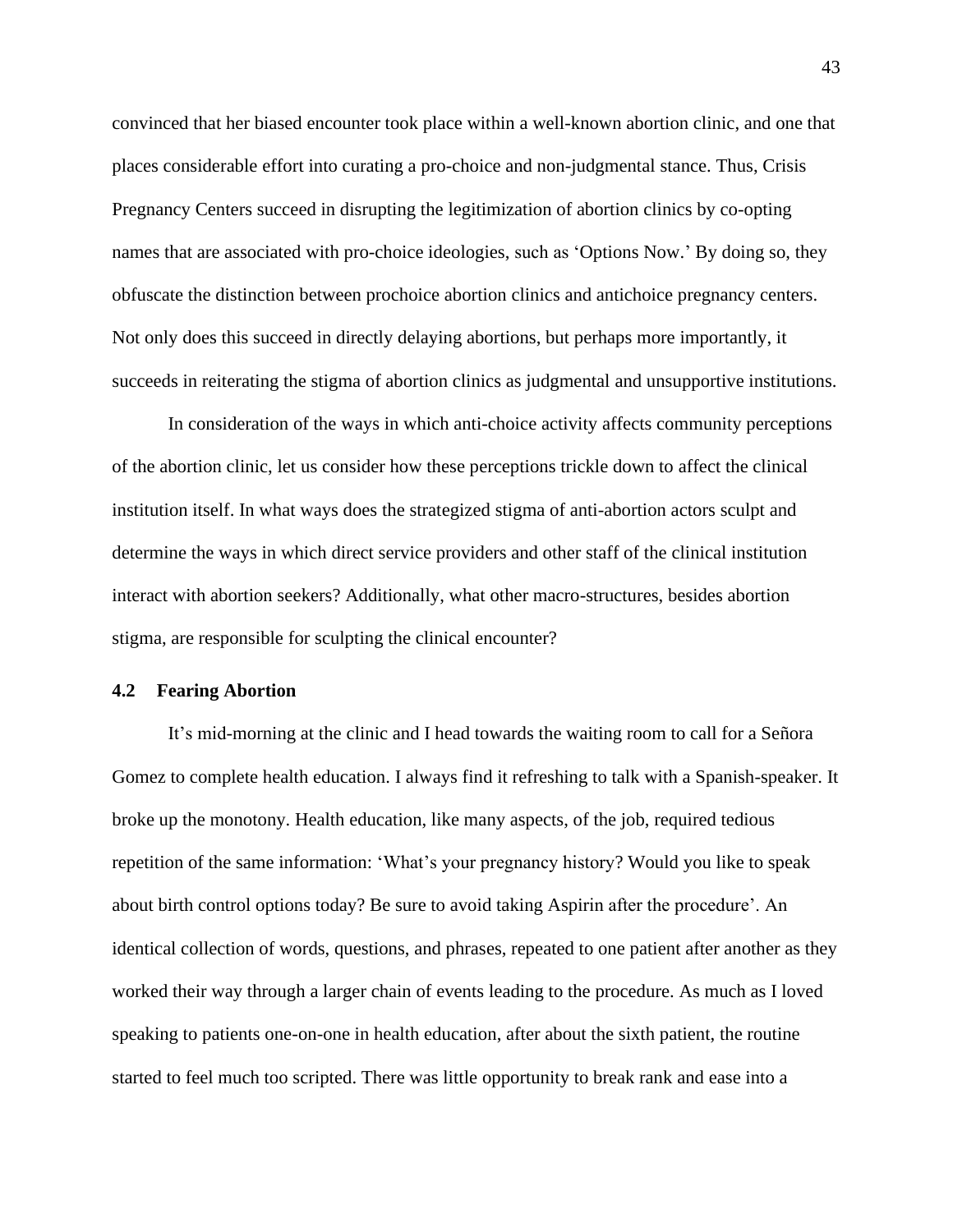tangential conversation with a patient regarding simple human matters like where they went to school or what their favorite hobby was. Human conversations took too much time, and there were simply too many patients in a day's schedule.

I open the door to the lobby and peer over the small crowd of patients. The scene is a marbled mix of activity. Some women are swaddled in blankets and hoodies, heads propped against the wall, eyes closed, and knees pulled up to their chest. Others sit upright and rest their gaze on one of two TVs at either corner of the room. Yet another group of women are chatting amongst themselves, their faces morphing from smiles, to shock, to disbelief as one of them relays a personal narrative.

"Señora Gomez," I call.

A woman rises out of her seat and heads towards the door. She wears a grey, zip-up hoodie with bedazzled trimming, and light blue jeans. Her hair is pulled back into a bun, revealing high cheekbones below attentive eyes. She was one of many resting her gaze on the TV.

"Como está?" I ask as she pauses in front of me at the doorway.

"Bien." – she responds, with a head nod and a half smile. Her energy is kind, albeit stiff.

I lead us to one of two main offices where I and my co-worker's health educate. It is miniscule, windowless, and accented with grape-purple walls. I sit at the desk, which faces one of the non-graped walls, and Ms. Gomez sits at one of two chairs next to the desk, our bodies somewhat adjacent to one-another. There is a plastic divider between her and me, recently installed as a Covid precaution, and reflecting a glare that hides Ms. Gomez's face, forcing me to lean awkwardly to the side. I smile with my eyes, or try to, and ask her again how she is doing. She answers with a quick, 'Bien, bien.' I always wonder where a simple 'How are you?' can lead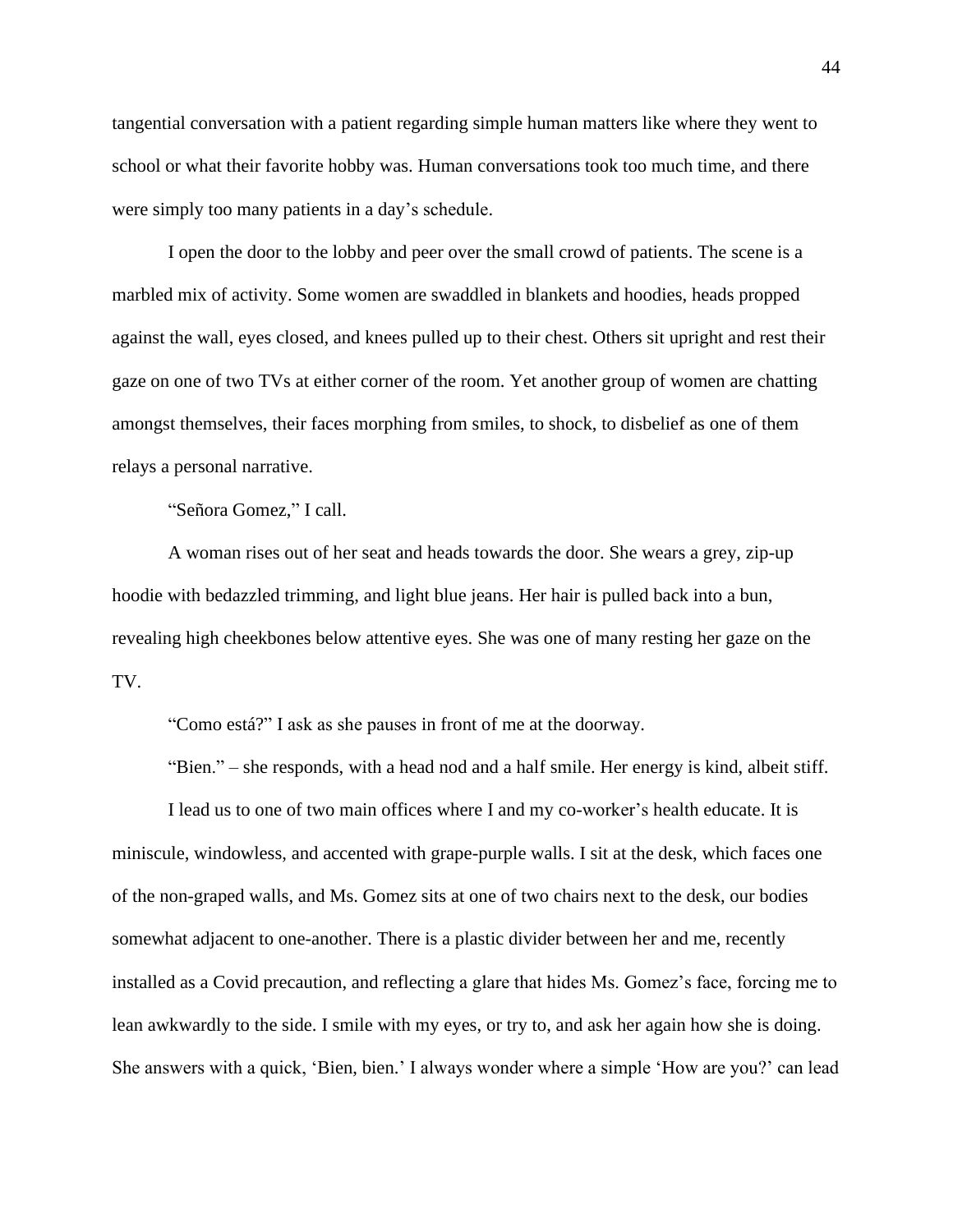in these interactions. Some patients use it as an invitation to discharge a whirlpool of thoughts and emotions. But more often, others, like Sra. Gomez, treat the question as a simple formality. I open her file, a new one, and we proceed with the normal routine. I ask about her health history – allergies - none, pregnancy history – four children, history of medical procedures - none. I ask if she is interested in contraception, and she replies with a brief yet firm shake of the head. She sits erectly in the seat, hands folded into her lap, ready to provide short and direct answers. I take notes in the file, attempting not to forget any pertinent information for the medical team, while trying not to assume too much by Ms. Gomez's silence. Maybe she is nervous, maybe she is tired. Maybe she is confused about why an Asian woman is speaking Spanish to her. Who really knows? I am reminded of a conversation I had earlier with my coworker, Alex, when we discovered, upon many minutes of chit chat, that health education must be a strange experience for patients. How aware are they of the purpose of this small interaction? How much does that uncertainty affect how comfortable they are revealing any questions, concerns, doubts, or even sentiments of relief? I am also reminded of a conversation with my coworker, Bianca, who has a distaste for the invasive nature of health education. In her words, "I mean especially considering the history of medicine for Black women, I'm not trying to be nosy. I'm just trying to keep it to a minimum."

After gathering her medical history, I close the file and get ready to familiarize her with what to expect in the next couple of hours leading up to the procedure. I start by asking how much she knows about abortion. The question had become a way to assess the level of detail to inject into the explanation, as well as an assessment of which abortion myths I might need to dispel during our brief encounter.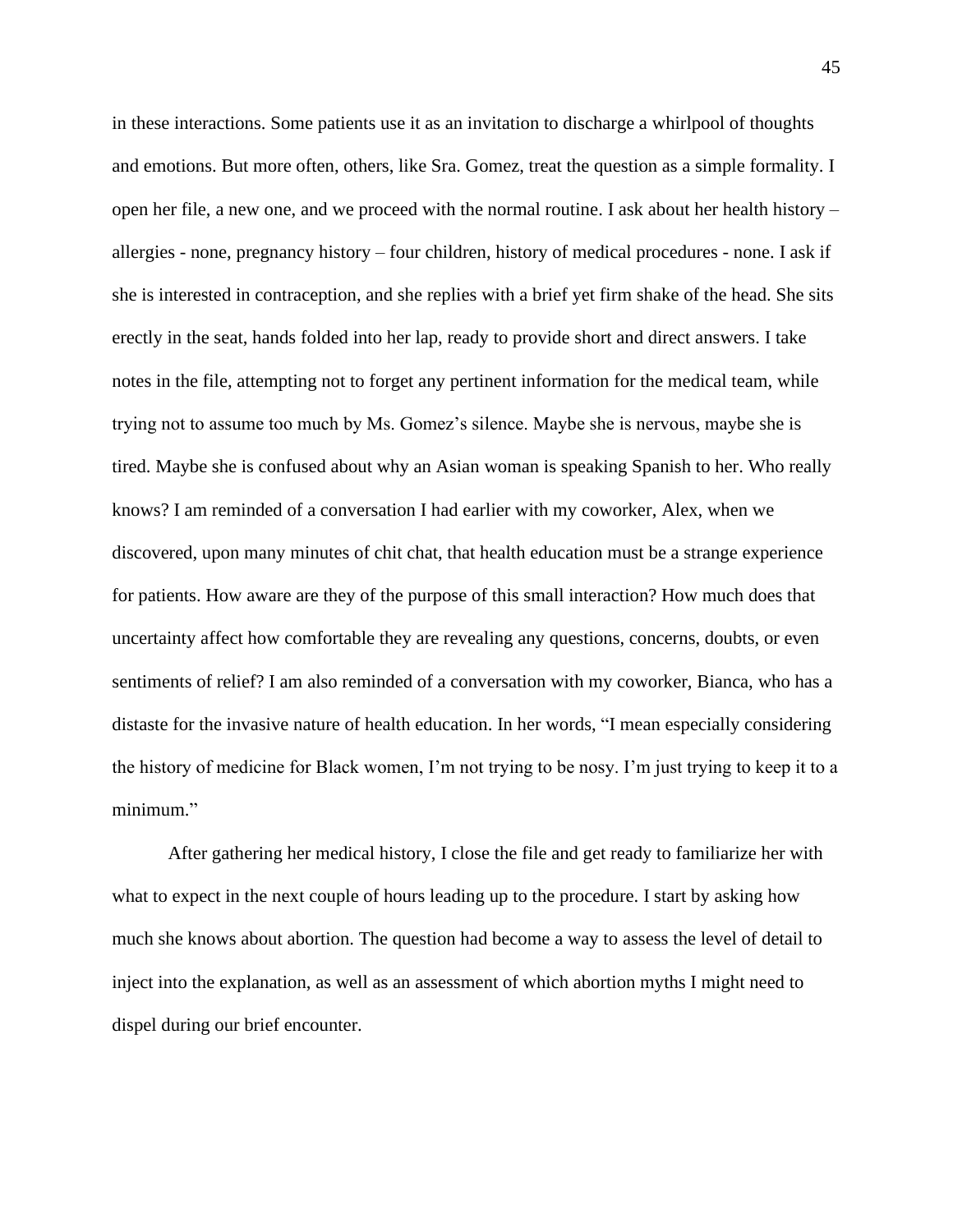"OK, Señora Gomez. *Que sabe Ud. sobre el procedimiento, sobre el aborto*?" [What do you know about the procedure, about abortion?]

She looks me in the eye, and contrary to her pattern of prompt responses, she hesitates. The energy in the room shifts and more light than usual reflects off her eyes. Before the tears break surface tension, I question whether I should give her privacy by looking away, as a silent stare can be so intimate. Before I have time to decide, she speaks in quivered tones:

*"Tengo miedo. De verdad tengo miedo de que algo me pase. Y no quiero dejar a mis niños sin madre. ¿Que cree Ud? ¿Lo hago, o no lo hago? No sé*." [I'm scared. Honestly, I'm scared that something will happen to me. And I don't want to leave my kids without a mom. What do you think? Do I do it, or do I not? I don't know.]

Ms. Gomez, like many patients, expressed a considerable fear of abortion. Among 119 survey participants, 29% indicated that fear of the procedure was a barrier to getting to their appointment, making it the most highly cited barrier out of 13 close-ended options. Women with whom I interacted primarily expressed concerns regarding abortion's perceived impact on fertility, the risk of death from anesthesia, and the perceived invasiveness of abortion. One patient laughed nervously when admitting that, when thinking about the procedure, all she could picture were "a bunch of knives." Months into my employment at the clinic, I had discovered a pattern among patients that I interacted with during health education. The health education step consisted of a conversation with the patient the day of their procedure about their medical history and what to expect before, during, and after the procedure. Often, after I explained the process of a surgical abortion, patients exclaimed relief at what paled in comparison to the process that they imagined an abortion to be. Patient comments during health education included phrases such as: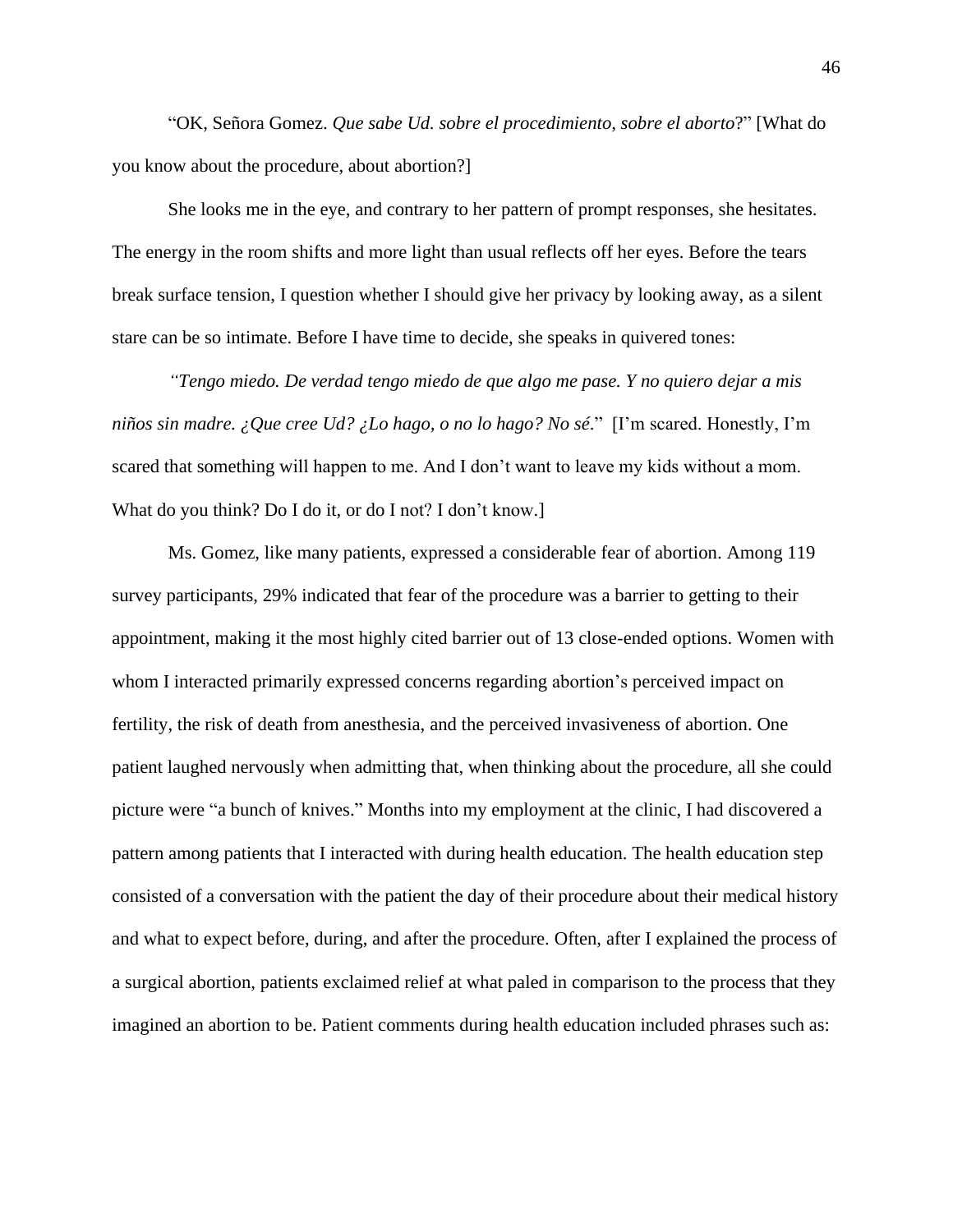"Wait, so you're not gonna cut me?" "My sister said you might take an ovary out, so that's not true, right?" "Wow. I'm only asleep ten minutes? I thought it was going to be hours."

The frequency of these encounters conditioned me to learn more about the nuances of the procedure in order to disabuse patients of the wide array of misinformation and uncertainty that they harbored. The term 'health education' had therefore taken on an enhanced meaning. The clinical encounter was now an opportunity to formally educate patients on a topic that is rarely, if ever, spoken about, much less taught about, in any other context. Accurate and objective education on abortion naturally alleviates a women's anxiety about the procedure. Though the procedure has been touted by anti-choice groups as both psychologically and physically harmful (Cannold 2002) abortion is a short and simple procedure that is over 14 times safer than childbirth, and that shows no association with psychological damage (National Academies of Sciences 2018; Raymond and Grimes 2012).

In addition to neutralizing a patient's fear of the procedure, health education also serves as a potential mechanism for community education among the local population at large. Each patient that passes through the clinic is a community member with the potential for disseminating accurate, comprehensive education concerning the realities of a poorly branded service. Considering the ubiquity of abortion receipt, the collective and long-term effect of this encounter may assist in neutralizing community wide stigma. Yet, the encounter must be approached with critical reflexivity. Health education, or what some abortion clinics may title as 'counseling,' is an encounter between staff and patients that is not lacking in power dynamics (Vincent 2012). As such, counseling is an intervention in which the rhetoric and biases of staff members can easily infiltrate a patient's perspective of her deservingness to have an abortion, as well as of the broader understandings of the process itself (Vincent 2012). With appropriate staff training, the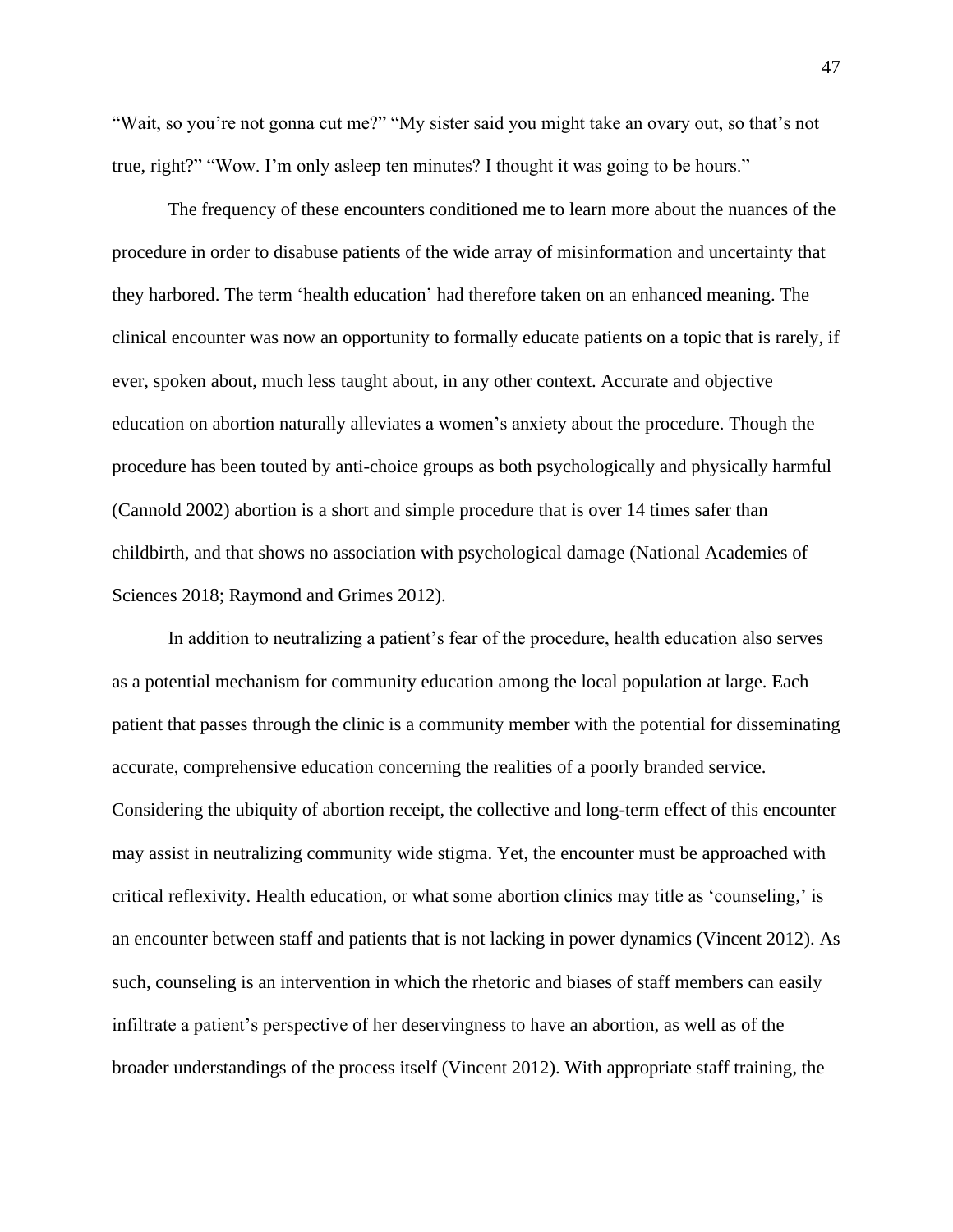health education encounter can enhance the clinic's potential as a site of dispatch for accurate abortion education with the aim of stifling community fears and stigma concerning abortion, both of which influence abortion access. Though the health education encounter may work to indirectly stifle community fears and misconceptions of abortion, it does not directly resolve the barrier of fear that inhibits a woman from arriving to her appointment. For that, a more immediate approach would have to be implemented during encounters with women over the phone.

#### **4.3 Mitigating and Enhancing Fears**

The lessons I learned in health education came to influence my telephone conversations with women. When a woman called to ask questions or make an appointment, it was not typical to explain the details of what an abortion entailed. It was somewhat graphic, and beyond that, there was typically a litany of other bases to cover – cost, driver requirements, anesthesia requirements, how long to expect to be at the clinic, what to bring, what to leave in your car. The list was long, tedious, and often, I simply did not want to overwhelm women with more information then was necessary. Yet, the prevalence of fear and misinformation evidenced by my health education interactions was convincing enough to start interjecting appropriate expectations of abortion during phone encounters. Instead of a strict list of 'dos and don'ts,' I started weaving in the dos and don'ts to a larger conversation tailored to a woman's perception and expectation of the procedure. My co-worker, Lynn, spoke to me about the importance of the phone encounter, and of a human-centered approach to phone conversations with women:

*"See, when I talk to the women over the phone, I go through everything I need to go through, but it's not so structured…I'm not just listing things off like on a bullet list, like I hear some people do. That's just too stiff. There's no humanity in it…I also let them know, 'the*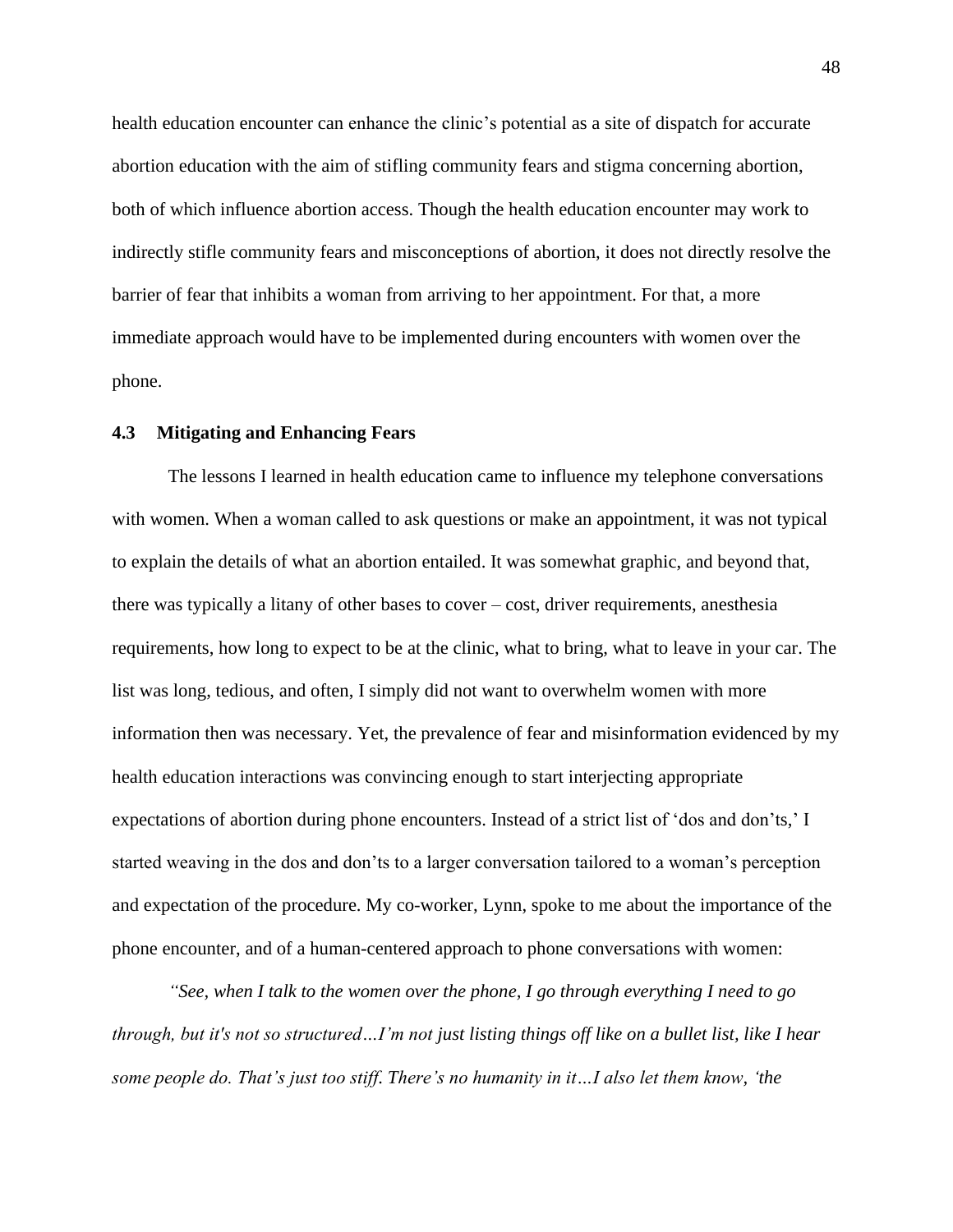*anesthesia that they are going to give you, I've had it. It's very good. You'll be okay.' Because there are many women that say, 'I don't know if I want to go to sleep.' I say, 'Well, it's general anesthesia, but you will not be asleep for hours. You'll only be asleep for 10 or 15 minutes. I've had it.' And they always relax."*

Phone conversations were pivotal to facilitating abortion access. The mental hurdles of the abortion process loom large and are likely influenced by anti-choice propaganda of the procedure, alongside the silence concerning the realities of abortion by the medical community. Phone conversations were an opportunity to disabuse myths of abortion, demystify the procedure, and legitimize abortion as a safe, simple, and common treatment. Furthermore, a human-centered approach by which staff members employ empathy, conversation, and personal narrative can serve as a mechanism for building rapport between individuals and representatives of the abortion clinic, thus helping to legitimize the clinic as a trustworthy provider. Not only does the phone encounter directly mitigate barriers of fear for women desiring to abort a current pregnancy, it is also a mechanism for direct community education. As my coworker, Alex, states, phone conversations are influential not only for future patients of the clinic, but also for disseminating information among the local community:

*"I've realized now how many people call into our clinic just for information, not even for an appointment…So many people just don't have information. And so many have a hard time doing adequate or accurate research in ways that we don't think about because most everyone we know is good at it, right?"*

Community members contact abortion clinics for reasons that extend beyond making an abortion appointment. Thus, abortion clinics, and specifically the staff members that answer phone calls, act as health educators to the broader community. Individuals often called to ask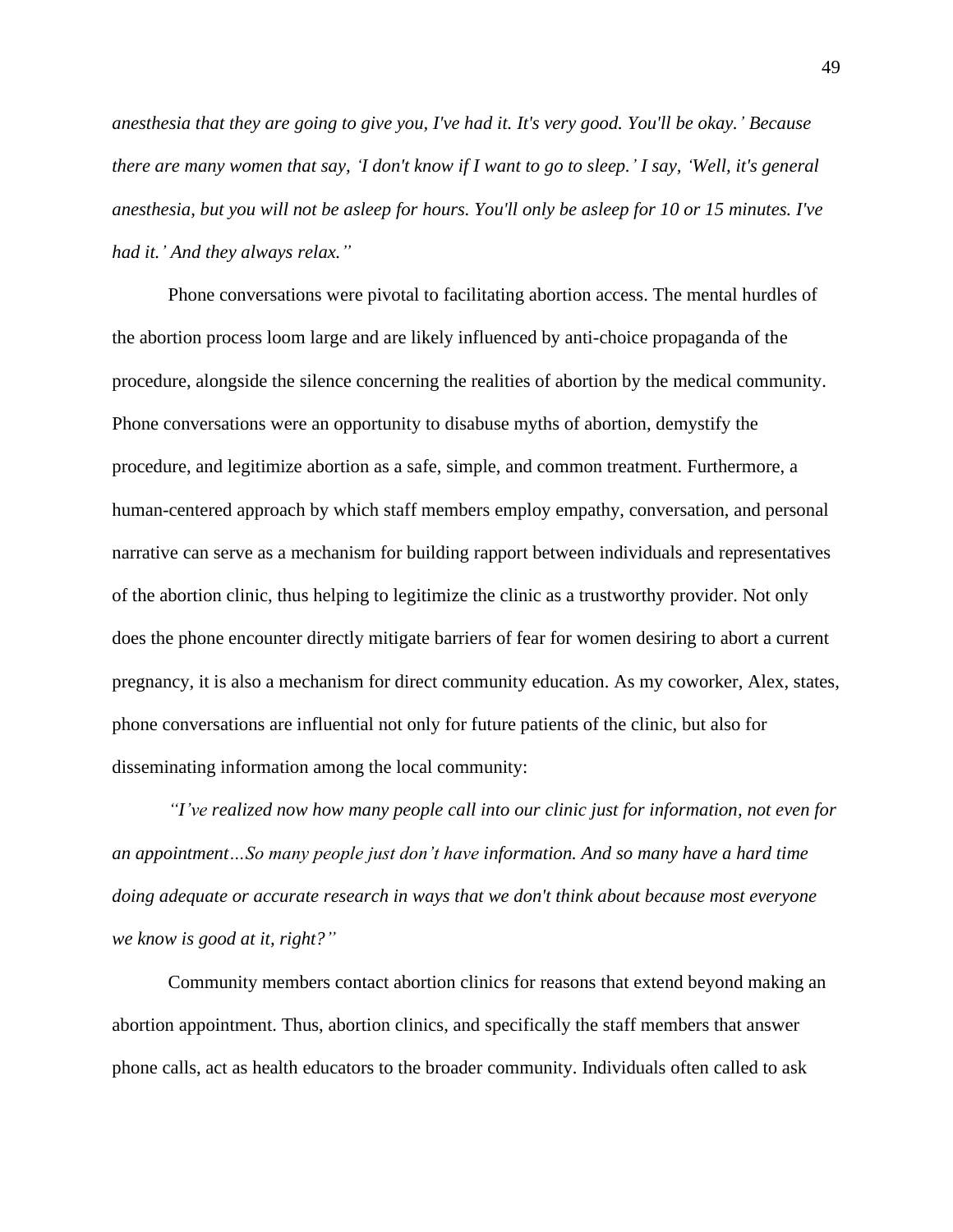questions about a variety of topics including general sex education, information on the abortion procedure, information on women's sexual health, and information regarding community resources such as OBGYN clinics. The phone interaction was particularly important for interacting with hard-to-reach community members such as members of the local im/migrant community. Choice is involved in community outreach to local Latinx community members. Yet, my coworker, Julieta, expressed to me the difficulty of community outreach with individuals, such as Latina mothers, who may often be sheltered from Choice's outreach and marketing efforts:

*"The thing is, most of the women [immigrants] who need to hear about these resources are not at the places where we do outreach. Some of them are simply at home. So, I feel like there has to be some other way, whether it's through social media or some way where you could say, 'Hey, let's be a part of this conversation. Let me know what resources are out there.' But because it's healthcare and because it's also abortion, that's where it may be challenging, because as I've experienced over the phone, most of them don't even want to give you their name cause they feel uncomfortable*."

The phone encounter at an abortion clinic acts as an important mechanism to educate the community on abortion access and other matters of sexual healthcare. Given that abortion seekers are often uncomfortable disclosing their consideration of abortion to members of their social network (Kerestes et al. 2022), and given the strategized stigma of abortion by antichoice actors who disseminate inaccurate propaganda on abortion (Cannold 2002), the abortion clinic may often be the only objective source of abortion information for community members. This phenomenon amplifies the relevance of abortion clinic phone employees as abortion facilitators and advocates. Such individuals are not merely employees that establish appointments. Rather,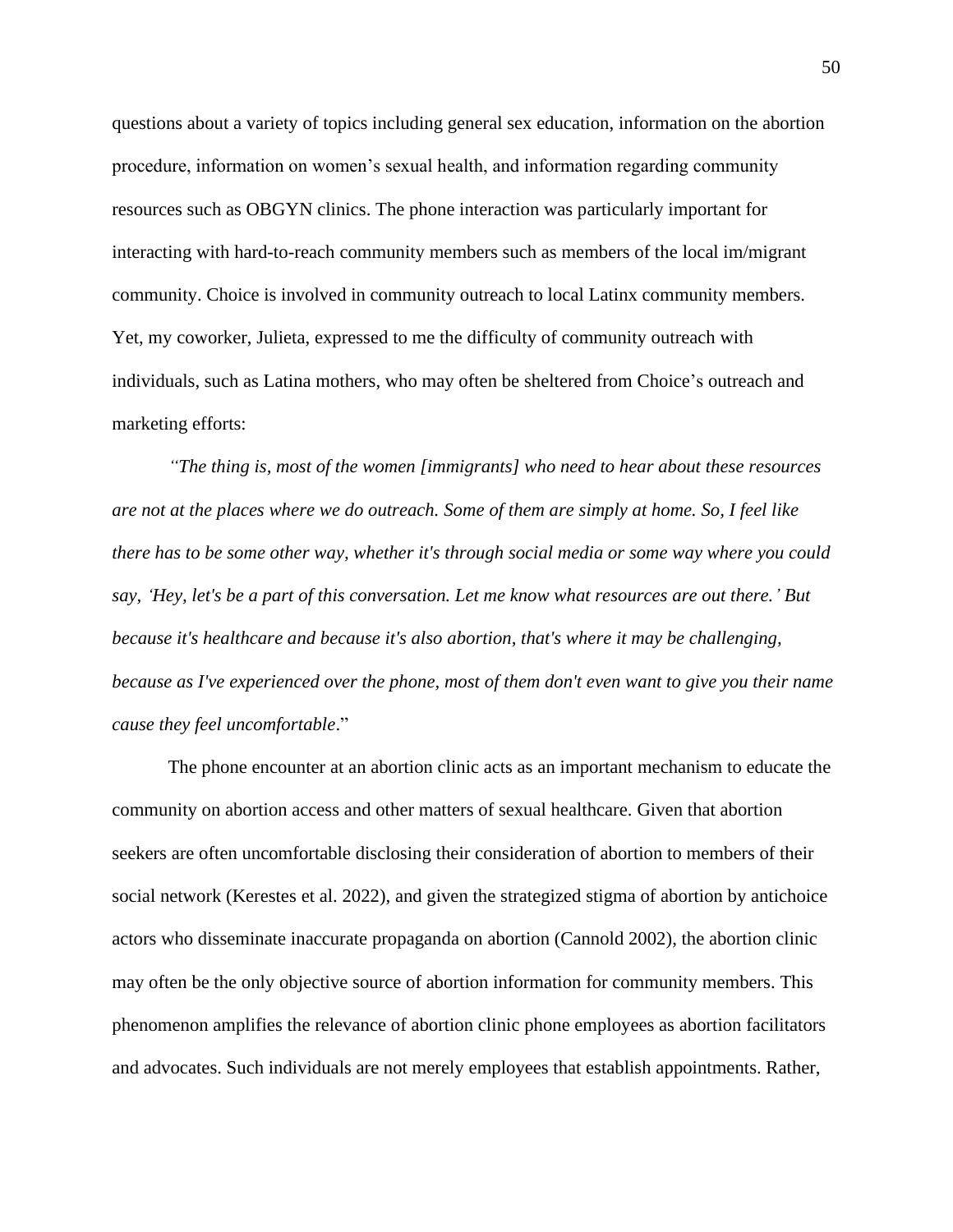they are health educators that can dispatch accurate abortion information to the community via the phone encounter. As implied by Julieta's words, this is particularly true for individuals who are harder to reach through in-person community outreach activities. The phone encounter thus impacts abortion access by shaping larger community perceptions of abortion while also directly addressing a woman's concerns about the procedure that she is considering. The tone, rhetoric, and biases of staff members are thus imperative to wider efforts of community outreach which serve to indirectly increase abortion access. Yet, such conversations must be informed by proper training and reflexivity, for just as the phone encounter can counteract anxieties, it can also generate them.

Rachel sat adjacent to me during health education. She was young, perhaps in her early twenties, with long braided hair and a crimson t-shirt embroidered with the words *Alabama State*. While I introduced myself as the health educator, Rachel's gaze darted around the small office, avoiding my eyes before finally resting on her twirling thumbs. As I proceeded with my normal routine, I suddenly became aware of my bouncing left leg. My body was mirroring Rachel's, whose right heel silently jackhammered into the floor beneath it. After I finished explaining the procedure, I asked if she had any remaining questions. For the first time, Rachel lifted her gaze to meet mine:

"Do people ever…not wake up from the anesthesia?" she asked.

I answered an all too familiar question. "No, no. It's completely safe. I have never, ever witnessed that happening. You're in really good hands, and you'll actually only be asleep for about 15 minutes."

Rachel's leg continued to bounce, as she spoke. "I've never been asleep for anything…and I'm terrified. I actually didn't even want to do this procedure. I wanted to do the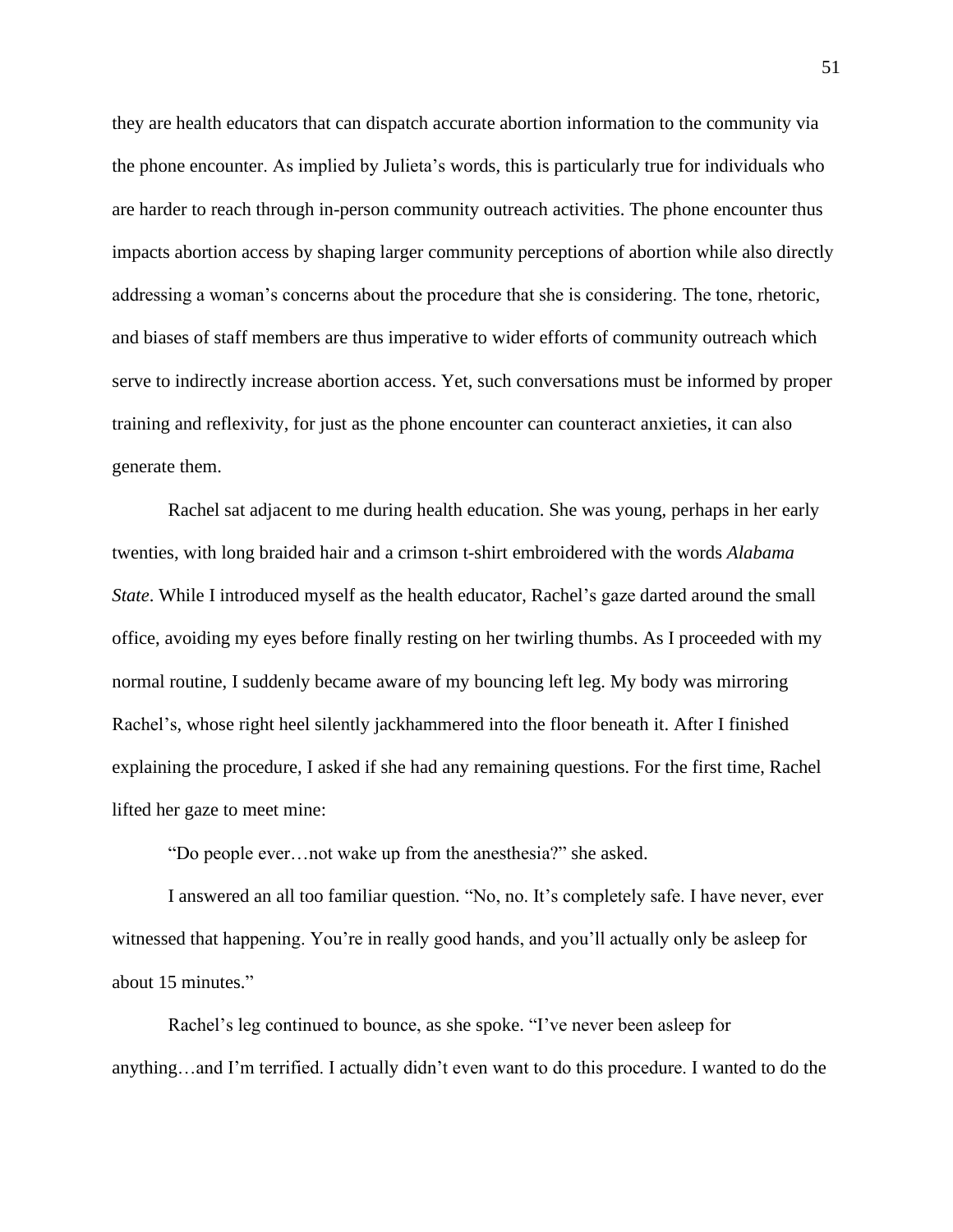pill instead, but the lady over the phone said it would be horrible. But I don't know about this, I really might have a panic attack about this whole anesthesia thing."

Like countless other patients I interacted with, Rachel was prohibitively hesitant about general anesthesia. She had originally wanted to complete an abortion using the medical route, but her phone encounter with a staff member had introduced fear of the medical abortion. I witnessed this a handful of times at the clinic. Patients would admit during health education that they opted against the medical abortion after a disconcerting phone conversation with a staff member. The findings were predictable; it was common among myself and my staff members to grimace at the thought of the medical abortion. The pill worked by inducing cramps sufficient enough to expel the pregnancy, a phenomenon that often brought significant amounts of pain to patients. Yet, not all patients suffered through a medical abortion. And furthermore, not all patients considered pain as a priority for accessing an abortion. In fact, some patients specifically chose the medical abortion due to their fears of the surgical process. Amber, a patient interviewee, provides an example of this point:

*"I've had miscarriages before. So that's just the way that I looked at the abortion to help me cope. It's like I was just having another miscarriage basically… Because I don't know if I have the stomach to actually go through with the surgical. If I had to have it, like if I was past the weeks allowed for the pill, then my boyfriend and I probably would've had to have another conversation as to if we were going to keep this baby or not. Because I don't think I can do it...I realized some of the risks of the surgical where they [the CPC] was like, 'Oh, you could have a hole in your uterus or something.' And I was like, 'Nah, I don't want to do that.' I like to do the least invasive stuff anyway."*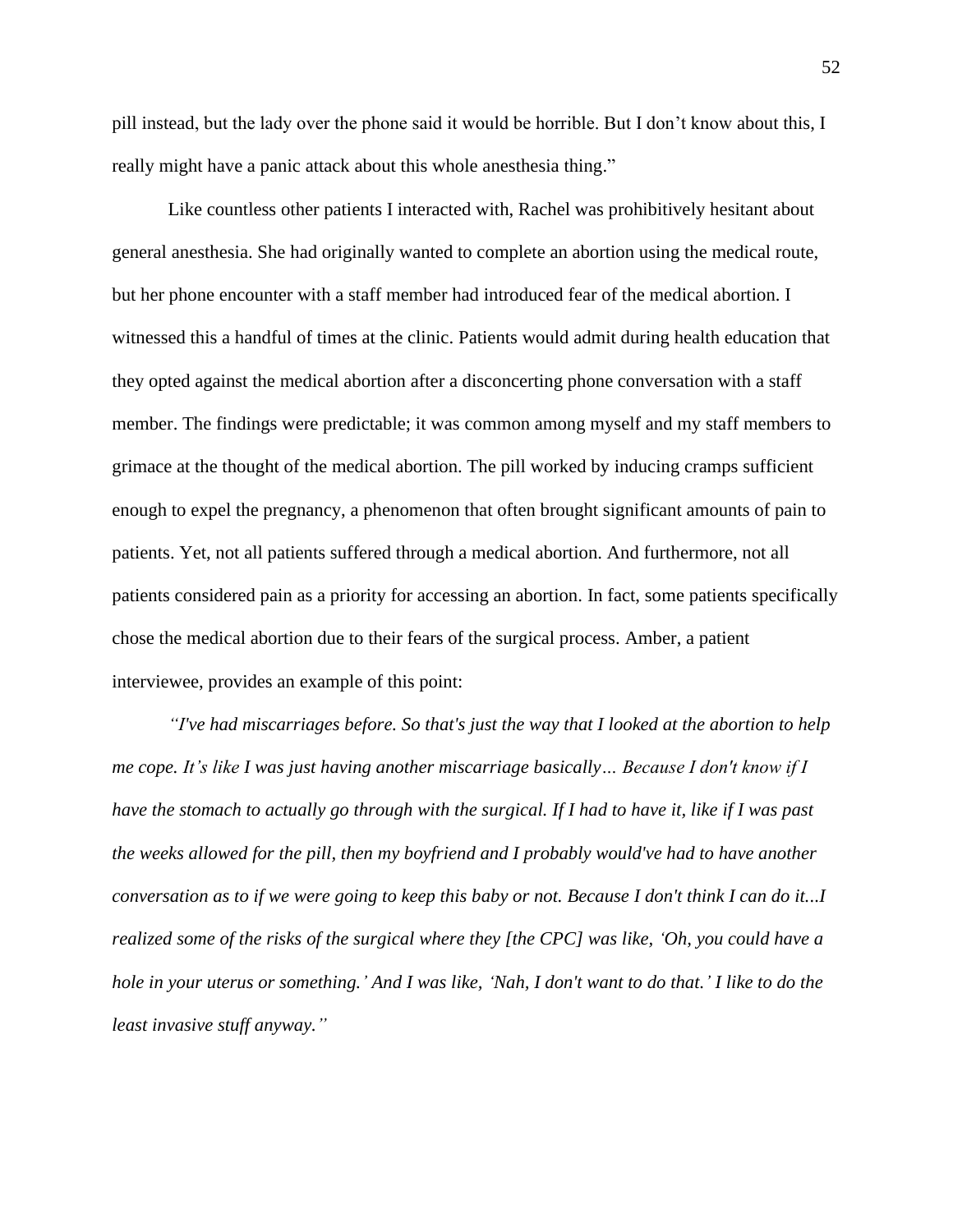Due to her previous experience with miscarriage, and due to the influence of CPC propaganda concerning surgical abortion, Amber saw the medical abortion as her only feasible option. In fact, if she had been ineligible for the medical abortion, Amber admits that she may have reconsidered her decision to abort. Thus, the medical abortion fulfills a critical function in the minds of abortion seekers who are fearful of surgical processes. In this light, the influence of staff members' bias against the medical abortion can act to delegitimize what some women see as their only viable option for abortion. By stigmatizing the medical procedure, I and my coworkers intended to curate a more comfortable abortion experience for the patient. Yet, by doing so, did we actually risk constraining access to abortion?

As my coworker, Lynn, once told me, the phone staff is the 'heartbeat of the clinic.' Though they may often be among the least compensated in terms of hourly wage, phone staff are the ultimate gatekeepers of abortion by ensuring that patients are scheduled and prepared for their appointments. This act of preparation extends beyond a conversation about the logistical necessities of gaining an abortion. Rather, it can also include an element of counseling by which the staff member can legitimize abortion receipt in the eyes of a woman who is likely harboring fears of the procedure. Legitimization is an important act for abortion clinics who are continuously counteracting a deluge of misinformation about the procedure, including ideas of abortion as dangerous and anti-feminist (Ball 1967; Cannold 2002). As perhaps the only ambassadors of abortion in a woman's life, phone staff play an indispensable role in mitigating the psychological hurdles that can constrain access to abortion. As such, the interaction between phone staff and women seeking abortion must be informed by a continuous level of critical reflexivity by which staff members can minimize their biases concerning abortion, while prioritizing an individual's specific questions, concerns, and barriers to access.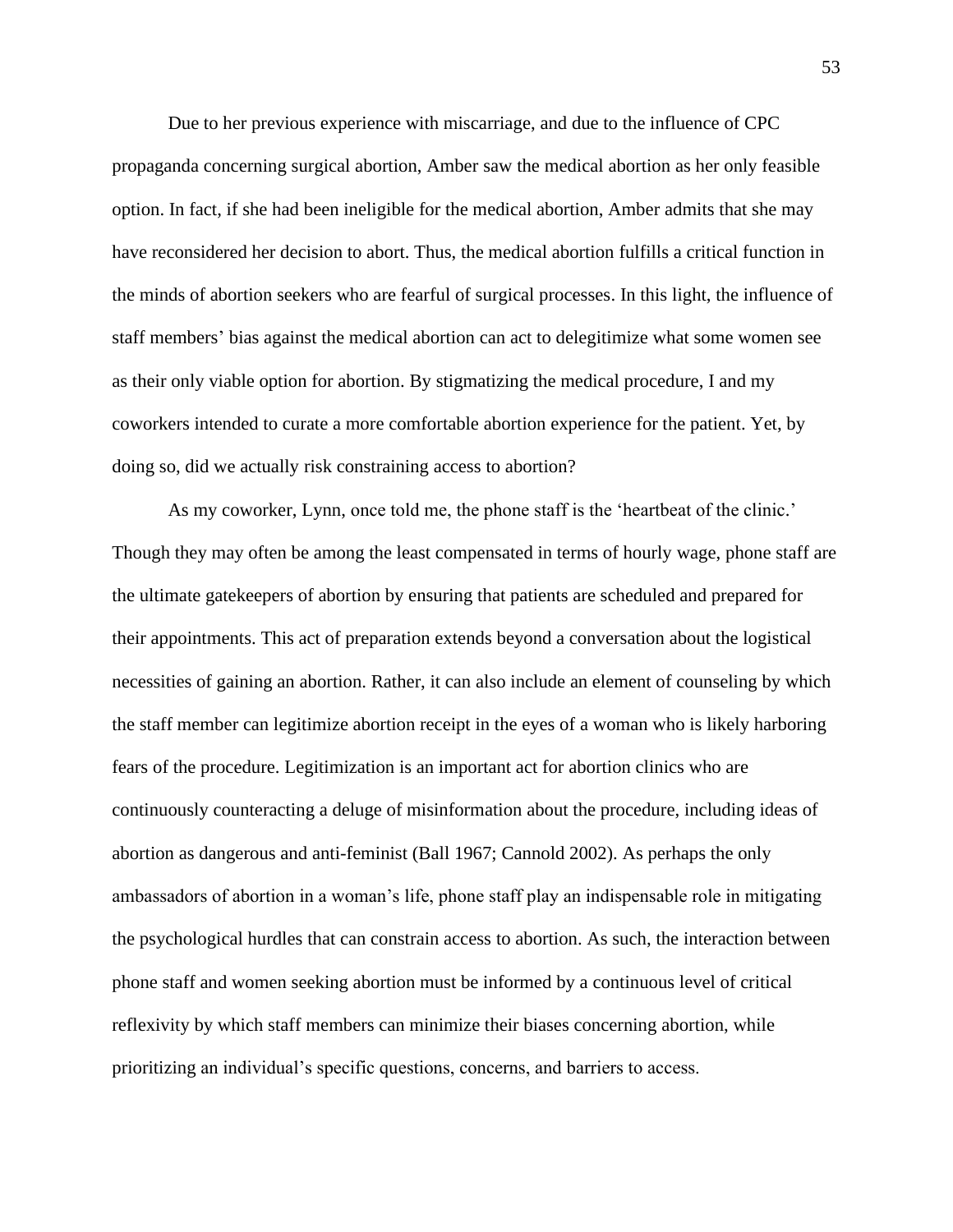In addition to exchanges held over the phone and during health education, other aspects of the clinical encounter can also intensify and mitigate the psychological barriers of fear and stigma. Despite biomedicine's tendency to prioritize the biological and physiological phenomena of a patient's illness experience (Lock and Nguyen 2018), patients themselves prioritize the social experience found in the clinical encounter. Survey participants were asked to give their first impressions of the clinic, and among 106 respondents, the most highly cited responses spoke of the staff members with whom patients interacted. Words such as *friendly, welcoming*, and *caring* were used to describe various staff members ranging from security guards to front office admissions, to health providers such as lab technicians. Kiara, a patient that I interviewed, spoke to me more specifically about her impressions of the clinical staff from the vantage point of a Black woman in the US Southeast:

*"And if I'm being completely honest, having a Black staff and then other people of minority, that was helpful for me just because I know a lot of talk out there is about the Black maternity death rate and everything. So, with people passing away, it's just like…it's scary. But having like a team of mixed people and people that look like me...I felt very much supported especially because I didn't bring anybody with me that I knew."*

The human beings that fill the roles of abortion providers play an indispensable function in mitigating the fears and hesitancies that women bring with them to the abortion encounter. This is particularly true for Black women and other women of color for two primary reasons. First, women of color constitute the majority of those who acquire abortions, with Black and Hispanic women compromising 38% and 21% of the nation's abortion recipients, respectively speaking. These numbers are even more pronounced in the Southeast, with Black women in Alabama, Georgia, and Mississippi constituting 62%, 65%, and 74% of abortion recipients (KFF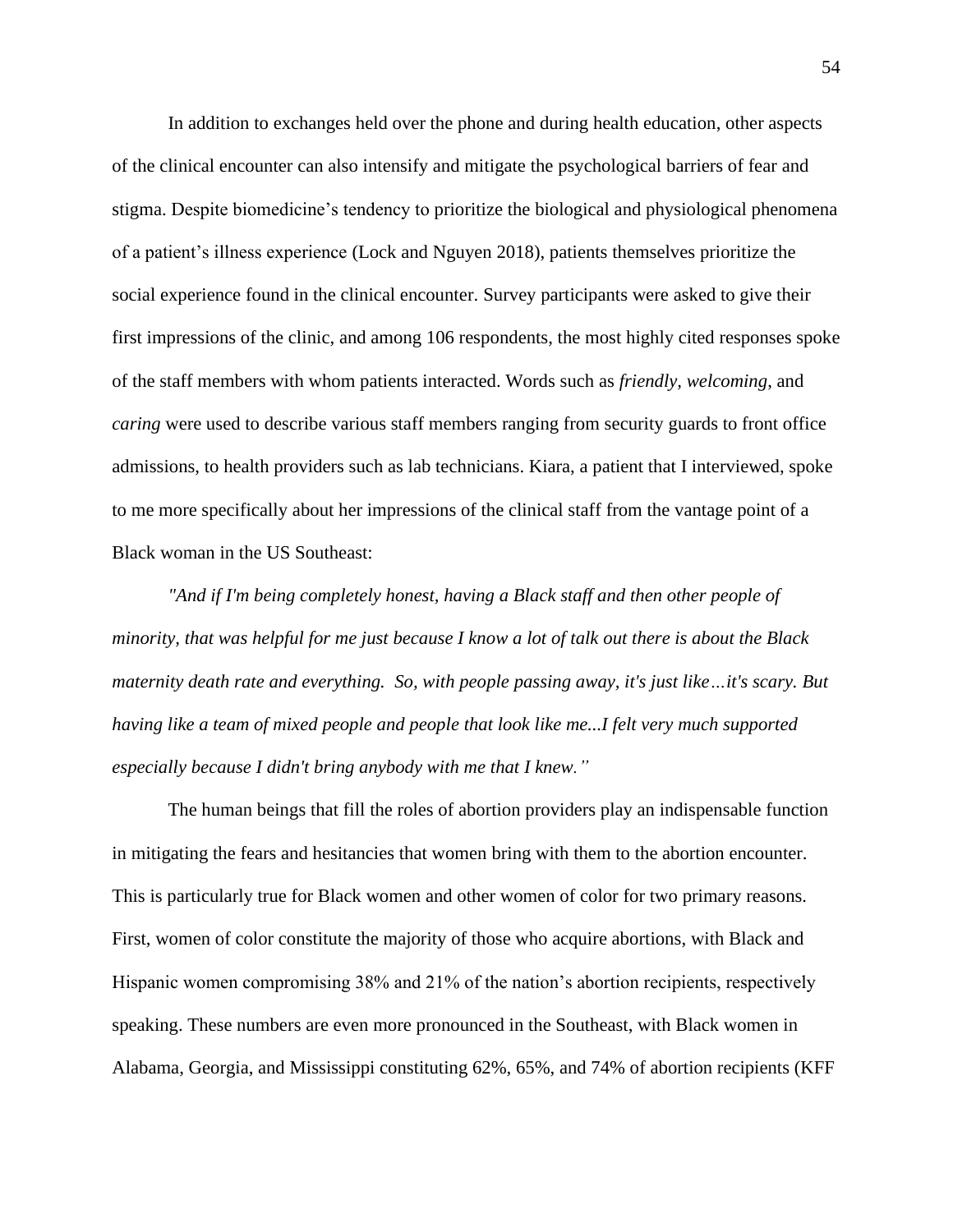2019). Secondly, women of color continue to suffer a form of structural racism from the biomedical institution in the form of maternal deaths, which are three times greater among Black women than White women (CDC 2021). The abortion clinic thus resides among interlocking currents of community stigma, including the stigma of abortion itself, as well as the racialized stigma of obstetrical biomedicine. Kiara's comment illuminates the impact of having not only a diverse staff, but a staff body that is comprised of majority Black women. Thus, it is not the mere presence of Black women and other women of color that was significant to Kiara's perception of the clinic. Rather, it was the phenomenon of having 'a Black staff,' or a staff comprised primarily of Black women. This visual dynamic helps to legitimize the abortion clinic as one that transcends historic patterns of White privilege engraved onto Black bodies, thus facilitating abortion access to those who most often seek it.

#### **4.4 Moral Negotiation**

It was Carolina's second visit to the clinic. Weeks before, I first talked to her over the phone on a day when I had decided to call back the 'no call no shows' of the week. She was one of the many women who had missed their appointment one Saturday. Over the phone, she told me that she was unable to make it to the appointment because of the cost and because she did not know anybody who could be her driver, as no one knew about her desire to have an abortion. After connecting her to a source of volunteer drivers, and after screening her for financial assistance, she made her first appearance at our clinic. On the day of her appointment, I had not seen her, as she was one of many faces in the crowd, but I recalled seeing her name on the list of appointments. Hours later, I found out that she had cancelled the appointment, walking out once she saw the ultrasound. She was at twelve weeks gestation, and the image appeared to have influenced her, perhaps a final determinant of a morally difficult decision.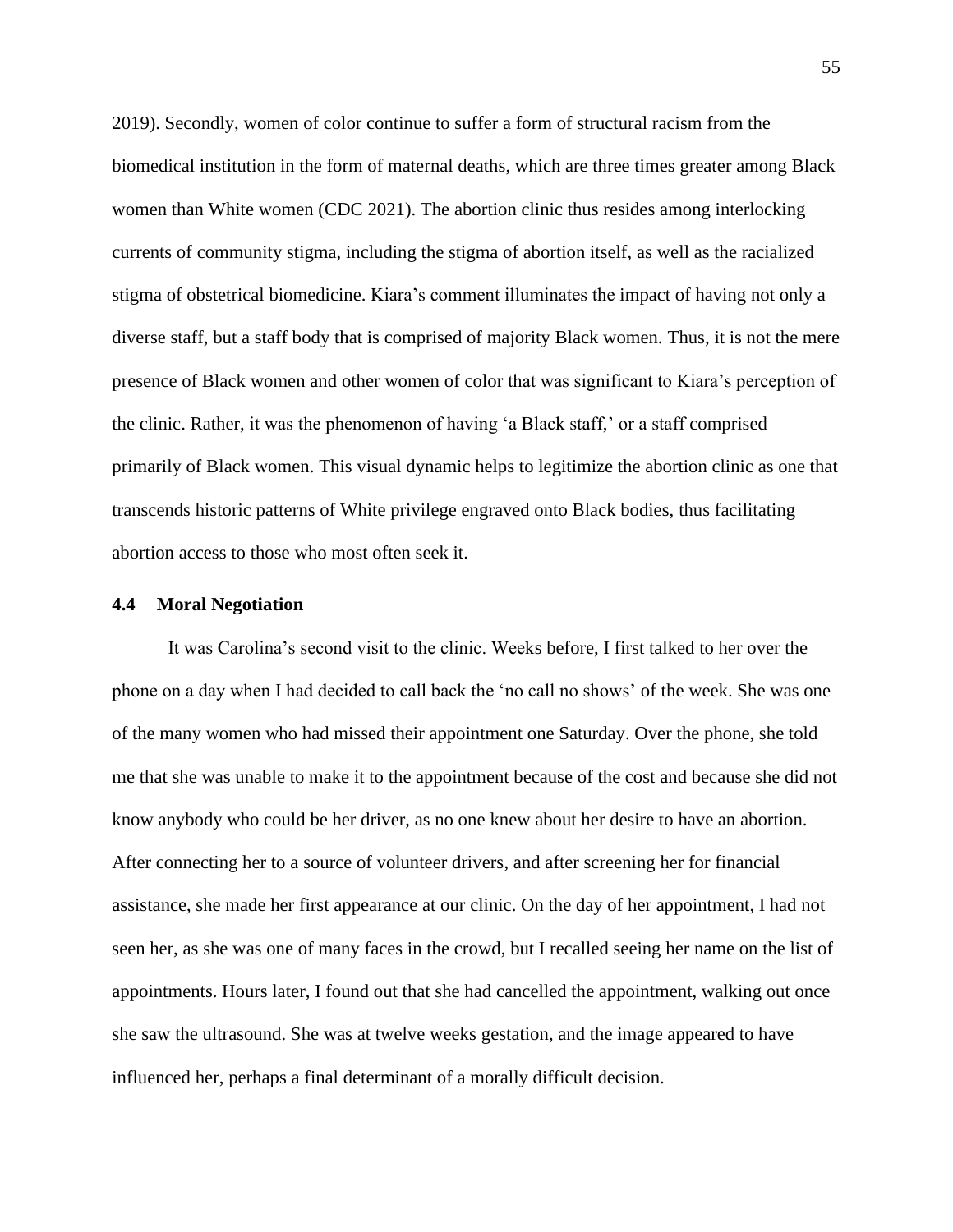Since that day, Carolina had apparently changed her mind, and now, seven weeks later, she was sitting across from me in the exam room. She had her dark hair pulled back into a bun, and she wore a pink t-shirt, tights, and white worn sneakers. The t-shirt was loose, yet tight enough to show a swollen abdomen under which she rested her hands, palms to belly and fingers laced. She looked at me with a nervous smile and reddened eyes. The sterile white walls played foil to the emotions radiating from her chest.

*"No sé qué hacer. Si lo hago, nunca me voy a perdonar. Pero estoy con problemas con mi pareja que le cae mal a mi hija. No se llevan bien, y además, él toma. Lo quiero dejar pero no podría con este bebé…Dios, dime que hacer."* [I don't know what to do. If I do this, I'll never forgive myself. But I have problems with my partner who my daughter doesn't like. They don't get along, and plus, he drinks. I want to leave him but I wouldn't be able to with this baby. …God, tell me what to do.]

Carolina was in a process of moral negotiation for which she had no evident solution. Although she was morally opposed to abortion, she also feared that the pregnancy would harm her nine-year-old daughter. Her current partner was an alcoholic whom her daughter feared, and who attempted to isolate Carolina from her daughter with jealous commentary when the two were together. According to Carolina, maintaining the pregnancy would have necessitated staying with her partner for financial support. Though Carolina was morally opposed to abortion, she was also morally opposed to creating a difficult life for her daughter. Carolina spoke to me about her situation, expressing appreciation for a lending ear. Due to abortion stigma, she did not dare talk with her family about her temptation to abort. After providing the details of her predicament, she asked for my opinion. *"¿Qué opina Ud.? ¿Qué debería hacer?"* [What do you think? What should I do?]. I told her that I could not make that decision for her, and nor should I.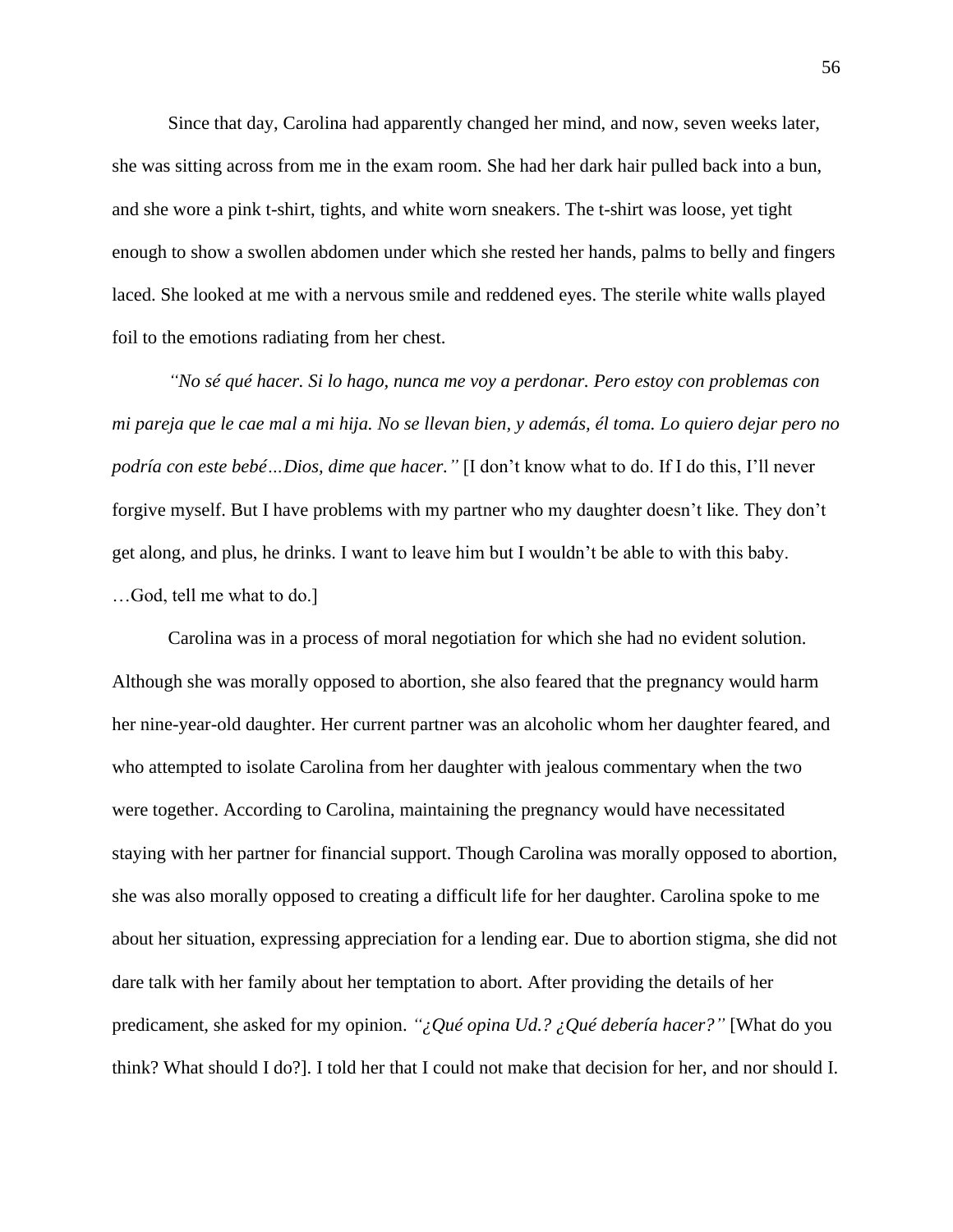Yet, I recognized the tone of her plea. Carolina was living with a social illness for which her social network could provide no relief. The magnitude of such social predicaments often leads people to seek advice, counsel, and consolation from family and close friends. Yet, in Carolina's case, the stigma of abortion hindered her ability to seek the counsel of loved ones. I walked Carolina out of the building that day. After hours of internal debate, she decided against having the abortion. Yet as we walked through the hallway, she maintained a look of concern, asking me if she was making the right choice. Her decision did not mitigate her uncertainty. For Carolina, the process of moral negotiation was impacted by her inability to receive counsel, whether from her social network, or from her clinic.

Among the eight patients that I interviewed, six women expressed similar processes of moral negotiation. Abortion was a concept dissonant to their moral compass, and it remained that way even after their personal experience with it. Yet, in the cases of these women, moral codes must often be negotiated when the maintenance of one moral code causes one to break a higher oath. Amber offers an example of this process:

*"I personally don't believe in what I just did. But it was a circumstance that came up, so I went through with it. I thought about how it would affect not only me, but also the dad. So, I was trying to be fair about it instead of just being like, 'Well, I don't care what you have to go through or whatever. I'm just going to keep the baby.' I tried to take him into consideration, and I did that for him…he already has kids, so he probably would never get to see his kids again that he already has a bond with that and that he loves because his ex was acting jealous and threatening to restrict his time with his kids over the idea of him having another kid."*

Amber's commitment to her partner overrode her decision to maintain the pregnancy given that the two events were mutually exclusive. Amber and other interviewees spoke about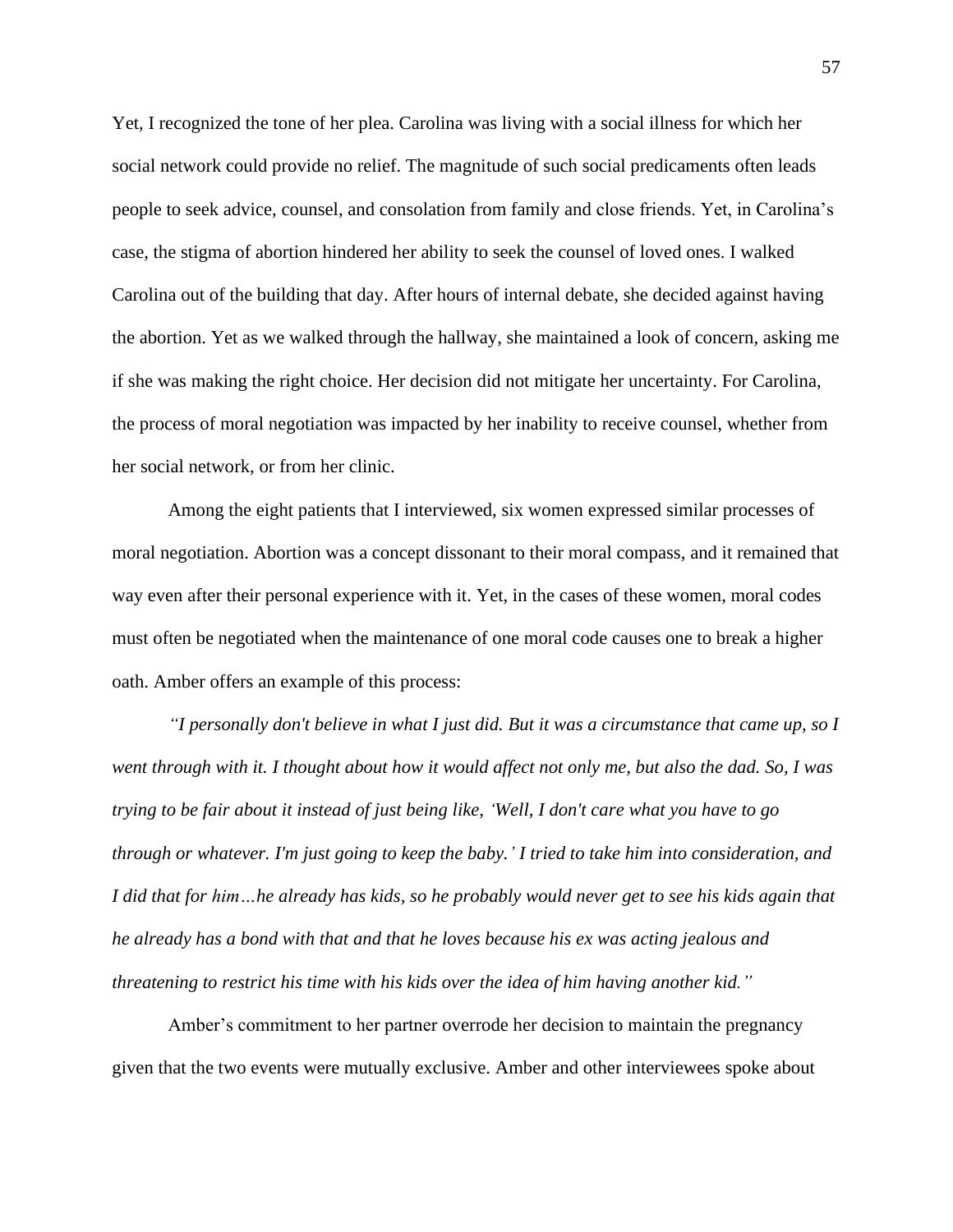the difficulty of coming to terms with their decision, a sentiment that I found surprising given how little I witnessed these stories within the clinic. Apart from Carolina's case, it was somewhat rare to see evidence of a patient's moral sentiments during the clinical process. In fact, the barrier of morality did not appear among any of the interviews that I conducted with my coworkers. What could explain the discrepancy between the centrality of a woman's moral negotiation of abortion and the lack of staff member perceptions concerning that process?

## **4.5 Moral Iatrogenesis**

The biomedical industry has been founded on a process of biological reductionism by which an individual's state of health is defined by the internal, physiological manifestations of a disease (Lock and Nguyen 2018). As Arthur Kleinman articulates, this makes for a distinction between disease and illness, where disease can be perceived as the harmful physiological aberration in which the doctor takes interest, and where illness is perceived as the social experience incurred by the disease, and the primary focus of the patient (1989). Thus, biomedicine takes primary interest in the physiological expression of disease while disregarding its social manifestations. This phenomenon permeates all aspects of biomedicine and can thus be located in the structures and processes of the abortion clinic. In the context of abortion, the clinic is exclusively interested in the removal of embryonic or fetal tissue in order to terminate a developing pregnancy, and it accomplishes this task within a context that excludes the social and cognitive experiences that accompany pregnancy termination, including processes of moral negotiation. Thus, a patient's experience within the clinic is determined by a process whose definition of a successful abortion may differ from that of the patient.

Not only is the social experience of an abortion excluded from the clinical process, but if it does emerge within clinic walls, it can be pathologized as an event that hinders the success of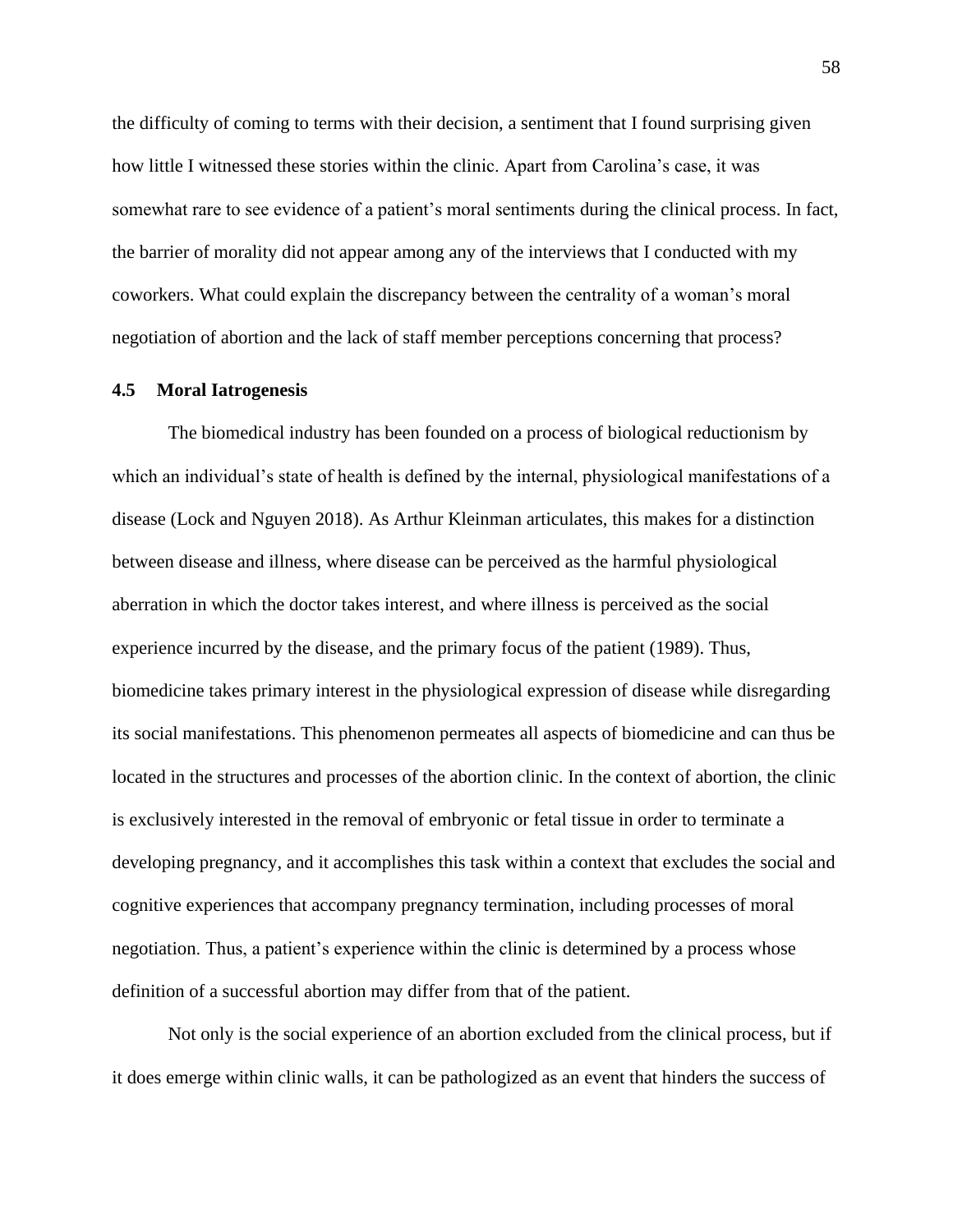an abortion (Singer 1995). Rita, a woman at the clinic experiencing a fetal anomaly, provides an example of this:

*"I came here because the other clinic was so horribly rude to me. I was emotional when they were trying to insert the laminarias [dilators], and I just needed some time to calm down. But they made me feel bad for being scared. They were yelling at me. So. I left…I don't even want to do this, but I have to."*

Rita's grief over the abortion of a wanted pregnancy was medicalized by a clinic as a barrier to efficient abortion receipt, thus pathologizing her emotional experience of abortion. This encounter was disturbing enough for her to seek abortion elsewhere. Medicalization of patient emotions is prevalent in biomedicine (Singer 1995), and may be particularly problematic in the context of abortion, an event that is often accompanied by a diverse range of sentiments, ideas of acceptability, and cognitive models. In particular, the ultrasound encounter within an abortion clinic is a locus of concern. Ultrasound technology has been co-opted by anti-choice movements to amplify notions of fetal personhood which have led to the successful implementation of legislation such as the Texas Heartbeat Act (Texas S. Doc SB8; Zechmeister 2001). Despite the politicized history of fetal personhood, such notions have been internalized by many individuals who find profound meaning through the ultrasound encounter. In contrast, the clinical atmosphere can condition staff members to prioritize the medical aims of the ultrasound over the cognitive experiences of the woman. An ultrasound technician at the clinic once mentioned this to me:

*"At the end of the day, I know the doctor is looking at this sheet and wanting to see numbers, numbers, numbers. So that's what I got in my head."*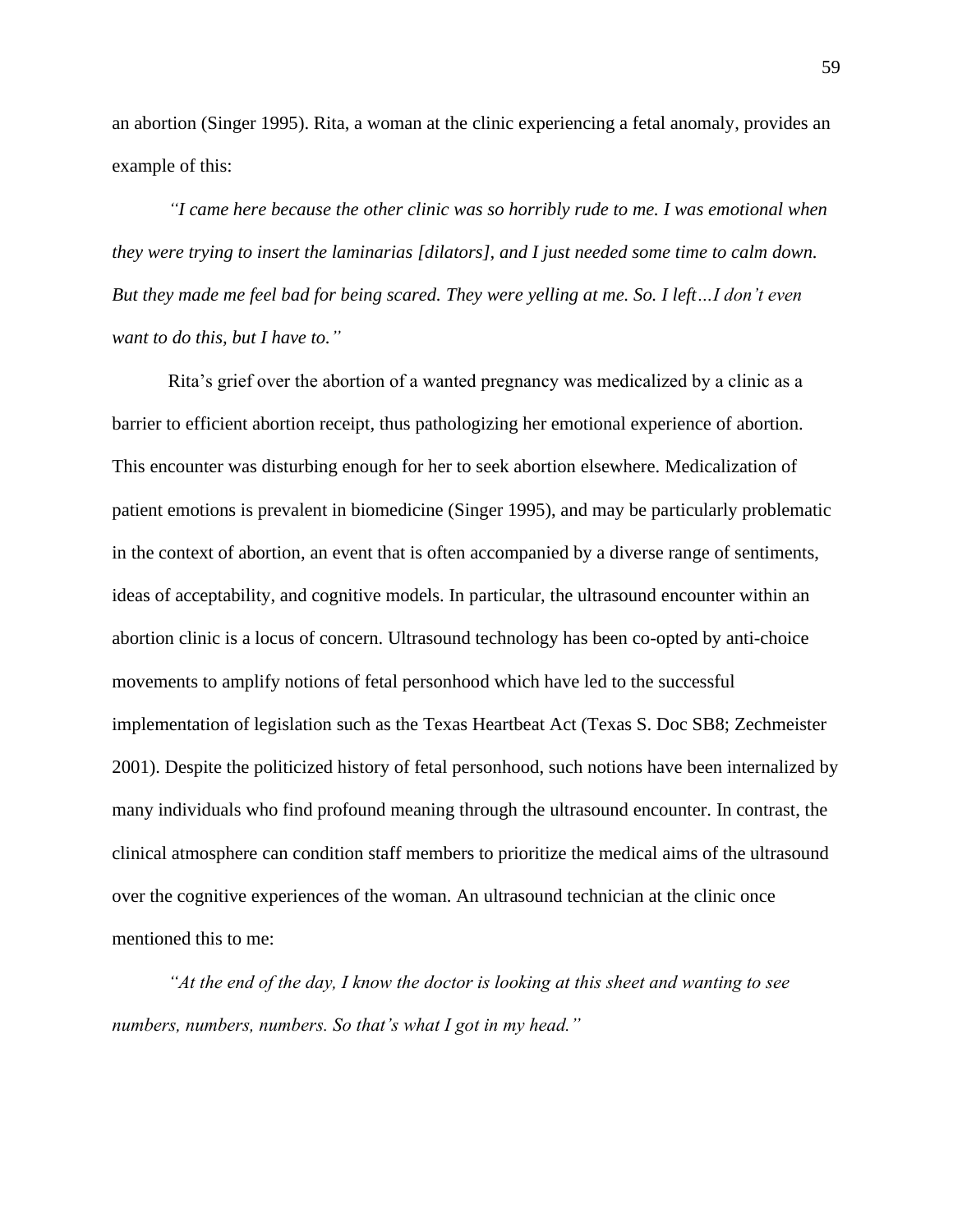This approach contrasted sharply with the patient ultrasound encounter. For instance, patient interviewee, Kiara, said the following:

"*Everyone at the clinic was really supportive, although I did wish I could have heard the heartbeat again during the ultrasound. I asked for the picture of the ultrasound but it was so busy there that I never got it. I guess I got lucky cause I already had a picture from the Health for Her clinic [CPC], but that's the only thing I'd give for feedback. Cause some people do want that and that's you know, they're right to have that… And I will say that, and maybe it's just me, but after the whole thing [the abortion], I didn't want to be around children for a minute when it first happened. Like a tear would just drop even just being around my niece…I didn't even want to watch certain shows with kids and babies in them...I'm actually at a good place now all around… having like the ultrasound picture has been good. Whenever I get sad, I talk to it as well, if I'm being completely honest."*

Women such as Kiara approached the ultrasound encounter with meaningful expectation. Kiara admitted in our interview that she continues to talk with what she perceives to be her unborn child via the ultrasound photo that she received from Health for Her, a Crisis Pregnancy Center. The act of receiving the abortion did not extract the meaning from what she believes to be her first child, yet clinical processes did marginalize the cognitive experience of her abortion. The internal experience of a pregnancy termination can thus be medicalized in ways that are unique to the abortion clinic atmosphere. Part of this phenomenon is found in the aforementioned history of biomedicine which tends to medicalize patients' social illness experience, while other aspects of this phenomenon might be found in the constraints of the abortion clinic itself, a marginalized institution serving an underserved population of women. This context has led to a high demand of abortion that is spread over a low supply of providers, guiding abortion clinics to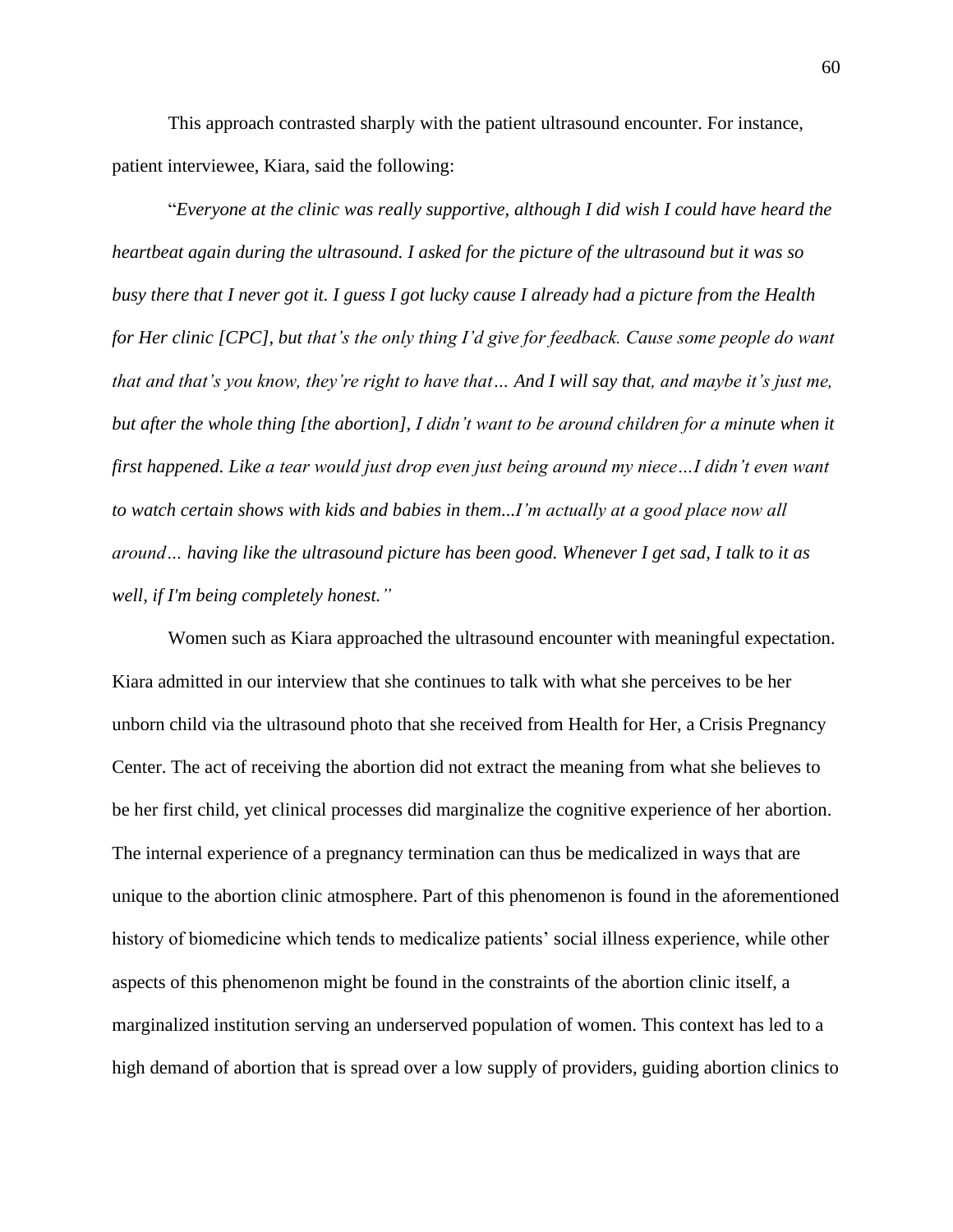establish a procedural flow in which as many patients can be seen in a day as possible. Contrary to a typical OBGYN visit, in which patients may be seen individually among a patient caseload of perhaps 11 to 20 patients spread throughout the day's schedule, some abortion clinics such as Choice often see large groups of women, perhaps 30 to 50, who arrive within a small window of time and who are somewhat simultaneously processed through what I conceptualized as a production line system. Thus, given the constraints of abortion clinics, their structures may yield a process with even less margin of error than most medical encounters, a circumstance that can create more opportunity for the pathologizing of highly variable sentiment and meaning that women may experience when terminating a pregnancy. Though not all women experience profound meaning in the abortion encounter, and though the magnitude and texture of the meaning-making experience is highly diverse, meaning-making is nevertheless highly prevalent within the abortion encounter, and the intensified processes of the abortion clinic are particularly primed to invisibilize and/or pathologize those experiences.

Thus, the abortion clinic acts as a site that can obscure a unique form of cognitive sequalae, or what I define as moral iatrogenesis. Iatrogenesis can by defined as any adverse condition resulting from treatment from the healthcare institution (Varley and Varma 2021). The term has also been elaborated to include social and cultural iatrogenesis, which speaks to the ways in which healthcare professionals medicalize aspects of the lived experience in ways that can dissolve traditional manners of dealing with and making sense of death, suffering, and sickness (Illich 1974). Here, I define moral iatrogenesis as the cognitive discordance that can occur when one's process of moral negotiation remains incomplete even after the physical completion of a morally imbued medical procedure. This concept must be well-contextualized so as not to place unfair blame on the abortion clinic and perpetuate anti-choice propaganda of the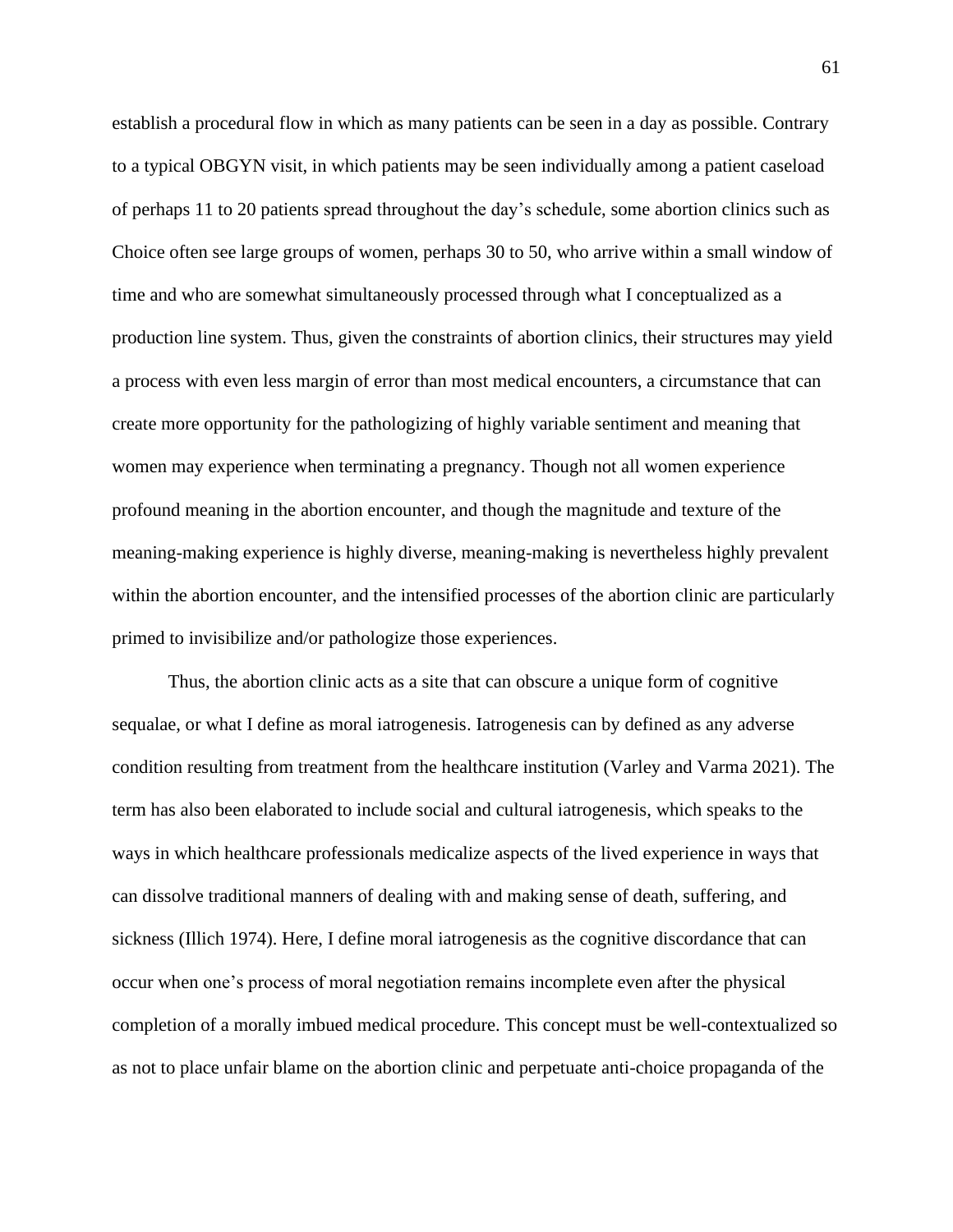clinic as a harmful institution (Cannold 2002). Thus, it must be understood that the moral iatrogenesis that can yield from the abortion encounter is a phenomenon that is amplified, and often times generated, by larger macro-processes such as community-wide, anti-choice strategies. Contemporary religious and political institutions have intensified ethical incitements of fetal personhood to delegitimize abortion at all stages (Zechmeister 2001), thus providing the material by which communities construct their moral codes. Furthermore, as stated previously, anti-abortion propaganda has marginalized the abortion clinic, leaving it with minimal support to adequately serve a large population of abortion seekers, and thus leaving clinics with processes that obscure cognitive processes such as moral negotiation. Thus, the moral iatrogenesis that can result from the highly medicalized processes of abortion clinics is a phenomenon that is in large part fabricated by the strategized stigma of antichoice actors. The abortion clinic is thus a site in which moral iatrogenesis occurs due to the intersection of the established processes of biomedicine alongside the strategized stigma of abortion by anti-choice communities. Given the resource constraints of the abortion clinic, and given the established biomedical processes inherited by the clinic, it is rarely capable of acknowledging and outsourcing emotional support for the moral negotiation that is unique to its patient population.

## **4.6 Moral Consolation via Communal Exchange**

Despite the clinical paradigms which can invisibilize and/or pathologize a patient's cognitive processes, there are nevertheless some unique aspects of the abortion clinic that can assist women in their moral negotiation of an abortion. Ariana, an interviewee who had great difficulty coming to terms with her decision to abort, found consolation among the other women that she met in the waiting room: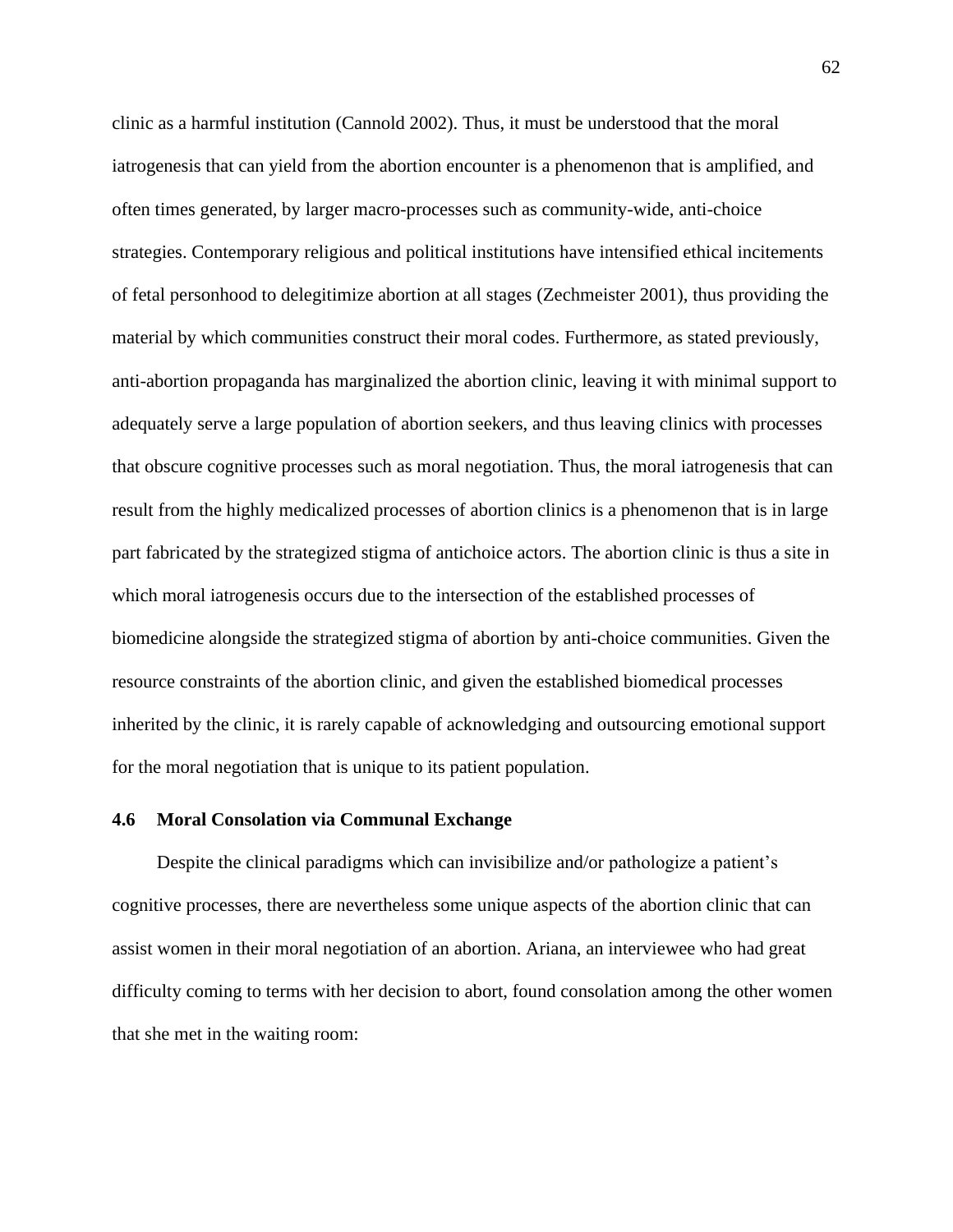*"When I was waiting for my procedure, there were a whole bunch of other young women in the same waiting room. And we were just all talking about our experiences and how we felt about abortion, how many abortions we had and our kids and everything and how their partners felt about it. So that's what I think made it more easier to go through…Because other women were going through it too and they didn't see it as murder."*

The waiting room of an abortion clinic can be grounds for a restorative process through which women find moral validation through interactions with other abortion seekers. At Choice, women often spent hours drifting in and out of the waiting room as they completed the many steps required to obtain an abortion. Here, I conceptualize the abortion clinic as a site for the gathering of a community that is otherwise rendered invisible by abortion stigma. Within the clinic, abortion seekers find a rare opportunity to both share and be exposed to stories of abortion that may be largely absent among their social networks. As Ariana articulates, this community encounter can facilitate the process of moral negotiation through a felt solidarity with women who hold more neutral views of abortion. The exchange of abortion stories is demonstrated to reduce ideas that abortion is morally wrong and socially unacceptable (Cockrill and Biggs 2018), and the abortion clinic is a unique site of potential for such an exchange. Therefore, although patients' cognitive experiences may be obscured by an overstressed clinical process, the abortion clinic is nevertheless capable of facilitating moral negotiation through its capacity as a site of intensified community engagement.

In addition to a platform for communal exchange, the abortion clinic is also a platform for contemplation where patients find ample space and time to reflect without the direct influence of significant others, family members, or close friends. Taylor, a patient that I interviewed, was unaware of her pregnancy until 18 weeks of gestation. Once she announced her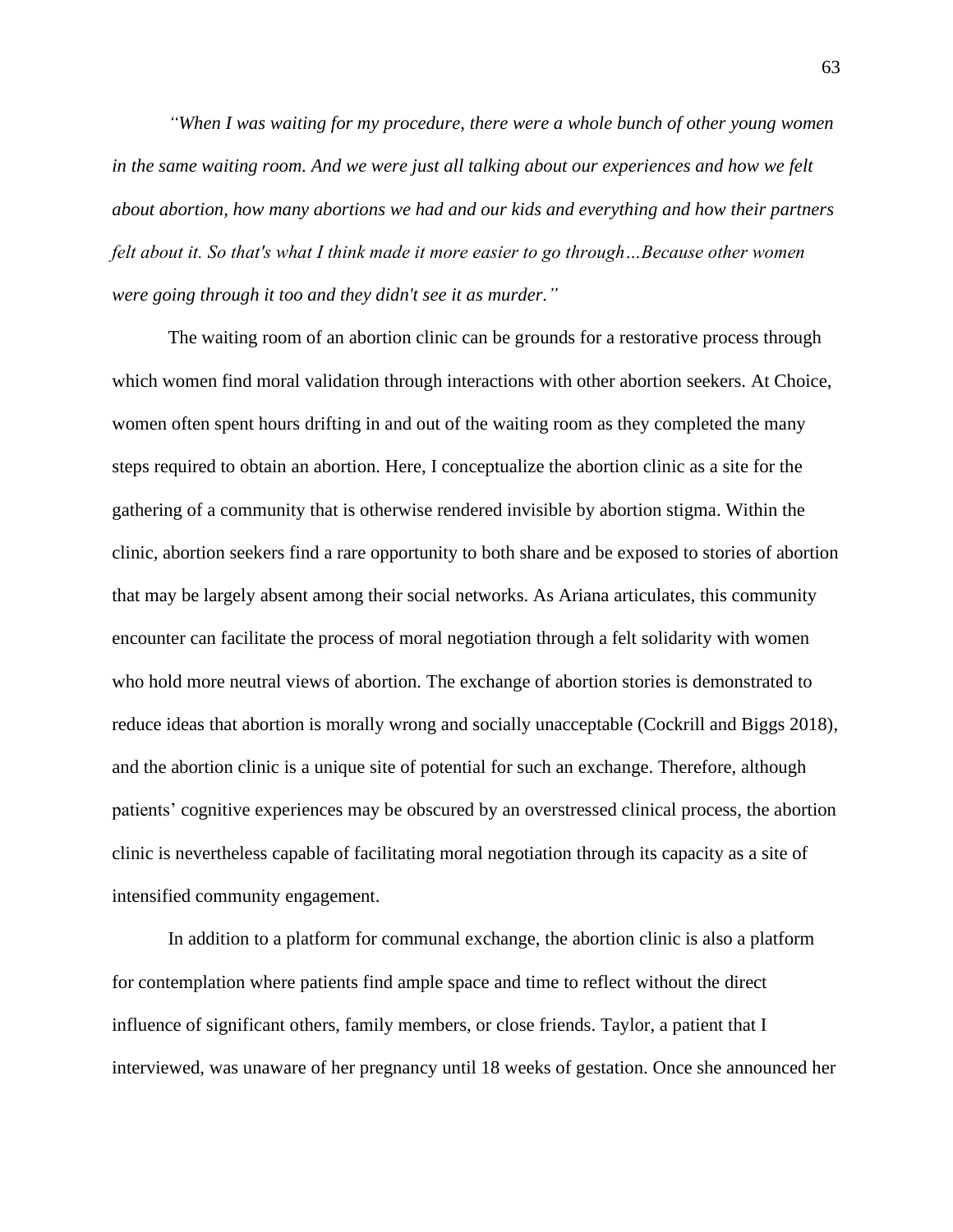unplanned pregnancy to her parents, they immediately kicked her out of the house and discontinued their financial support. Furthermore, once she contacted her ex-boyfriend about the pregnancy, he adamantly denied involvement. Within a matter of days, Taylor's life circumstances were completely overturned, leaving her dejected, overwhelmed, and furious. During the two weeks leading up to her abortion, her mental processes were overwhelmed by the logistical and psychological magnitude of her circumstances, leaving her with limited opportunity to reflect on her perceived moral predicament. In response to my question of "Did you ever have any uncertainty about the abortion in the two weeks between finding out about your pregnancy and coming to the clinic?", Taylor responded:

*"No, it wasn't until I started going through everything at the clinic, because like I said, before, it was more so rage that I felt. I was getting rejected by my-ex, and I didn't understand why. I couldn't make sense of any of it. So it was more so when I got to the clinic and finally got a free mind, I was like, 'I'm really doing this.' And then I had to decide whether I was doing this for me or for other people."*

Taylor's experience demonstrates how the abortion clinic encounter can operate as a space of minimal distraction during which women may have an enhanced opportunity to negotiate the meaning behind receiving an abortion. This may be unique to the abortion clinic encounter considering the ways in which the stigma of unplanned pregnancy can negatively transform one's social circumstances to distract from processes of moral negotiation. Carolina, whom I mentioned much earlier, admitted to having a similar experience. At one point in our conversation she stated, in Spanish, that there was too much time for her to think in the waiting room, making her doubt her decision. If Carolina had been able to speak among a group of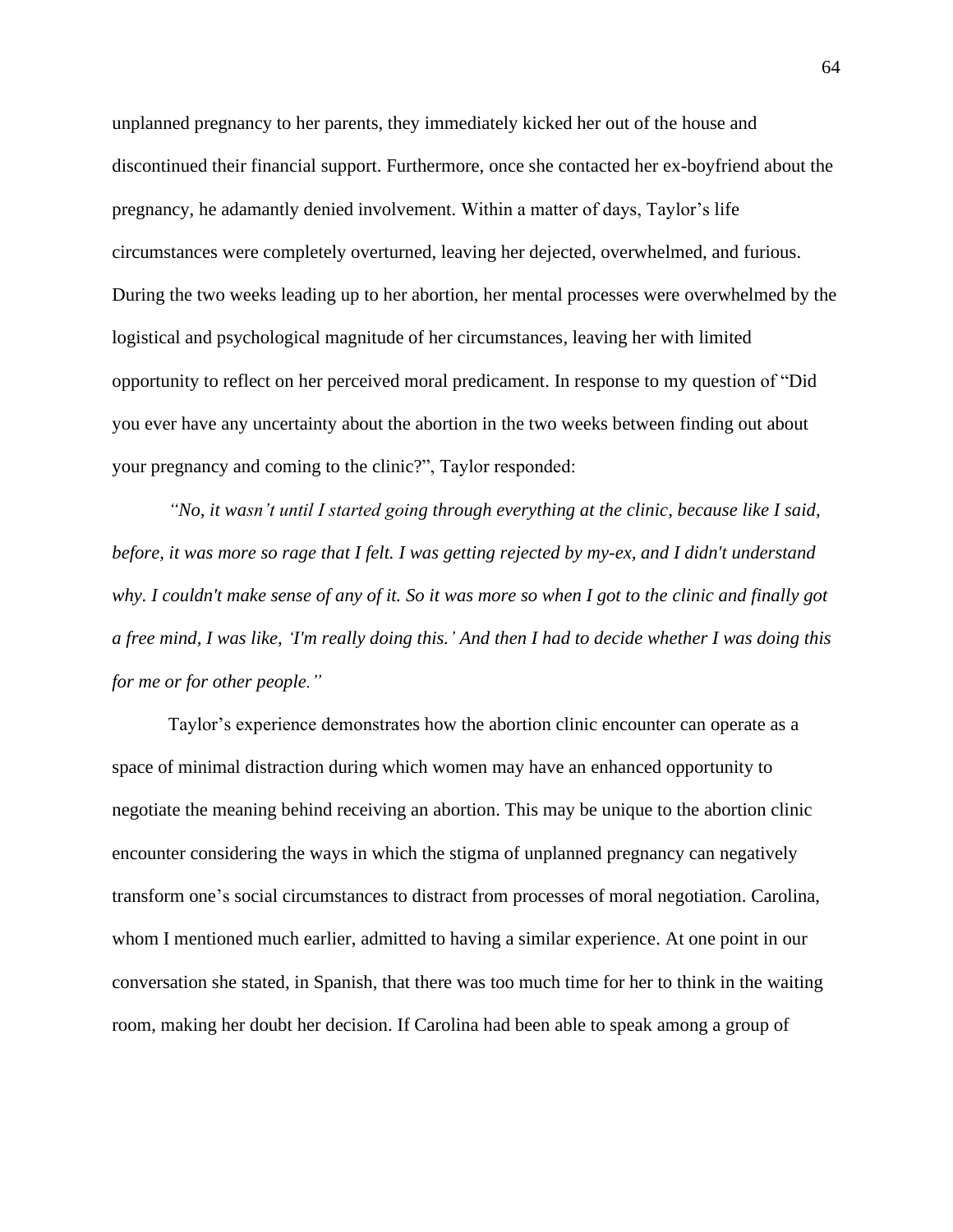Spanish speakers who shared their abortion stories, could she have found the affirmation needed to proceed with the abortion?

Among survey participants in their second trimester, 'feeling that abortion might be wrong' was the fourth most highly cited barrier out of 13 options, tied evenly with the barriers of cost and travel. The moral negotiation of abortion is a prevalent phenomenon among abortion seekers and should be distinguished from larger conversations of stigma. Though stigma and morality can inform one another, they are ultimately two separate phenomena. Stigma speaks to the community-level sentiments attached to abortion and the ways in which such negative sentiments can affect abortion access. Morality rather, speaks to one's individual code of ethics and the ways in which that code influences one's acceptance, access, and negotiation of abortion. Though the process of moral negotiation may often occur before a woman's encounter with the abortion clinic, the process may not be complete once a woman arrives to the clinic. Within the waiting room, women may find mental space, encouragement, and moral support through the communal exchange of abortion stories. Thus, aspects of the abortion clinic encounter can support the process of moral negotiation. This can both facilitate abortion access for patients with residual psychological barriers, as well as leave patients with a transformative impression of abortion which they may transmit to the community at large.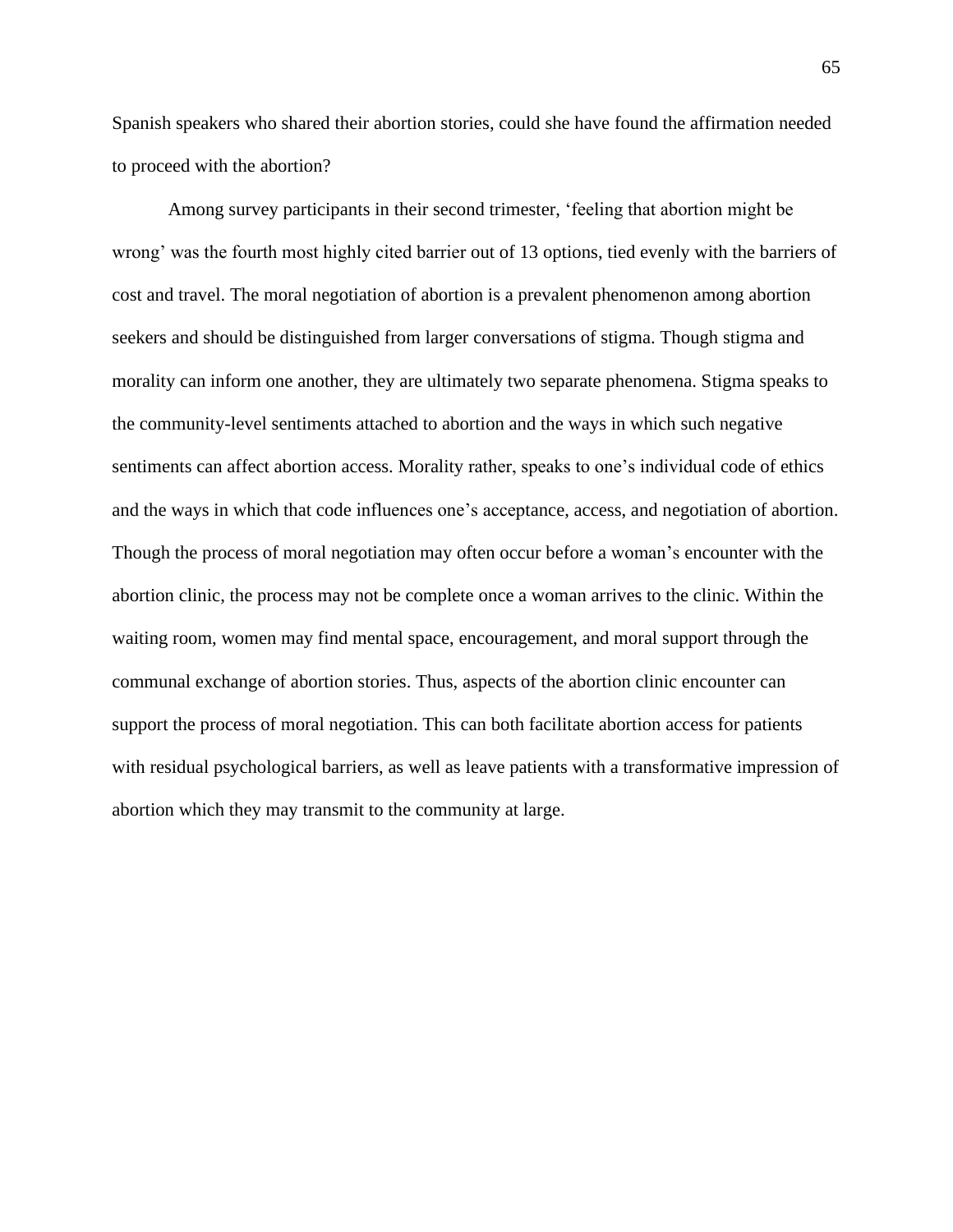### **5 LOGISTICAL BARRIERS**

## **5.1 Financial Barriers**

*"What are the main challenges women face when trying to get an abortion?" "Money. Oh, definitely money. It's the financial challenges that are the toughest."*

Lynn, a Choice employee who has been working in the phone center for over four years, spoke from experience.

The struggle to pay for an abortion was a reoccurring theme among patients with whom I interacted. In fact, among survey participants, those in their second trimester were significantly more likely to be living at or below the federal poverty level than those in their first trimester (p <0.04), suggesting an association between financial precarity and abortion delays. Yet, throughout my time at the clinic, financial concerns changed in magnitude depending on the type of patient expressing them. For instance, patients appearing for their appointment rarely mentioned the burden of cost, and were rather concerned with alternative aspects of the procedure such as any associated impact on fertility. This finding is not surprising, given that patients at the clinic represented a sample of individuals who had already surmounted the barriers of cost. In fact, among survey participants in their second trimester at the clinic, the burden of cost was only the sixth most cited barrier among eleven options, suggesting that a handful of other barriers may be perceived by patients as being more influential in delaying abortion.

In contrast to patients arriving for their appointment, women who were calling to establish appointments repeatedly expressed financial concerns. Throughout the US, the financial burden of abortion has been widely recognized by advocacy groups, encouraging them to establish formal streams of financial assistance. Funding sources are numerous and span from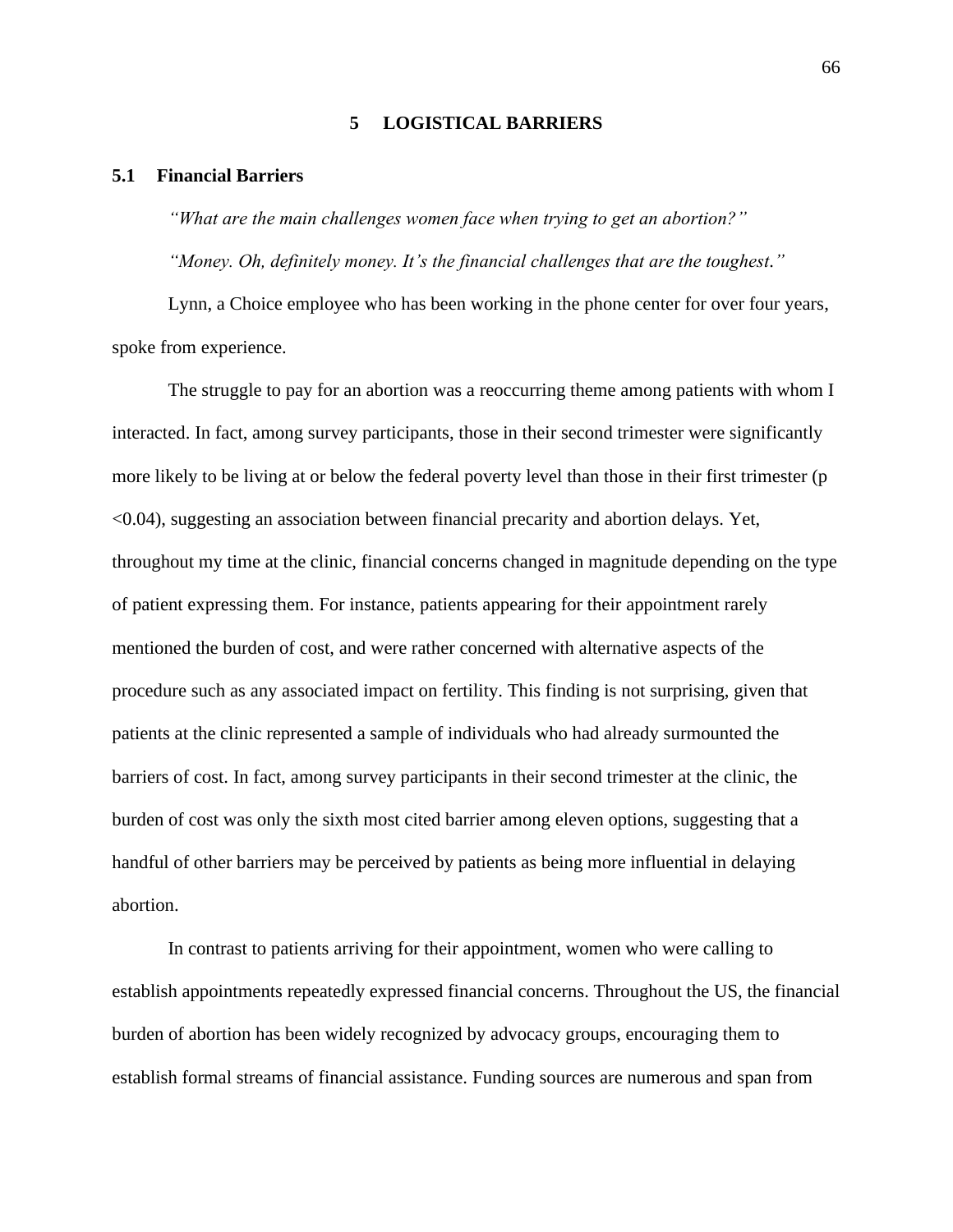national non-profits such as the National Abortion Federation (NAF), to regional organizations such as Access Reproductive Care (ARC), which supports women throughout the Southeast. Choice has established partnerships with at least four funding sources to increase abortion access to women who cannot otherwise afford the procedure. As a result, numerous patients at the clinic have at least some of their abortion costs covered by these funding streams. Yet, as the surveys suggest, and as numerous studies have confirmed, financial constraints continue to cause barriers to abortion access. Why is this? Participant observation and interviews with Choice patients revealed at least a partial answer to this question. Although financial assistance was readily available to women who were in need, assistance was often distributed inconsistently and in accordance with a woman's willingness or ability to self-advocate. My patient interviews with Ariana and Tanesha help demonstrate this phenomenon.

During the interview, Ariana spoke with a melodic cadence that indicated an aptitude for engaging conversations. As we spoke over the phone, I pictured a woman accentuating her story with calculated gestures and theatrical facial expressions. Her energy nourished our interview, during which she openly shared her experiences leading up to her abortion. Ariana had discovered her twin pregnancy at six weeks gestation. Several months prior, she had moved from New York to the Southeast to live with her partner who offered to financially support her as she established her roots in the new city. After joyously disclosing her pregnancy to him, Ariana's partner declared that he no longer wanted to be in a monogamous relationship with her. Unsettled by what he proposed as a one-sided polygamous romance, Ariana chose to end the relationship. Amidst a heart-wrenching break-up, Ariana contemplated an abortion. Though she was distraught at the thought of giving up her twins, she was also adamant that she did not want to bring children into a broken family. After becoming more comfortable with the idea of ending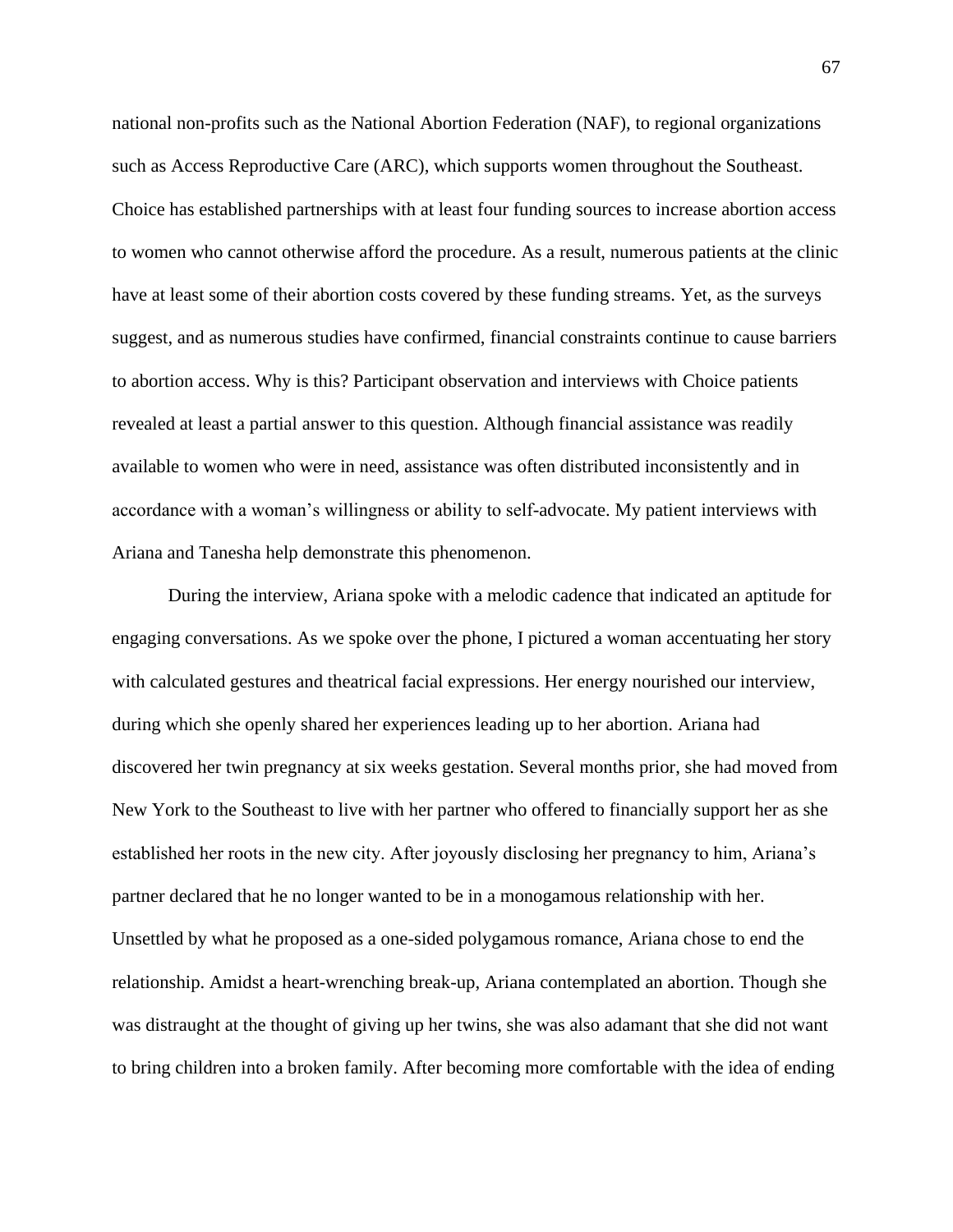the pregnancy, she asked her ex-partner to contribute to the cost, but he refused, disagreeing with her decision to terminate. With no local support, Ariana took refuge at a local women's shelter and spent weeks wondering if her ex-partner would change his mind and be the man that she needed him to be for a future family. As it became clearer that the relationship would never be reliable, and as Ariana came to terms with giving up her twins, she called Choice Clinic and explained her situation. The staff ensured that her costs were fully covered through the National Abortion Federation, and she obtained the abortion at 14 weeks gestation.

Tanesha, a single mother of three, spoke with me somewhat conservatively about her experience. Throughout the interview, her voice barely breached the threshold of audibility and her answers to my question were curt. I found myself probing much more frequently than I did with my other interviewees. As we interacted, I imagined a woman who was preoccupied with the many chores of motherhood and who perhaps had difficulty mentally suppressing the litany of responsibilities that awaited her after our phone call. Tanesha had discovered her unplanned pregnancy at six weeks gestation. Despite her moral opposition to abortion, she decided that she had little option but to terminate her pregnancy. The man involved refused to father a child and considered the issue to be 'not his problem.' After speaking with a staff member at our clinic by phone, Tanesha determined that she was unable to pay for the procedure, which was priced around 600 dollars. She had been unemployed for a few months, and though she could normally rely on the support of her aunt and mother, the shame of her unplanned pregnancy left her hesitant to ask them for financial support. Within a matter of weeks, Tanesha found employment as a direct care giver, and began working full-time while dealing with the pregnancy day by day, a priority competing with the many tasks of mothering three young children. Weeks later, her moral sentiments around abortion were amplified with the onset of fetal movement, or what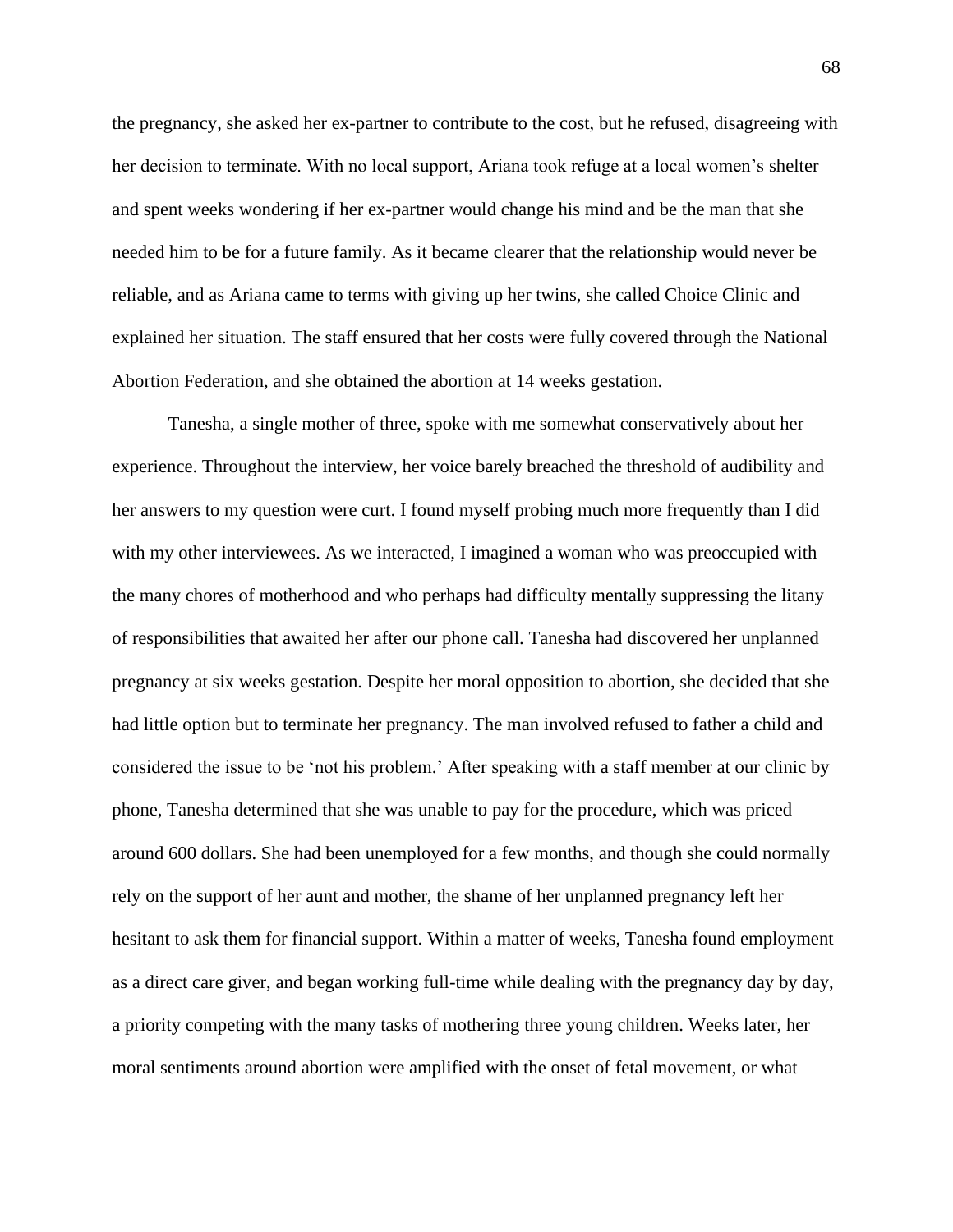Tanesha would describe as a 'child in her belly'. She continued to work, saving week by week for a procedure that felt more upsetting as time progressed. At 19 weeks gestation she was finally able to produce enough funds to cover the cost, yet now that she was further along in her pregnancy, she would have to have a Doppler sonogram to ensure that the placenta was not built into the scar tissue of her multiple c-sections. After obtaining the sonogram, she received the abortion a week later, at 20 weeks gestation. According to clinical protocols, the procedure also required that she find a driver to take her to the clinic and back, leading her to finally disclose her unwanted pregnancy to her mom, who despite her disappointment, agreed to drive her. At 20 weeks, the cost of the procedure had increased to nearly 1500 dollars. Though Tanesha had only 700 dollars to contribute, the rest of the costs were covered by sources of financial assistance that she accessed with the help of the clinic staff who wanted to ensure that Tanesha receive the procedure by the 22-week limit.

Many of the patients that I interviewed were similar to Ariana – gregarious, transparent, and eager to share their experiences. This pattern likely revealed the selection bias of convenience sampling by which volunteer interviewees may be more prone to a candid disposition. Among these more talkative interviewees, three out of four with low-income had successfully accessed financial funding, and more importantly, they had accessed it upon their first time contacting our clinic. Tanesha, the only soft-spoken interviewee, was also the only one who did not access financial assistance upon her first contact with us. Could it be that a certain type of patient is more prone to accessing financial assistance? Additional experiences and conversations at Choice provide support for this hypothesis.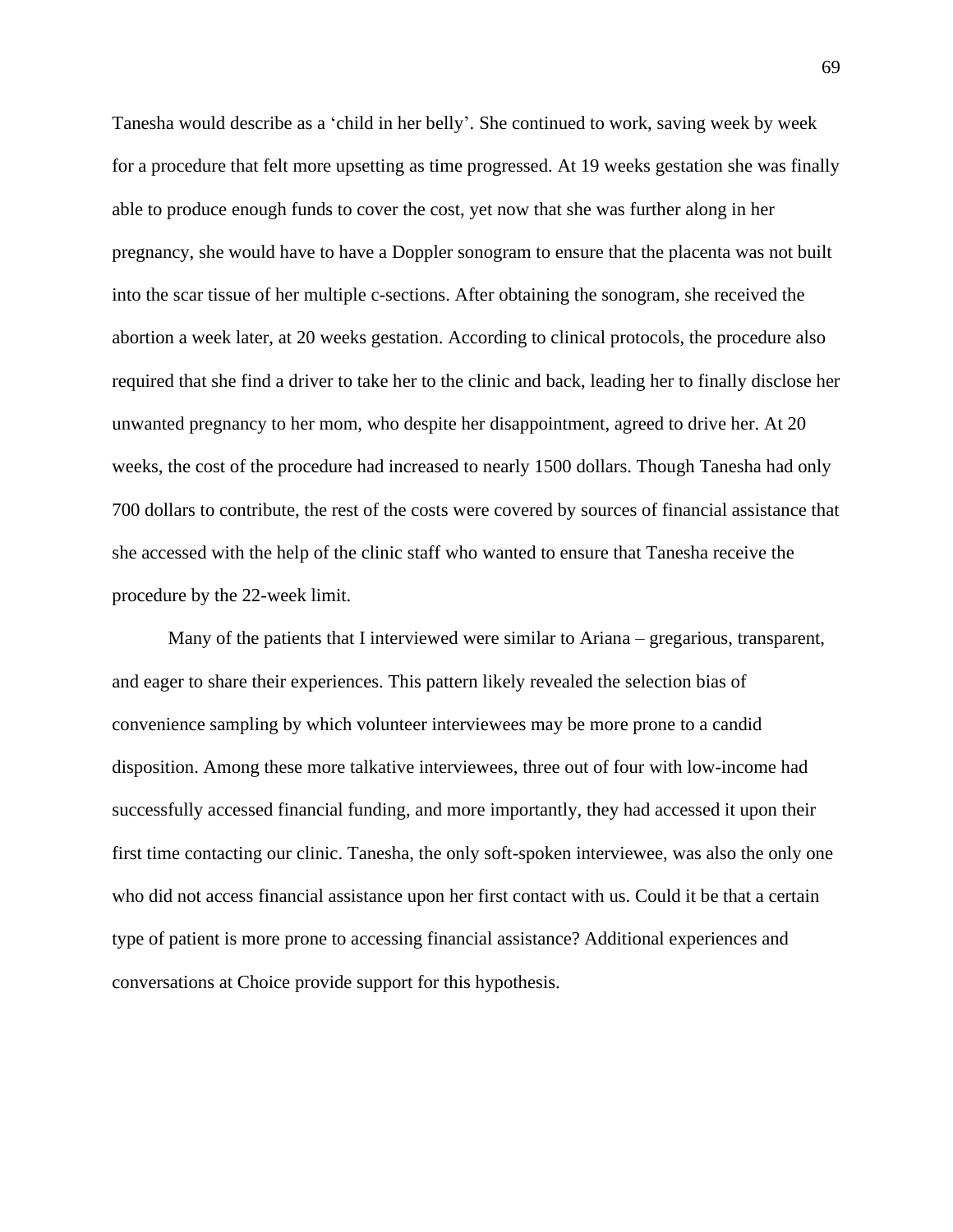## *5.1.1 Who is Accessing Funds?*

After several months of working at Choice, I was trained to screen eligible women for financial assistance through the National Abortion Federation (NAF). The training had been long-awaited, and even once it was confirmed that I would be trained, it took several weeks for the training session to come to fruition. The clinic was busy, after all, and trainings often happened only when the clinic decided to shut down for half a day or so. Otherwise, there was much to do, many women to serve, and few hands to accomplish the tasks. The training was somewhat straight forward – we spoke of the most appropriate ways to screen eligible patients, how to fill out the appropriate forms, and how to ensure those forms arrived in the hands of NAF. I walked away from the training with one salient take-away – screen individuals who indicate difficulty paying for the procedure. Yet, a simple question remained unanswered: Does an individual's financial precarity always result in their willingness or ability to indicate that? When establishing an appointment with a potential patient, staff members did not ask about financial status. Thus, any indication of financial need would be initiated on the part of the patient, or at times, by a staff member with the mental and emotional capacity to intuit financial need. In short, though there was a thorough screening process to determine eligibility for financial assistance, not all eligible individuals were guaranteed to be screened. This was due in part by the lack of a formal process to guide staff in actively detecting individuals that were in financial need. Rather, the onus was on the individual to express it.

This screening tactic rested on an assumption that women who were in financial need were able and willing to self-advocate, that staff members were intuitive enough to detect nuances in the conversation that indicated financial duress, and/or that those same staff members had the mental and emotional capacity to do so. For women such as Ariana, funding was easily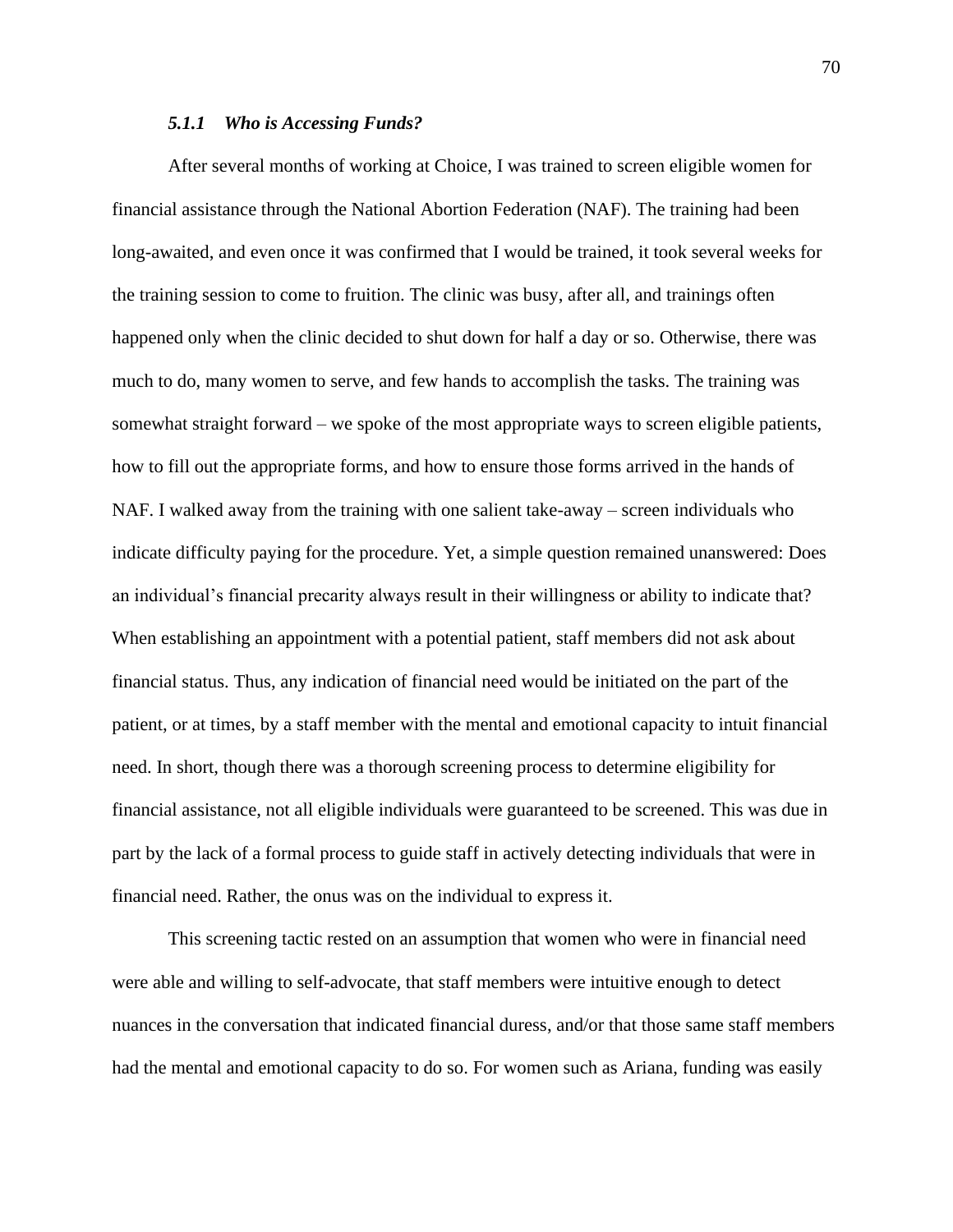accessed due to her willingness to share the details of her abortion story, including her financial constraints. But for women such as Tanesha, who tended to share only what was asked of her, financial funding came only when circumstances were dire enough for staff members to feel compelled to intervene. In Tanesha's case, staff members finally intervened upon realizing that she would be ineligible for the procedure within a matter of two weeks. How might Tanesha's case have been different had she received financial assistance when she first contacted the clinic at six weeks gestation? And how might women in similar situations have been unable to surmount the additional barriers that emerged as the pregnancy developed?

At one point in the study, I decided to do something out of the ordinary. For months, I had noticed a pattern. Anywhere from one-third to one-fourth of the patients who were scheduled for abortions simply did not show up to their appointments. Often, we would not know why, as the women often did not contact us to cancel or reschedule, and as it was not clinical protocol to follow-up with them. These cases engrained large question marks into my mind, and in search for answers, I decided to volunteer a handful of days to call the many women comprising this particular population. The results were varied. The majority of my attempts ended in voicemails or even alerts that the number was no longer in service. I assumed many women were working. I assumed many had perhaps been unable to pay their phone bills. I also assumed that, in an era of incessant spammers, many likely screened their calls. Among those who did answer, some had gone to another clinic with more convenient hours, some had decided to maintain their pregnancy, and some were struggling to find the money to pay for the abortion. Of the latter group of women, nearly all of them had already been offered a clinical discount for Medicaid members, and almost all of them had been screened for funding from NAF, which contributed to a portion of the abortion cost. Nevertheless, they continued to struggle. One of the women, who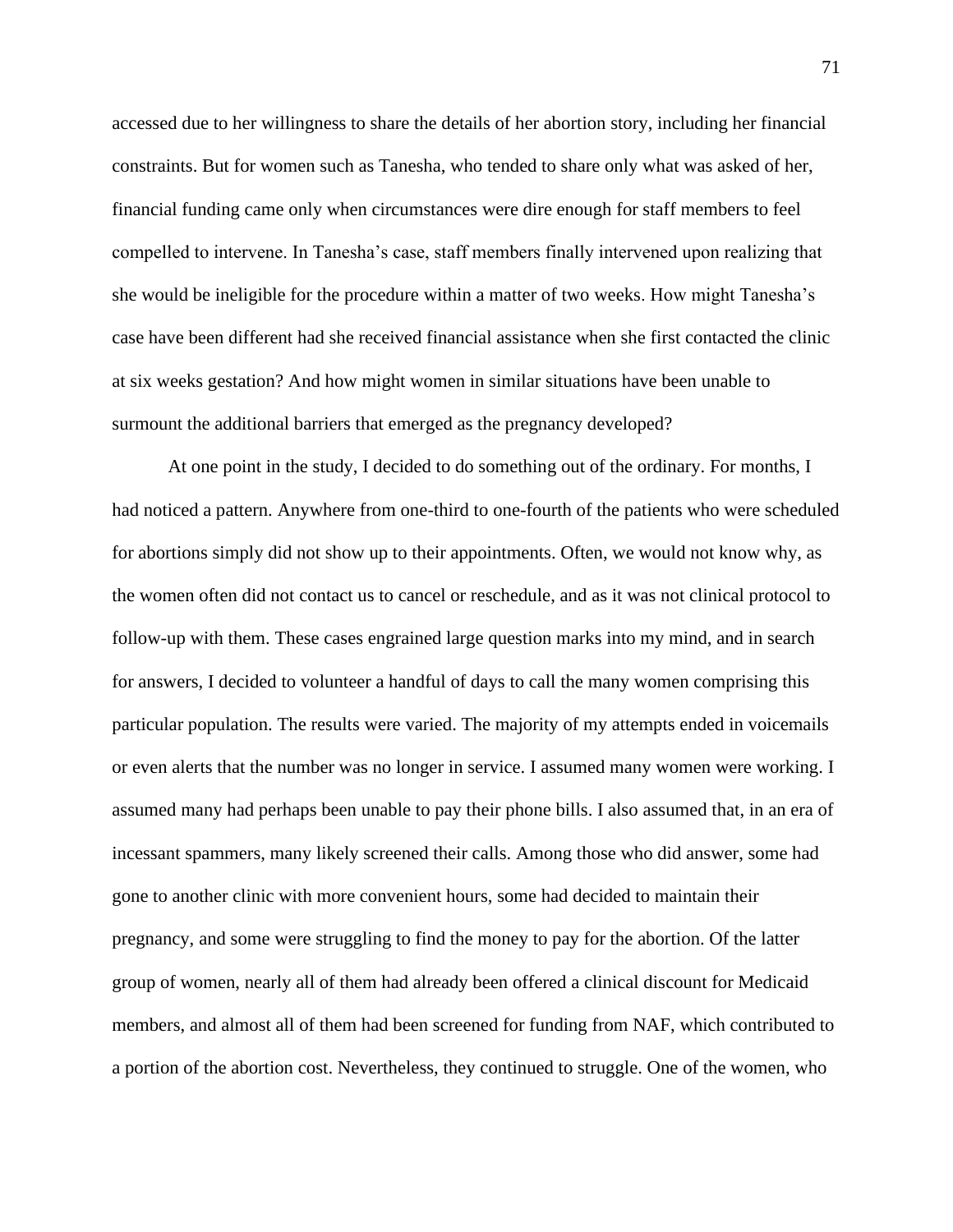was at 17 weeks gestation, was eager to be rescheduled for the following Saturday, but once I rescreened her for financial assistance through NAF, her portion of the payment increased to \$550 since she would be 18 weeks gestation by the time of her appointment. In a disappointed voice, she expressed hesitancy at being able to produce the amount before the weekend. Yet she, like the rest of this sample of women, had yet to be connected to alternative forms of funding. Thus, I connected her to ARC, letting her know that if, despite their assistance, she was left with a payment that she still could not afford, she could call us to be screened for yet another form of assistance, WWRAP, which conferred financial support to one patient per day, per clinic.

As my coworker, Luisa, stated to me in an interview, 'Even when there are different resources for women to pay for a procedure, not everyone knows that.' Not only were many women unaware of financial assistance, but many were also unaware of the multiple streams of assistance at their disposal. The distribution of funding was not a streamlined process, and access to funding largely depended on the actions, inactions, biases, and constraints of clinical staff who acted as the bridge between patients and funding sources. Thus, the screening process for financial aid often appeared to favor a certain type of patient. Either those who were familiar with the existence of one or more financial funds, those who were open and trusting enough to continually share their developing stories, thus allowing staff members the opportunity to detect evolving instances of need, or those who simply knew how to advocate for themselves and ask the right questions. The ability or willingness to conform to these expectations is not universal, particularly among refugee, immigrant, and migrant populations. My coworker Julieta spoke to me about this point: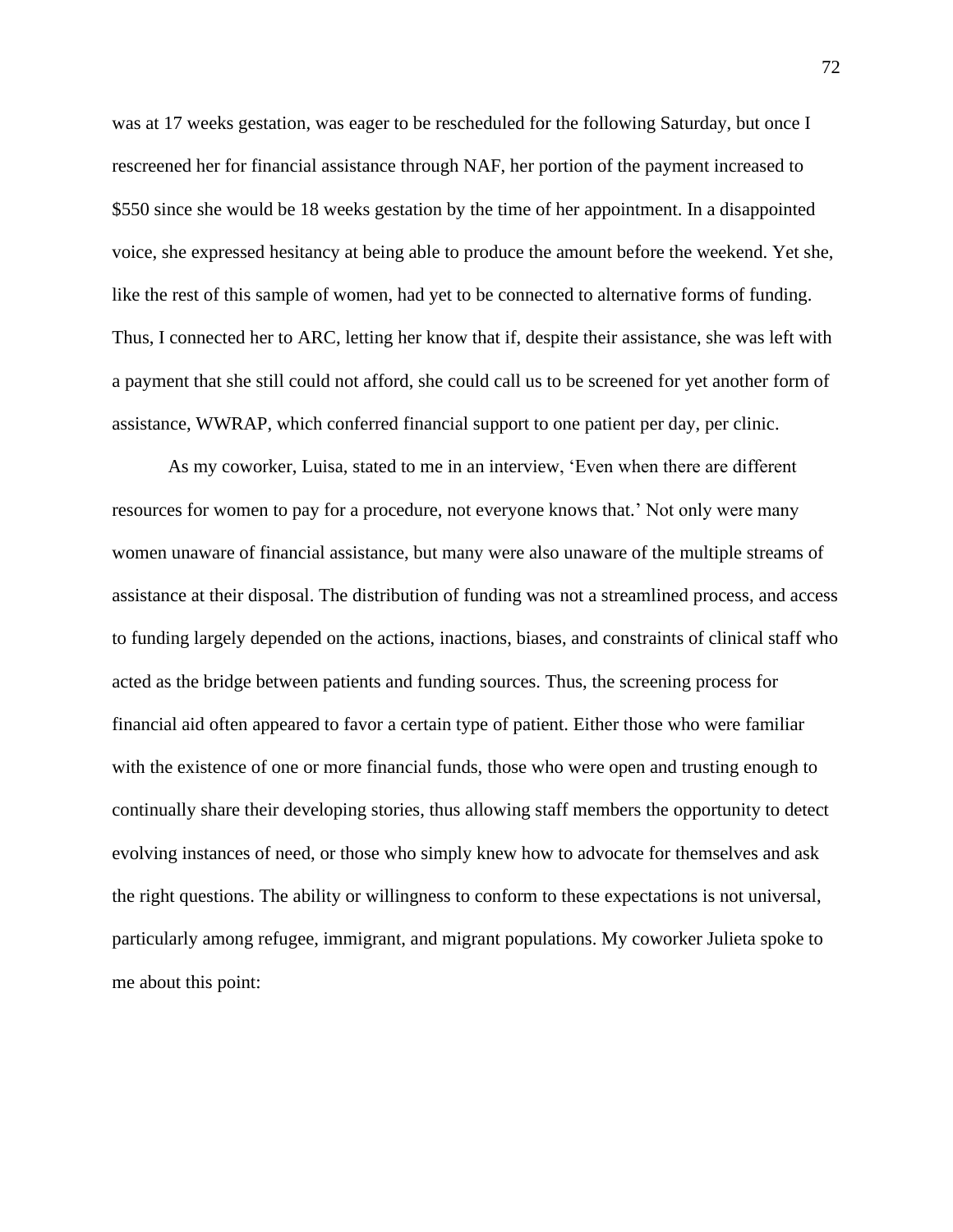*"They're [immigrants] unaware of funding that is available, or even the volunteer services that at times we get for patients. So, I feel like they're the ones that are mostly in need, but because they don't know how to ask, it makes it hard."*

Individuals are unable to ask for that which they do not know exists. In the context of financial assistance, refugees and im/migrants are more likely to be unaware of the social benefits provided by their host community. Furthermore, the perception of social supports may be heavily influenced by one's migrant positionality, about which Julieta also spoke:

*"I find out certain things and I reach out to them, and they're like, 'Oh, I didn't know.' And for some of them it's because they don't know that we have these services here, or they feel that because they're not an American citizen or they're undocumented, that they don't qualify. Or one of the common things is, 'So, I have to pay this back. I don't have this money.'"*

Thus, in addition to one's ability to self-advocate, access to financial assistance is affected by the high variability in awareness of financial assistance as well as the variability in one's perceived eligibility for funding. These phenomena complicate what is perceived by funders to be a straightforward process of funding distribution.

#### *5.1.2 Who is Distributing Funds?*

Financial assistance is thus differentially accessible to women based on a screening process that favors a certain type of struggling patient - one that is transparent, one that is comfortable revealing their need, and one that is likely familiar with the general concept of assistance that exists for patients despite their immigration status. Yet, just as financial funding is differentially accessed in accordance with certain attributes of the patient, it is also differentially accessed in accordance with the attributes, capacities, and behaviors of the distributor. To distribute funding, staff members are tasked with passively detecting women with financial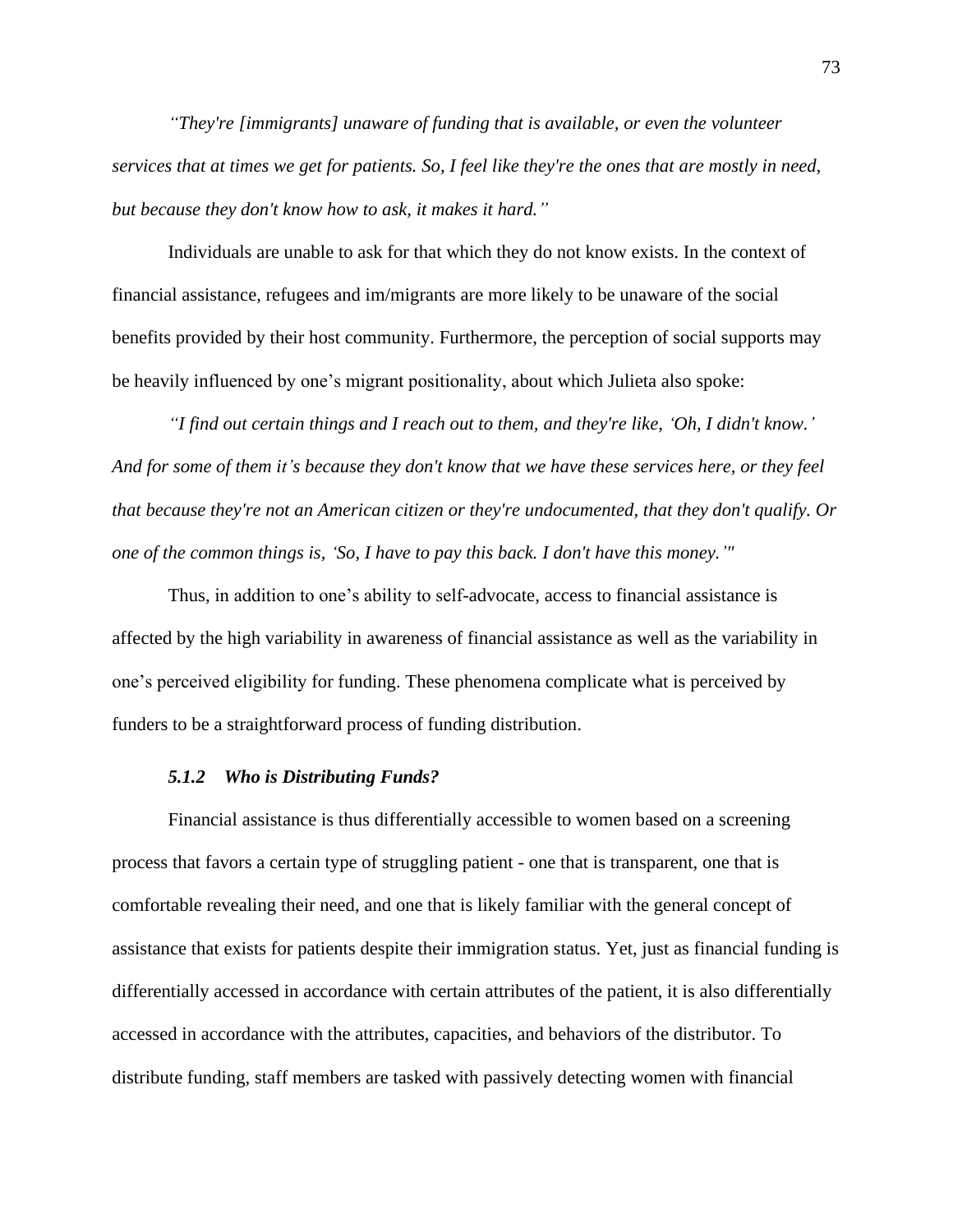barriers. This can result in high variability among the tactics of individual staff members, some of whom may only screen a patient once they express financial precarity, and some who may take extra efforts to probe patients into disclosing more information about their finances. Thus, financial assistance is also distributed differentially based on the characteristics of the staff member interacting with the patient over the phone, a phenomenon that leaves room for various sources of bias. Julieta, as she stated above, often made an effort to reach out to patients that may be experiencing financial difficulty. In this sense, Julieta transcended the typical patterns of the abortion clinic by initiating conversations with scheduled women before their appointment to ensure that a patient who was suspected to be with financial difficulties was screened for financial assistance. Under typical circumstances, staff members had little capacity to do the same, and only interacted with patients based on a standard pattern of communication – talk with a patient when they first call the clinic to establish an appointment, leave the patient a message the day before the appointment as a courtesy reminder, and interact with the patient the day of their appointment. By breaking with this pattern, Julieta demonstrates how some staff members feel more empowered to act as a helpful provider to assist women in surmounting barriers to access. My coworker, Alex, on the other hand, spoke to me about the difficulties of supporting patients as a disempowered staff member:

*"There are ways that I feel empowered to be helpful. And then ways that I'm like, I can't even offer to be extra helpful because there will be no avenues for me to do that…. Sometimes it also feels like I don't know what it's going to look like for a patient to have to apply for this funding. It feels like there're gaps in information. I like complete information. I like a full picture."*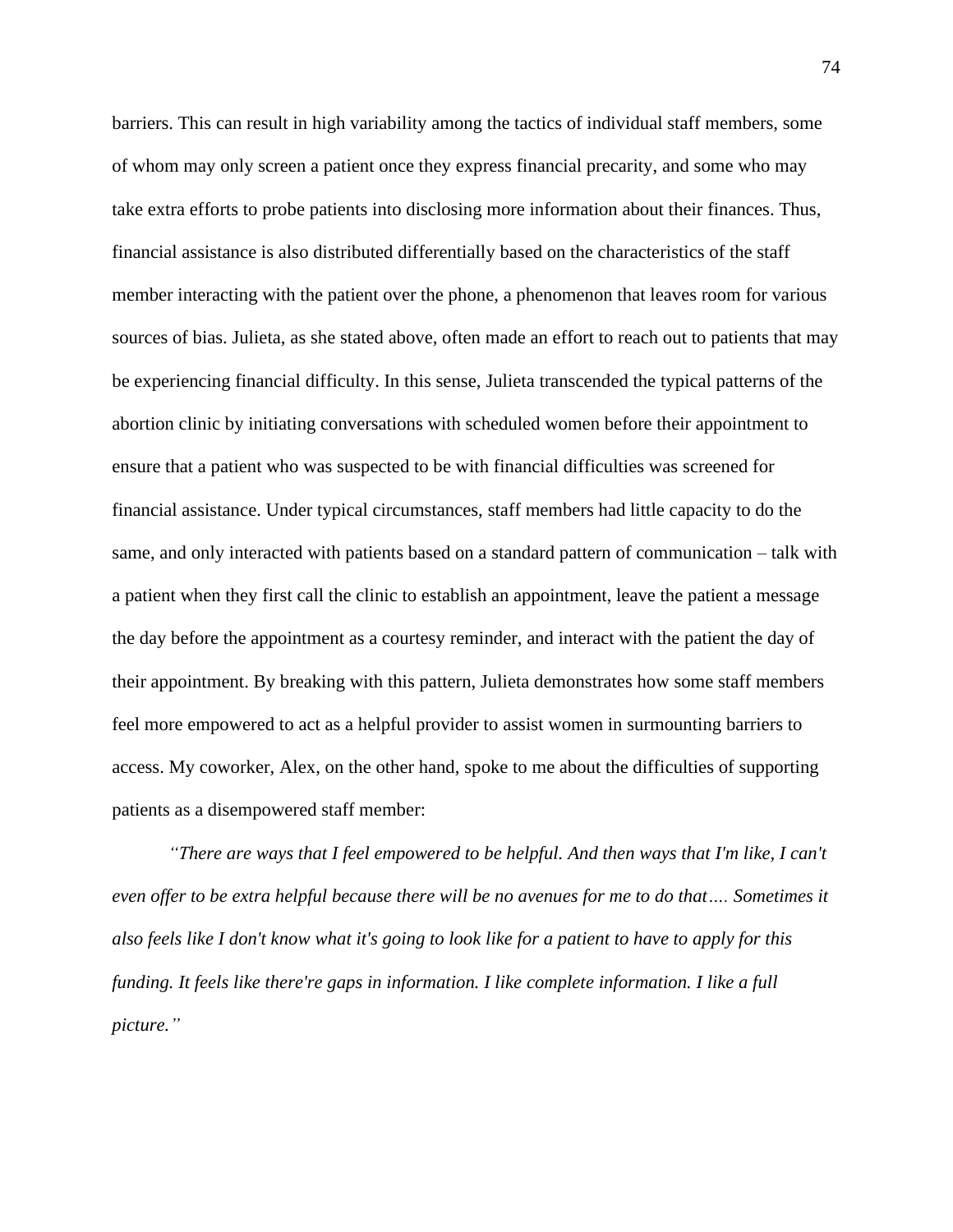Despite Alex's desire to assist patients in surmounting the many barriers to abortion access, she often felt stunted in her ability to do so due to a lack of knowledge and training of the larger network of social services available to patients. Unlike Julieta, who had worked at the clinic for over five years, and who had gained an intimate awareness of the many relevant community resources, Alex was one of the newer employees, and had yet to be familiar with the full resource network. Thus, the differential capacities of staff members impact their ability to be helpful, equitable resource distributors.

Clinical staff members, particularly those who interacted with women over the phone, are figurative links to a broader network of social services, including financial assistance. It is the staff member on the phone who acts as the gatekeeper to a wealth of services of which patients were often unaware. Thus, the staff members in the phone center and the front admissions, both of which answered incoming calls, were not simply people who made appointments; they were also the primary actors for ensuring that women were connected to the various supports that existed to assist women in surmounting various barriers to abortion, including that of cost. In this light, non-medical staff members at the clinic fulfill a crucial aspect of reproductive justice. The reproductive justice movement recognizes that true reproductive choice is only as available as the resources that one can or cannot access within their community. To this end, an intersectional lens necessitates the goal of facilitating accesses to a broad source of community resources that support reproductive health, be it funding, housing, or education (Ross and Solinger 2017). Within this framework, staff members fulfill the aims of reproductive justice in their capacity to distribute community resources to patients and community members with whom they correspond by phone. Yet, my experiences at the clinic revealed that staff members often varied in their ability to equitably connect women to streams of financial assistance. The reasons for staff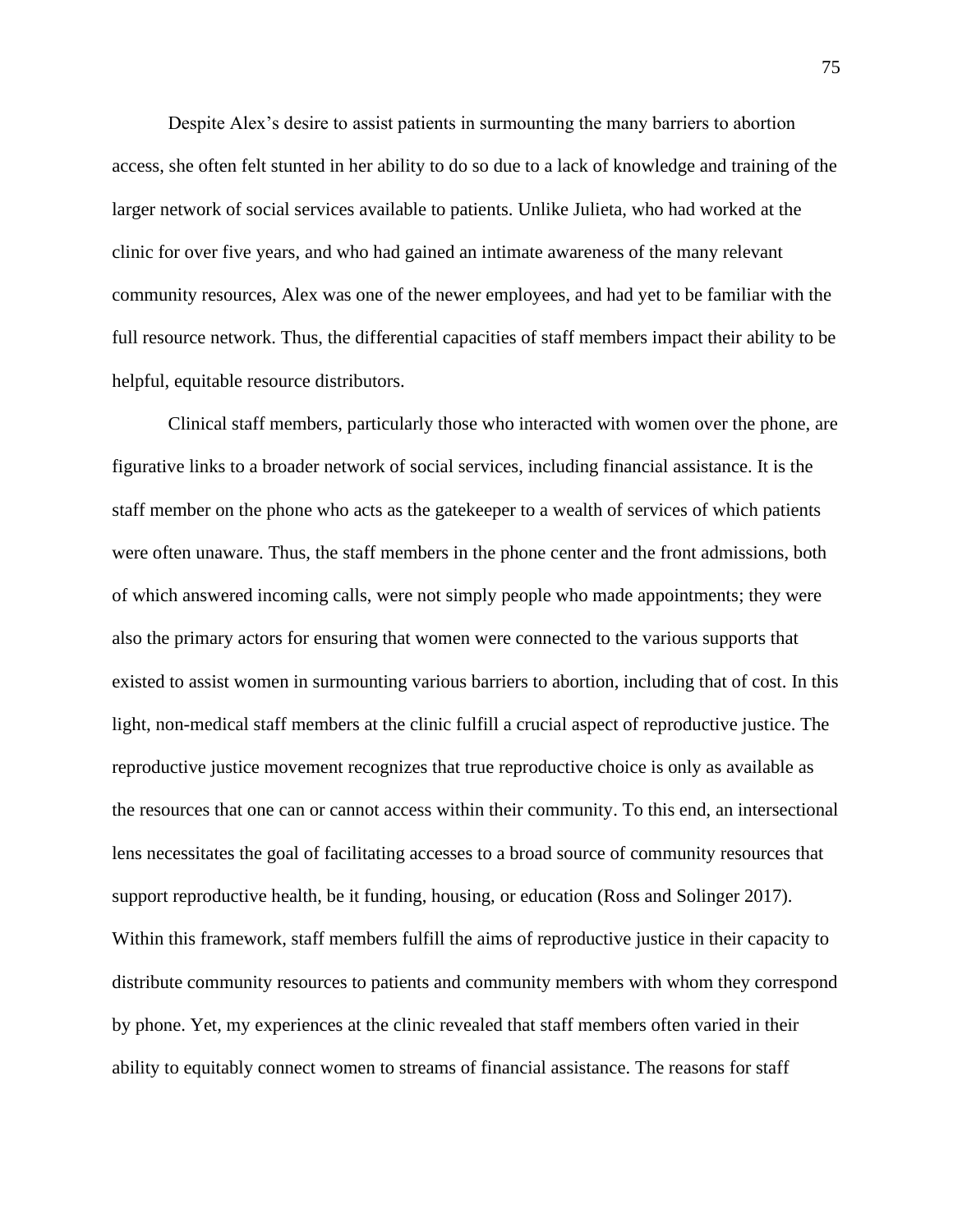members diverse behavior are better understood through an exploration of their day-to-day experiences and the ways in which they are empowered and disempowered to be helpful agents of reproductive justice.

## *5.1.3 The Staff*

*"What brought you here? What led you to working at the clinic?"* I asked my colleagues.

*"Reproductive justice has always been important to me. So, when I found out that the clinic was hiring, I was like "Honestly, I would love that. I would be really interested in any way that I can work there…This is a thing that I knew I cared about, but I also didn't know how to work in that field, and then all of a sudden there was an opportunity to work in it…I have a strong research background and I care about the way that information gets disseminated. Before this I was actually a teacher. I also have a sociology and psychology background - it matters to me why people do and don't and can and can't have access to certain things. I like the education part of the job, the social justice aspect, and how it all goes together with reproductive justice.* 

*–* Alex, Health educator and Phone staff.

*"I've been in the reproductive justice movement and human rights movement for a while… in college I also got a minor in women and gender studies. Also, I used to work for a shelter. It was a safe house for women who experienced domestic violence. And yeah, that is how I got very appalled, and I decided I wanted to work helping women."* 

– Luisa. Health Educator, Front Office Admissions, Translator, and Phone staff.

The staff members at Choice represent a community of individuals with a diverse set of life experiences. Though the medical staff, such as nurses and lab technicians, naturally yield from various healthcare institutions, the front office staff, or the staff members responsible for non-medical aspects of clinical operations, had a variety of experiences working with the public.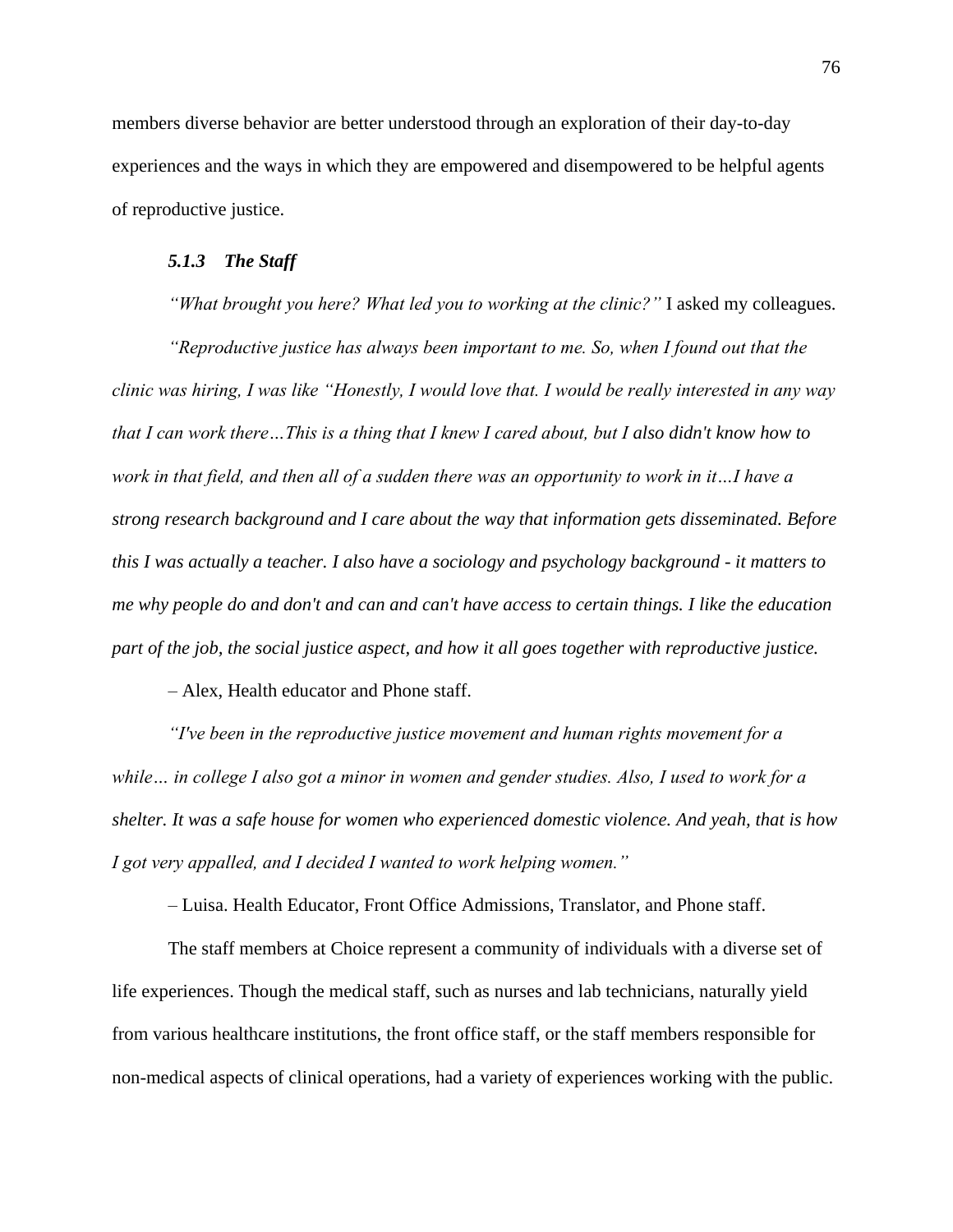Some had worked for public schools, some for community organizations, some for non-profits, and some from major retailers, to name a few occupational sectors. The backgrounds of front office employees tended to have two similarities– serving the public, and believing in the values of reproductive justice. Reproductive justice is both a framework and a movement that centers reproductive rights within a more general human rights framework. It privileges intersectionality and seeks to amplify the voices and experiences of women of color who have been traditionally marginalized among mainstream 'pro-choice dialogue' (Price 2020: 345; Ross and Solinger 2017).

I too, was attracted to Choice because of my interest in human rights. Previous to my role at the clinic, I had worked at a variety of community organizations serving refugees, migrants, and individuals leaving incarceration. My time working within those organizations revealed the many disparities within our society that are often invisibilized by mainstream propaganda and dialogue. I first discovered Choice during an online search for part-time work. I was attracted to this agency not merely because it was an abortion clinic, but because the clinic was grounded in the values of human rights, a value made noticeable by their dedication to advocacy, community outreach, and capacity building.

I vividly remember my first day on the job. I entered the front office admissions at 8:00am, my stomach fluttering like a neurotic moth. Everything was new – the hue of the paint on the walls, the antiquated-looking font in the database system, the melody of the blended voices of my new coworkers. I had never worked at a clinic before, much less an abortion clinic, and my mind took on the stance of a young toddler absorbing every minute detail of the exotic world around me. As I shadowed my supervisor, I relished each patient story – a woman at 14 weeks gestation who traveled all the way from Alabama. Fascinating! A teenager at 20 weeks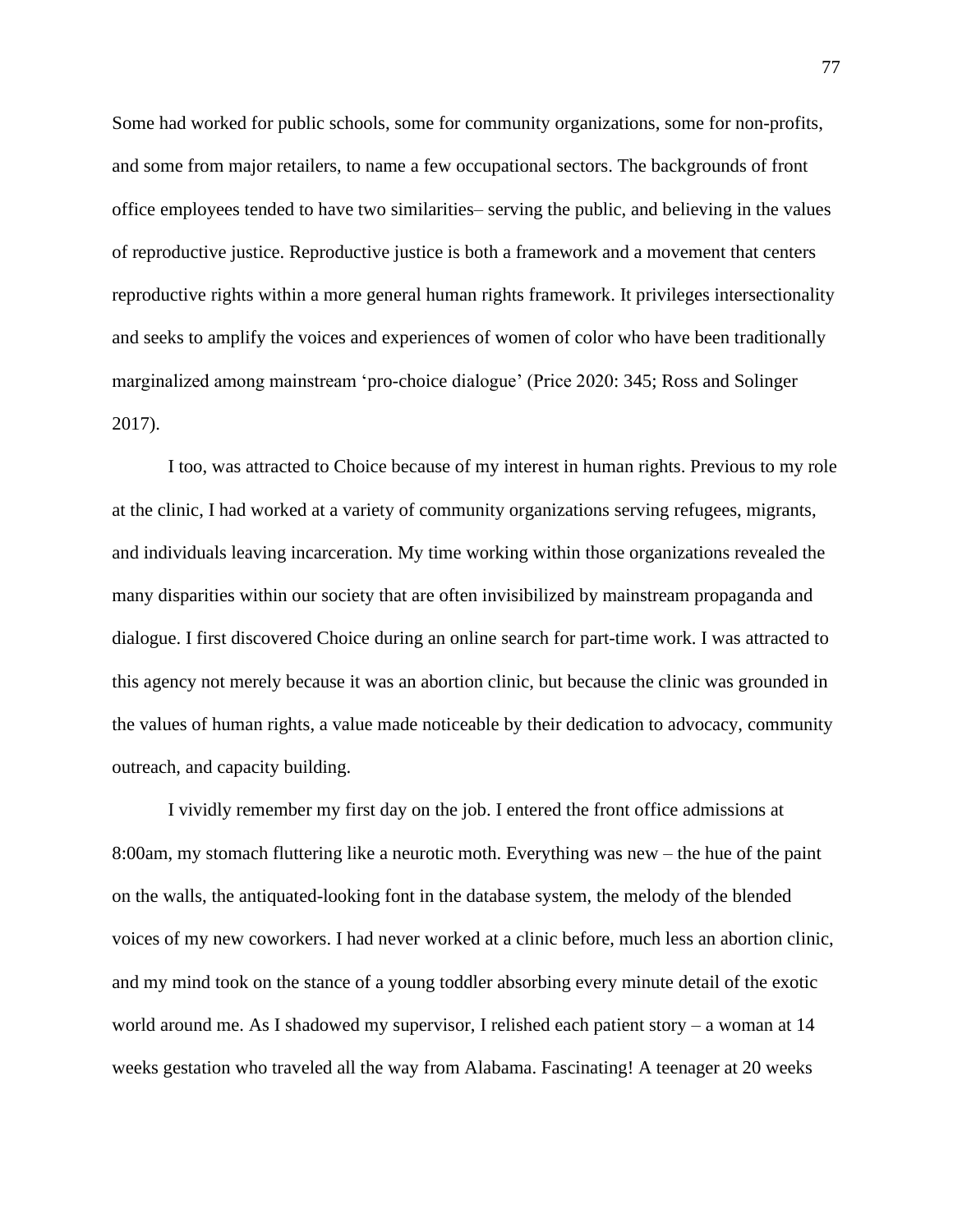gestation who originally thought she was but eight weeks pregnant. I wonder why! A young woman who carried a textbook to study while she waited. Good thinking! Each patient was a galaxy of stories and experiences that fueled my motivation for working there, and though I knew I would only ever see a miniscule segment of their personhood, I was nevertheless intrigued by the many walks of humanity that represent a population that is so neglected and scorned by such a substantial segment of the broader community.

About six months later, I experienced a mental and emotional shift as an employee. Until that point, I often felt a sense of contentment and curiosity upon walking into the clinic. My heart had been open to interacting with patients and understanding how best to meet their needs, make them comfortable, and provide quality health education regarding abortion and contraception. Yet, after six months I started to notice that my sense of curiosity and contentment had dissipated, only to be replaced with a sense of duty amidst a backdrop of anxiety and anhedonia. My relationship with the clinic had evolved as I became adjusted to the quotidian pattern of clinical operations. Each shift started before sunrise, with a fierce greeting from protesters who diligently reminded us of the hellfire that awaited us after death. Though I believe nothing that they proclaim, and though I often tried to laugh at their aspersions, their actions were nevertheless a daily reminder of the growing tide of anti-choice activity that is gaining such cultural and legislative traction in our society. In what other field is one surrounded nearly every day by those who vilify their work and sense of humanity? Looking back, I had no conscious coping mechanism for their provocations, but subconsciously, there was an element of emotional disengagement that accompanied my arrival to the clinic. It was a simple matter of mental protection. Yet, what risks could such persistent emotional disengagement incur?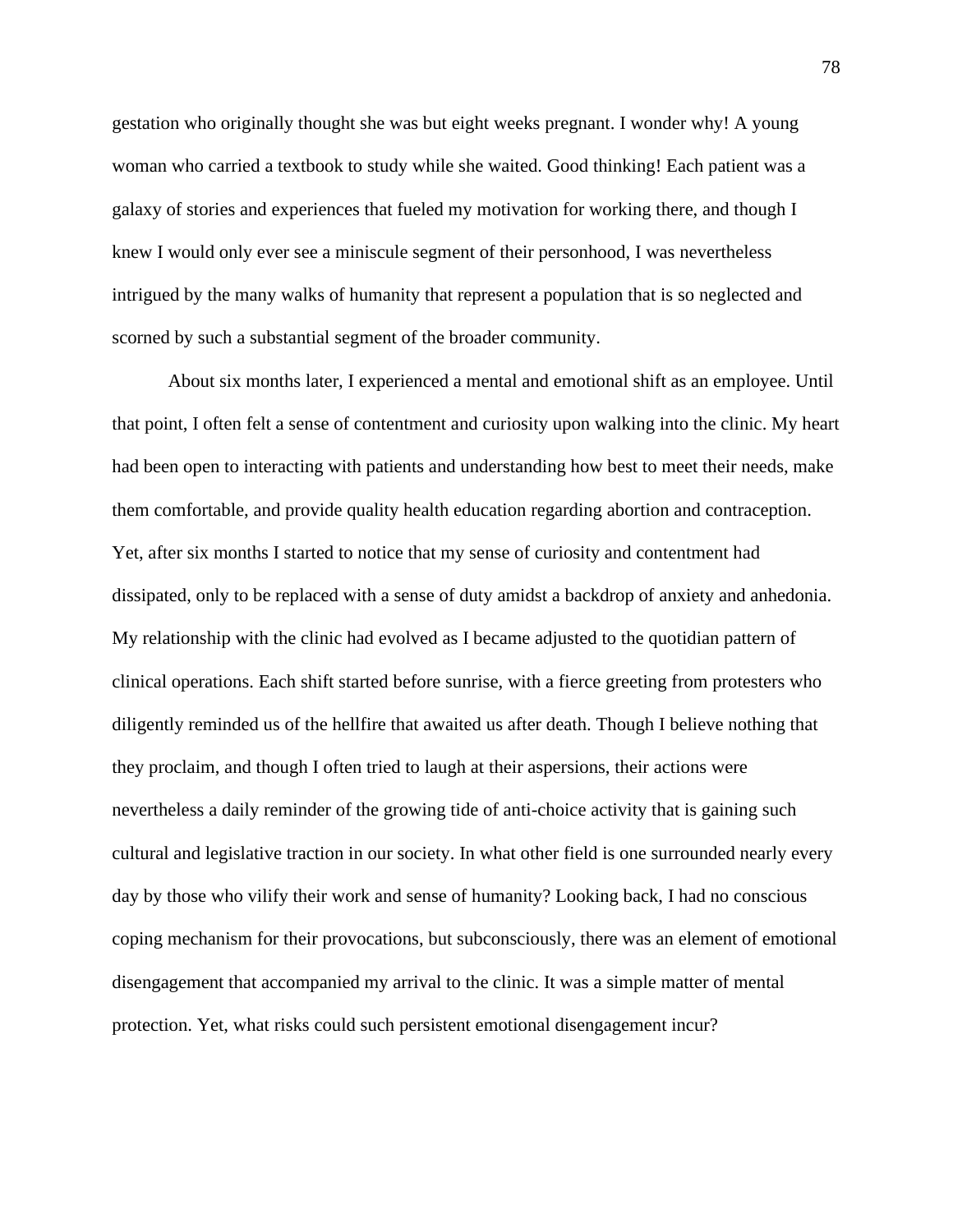After a breakfast of stinging retributions, the shift began abruptly, and over the following two hours, anywhere from 30 to 50 patients were to be checked-in among two to three staff members. Patient dispositions were diverse, with some individuals expressing fatigue, some morning sickness, some neutrality, some gratitude, some fear, and some despair. I quickly greeted each individual at my window before launching into an explanation of the thick file of paperwork to be completed. Check in was tiresome, and the feat often provoked in me the same trembling energy that I experienced as a waitress in a high-volume restaurant during an understaffed Saturday night. In those moments, simple patient inquiries became nuisances, threats, wrenches in the gears of this precariously tuned clinical process. For the first few months at the clinic, my emotional discernment was unimpaired. Thus, for instance, senses were heightened each time I had to explain the state's Advance Directive for Healthcare, or a living will that clinics must legally offer to patients in the event of an emergency resulting from the procedure. My stomach would turn at the idea of introducing even more anxiety to patients who were already fearful of a mysterious procedure, and I would take the extra time to explain the safety of the procedure as well as the legal reasoning behind the will. By month six or so, my stomach stopped reacting, and my explanations waned. The conversation was simply a part of the spiel, and an exchange that must take place quickly despite a patient's reactions. After all, each patient was only at the beginning of a long line of steps leading to their exit from the clinic: check-in, complete paperwork, receive lab work, complete the ultrasound, complete their payment, meet for health education, undergo preoperative care, receive the abortion, be monitored in aftercare. The day was only beginning.

Prior to working at the clinic, I had often felt that a strong sense of empathy was an asset in situations like this. When working within the realm of human rights, it was often useful to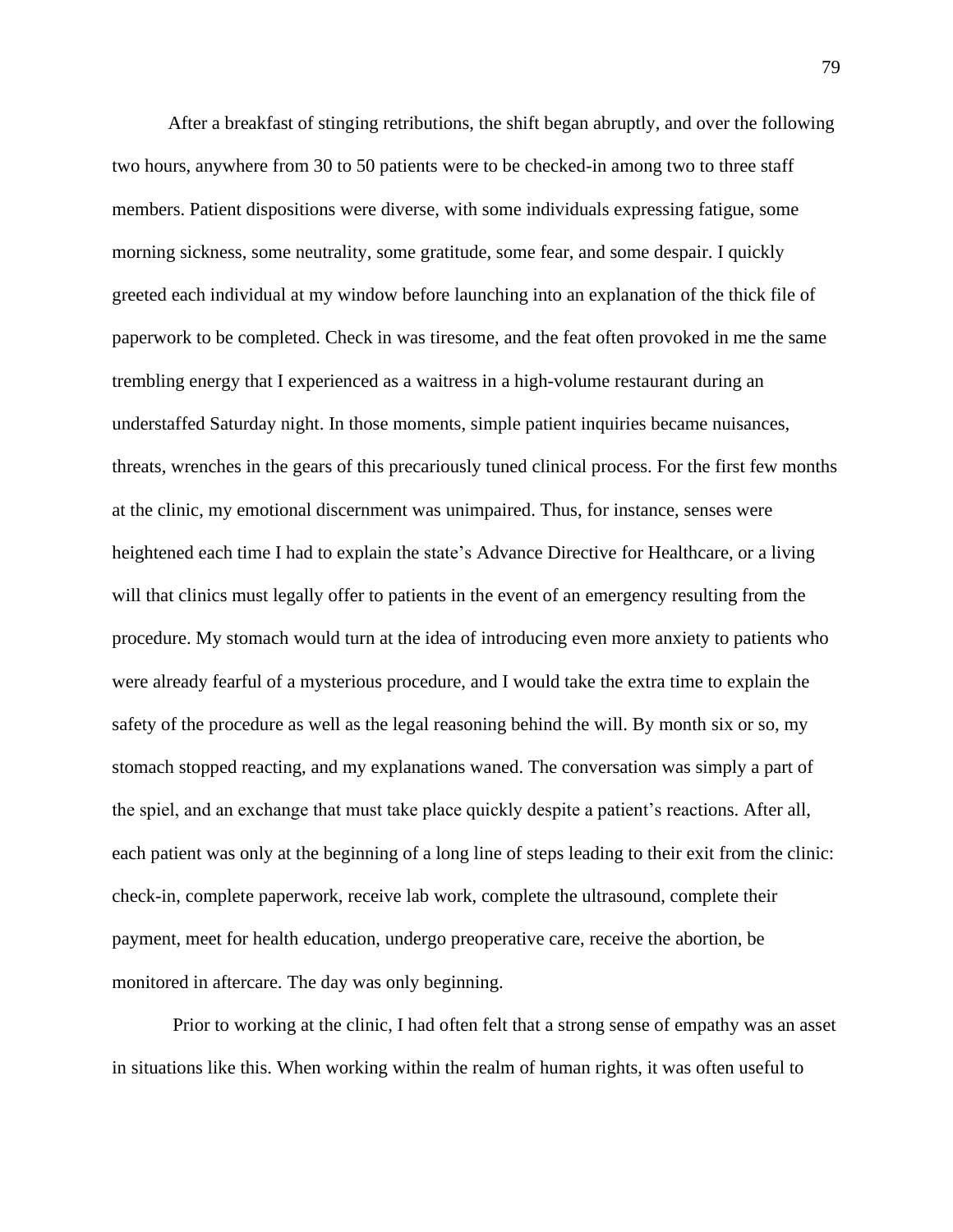maintain a high level of emotional intelligence in order to earn trust, gain an understanding of one's perspective, and then use that information to better serve the community. Yet, at the clinic, empathy was often an inconvenient quality. There was a lot to feel at the clinic. Patients were not always in a disheartened state of mind, but many were, and some had heart wrenching stories attached to their unplanned pregnancy. I say this not to frame abortion seekers as individuals in a state of crisis, but rather to accentuate the realities of offering abortion care within such prominent levels of community wide stigma. Abortion seekers are not women in crisis, but rather women addressing the cognitive dissonance incurred from the need to acquire a treatment that can render her the target of moral outrage, even by her own mind.

The sheer quantity and variety of these sentiments amidst a backdrop of clinical urgency made for a social atmosphere primed to pathologize empathy. And though leadership was often understanding of these dynamics, and encouraged us to prioritize the experience of patients over the rush of the clinical atmosphere, it was never quite that simple. Our responsibility to provide timely abortion was often at odds with creating the time and space to humanize our interactions with patients. Interactions thus often felt more like a transaction, an exchange to gather the data necessary to ensure abortion receipt to all of the day's patients. This reality is largely due to the lack of state support for abortion care alongside increasing restrictive abortion legislation. These macro processes have produced large disparities of abortion clinics throughout the United States, particularly throughout the South, where many states lack an abortion-providing clinic in 95% or more of counties (Guttmacher Institute 2017). Thus, existing abortion clinics are charged with caring for high quantities of patients with limited resources. The community-wide stigma of abortion therefore trickles into the abortion encounter to create a dynamic in which staff members must habituate to the daily occurrence of serving large quantities of patients with a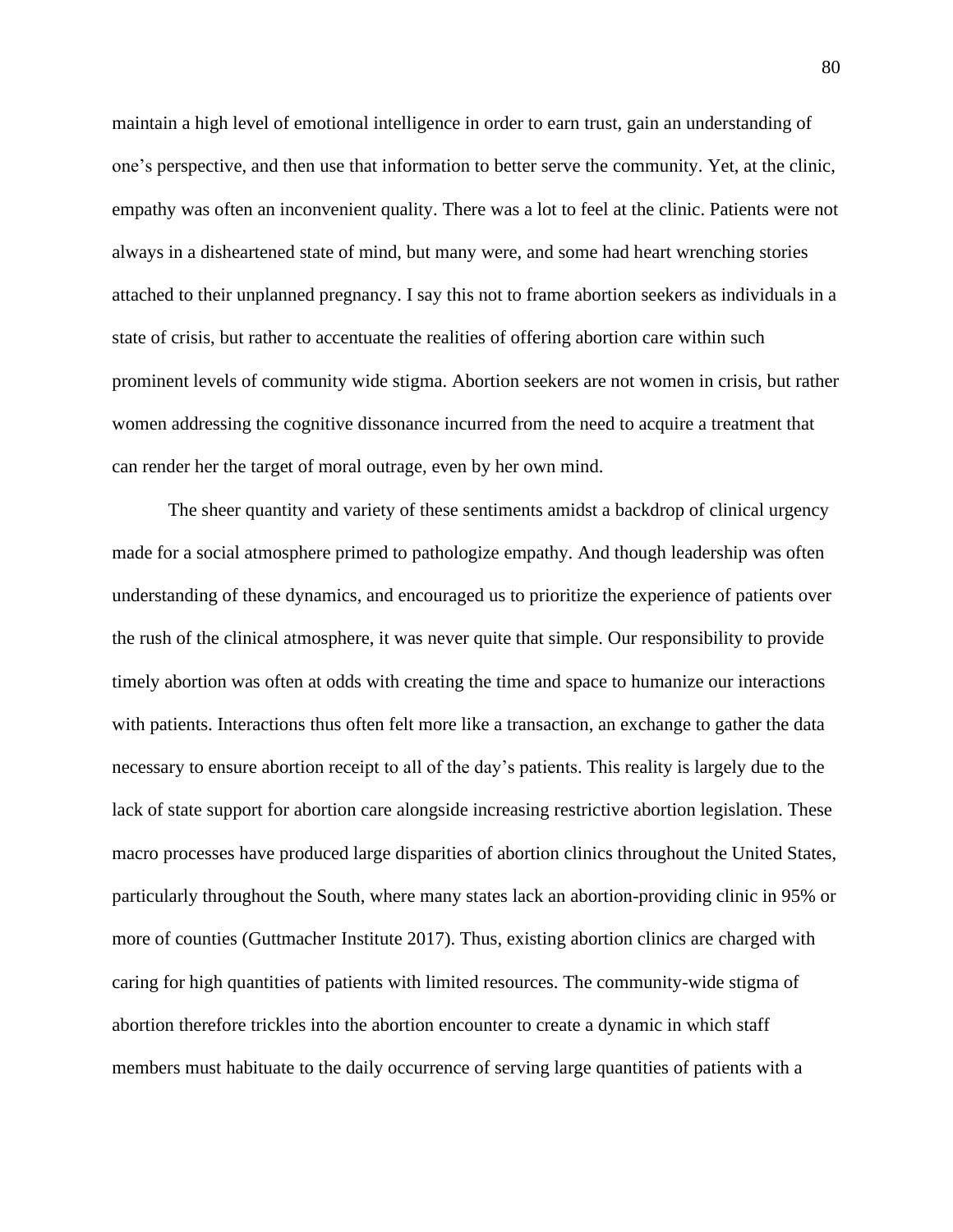high variability of emotional dispositions. Within this context, empathy can act as a mental liability to the staff member who lives at the nexus of both patient and institutional expectations.

Healthcare access within the US is already criticized for minimizing the social experience of illness, as well as minimizing the human interaction between provider and patient (Lock and Nguyen 2018). In the context of abortion receipt, these phenomena are exacerbated, allowing little room for one-on-one engagement with patients who may be experiencing heightened fears, uncertainties, and mistrusts of a stigmatized procedure. Thus, leading with empathy at the abortion clinic often seemed to open the door for conversations and concerns for which there was little time and opportunity to address given the need to ensure abortion access to the day's patient cohort. The empathy of abortion providers is thus pathologized for similar, yet more intensified reasons that the social experience of illness is pathologized by the general biomedical institution.

My coworker Julieta speaks to one of the consequences of this phenomenon:

*"It gets to the point where we become programmed like we're a robot. And sometimes it's almost like everything just becomes second nature. You've just got that habit. And that's why sometimes, I think we need to have those conversations about why we do what we do …because you're so much into it that all of a sudden, you just become heartless. You become cold, there's nothing new to you no more. And I've also seen some staff members that are not all that compassionate or caring, and sometimes they can make the patient like not feeling all that cared about, especially after they just made a tough decision. So, I think sometimes it can be hard in healthcare, because you want to just be like, 'No, I'm just here to offer this procedure. The patient seems okay. So, be it - next.'"*

Julieta speaks to the consequences of a clinical paradigm that programs staff members to act as a 'cog in the wheel' of a larger, more urgent clinical process. This process is comprised of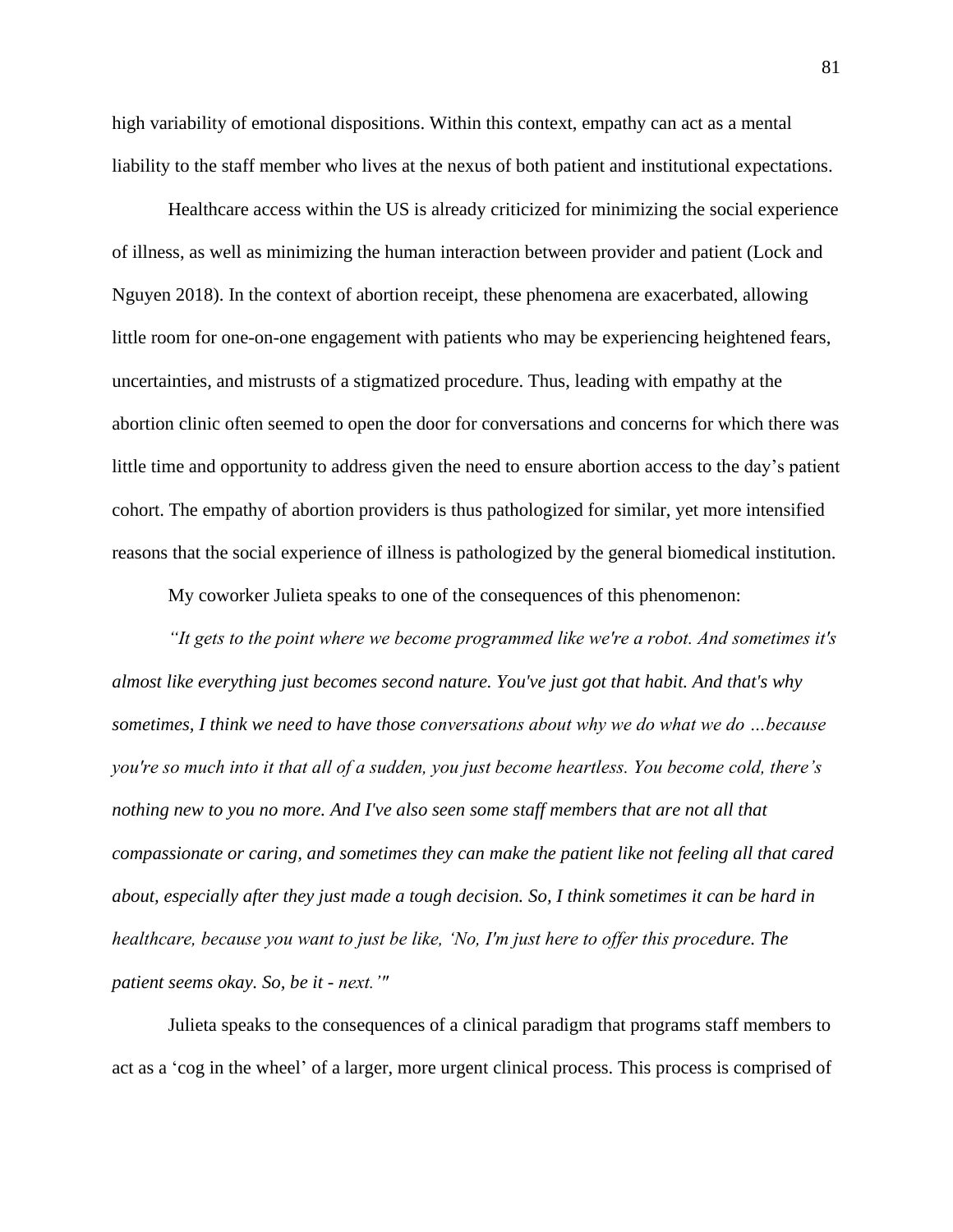an established set of steps, such as ultrasound and health education, in which staff members are positioned to repeat the same interaction as efficiently as possible. The process often resembled that of a production line in which factory workers are placed at specific posts and tasked with a granular aspect of product preparation. This atmosphere adds a level of analysis to Emily Martin's exploration of the ways in which women's reproduction is framed by metaphors of production. Though Martin speaks of the ways in which market principles are used to conceptualize birth as an act of production (2001), my observations speak to the ways in which market processes are implemented during a woman's efforts to control reproduction. Thus, in nearly all aspects of reproduction, the female body is 'productified.' As laborers of the clinical process, staff members are thus habituated to quickly performing the same set of repetitive steps with  $30 - 50$  patients per shift, a phenomenon that both pathologizes empathy while also dehumanizing patients. As my coworker Alex so astutely proclaimed to me one day, "I wonder what we are teaching women with the way we approach them as a clinic. What do they subconsciously internalize about themselves from this interaction?"

The pathologizing of empathy resulted in frustrations from staff members who had originally approached the job due to a highly empathic and justice-oriented nature. While talking with coworkers during lunch one day, my coworker Penny declared the following, after which a number of us agreed:

*"Sometimes it just feels as if the clinic is totally separate from the mission of the organization as a whole. It's like the two aren't aligned at all, and that's so frustrating."*

Penny was referring to the disparity between the values of reproductive justice that have been declared by Choice, and the internal ecosystem of the clinic. Despite the honorable intentions of the organization, the production line structures of the clinic were nearly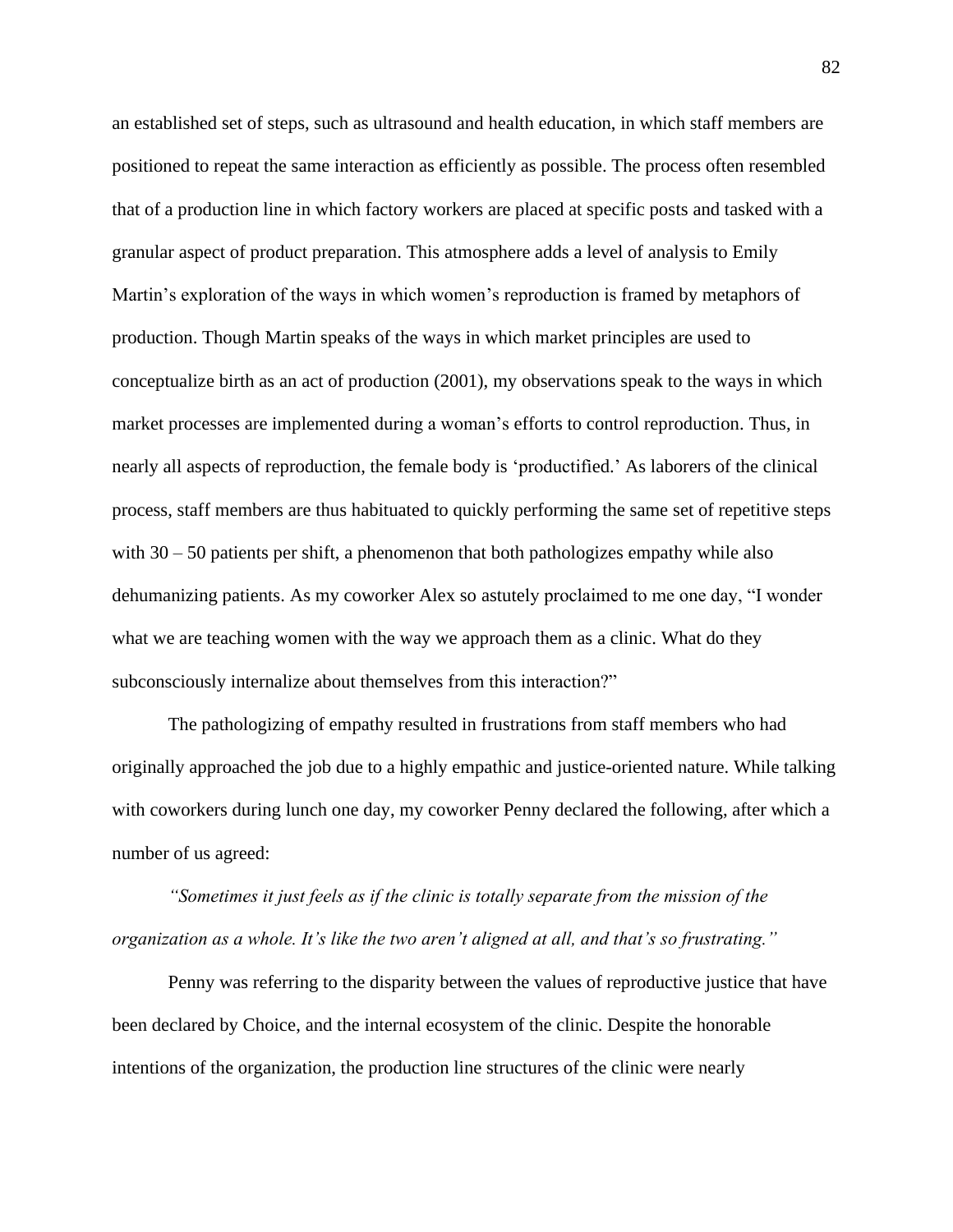impermeable to the aspects of reproductive justice which necessitate investing the time, training, empathy, and dialogue to empower health care workers to most equitably serve such a highly intersectional community. Ultimately, the assembly line structure reflected the realities of an under supported establishment serving an underserved community, and one that must often prioritize the quantity of service delivery over its quality. This results in the marginalization of the more social elements of employees' jobs, such as health education, unbiased counseling for morally conflicted patients, resource distribution, and cultural competence. It also marginalizes the emotional impact that abortion care can incur on the staff member who must regularly navigate unpredictable social encounters amidst the institution's demand for productivity. To this end, the social attributes of staff members' jobs were frequently invisibilized and neglected, and training was often non-existent due to the need for staff to dedicate time and energy to maintain the precarious assembly line structure.

Furthermore, this dynamic left staff members with little opportunity to discharge their creativity, passions, and desire to contribute more greatly to reproductive justice. As a result, the attributes that led many staff members to choose employment at the clinic were often the same assets that were pathologized by clinical processes. The abortion clinic is thus in a unique position in which the stigma and restrictive legislation of abortion, alongside the clinic's inherited biomedical paradigms and procedures, results in a clinical ecosystem that can lead to high levels of staff burn out, a lack of capacity building of staff as community educators and resource distributors, and ultimately, lower levels of abortion access. Thus, staff members' inability to be equitable distributors of financial assistance was indirectly determined by macroprocesses such as policy, legislation, and community stigma, all of which structured the abortion clinics intensified processes and ecosystem.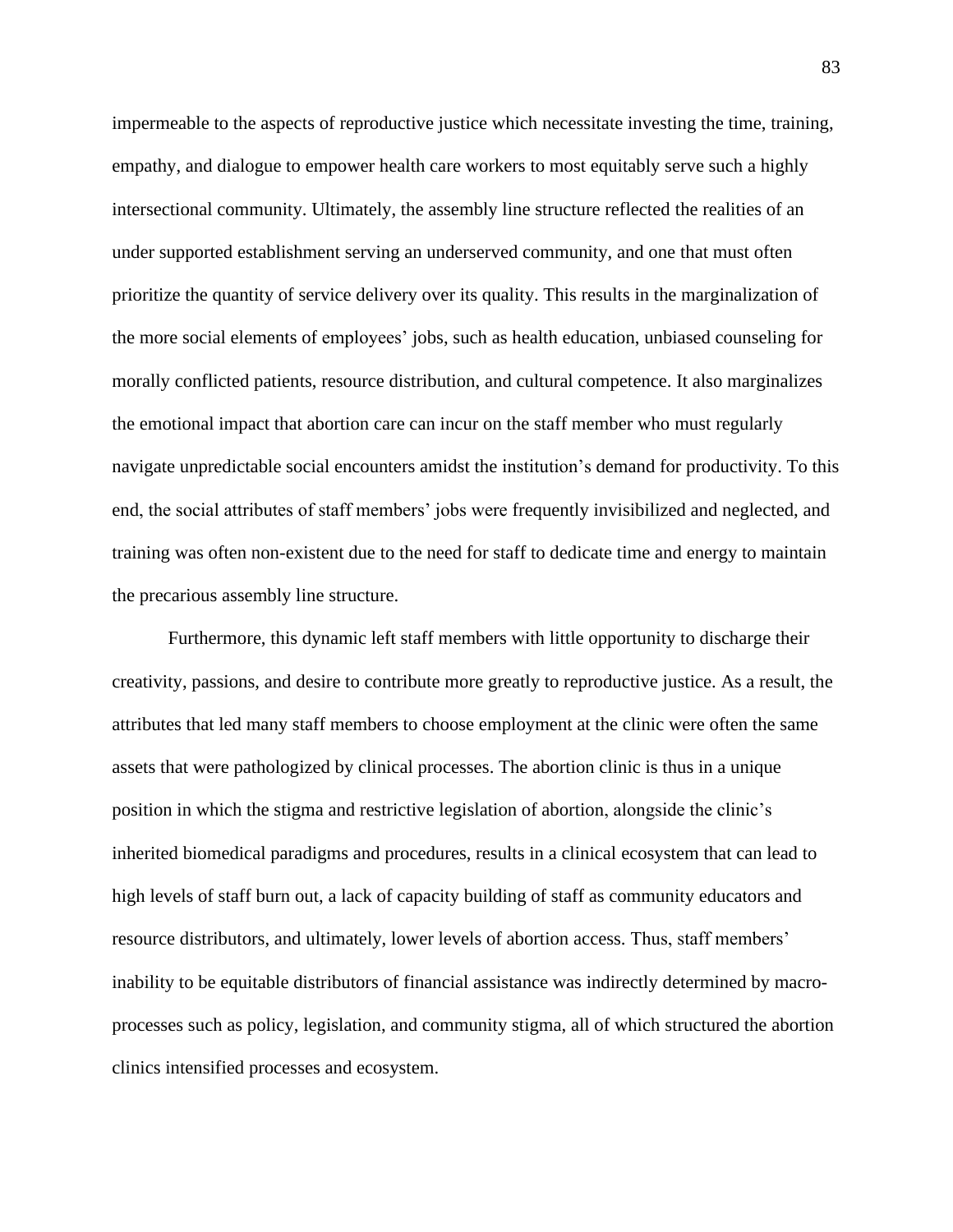# **5.2 Drivers**

It's 7:45am and I had just sat down. Next to me, Annie and Sasha were already checking in patients. After glancing at the appointment list, which somehow seemed longer than it was at 5:00pm yesterday, I take a couple of deep breaths to prepare for a busy check-in. Halfway through the second breath I overhear Annie apologizing to a patient.

"I'm sorry ma'am but you must have a driver for this procedure. We were very clear about that over the phone with you. Without a driver we won't be able to see you today."

The patient, a young woman, perhaps in her mid-twenties, stares blanky back at Annie. She starts to shake her head as she pleads, "Please this is my only day off. I Ubered here and I can just Uber back."

Sasha responds without skipping a beat: "No ma'am. We must have someone reliable that will sign off for you. I'm sorry."

The woman jumps out of her chair and heads towards the doors. The torso of her white tshirt grips her swollen stomach, which I guess to be no less than 19 weeks pregnant, three weeks away from the legal abortion limit. She marches, understandably embittered, out of the glass doors. Sometimes my coworker Annie would follow women out of the clinic, in hopes of finding a solution that would still allow them to obtain the abortion that day. But at a busy hour like this one, outliers were sacrificed for the maintenance of a clinical process that was just beginning to absorb over 40 patients.

This was a common occurrence. Patients frequently arrived at the clinic without a driver, a clinic requirement for those receiving general anesthesia. General anesthesia was required for a second trimester abortion, and strongly preferred by most in their first trimester. The driver requirement is based on a recommendation from the American Society of Anesthesiologists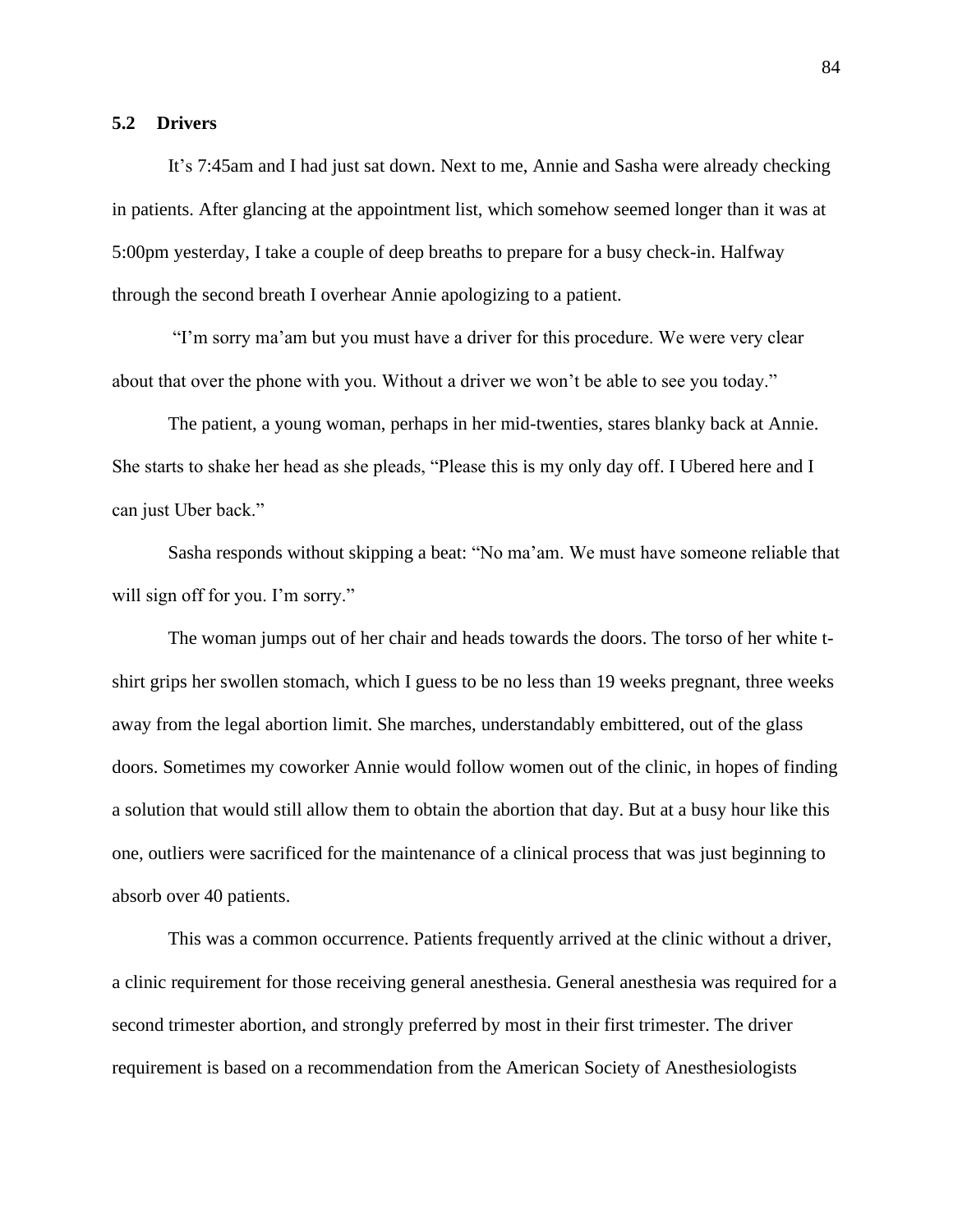(ASA), which states that post-operative patients that have received general anesthesia should refrain from driving and should furthermore be released to a responsible adult who can monitor any negative side effects from both the procedure and the anesthesia (2018). In accordance with this recommendation, the clinic maintained a strict escort requirement by which the patient had to bring a companion that arrived with them upon check-in. The companion would then sign a form agreeing to transport the patient home after the procedure, which would often not be complete until six to eight hours after check-in.

Women repeatedly voiced concerns about bringing a driver with them to the clinic. Reasons for their hesitation ranged. Some were unable to find a loved one or acquaintance that was available to sacrifice a day from their normal routine. More than once I answered the phone to a patient needing to reschedule because of a sudden change in their driver's work schedule. The privilege of a flexible work schedule may be correlated with one's socioeconomic status, and the socioeconomic status of one's social network. Jobs paying a lower hourly wage also tend to be jobs with less schedule flexibility (Lambert et al. 2012). Surveys at the clinic suggest how this reality affects low-income abortion seekers; patients at or below the federal poverty level had a significantly more difficult time finding a driver  $(p<0.02)$ . In other circumstances, women were unable to find a driver due to a non-local social network. I recall a patient that pleaded for flexibility with the driver rule since she and her family were new to the area and had yet to establish a local social network. I also recall a woman who bought her brother a plane ticket from Texas so that he could serve as her driver.

In other circumstances, women were hesitant to rely on their social network to fulfill the requirement due to the stigma around both abortion and unplanned pregnancy. Jade, a patient that I interviewed, spoke about her fear of disappointing her father with the disclosure of an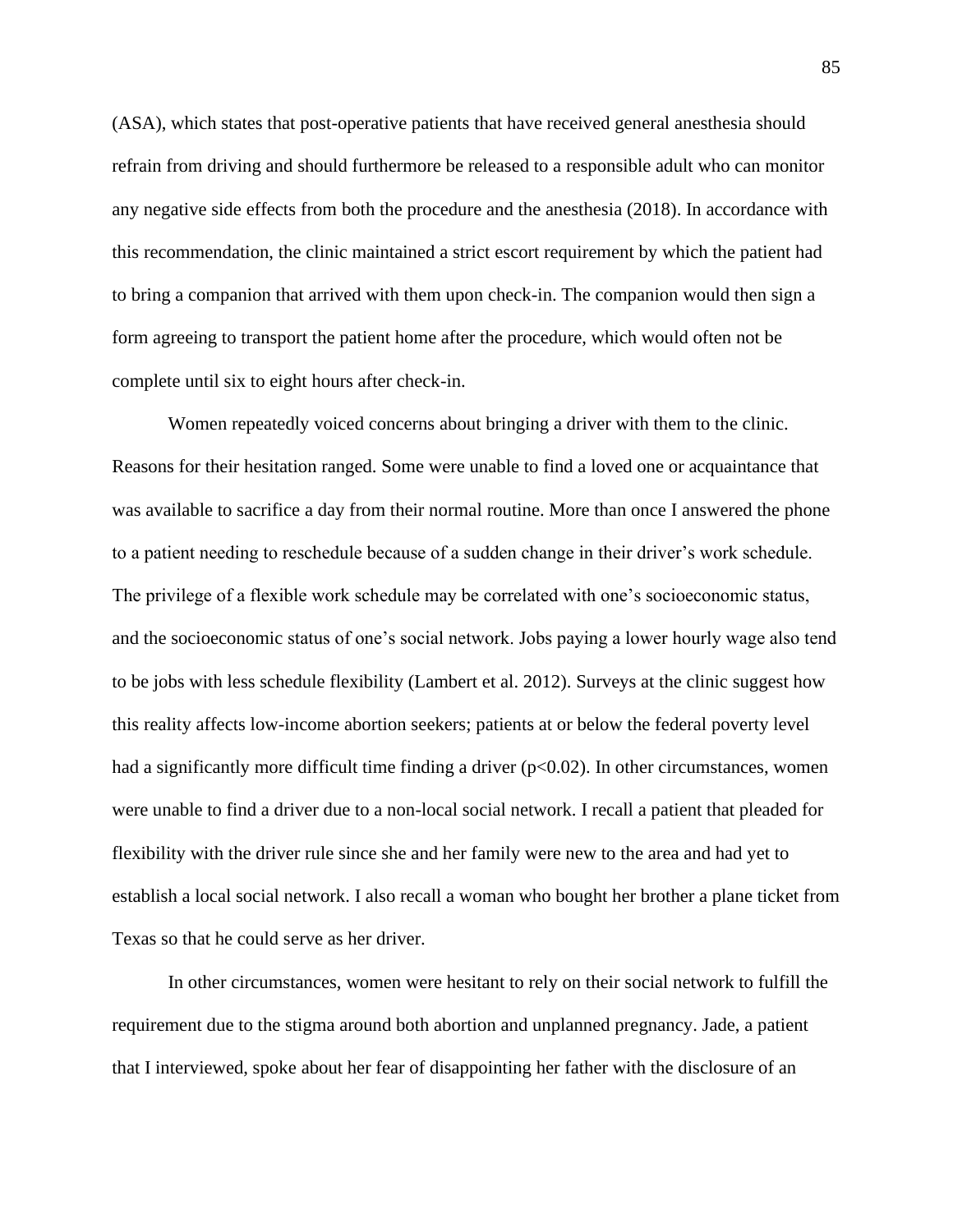unplanned pregnancy. "He has just done so much to help me get into a good university and get me on a good path – I just felt like telling him about this pregnancy would upset him. Like all his hard work would be flushed down the toilet," she shared. Jade, who would have had to rely on her family for the escort requirement, chose to Uber to the clinic. Thankfully, she was early enough in her pregnancy to obtain the medical abortion, which does not require that a patient bring a driver.

In addition to the stigma of unplanned pregnancy, the stigma of abortion is an influential factor when considering a driver. Surveys among 119 patients at the clinic showed that women who did not know someone who had an abortion were significantly more likely to experience difficulties finding a driver  $(p<0.01)$ . This supports other studies that articulate women's hesitancy to disclose their abortion to those who they would need to rely on to surmount logistical barriers (Baum et al. 2016). In some of the most heart-breaking circumstances, women were unable to get an abortion after their driver suddenly changed their mind in a moment of perceived moral magnanimity. I recall a patient from out-of-state whose sister had agreed to drive her, but who, days before the appointment, retracted her offer claiming that her sister would not be forgiven by God if she obtained the abortion. The patient was forced to contemplate a medical abortion, something that she was hesitant about given her health history, and a consideration that led her to cancel the appointment, even after a four-hour drive to our clinic.

Among survey patients in their second trimester  $(n=26)$ , difficulty finding a driver was the most highly cited barrier. The driver rule was an obvious barrier to abortion, leading me and my coworkers to wonder the extent to which the escort policy was necessary. The driver rule was obviously justified when inhibiting a patient from driving themselves home after a procedure, but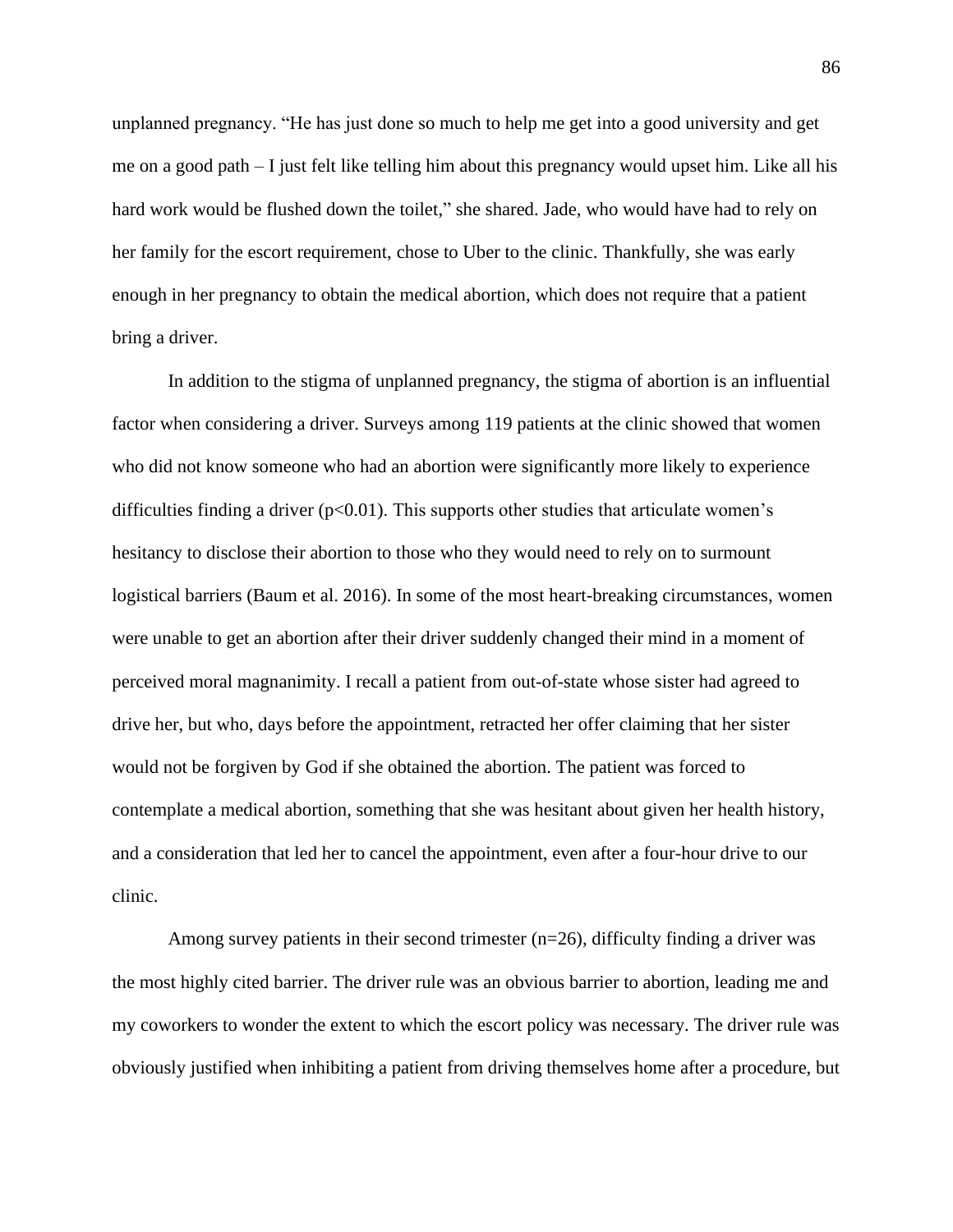to what extent was it necessary to prohibit a patient from relying on Uber or other forms of transportation when leaving the clinic? The sheer number of patients rescheduling, being turned away, and simply being unable to find a driver did not seem to justify a hypothetical instance where a patient might be unable to Uber home safely. In fact, patients did not step out of the building until about an hour after the procedure, when most anesthetic effects had already worn off and after patients had already been monitored for potential procedural complications. Therefore, was such medical paternalism justified in this scenario? A recent study by Mark et al. analyzes the necessity of escort services after an abortion and concludes by disrupting the medical narrative that escort services provide better outcomes for surgical patients (2022). Mark and colleagues highlight that the ASA recommendation that patients be released to a responsible adult is not evidence-based and is furthermore challenged by recent studies that show no improved outcomes between patients that have been released to rideshare services versus patients that have been released to a friend or loved one (2022).

Thus, if escort services provide little known benefit to patients, but rather incur barriers to access, then is the requirement justified? A concrete answer may require critical reflection between direct service staff members and clinical executives, who often determine such clinical protocols. I and my coworkers who worked to check-in patients had myriad examples of patients being unable to fulfill the driver requirement, but we often wondered if the frequency and texture of these stories ever reached the ears of those in charge. In fact, we often wondered why regular discussions between staff members and clinical directors were not already established to inform clinical decisions. Front office clinical workers provide the ethnographic evidence by which clinical protocols can be determined. So why was such pertinent data not collected by those determining the protocols? Did the clinical and organizational director have a strong justification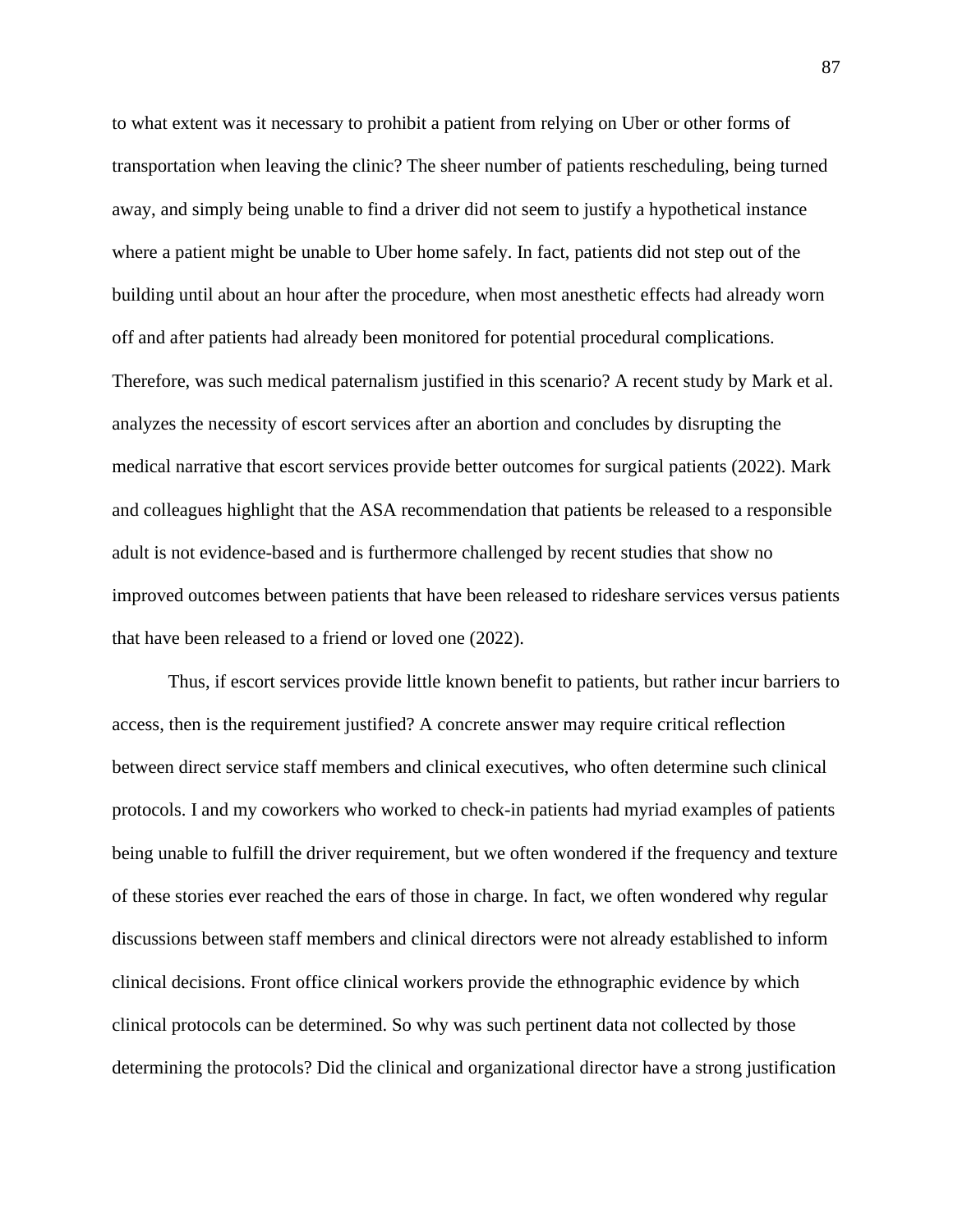for this driver requirement, one that could outweigh the continuous instances of denied or delayed abortion? Did the executives simply have a different perspective, one of trying to maintain operations at a clinic under increased anti-choice scrutiny, and thus one that could not afford a potential lawsuit from an unfortunate circumstance? My co-worker Alex spoke to me about this tension:

*"There's a way in which it feels like we do things based on sort of the lowest common denominator. So, for the most difficult patients, we're like, 'No, we can't make that kind of exception. They're going to have to figure this out on their own.' But there is the horrible tension where we are a non-profit and we get to be different than a typical clinic, so we don't have to be like that. Yet, we are more scrutinized than anyone. So, we also don't get any of the leeway that other medical facilities do."*

Alex spoke about the tension within abortion clinics when trying to serve a broad range of patients on a case-by-case basis. Clinical processes often result in favoring those patients who can most easily conform to clinical protocols, such as the escort rule, while patients who express the most difficulty with conforming to clinical protocols are expected to rely on their own resource network to surmount barriers to access. Abortion clinics are in a unique position given that the stigma and under availability of abortion exacerbates and generates barriers to access. Yet, given the politicized nature of abortion, clinics may also feel unable to risk flexibility with some protocols due to a heightened sense of liability generated from their surveillance by antichoice actors. Yet again, macro structures of stigma and policy trickled down to the abortion clinic encounter to intensify aspects of mainstream biomedicine. In this case, the litigious aspects of American biomedicine are intensified within the highly surveilled abortion clinic, leaving providers hesitant to incur medico-legal liabilities. While the litigious nature of biomedicine does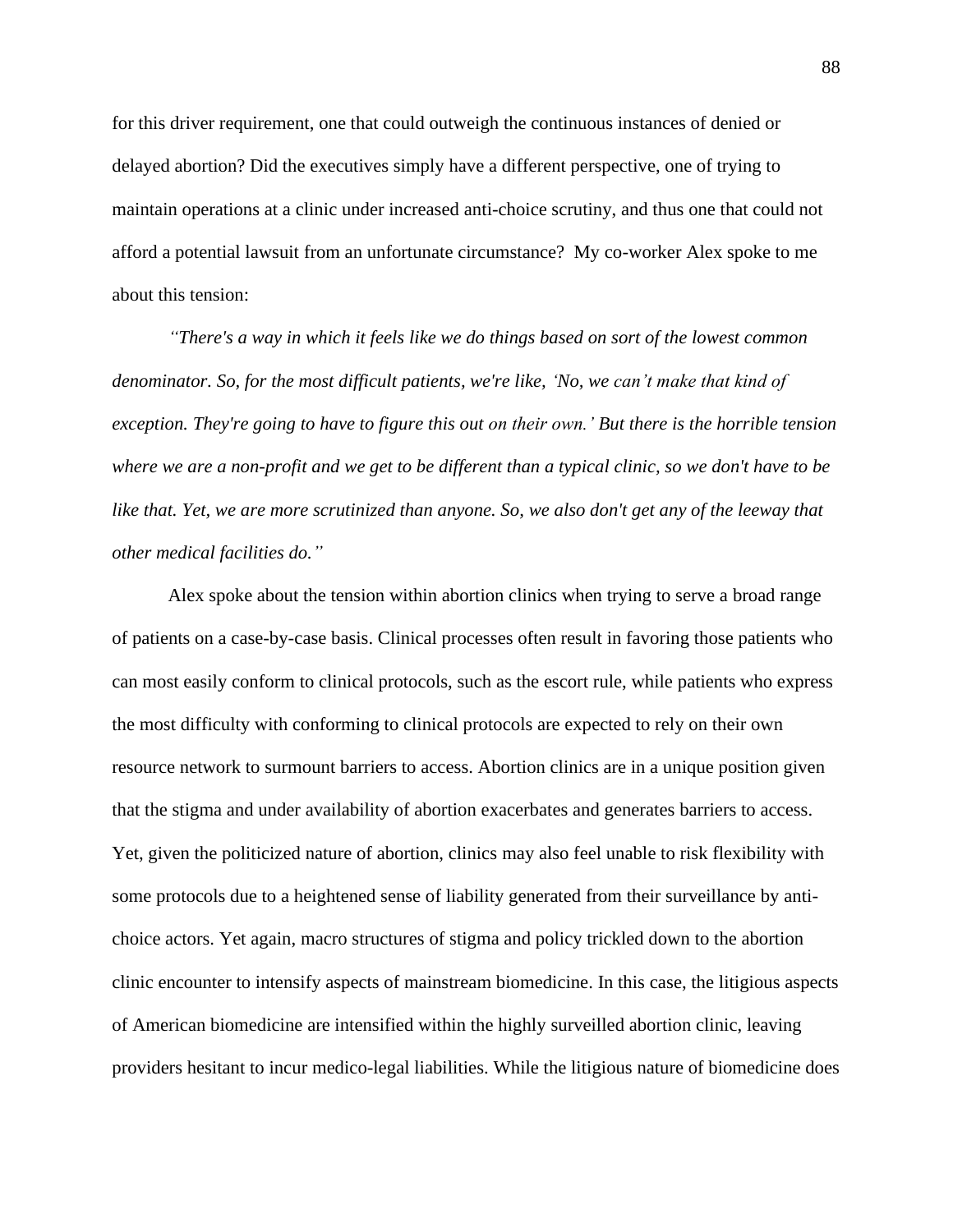not justify unnecessary protocols, the abortion clinic is nevertheless in an extra-ordinary circumstance where potential legal repercussions are not merely detrimental to the business, but to the already underserved population of abortion seekers. As Alex observed,

*"I guess I have hope that... and maybe it's misplaced because we are in the South. But I have hope that, what if we aren't always scrutinized so harshly? What if we are able to offer more things or be more flexible and not be afraid that the liability is going to crush us every time? What if we do it mindfully, and in a good way? I don't know. We don't have to always be afraid of how shitty abortion clinics have been treated. Yet also, I don't have a good awareness of that."*

Alex's stance resonates with many of my and my other coworkers' conflicting sentiments. If reproductive justice encourages us to ensure healthcare access for all, then to what extent should clinicians actively push against the very clinical restrictions that impede access to abortion seekers? Despite the intensified liability under which abortion clinics operate, can protocols and systems be mindfully adjusted so as to realign longstanding clinical paradigms to fit the values of the movement? What aspects of reproductive justice can be operationalized within the clinical environment so as to reimagine the clinic as an exemplar of the movement?

My coworkers were a deep source of inspiration in my own revisioning of the clinical ecosystem. Despite the fatigue, burn out, and emotional numbing that often accompanied the job, my coworkers were grounded in the values of justice and eager to see system reform. Yet, they were placed in a system in which their ideas had little traction. During small moments of rest, we often spoke about what was going well within the clinic, and what could change. Yet, those conversations remained among us, floating laterally among staff workers engaged in day to day interactions, but unable to rise vertically to influence executive decisions. Had we more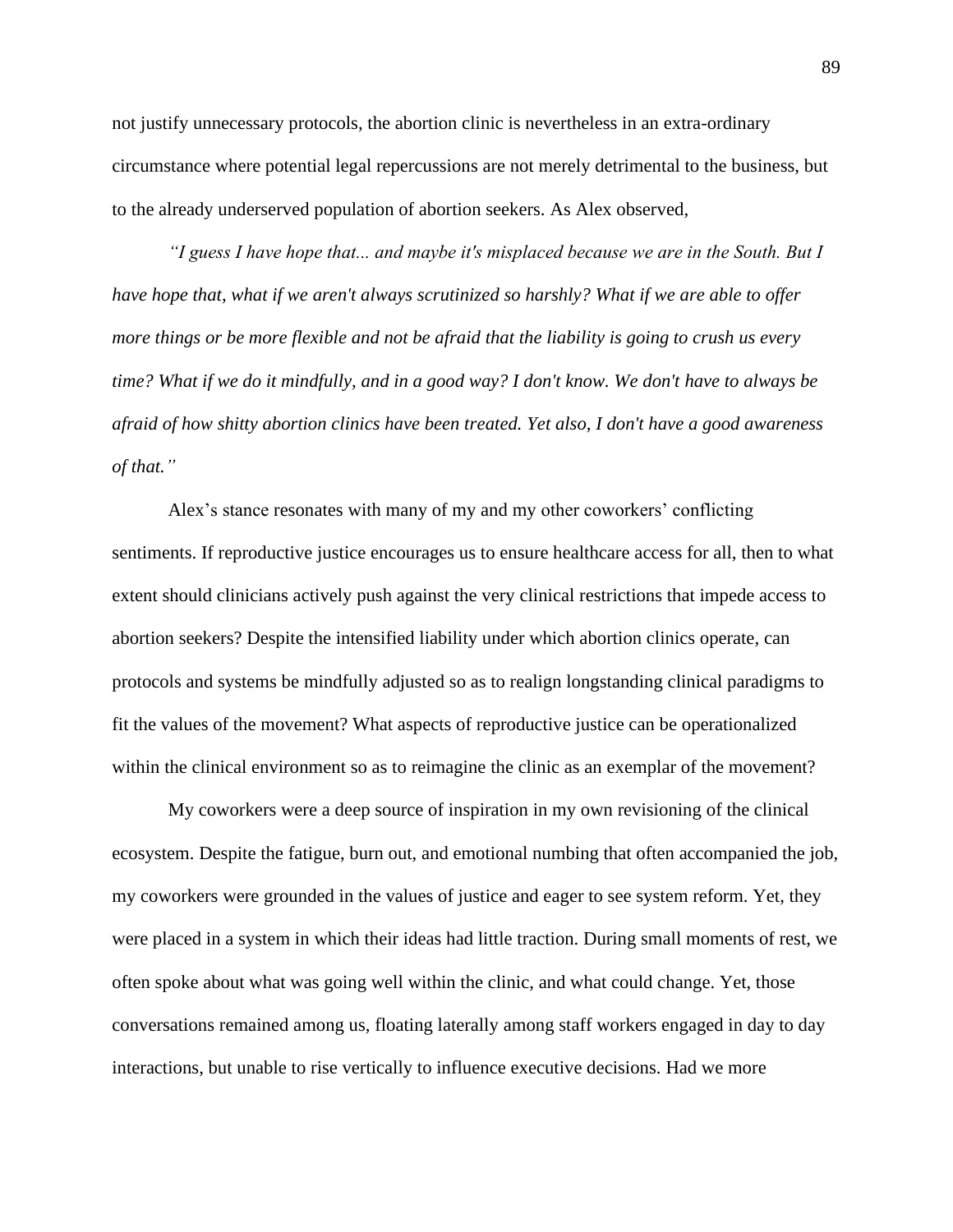opportunity to critically debate the necessity of protocols with clinical directors, perhaps protocols could have been adjusted, or perhaps not. But at the very least, my coworkers were vessels of inspiration for systemic reform. The myriad day-to-day experiences of abortion care empowered them with the data needed to inform system-challenging praxis (Singer 1995). Thus, clinical staff members have the potential to be powerful agents for operationalizing the values of reproductive justice through clinical reform.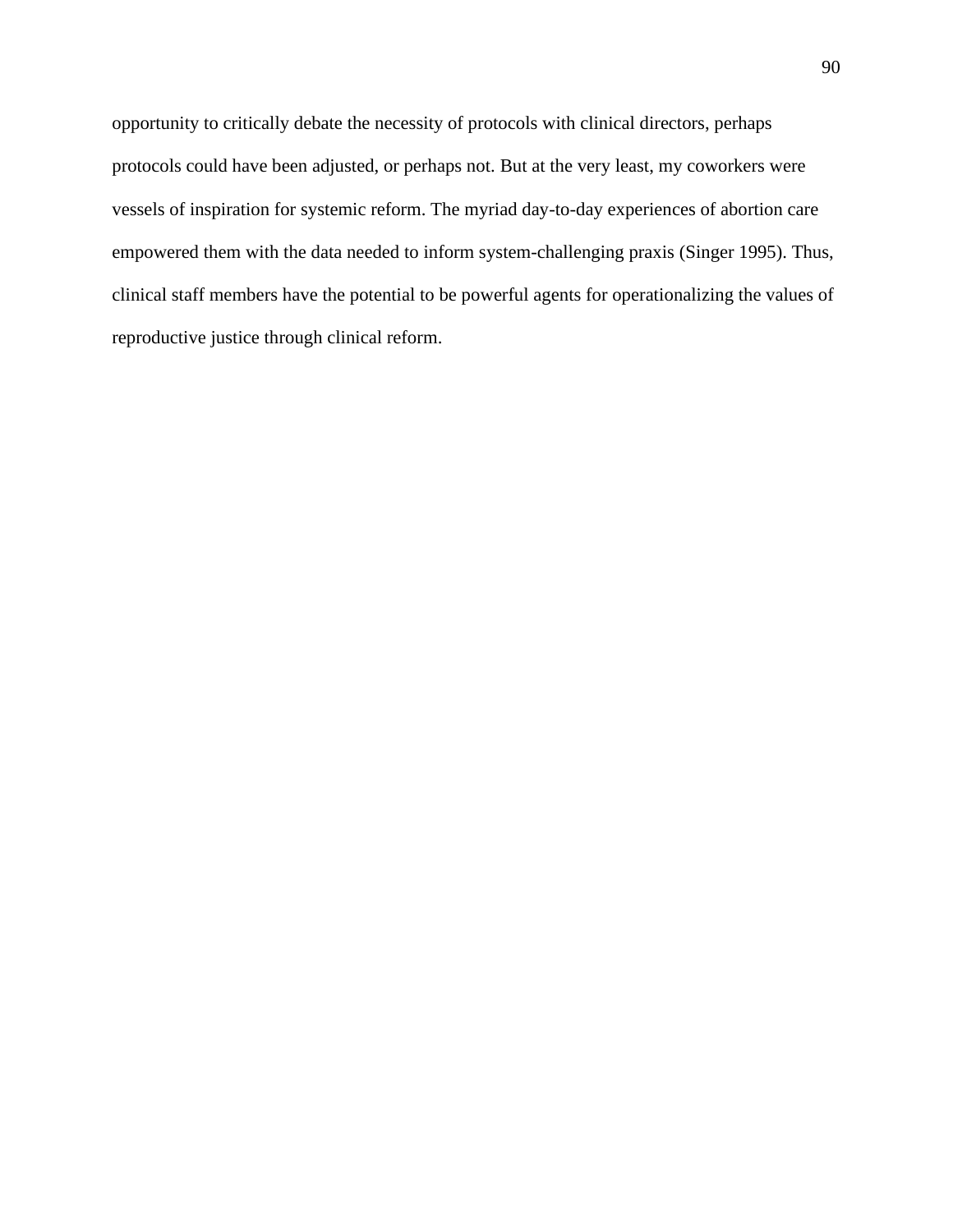### **6 STRUCTURAL BARRIERS**

### **6.1 Structural Neglect**

It's around 9:00am, prime time for checking in patients. A woman sits in the seat across from my window as I explain the stack of paperwork that she will have to fill out. It's important to explain it. It's confusing, cumbersome, and patients often make mistakes, skipping an important signature here and there, or forgetting to fill out pertinent information on their health history. As I explain the paperwork, I find myself competing with the voices of my coworkers as they perform the same task with other patients. Our voices fill the 5ft by 10ft space, bouncing off the thick plastic windows to create a disjointed cacophony of medical jargon punctuated by an occasional ring of the phone or flush of the toilet. As I explain the paperwork, my eyes catch a glimpse of the locked glass doors separating the lobby from the vestibule of patients waiting to be buzzed in. Three couples are in the vestibule while another two or three are outside of the building waiting to offer the security guard their ID. Behind them are a collection of cars gliding to a stop. I take a moment to accept the ever-increasing deluge of patients while continuing to explain the paperwork. The spiel was subconsciously engrained by now, allowing me the somewhat impressive ability of drifting into ancillary streams of thought. As I hand the patient her file of paperwork, I cue into the cacophony, and notice that Sasha is having a somewhat unusual conversation with a patient.

"No, no, no. We can't do walk-ins. You'll have to call us for an appointment," – she says as she raises her hand to her ear, gesturing a telephone. The wall between Sasha's window and mine blocks my view of the patient.

My interest is piqued. For one, patients without an appointment are not allowed into the building during abortion days, as a matter of safety protocol. How did this patient make it past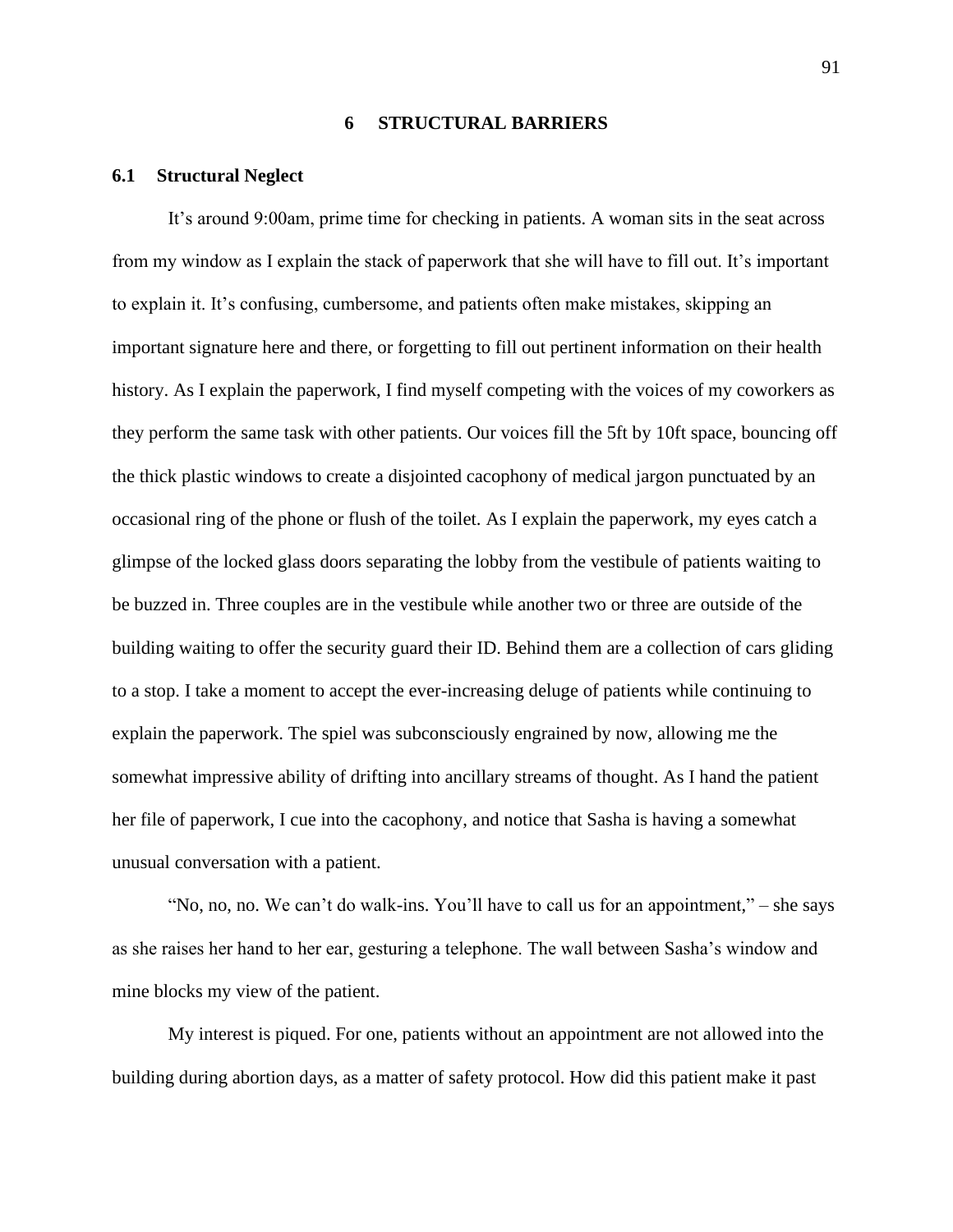security? I am also alerted that this is probably a non-English speaker. Why else would Sasha feel the need to gesture a telephone? I signal to Sasha that I can talk to them, assuming that the patient is a Spanish speaker, and Sasha asks the patient what language she speaks. French. Though it was a somewhat common occurrence to see Spanish-speaking patients, it was rare to see French-speaking patients, despite the large, local francophone refugee community. Sasha directs the patient to my window, along with the man accompanying her. She is tall, Black, and elegantly dressed, an image that stands out considering the casual garb of sweatpants and t-shirts worn by most patients. She wears a headwrap that matches her dress, which is patterned in squares of bright yellow encased in royal blue.

*"Bonjour madame. Comment est-ce que je peux vous aider ? Vous n'avez pas encore un rendez-vous ?"* [Good morning, m'am. How can I help you? You don't have an appointment yet?]

*"Non. J'en ai besoin."* [No, I need one.] – she calmly responds.

I prepare myself to schedule an appointment for her, but I hesitate. Appointments take a while. There is just so much to explain – don't eat after midnight, bring a driver, keep your belongings in the car the day of the visit to the clinic. Moreover, the exchange is entirely in French, a language I can manage, but one that does not yet glide off the tongue. I consider all of this with the backdrop of patients peering through the glass doors, patiently waiting to be seen. I shake out of my hesitation and ask for her ID to begin entering her information, aware that this is an important moment. The odds are slim that I will be around to answer the call when and if she called back to schedule. And the odds are none that another coworker would be able to communicate with her in French; we were already struggling to find Spanish-speaking employees, let alone French Speakers. I remain unsurprised that she walked in for an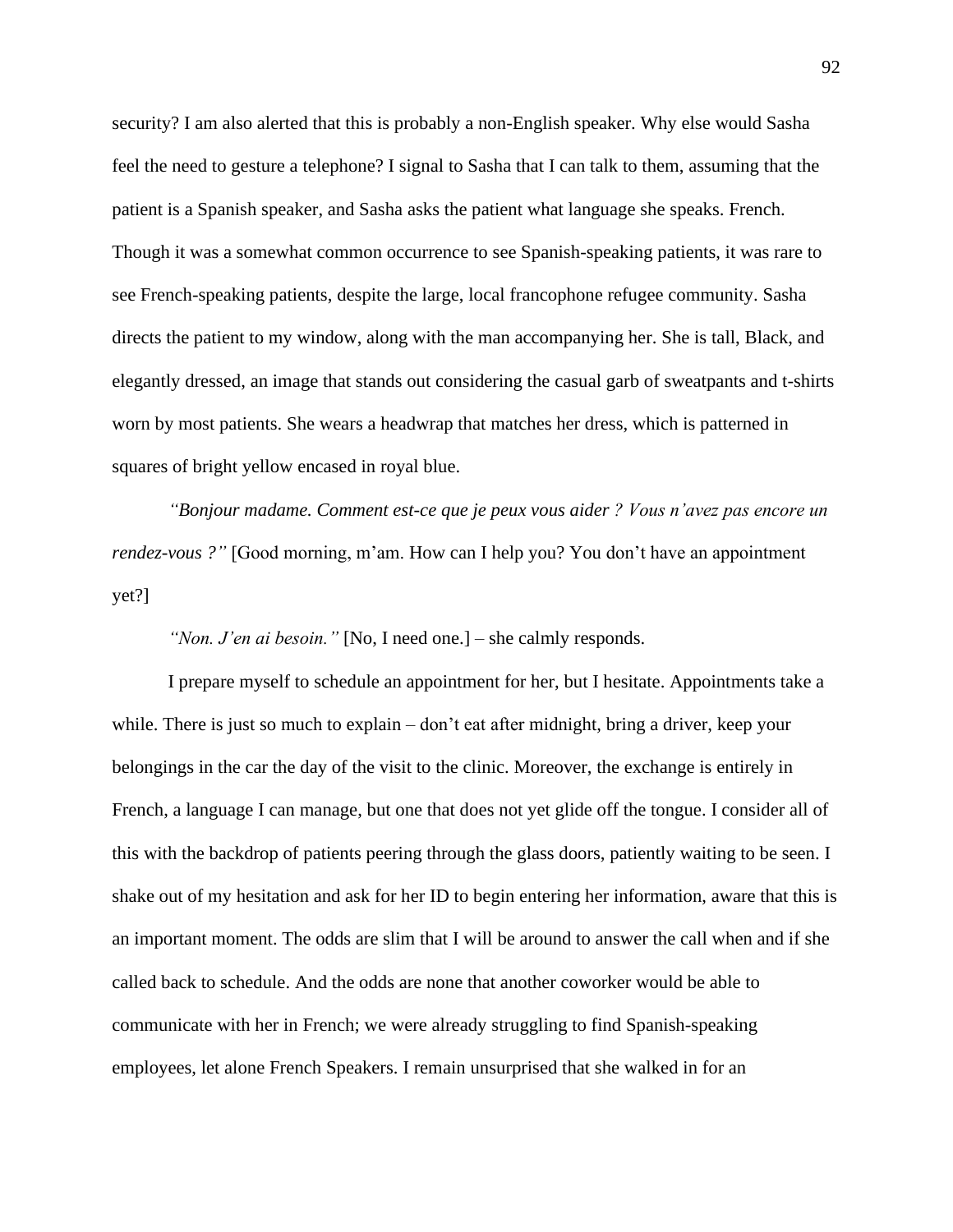appointment instead of calling. Mostly likely she did call, but in vain. Even among Spanish speakers, for whom we had some interpreters, I had often noticed a pattern of them approaching the clinic in person to inquire about appointments. As clinical protocol required, I often had to instruct them to call us instead, letting them know that we were in the middle of a busy shift and that we would be sure to get them on the schedule once they called. I often felt a pang of guilt as I spoke those words, knowing how often the Spanish line remained unanswered. Elena and I, the only two Spanish speakers at the time, tried our best, but our language skills were in high demand between check-in, health education, medical translation, and the phones. And often, the phones came last.

I take my time to explain the process to her, having to repeat myself a few times, and asking her to do so as well. The cacophony continued, distorting my ability to understand any language, much less a language besides English, forcing me to lean my ears to the audio screen of the thick plastic pane separating us. As I listen to her, I squint my eyes as if that will somehow sharpen my senses. Her questions are few and the interaction is straight forward. Perhaps she's done this before. As we finish our interaction and as I declare an energetic 'Au revoir', I peer over at the vestibule. A blanket of guilt settles over me as I notice the five couples competing for vestibule space, in addition to the three couples waiting outside. I grimace at the thought of Dr. Bryant scolding the front office staff for not having enough patients processed once she arrived. Despite the sharpness of her retributions, I understood the complaint. Patients already waited long enough, and the weekend prior, delays in the clinical flow kept medical staff working until 8:00pm. Yet, if I had not ensured that this patient was scheduled, who would have, and when?

My ability to interact with the French-speaking woman represents an anomaly. The woman's entrance into the clinic is indicative of a rare oversight. Due to heightened security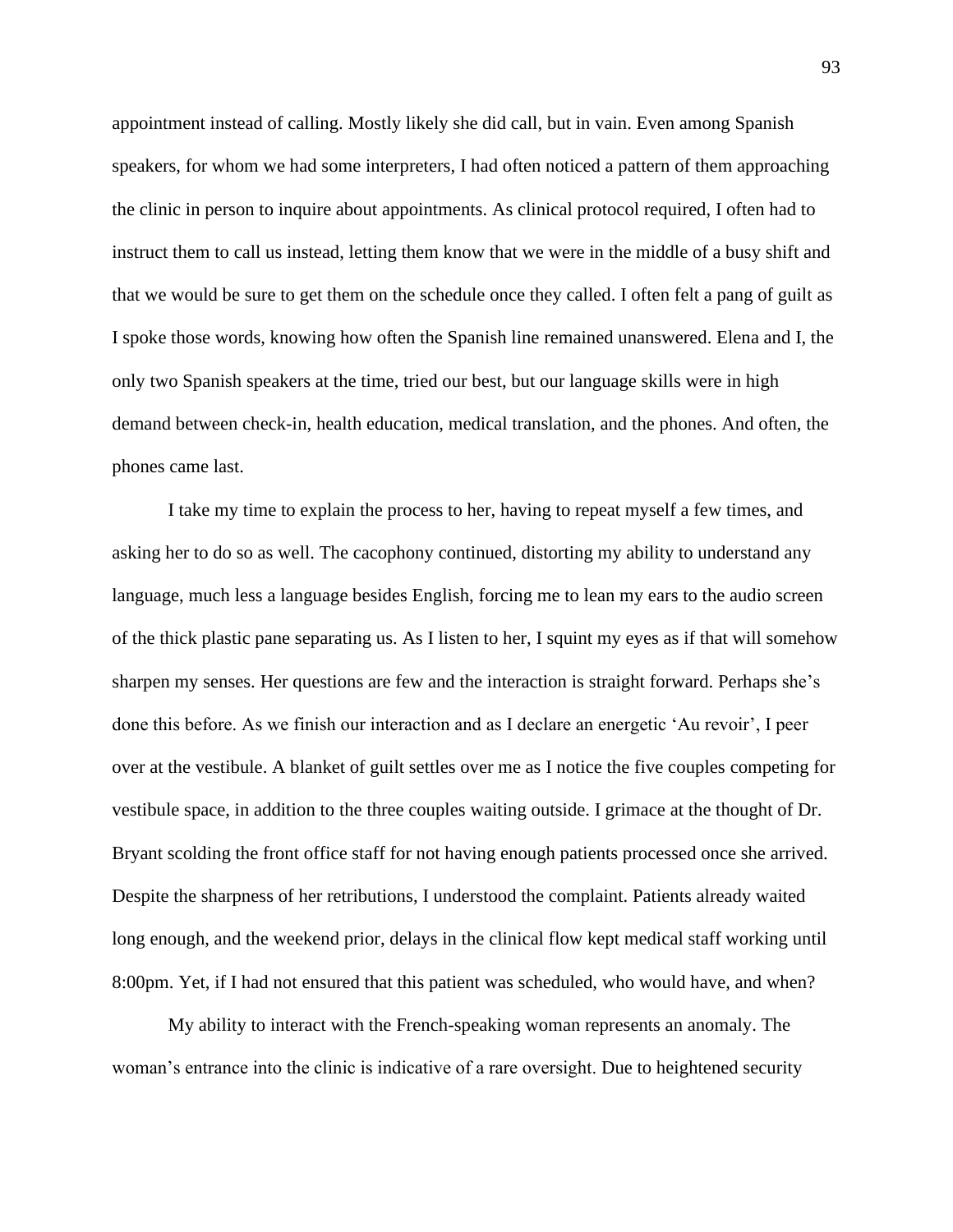protocols, individuals were not allowed within the clinic unless they had formerly established an appointment over the phone. Yet, phone operators were often unable to communicate with non-English speaking patients. Thus, the clinic elided correspondence with non-English speakers through a lack of mechanisms through which the clinic could communicate with refugee, immigrant, and migrant (RIM) individuals, whether over the phone, or in person. At the clinic, I repeatedly observed members of the RIM community that were unable to merely communicate with staff members, an obvious necessity for accessing healthcare. Thus, healthcare access for members of the (RIM) community necessitates a discussion of structural violence, which may be defined as the institutional structures that create avoidable insults to basic human needs (Galtung 1990). Though physical violence is easy to recognize, structural violence remains hidden in the normalized processes and bureaucracies of everyday life and is thus often taken for granted (Kleinman 2000). For refugee, immigrant, and migrant communities attempting to access abortion care, structural violence might be best conceptualized as *structural neglect*. Here, I define structural neglect<sup>2</sup> as the passive exclusion, or neglect, of marginalized individuals due to institutional structures that preclude their access to critical services. Structural neglect is incurred by acts of structural commission, such as the establishment of heightened security protocols, as well as acts of structural omission, such as a lack of interpretation services. In this light, RIM communities are systematically excluded from healthcare access due to a discordance between the structural orientations of the clinic, and the structural and cultural orientations of the RIM individual or community. Under the concept of structural neglect, what are often seen as 'cultural

<sup>&</sup>lt;sup>2</sup> The term 'structural neglect' has been used by the scholar Marinus van IJzendoorn to illuminate the ill effects of institutional care on orphaned children (2014). In his analysis, van IJzendoorn uses the concept to describe the ways in which institutions fail to respond to the basic needs of the children under their direct care. Though he uses the term within a different context, his use of the concept seeks similar aims as mine, which is to transfer the cause of neglect away from the individual and onto the institution.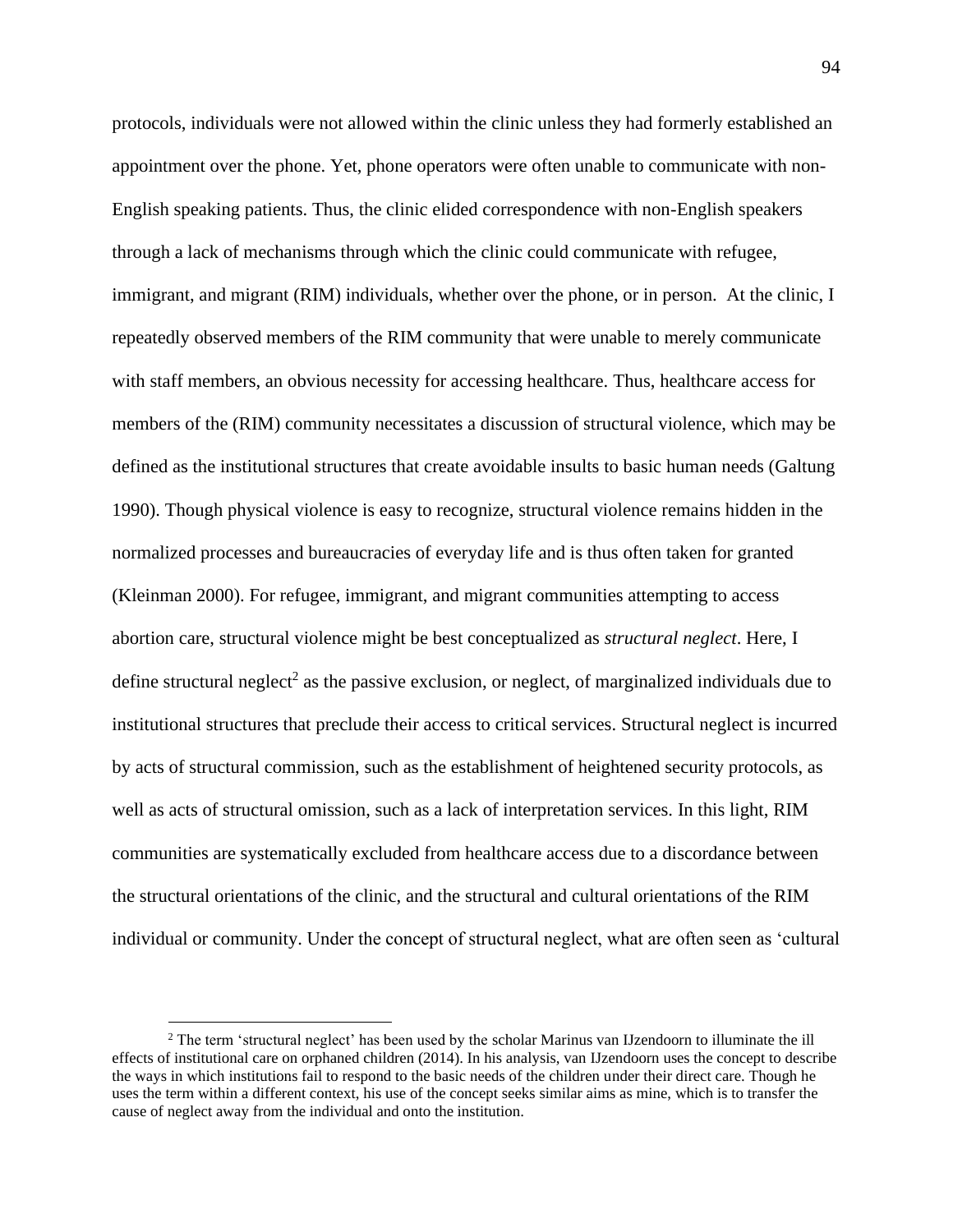barriers' (i.e. language barriers, a preference for walk-in appointments) are thus reconceptualized as the neglected responsibilities of the healthcare institution to ensure access to all communities, despite their cultural variance. My observations of structural neglect were corroborated by multiple coworkers, including Luisa, who spoke to me about her observations at the clinic with RIM individuals:

*"We need to make sure that person will be seen. I've heard so many times, "I was calling, and nobody answer or when they answer, they answer in English. So, I couldn't talk to anyone in Spanish."* 

Luisa, a native Spanish speaker, often noticed the difficulties that Spanish speakers faced when attempting to interact with the clinic. The language barrier between RIM and the clinic manifested into a clinical ignorance of the comprehensive needs of this community. Thus, the inability for clinics to communicate with non-English speaking individuals resulted in a pattern of structural neglect against RIM communities. As a result, this phenomenon created a selection bias that favored abortion access for RIM individuals who were either more assimilated to US culture or who had obtained the resources needed to navigate US healthcare. For instance, many of the non-native patients with whom I interacted spoke English. Many others spoke Spanish, and could therefore communicate with one of our Spanish speaking staff members, when available. Those who were non-English or non-Spanish Speakers often leveraged another form of support that granted them access to the clinic, such as the assistance of an English-speaking friend or family member or the assistance of a local community agency. As a result, though the clinic served RIM individuals, it often only served those subjected to a relatively lesser degree of structural vulnerability (Chen and Hulsbrink 2019). The inherent selection bias of this form of structural neglect created a false sense of complacency among some staff members who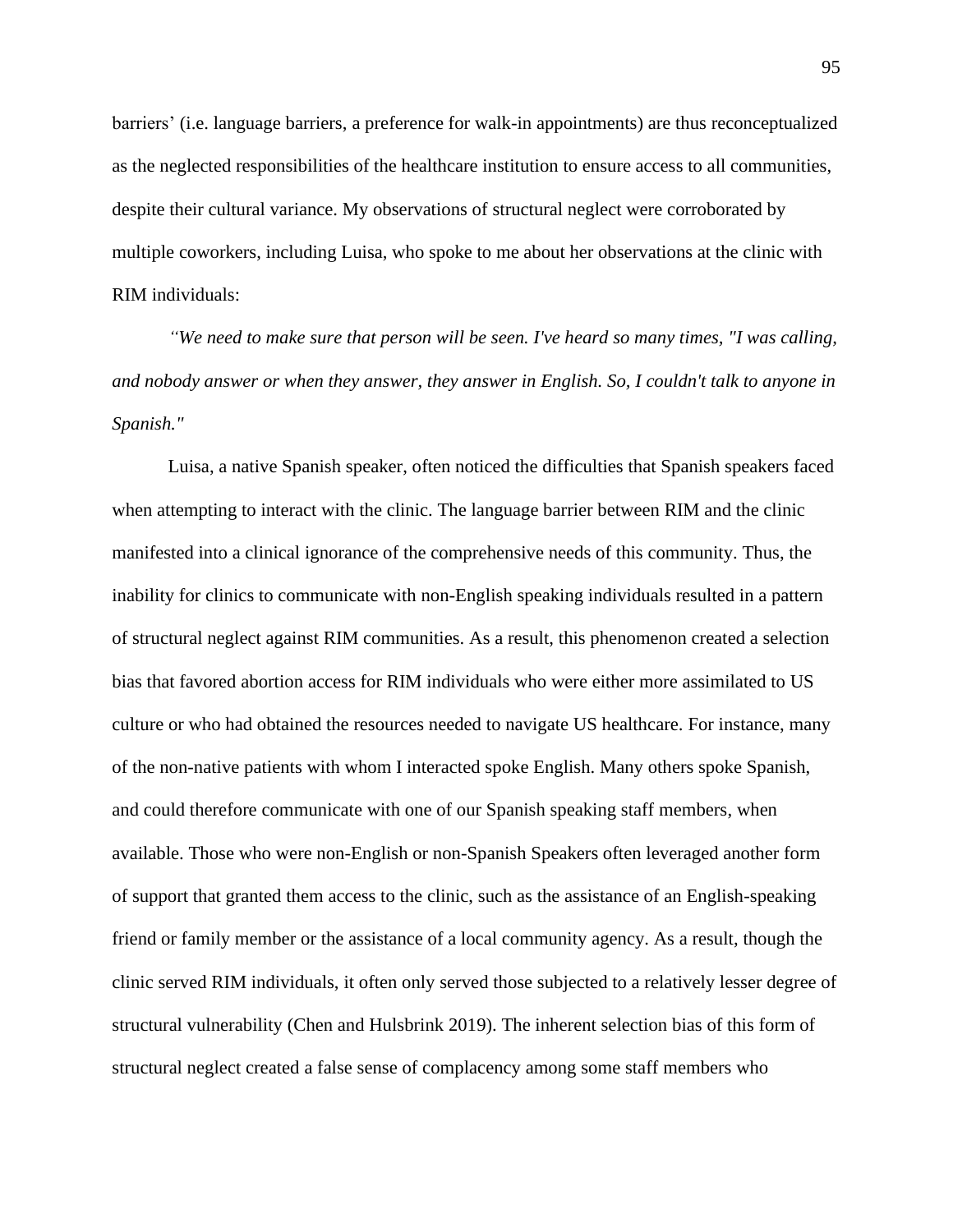remained unaware of the variation in needs among RIM communities. My co-worker, Lynn, spoke to me about her impressions of the barriers experienced by RIM individuals:

*"I really don't think they [non-native abortion seekers] have a difficult time at all… I'm trying to think if I have ever taken a financial assistance application from them. They have their money. You know what I'm saying? They know what's involved with it."*

Lynn's interactions with a particular subset of RIM individuals led her to over-generalize the experiences of RIM members who seek abortion. Lynn spoke only English, so any interaction that she had with a non-native individual would have necessitated that they speak some degree of English. Thus, Lynn was exposed to a subpopulation of RIM individuals with relatively less structural vulnerability, or more agency, than many of their non-English speaking counterparts.

Refugees, immigrants, and migrants represent a heterogenous set of communities that vary along the axes of ethnicity, economic status, education, culture, language, and many other factors. Thus, the term 'RIM community', though useful for some analytical purposes, jeopardizes homogenizing such a socio-linguistically diverse population. Clinicians evoke similar miscalculations when they speak generally about 'refugees', 'migrants', 'non-natives', or 'foreigners.' Such categories speak to a highly generalized aspect of one's identity, under which their intersectional experience to health access is obfuscated. In reality, the heterogenous nature of RIM communities results in a stratified reproduction, in which culturally assimilated RIM members are more enabled and encouraged in their reproductive capacities than other non-native groups (Shellee Colen 1995). At Choice, most of the RIM patients had a moderate level of English and/or a family member that was willing to assist them in their pursuit of abortion. Such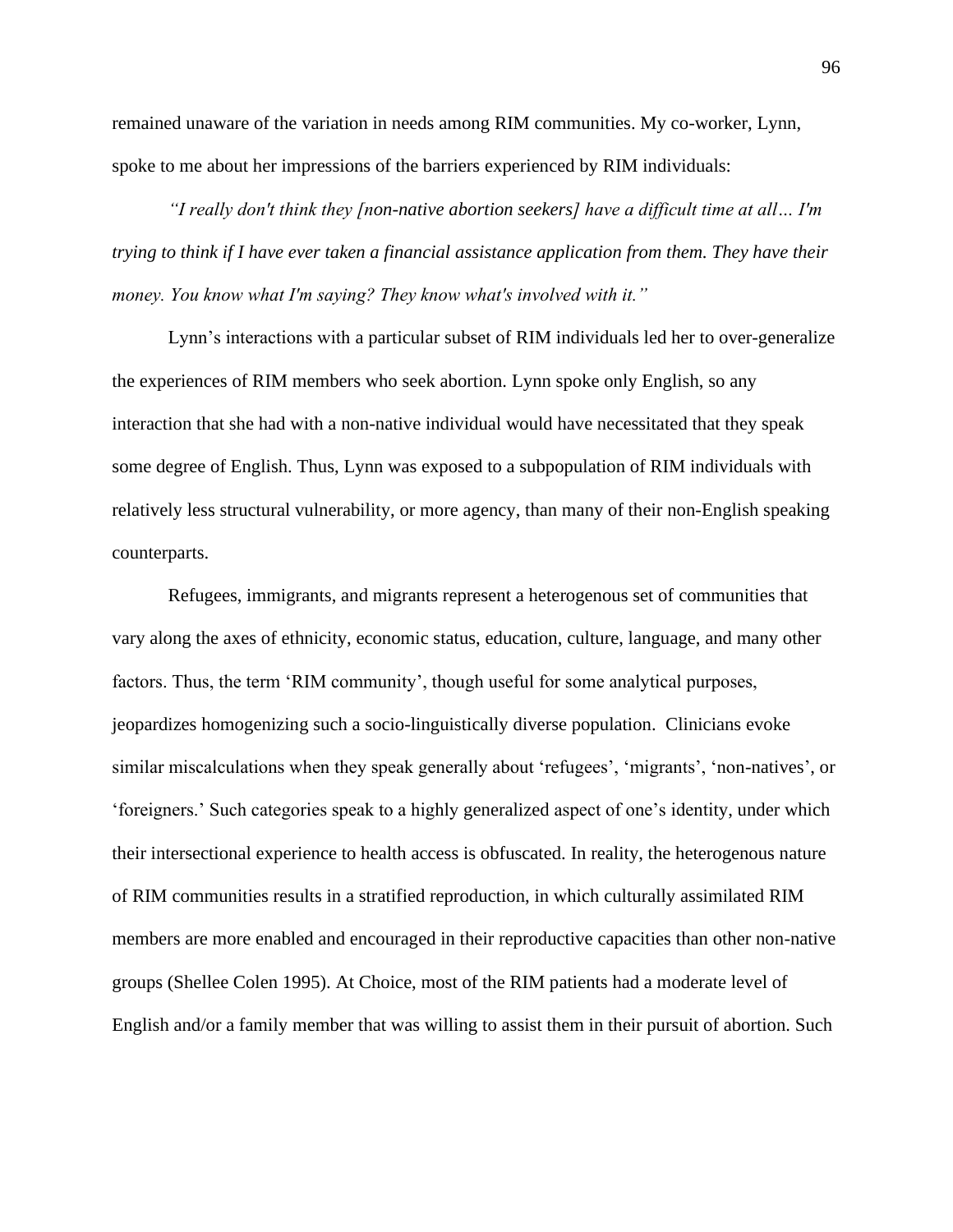women represent only a segment of the RIM population and should not be mistaken to represent the many non-native women who remain excluded due to structural neglect.

## **6.2 Structural Competence**

It was time to health educate, and I pulled a patient chart from the drop box outside my door. A red note on the bottom left corner of the chart stated in all caps 'BURMESE SPEAKER. USE TRANSLATION SERVICE'. I remembered the patient from check-in; she had arrived with a family member, perhaps a spouse, who had dropped her off before heading back to work. I stood staring down at the chart, both curious and hesitant about the forthcoming interaction. I grimaced once again at the thought of generating a ripple in the clinical 'flow,' which would extend the already lengthy schedule, upsetting both the medical staff and the patients already anxious to be seen. The new telephonic translation service was a long-awaited feature at the clinic. I and other coworkers had often chatted about the need for interpreters, yet now that we were greeted with a solution, we came to view it as an awkward hurdle. It didn't quite fit in with the clinical ecosystem. First, translation took a significant amount of time. A health education meeting that might take 15 minutes with your average English-speaker would easily take 45 minutes using the translation service. Secondly, the abortion views of the translator were a roll of the dice. Just a couple of weeks prior, a translator halted the conversation at a mid-point, refusing to be involved with an abortion process. Third, the application was used only in limited face-toface situations; there was no mechanism to facilitate its use over a phone call, so its use was limited to interacting with patients at the clinic, or those who had already overcome the first of many language barriers in their pursuit of abortion.

The structures of the clinic were incapable of adequately incorporating the translation service, thus incurring another element of structural neglect. The implementation of such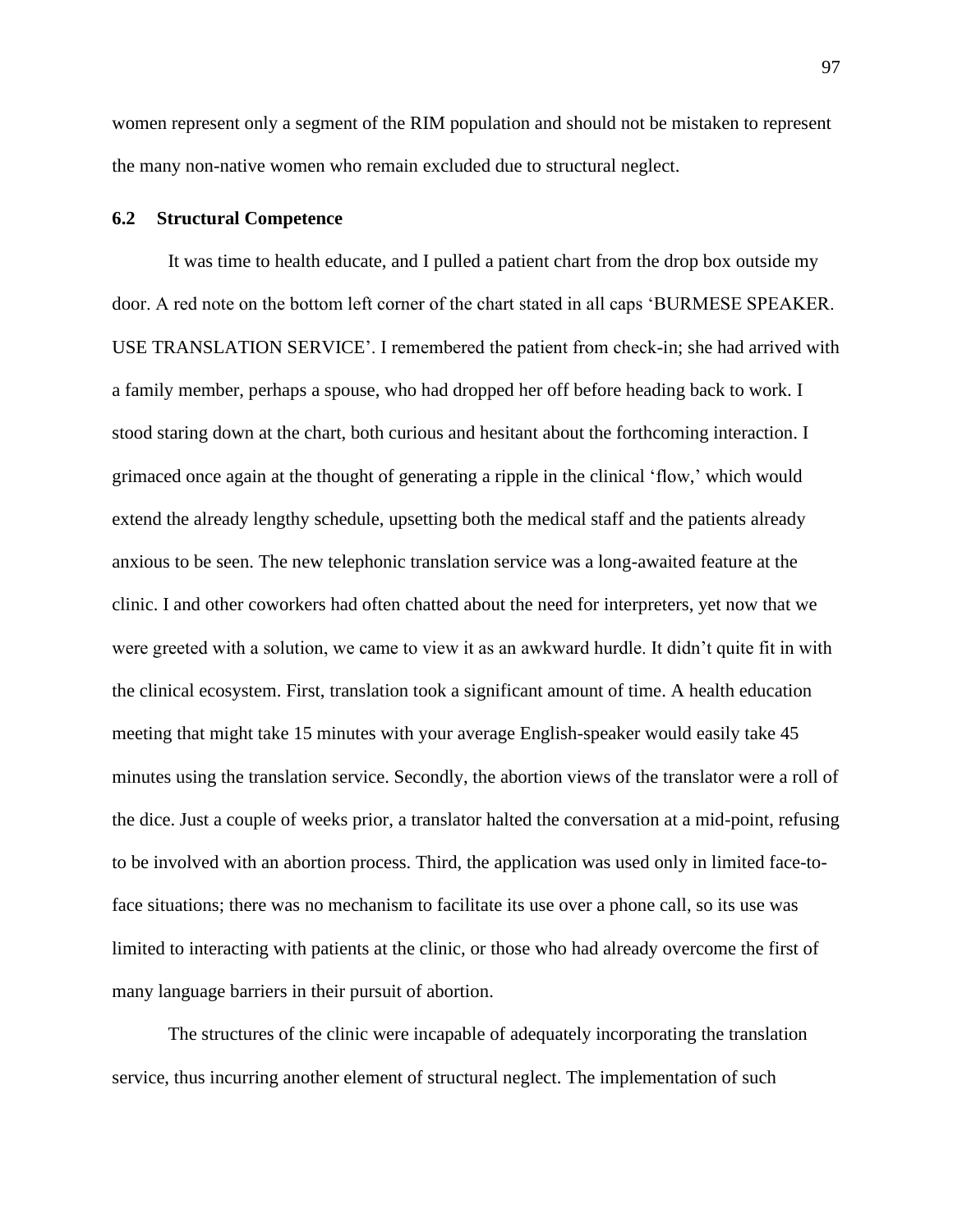technologies leads to a conversation on *structural competence*, or the antidote to structural neglect. Here, I define structural competence<sup>3</sup> as the ability for an institution's structures, processes, or protocols to successfully and efficiently facilitate healthcare access. The concept of structural competence thus interrogates the structures of the clinic itself, acknowledging that such characteristics of the clinic represent salient structural determinants of health. In the example above, the intensified clinical processes precluded the comprehensive and consistent implementation of translation services, thus demonstrating a lack of structural competence, or an ability for the clinical structures to facilitate healthcare access to non-English speakers. Thus, in the context of abortion, the intensified clinical processes preclude an adequate form of structural competence.

To elaborate on the concept of structural competency, it is useful to provide an example of a clinic that prioritizes healthcare access to refugee, immigrant, and migrant communities. To achieve this, I interviewed Monet, a physician at a local community clinic that serves primarily refugees. Monet articulates the ways in which her clinic exemplifies a form of structural competency by integrating structures that facilitate healthcare access for refugees, immigrants, and migrants:

*"We see over 50% refugees…There are over 60 languages and a hundred people groups in this part of town. And so, our clinic saw 27 languages last year. I think a lot of that was related to the amount of staff we have that spoke particular languages. So, I would say we see, probably primarily six of those language groups, based on the six languages that we have in-*

<sup>&</sup>lt;sup>3</sup> In Jonathan M. Metzl and Helena Hansen's 2014 article, they introduced the concept of structural competence to describe how clinicians, policy makers, and other authority figures ought to recognize the structural forces that shape health inequalities. Their definition differs from my own in that Metzl and Hansen describe a clinician's outward focus on various societal structures that determine healthcare access. In contrast, my definition describes a clinician's inward focus on the ways in which their own institution's structures facilitate healthcare access.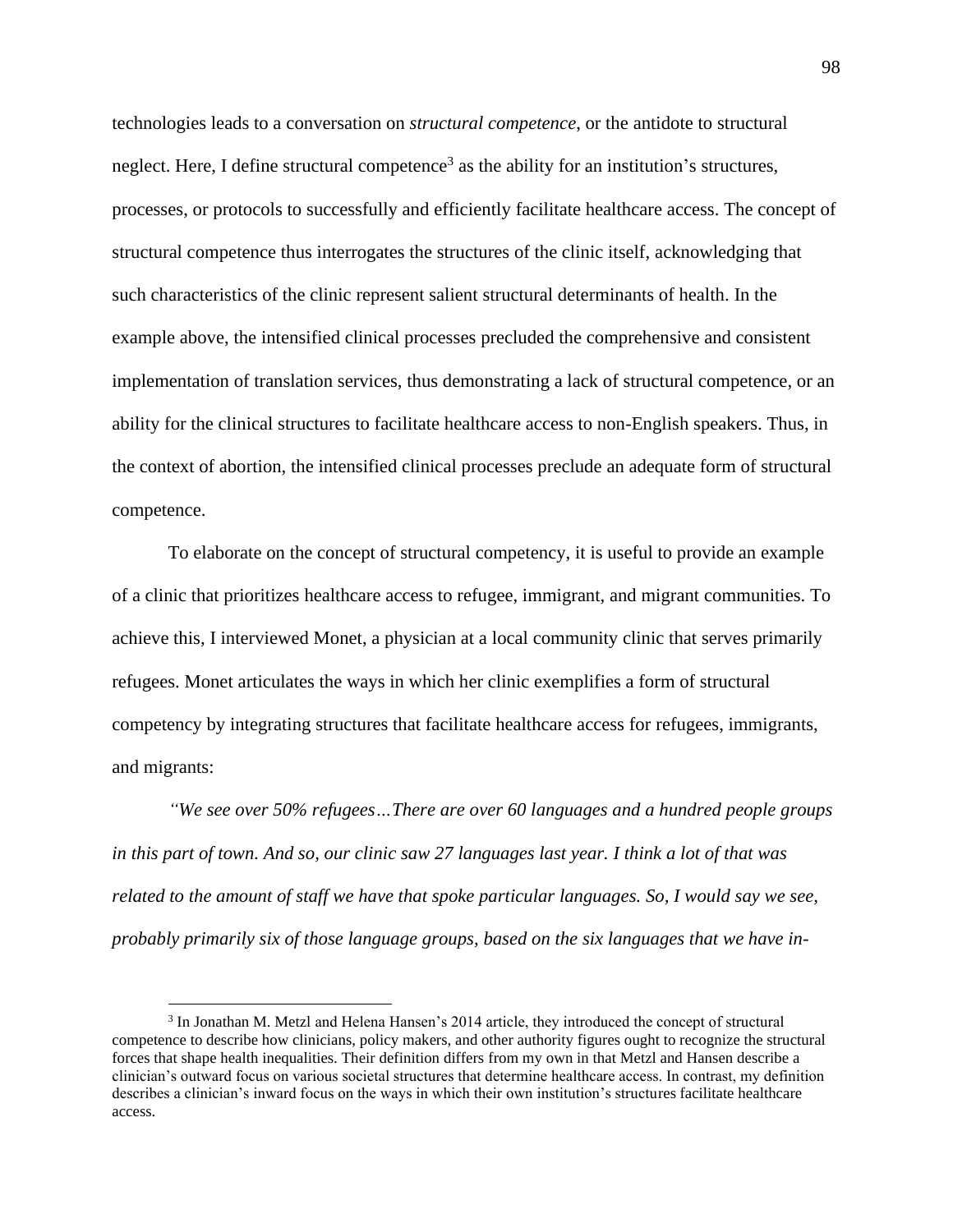*house, but we also provide telephonic interpretation and so we have seen up to 27 languages in the clinic… One of our biggest priorities is that we want to be within walking distance. We're also on a bus line. We do also give priority to patients that walk up, because we know that a lot of them don't have the concept of an appointment. And so really leaving space and room for same day walkup appointments is really important for us."*

The clinic at which Monet works is an exemplar for minimizing barriers between the clinical institution and the highly heterogenous RIM community within the area. Among other features, the clinic demonstrates structural competency by ensuring that it is accessible to those without a vehicle, that it maintains a multicultural staff, that it incorporates translation services throughout each step of service, that it advertises its services in multiple languages, and that it holds space for walk-in appointments. Thus, its structures and protocols are inclusive to the languages, healthcare expectations, and structural vulnerabilities of the various RIM subcommunities. By prioritizing structural competency, the clinic assumes the responsibility of challenging the existing structural paradigms of healthcare that incur structural neglect, thus increasing healthcare access to a highly intersectional population.

Structural competency is thus a fundamental tool in the repertoire of strategies to increase healthcare access to racial and ethnic minorities. The concept should be perceived as the necessary foundation for cultural competency. Cultural competency is a concept popular in contemporary healthcare settings, yet the concept has been critiqued by anthropologists for its common misuse (Castañeda 2010). A primary critique lies in an overreliance on cultural competency trainings, which can further the notion of the biomedical institution as a static, cultureless entity, while also obscuring the historical and structural determinants of health experienced by ethnic minorities (Castañeda 2010). Cultural competency is widely recognized in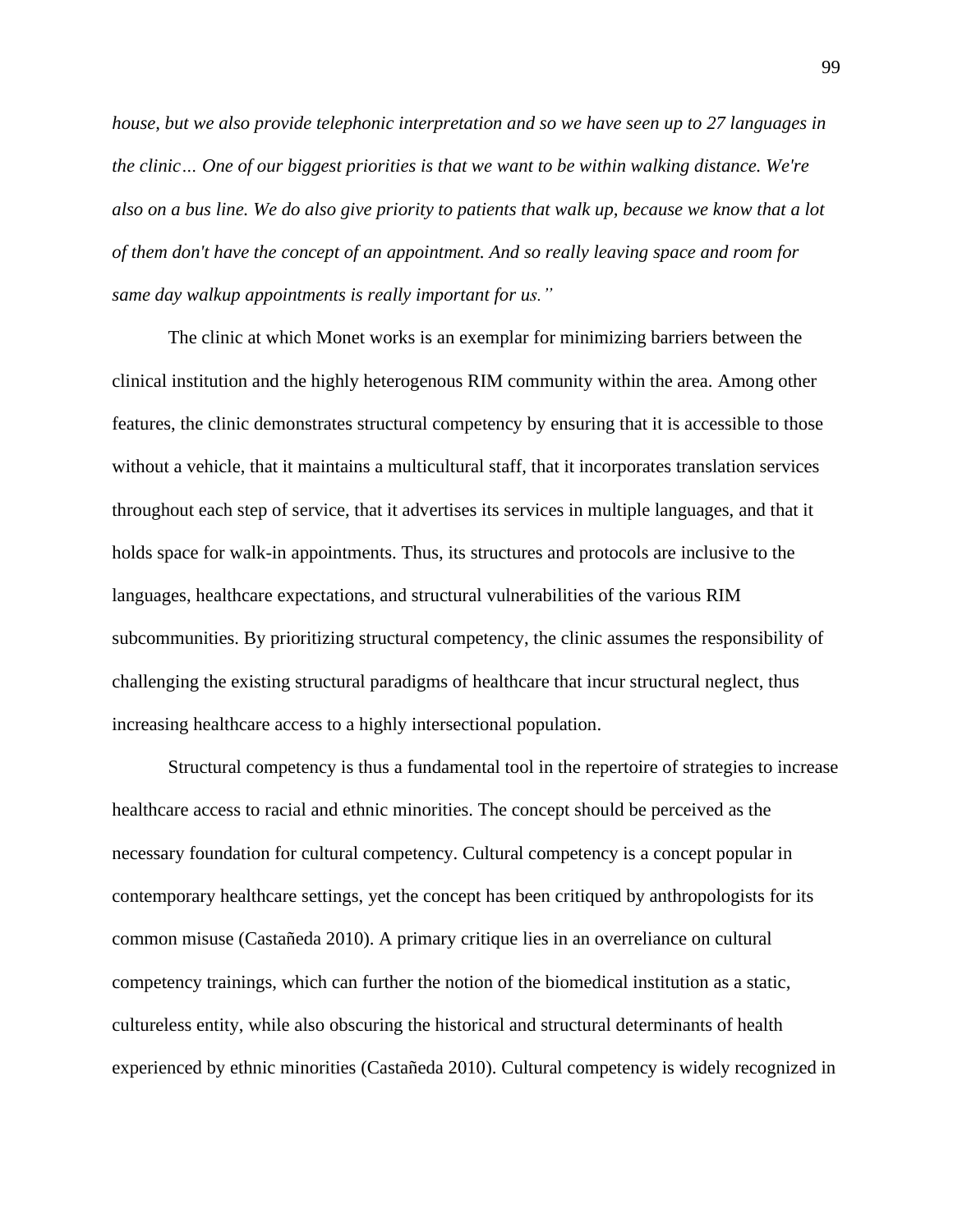contemporary healthcare as a means of more adequately addressing the health of migrant individuals. While helpful, its current implementation is not sufficient in deconstructing the structural barriers that impede healthcare access. To this end, although cultural competence is a useful concept for building cultural sensitivity among healthcare practitioners, it is insufficient for addressing matters of healthcare access by ethnic minorities. Rather, structural competence, in tandem with cultural competence, must be employed as a necessary mechanism for deconstructing the structural neglect that determines healthcare access for ethic and racial minorities.

In a 2003 report by the Institute of Medicine, several explanations were offered to account for the health disparities among racial and ethnic minorities. The report remarked that levels of prejudice and bias in the clinical encounter were likely responsible for such inequities. The report also gave a list of recommendations, including greater support for professional interpretation services (Smedley et al. 2003). Choice, like many clinics, have tried to incorporate interpretation services to amplify access for the myriad cultural groups that comprise the American populace. The adoption of such translation services 'checks the box', so to speak, of cultural competency that clinics wish to integrate. Yet, the mere adoption of these services is not sufficient when the established processes of the clinic pathologize their implementation. Instead, translation services must be included within a larger effort to challenge the systems and processes that generate structural neglect. In this light, structural competency serves as the counteragent to structural neglect, as well as the necessary foundation to cultural competency.

### **6.3 Disrupting Reproductive Governance**

The clinic in which Monet works is a primary care clinic. Within this domain, providers act as liaisons between patients and specialized clinics that are more apt to serve particular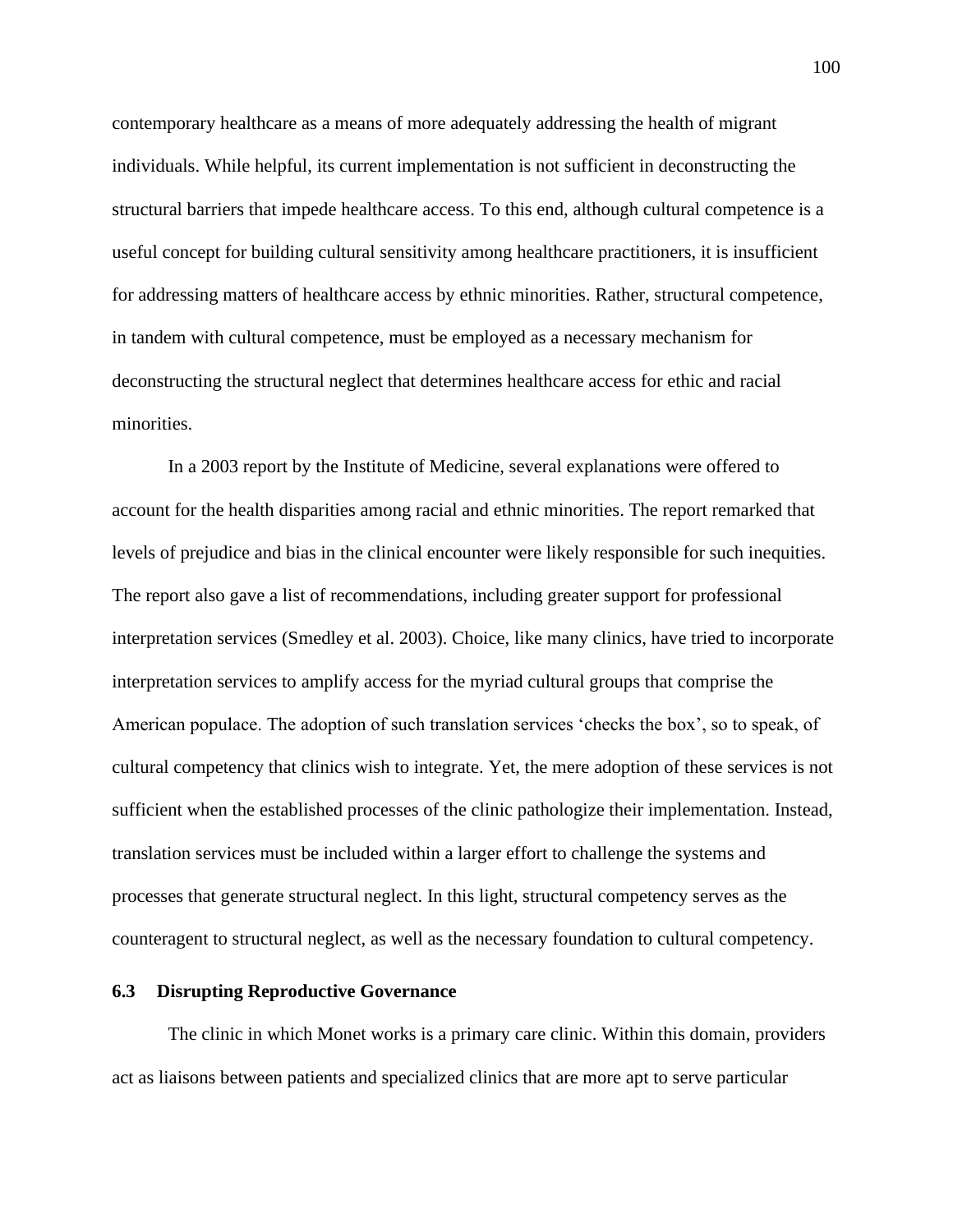matters of health that may arise in the primary care encounter, including reproductive and sexual healthcare. Thus, when a pregnant patient appears at the clinic, they are served and then directed to the appropriate healthcare facility with respect to their desired pregnancy outcome. Yet, like many of the organizations serving the local RIM population, Monet's clinic is patronized by a faith-based, Christian organization. Thus, the controversial nature of abortion within Christian culture trickles down to impact referral protocols, thus constraining the potential for the clinic to provide comprehensive pregnancy options for patients:

*"As for our protocol, we give them a new patient prenatal packet. We give them prenatal vitamins, and then we refer them out immediately after their confirmation of pregnancy. And so they're to set up an appointment with an OBGYN, regardless if they're wanting to keep the pregnancy or not."*

When a pregnant patient appears at Monet's clinic, providers follow an established referral protocol that fails to incorporate the needs of patients who may wish to terminate their pregnancy. Abortion clinics are absent from the referral process, and instead the clinic directs patients to an OBGYN, which is taken for granted as the most appropriate referral for the woman. This process is problematic given that OBGYN's are not the primary provider for abortions. Thus, to optimize abortion access, a patient with an unwanted pregnancy would be best served through an immediate referral to an abortion clinic offered by their primary care provider. Yet, given the Christian-based values of Monet's clinic, abortion is omitted as a valid pregnancy outcome. Thus, the same patients who may be attracted to Monet's clinic due to its structural competency, are also less likely to be directed to an abortion clinic when presented with an unwanted pregnancy.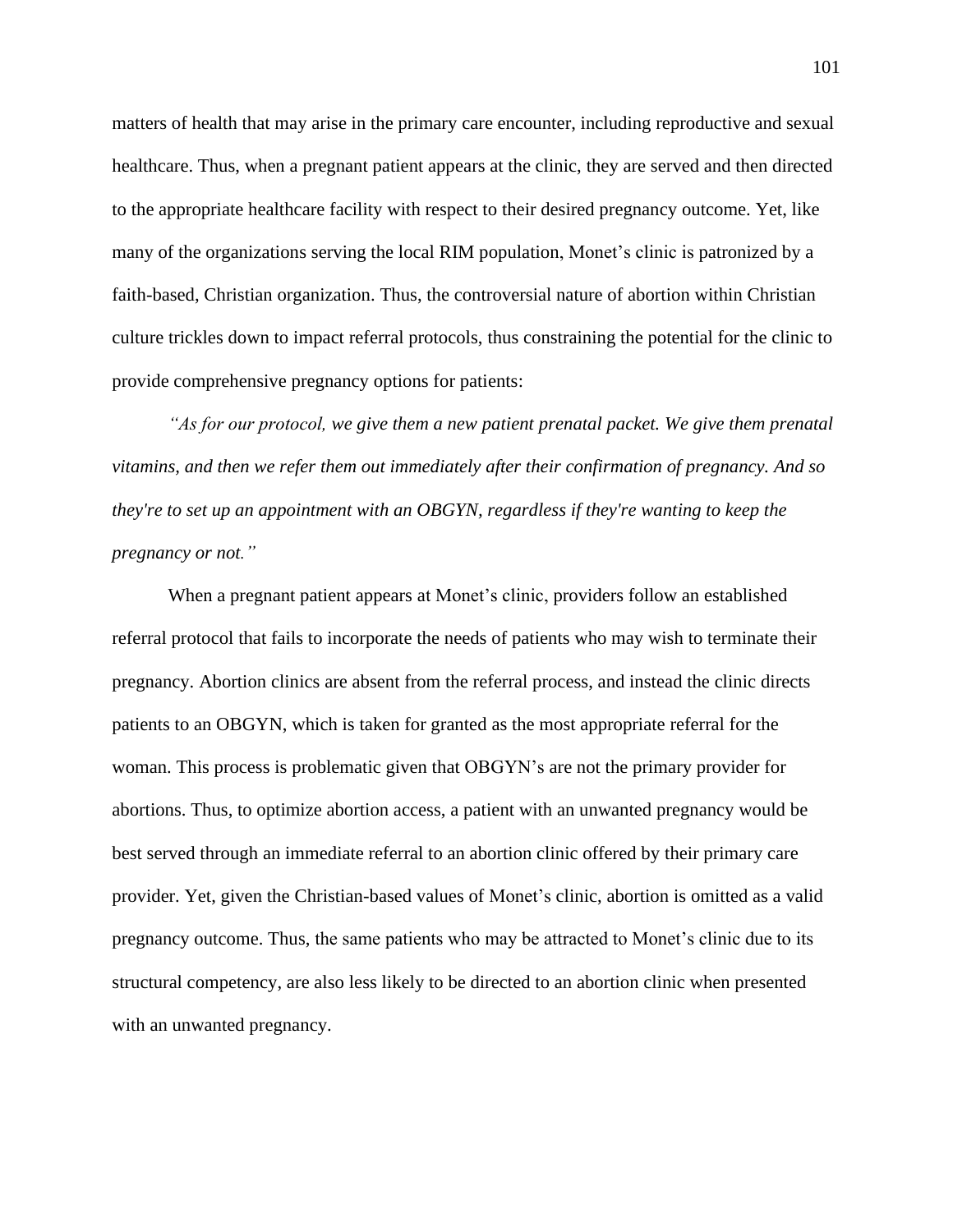According to Monet, there are three community clinics in the area whose patient population consists of majority refugees and im/migrants. In addition to other aspects of structural competency, the three clinics are highly frequented by RIM members due to a combination of free or discounted services, Medicaid acceptance, and language support. Two of the three clinics are faith-based organizations (FBOs), including Monet's clinic, reflecting a high prevalence of FBOs that serve the RIM community in the area. The prominence of faith-based institutions is a common phenomenon among refugee communities. In fact, the history of refugee resettlement in the United States centers the activity of FBOs, who, since the early twentieth century have been highly involved in supporting refugee protection within the United States (Frazier 2021). The support of faith-based organizations is not to be denigrated, as they have acted as a core pillar for supporting the social welfare of some of the most vulnerable communities around the globe. Yet, given the pronounced stigma of abortion among Christian communities, and given these communities' prominence among refugee populations, their activity likely contributes to continuing health disparities among RIM individuals seeking comprehensive reproductive and sexual healthcare.

The prevalence of Christian organizations among RIM communities is indicative of US state neglect of healthcare and social support for migrant communities. As such, many RIM individuals in the United States experience the negative consequences of commodified healthcare, combined with insufficient state-funded social support for refugees, migrants, and immigrants, a phenomenon that compounds their structural vulnerability (Chen and Hulsbrink 2019). Thus, to compensate for the lack of state support, a lateral system of non-profits, NGOs, and faith-based organizations (FBOs) have emerged to bridge critical disparities among these communities, such as healthcare and housing. The consequences of this two-tiered system of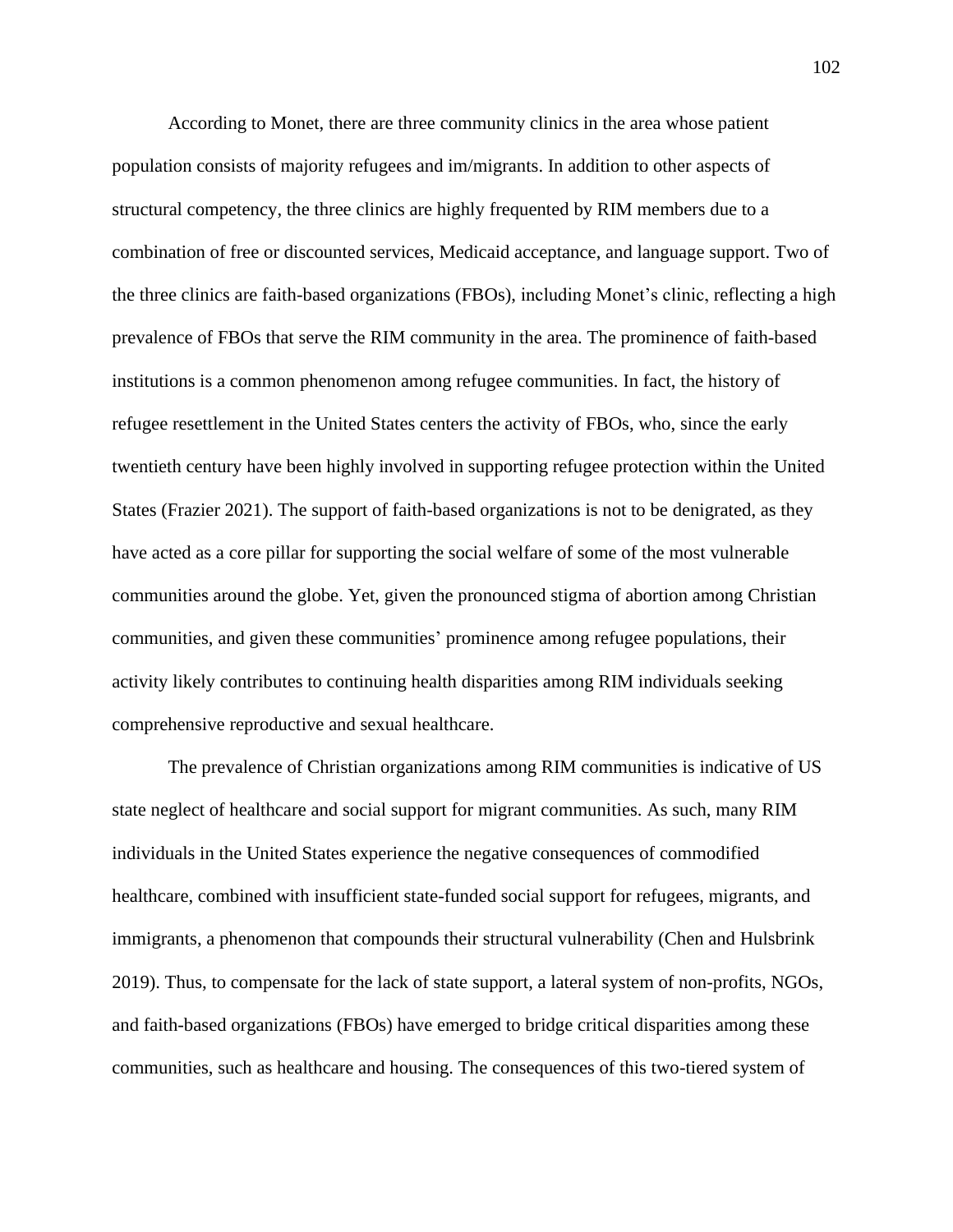social support are many (Chen and Hulsbrink 2019) and include a spatialization of faith-based organizations among refugee communities. To this end, some RIM communities may find themselves dependent on networks with a high proportion of FBOs who provide critical services. Thus, in lieu of the state acting to spatialize governance over RIM communities, faith-based organizations and NGOs assume the role, allowing the organizations to exert both vertical and encompassing mechanisms of governance in the form of direct resettlement, free clinics, food banks, mental health services, and after school programs (Ferguson and Gupta 2002). Thus, the spatialization of FBOs among RIM communities positions some of the most structurally vulnerable communities as disproportionately dependent on a community in which abortion is ubiquitously slandered, unacknowledged, or obscured.

To this end, RIM communities are particularly vulnerable to the consequences of the abortion stigma that is so pervasive in contemporary Christian culture (Hanschmidt et al. 2016) and which excludes abortion as a legitimate pregnancy outcome. RIM individuals who are best served by structurally competent FBOs, are otherwise disproportionately shielded from abortion access. To further illustrate, the area of town in which many migrants reside, and in which Monet's clinic operates, lacks an abortion clinic. Thus, RIM individuals in the area considering pregnancy termination must access an abortion clinic through either Google, which necessitates English language competence, or a referral from a community clinic or organization, many of which are affiliated with some denomination of the Christian faith. The more assimilated members of RIM communities may find more success accessing abortion due to an ability to navigate Google, communicate with abortion providers, or rely on a more culturally assimilated social network. Meanwhile, RIM individuals with more increased levels of structural vulnerability are more often shielded from abortion access due to an increased dependency on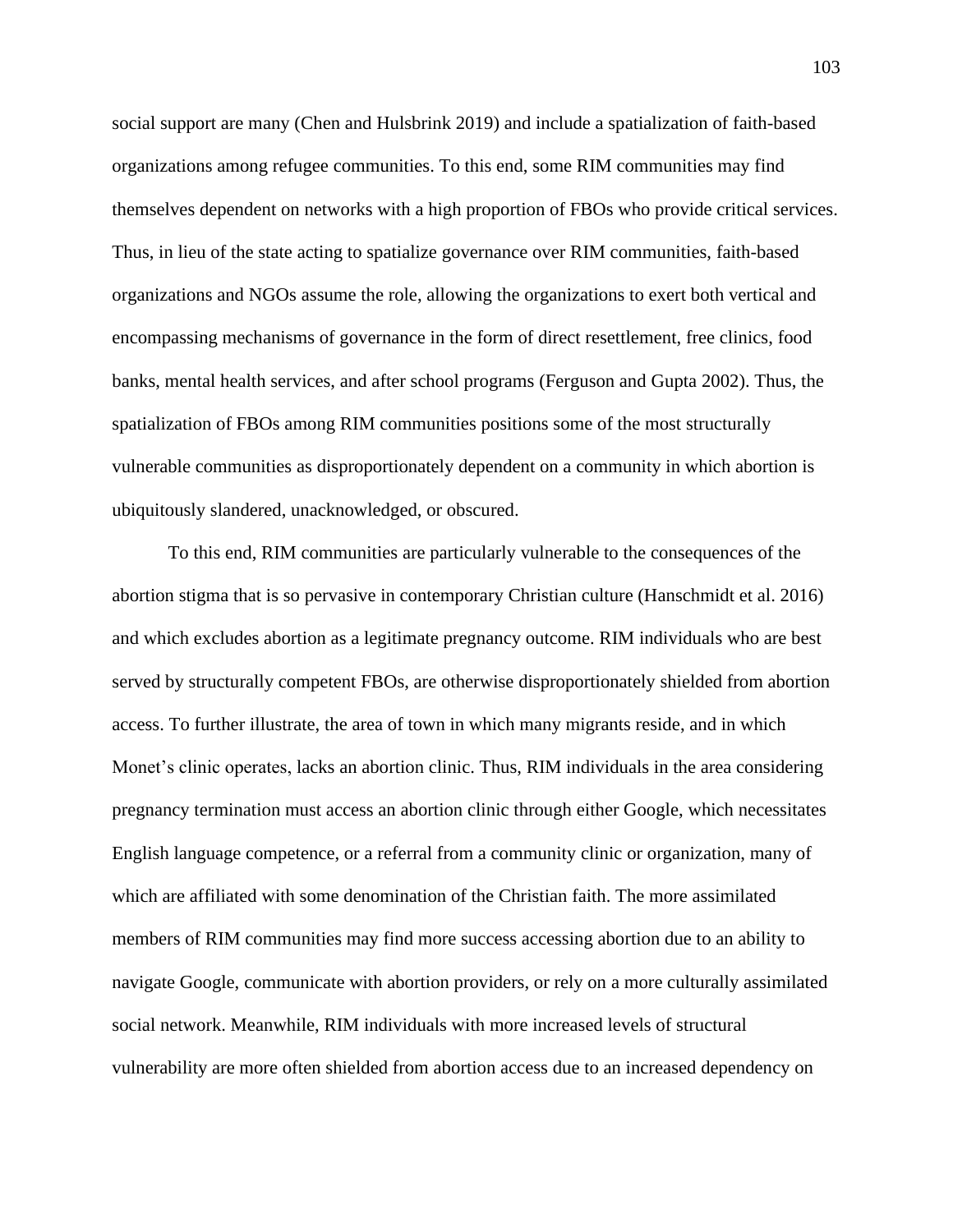social support from faith-based organizations. Monet further demonstrated aspects of this as she continued to describe the referral process at her clinic:

*"We work closely with an organization called Aspire [pseudonym], which is one of the prenatal birth support groups for refugees. And we tend to refer patients to places that they have had good experiences with. The majority of them are located nearby and provide interpretation and have women doctors. And so yeah, we rely a lot on Aspire because their volunteers are able to drive our patients there. So let's say, like yesterday I had an Arabic speaking mom. We referred her to an OBGYN, but she has consistent transportation. So, I probably wouldn't refer her to Aspire because she has support. But if it's a mom that has no support, needs transportation, speaks little English, they need an advocate with them at their doctor's appointment. Then I would refer them to Aspire as well."*

For pregnancy referrals, Monet and her colleagues rely on their partnership with Aspire, a local prenatal support group that is also faith-based. Though Aspire is not a clinic, they serve as a trusted point of referral for pregnant patients at Monet's clinic. Furthermore, Aspire acts as a direct social support for RIM patients with some of the lowest degrees of agency, such as those who lack transportation, partner support, or English. Thus, just as faith-based clinics tend to serve the more structurally vulnerable individuals among the general RIM community, faithbased clinics may also intensify this pattern by directing the most vulnerable of their patients to faith-based affiliates that can provide continued social support. Thus, a migrant's level of structural vulnerability may directly correlate with dependency on and/or influence from a Christian faith-based network. To this end, RIM individuals with the lowest degrees of structural agency are among those with the least access to abortion due to their entrenchment within a network in which abortion is traditionally elided.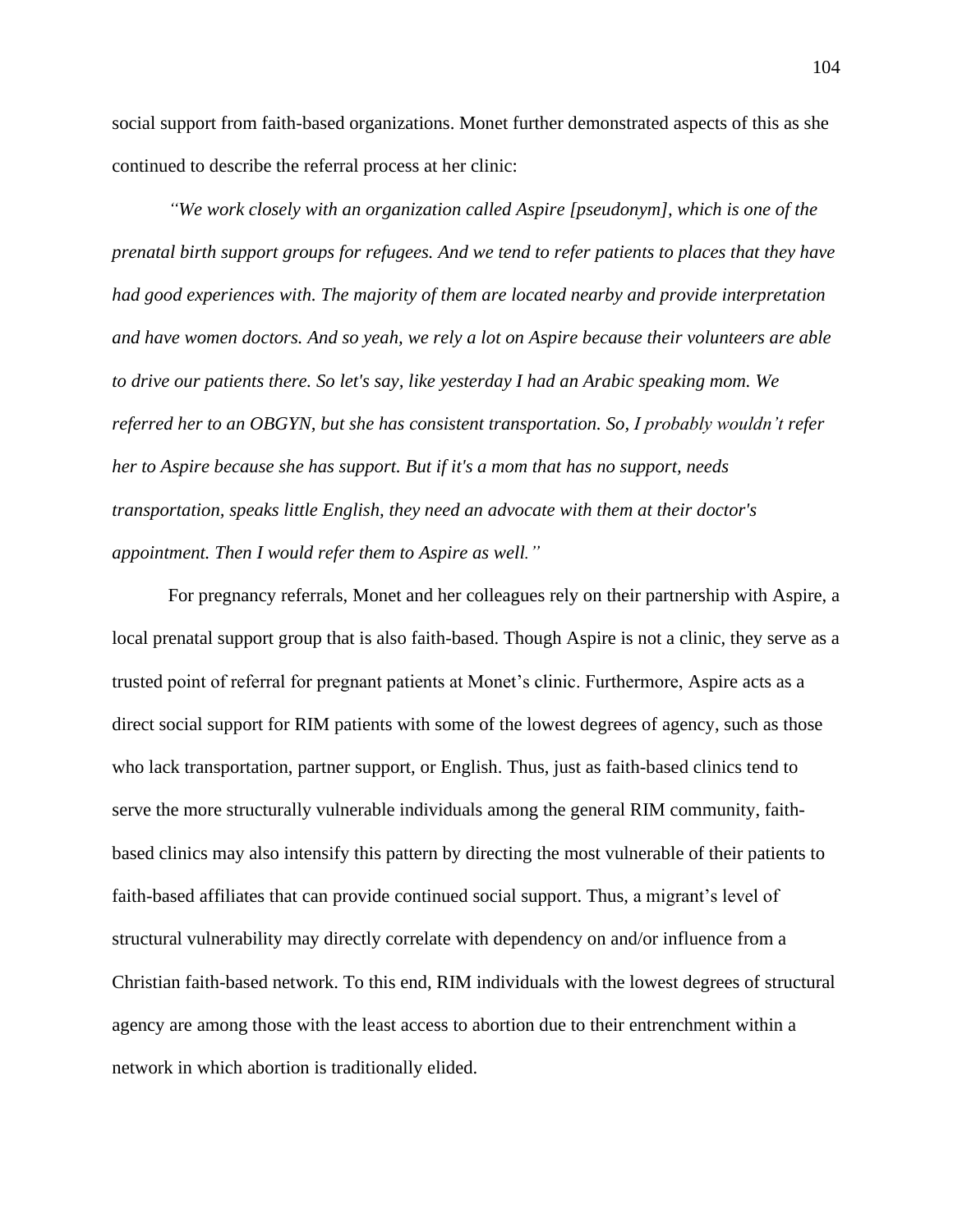The spatialization of FBOs over RIM communities results in a form of reproductive governance over increasingly vulnerable members of the RIM community. Reproductive governance is defined as "the mechanisms through which different historical configurations of actors – such as state, religious, and international financial institutions, NGOs, and social movements – use legislative controls, economic inducements, moral injunctions, direct coercion, and ethical incitements to produce, monitor, and control reproductive behaviors and population practices" (Morgan and Roberts 2012). The spatialization of FBOs among RIM communities allows a concentration of anti-choice ideologies to construct RIM access to comprehensive sexual and reproductive healthcare, particularly with respect to abortion care. It must be understood that not all FBOs are in opposition to abortion, and furthermore, not all individuals within such organizations may adhere to anti-choice ideologies of their faith community. Nevertheless, it remains to be seen if such hypothetical FBOs will break rank and make a concerted effort to transcend the abortion stigma that is so pervasive among Christian based communities. With respect to the abortion clinic, herein lies an opportunity. The abortion clinic represents one of many healthcare institutions with prominent forms of structural neglect in relation to RIM communities. By adopting adequate forms of structural competence, the abortion clinic can help to disrupt the reproductive governance that FBOs exert over RIM communities.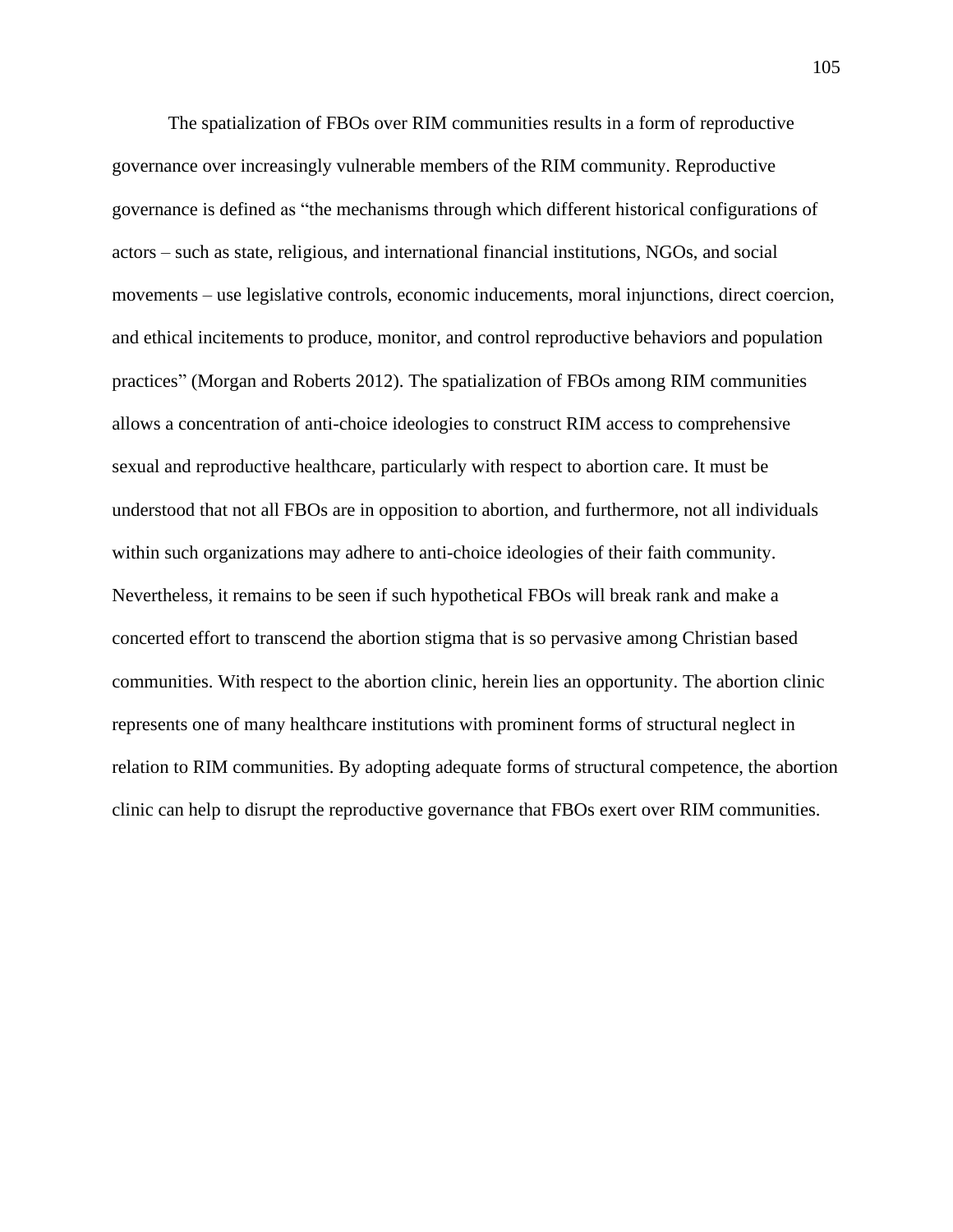#### **7 DISCUSSION**

#### **7.1 The Abortion Clinic as Reference Point of Ethnographic Analysis**

This ethnography illuminates the ways in which the abortion clinic both enhances and constrains healthcare access. Often taken for granted, the biomedical institution as found in the abortion clinic has been the point of focus in order to make visible the processes, structures, and protocols that so often remain unexamined when querying matters of abortion access. By regarding the abortion clinic as my unit of analysis, this thesis centers the clinic as a structural determinant of health, and one that warrants careful consideration given its function as the ultimate gatekeeper of a highly politicized procedure. Using the lens of critical medical anthropology, I have positioned the clinic in its wider sociopolitical context in order to demonstrate how the clinic's capacity as an equitable distributor of abortion is largely shaped by pervasive anti-choice strategies as well as subsequent legislation that limits the clinic's agency and generates intensified clinical processes that incur barriers to access. Thus, the abortion clinic is a site in which macro sociopolitical structures, combined with the legacies of biomedicine, manifest to intensify, generate, and mitigate the myriad logistical, cognitive, and structural barriers to abortion.

With respect to cognitive barriers, the abortion clinic is capable of both enhancing and constraining the primary barriers of fear and moral negotiation. Fears regarding the procedure are prevalent and are primarily generated by the strategized stigma of anti-choice actors who directly interrupt individuals' perception of the clinic via protest rhetoric and Crisis Pregnancy Centers. Thus, the clinic is primarily tasked with the continual legitimization of both abortion and the abortion clinic. Staff members at the clinic serve as powerful legitimizers. They do so by mitigating fears through the mechanisms of one-on-one health education as well as phone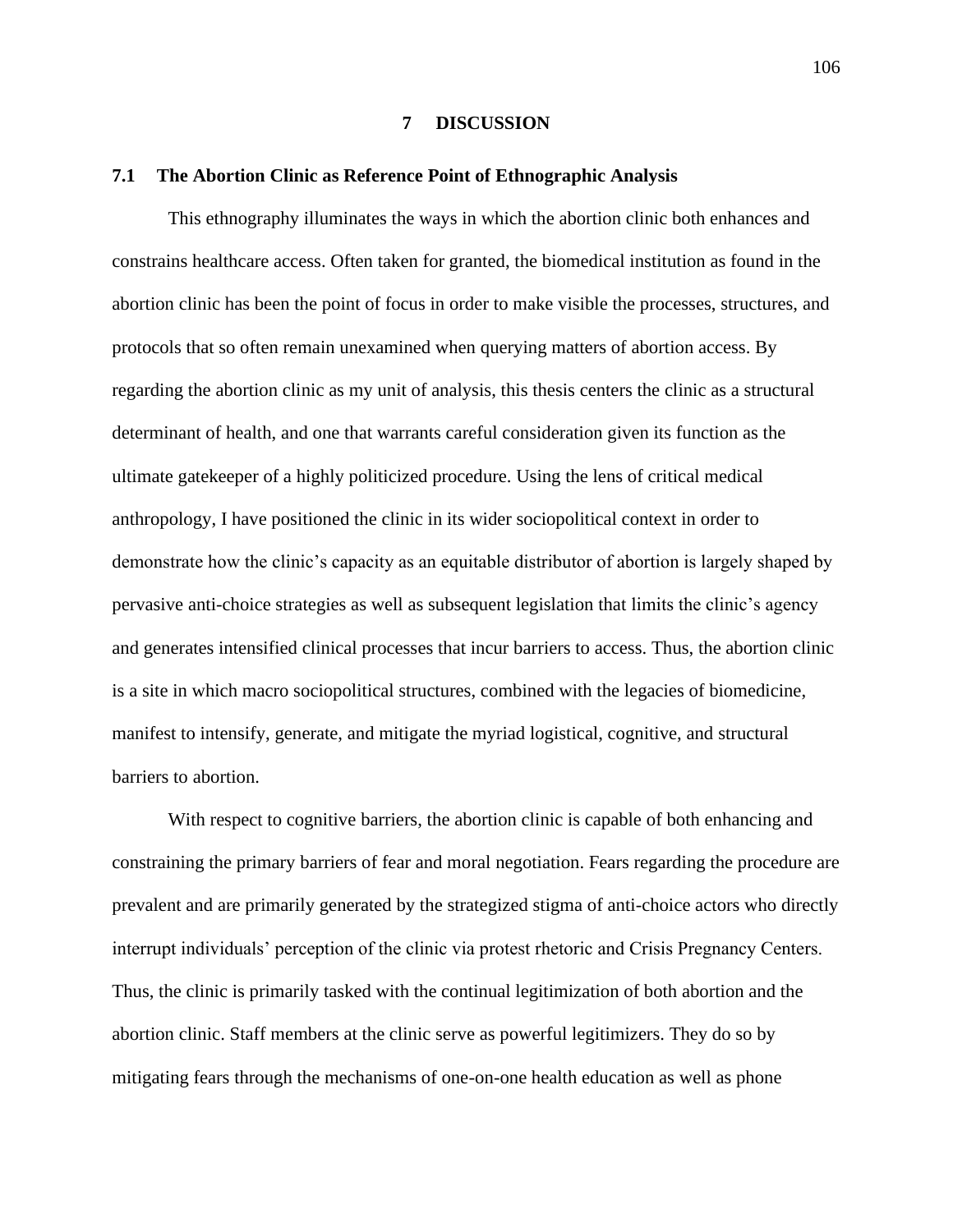encounters with community members. As some of the only objective sources of information on abortion, staff members have the power to use patient and phone interactions as opportunities to neutralize fears of the procedure, dispel abortion myths, and equip individuals with accurate information of abortion. Thus, the abortion clinic acts as a site of community outreach to patients and callers through which accurate abortion information is dispatched. Additionally, adequate racial and ethnic representation among abortion providers is imperative for mitigating fears of abortion, especially considering the disproportionate rates of maternal mortality experienced by Black women.

In addition to the barrier of fear, patient interviewees and survey participants revealed the prominence of moral barriers to abortion which are redressed through a process of moral negotiation. Due to the constraints of the abortion clinic, clinical processes are established which invisibilize and at times pathologize a patient's moral negotiation of abortion, leaving potential for moral iatrogenesis, what I define as the cognitive discordance that can occur when one's process of moral negotiation remains incomplete even after the physical completion of a morally imbued medical procedure. Despite this quandary, the abortion clinic is nevertheless a site for moral consolation through the exchange of abortion stories among patients who spend a considerable amount of time coexisting in the waiting room. In this light, the abortion clinic is a singular site of community for abortion seekers who can be influenced by peers who hold more neutral perspectives of abortion. This phenomenon is considerable due to the invisibility of the abortion seeking community among the broader community, as well as the potential for the abortion encounter to be a platform for contemplation.

Regarding logistical barriers to abortion, cost is a salient and well-acknowledged obstacle. While abortion clinics function as active distributors of financial assistance, staff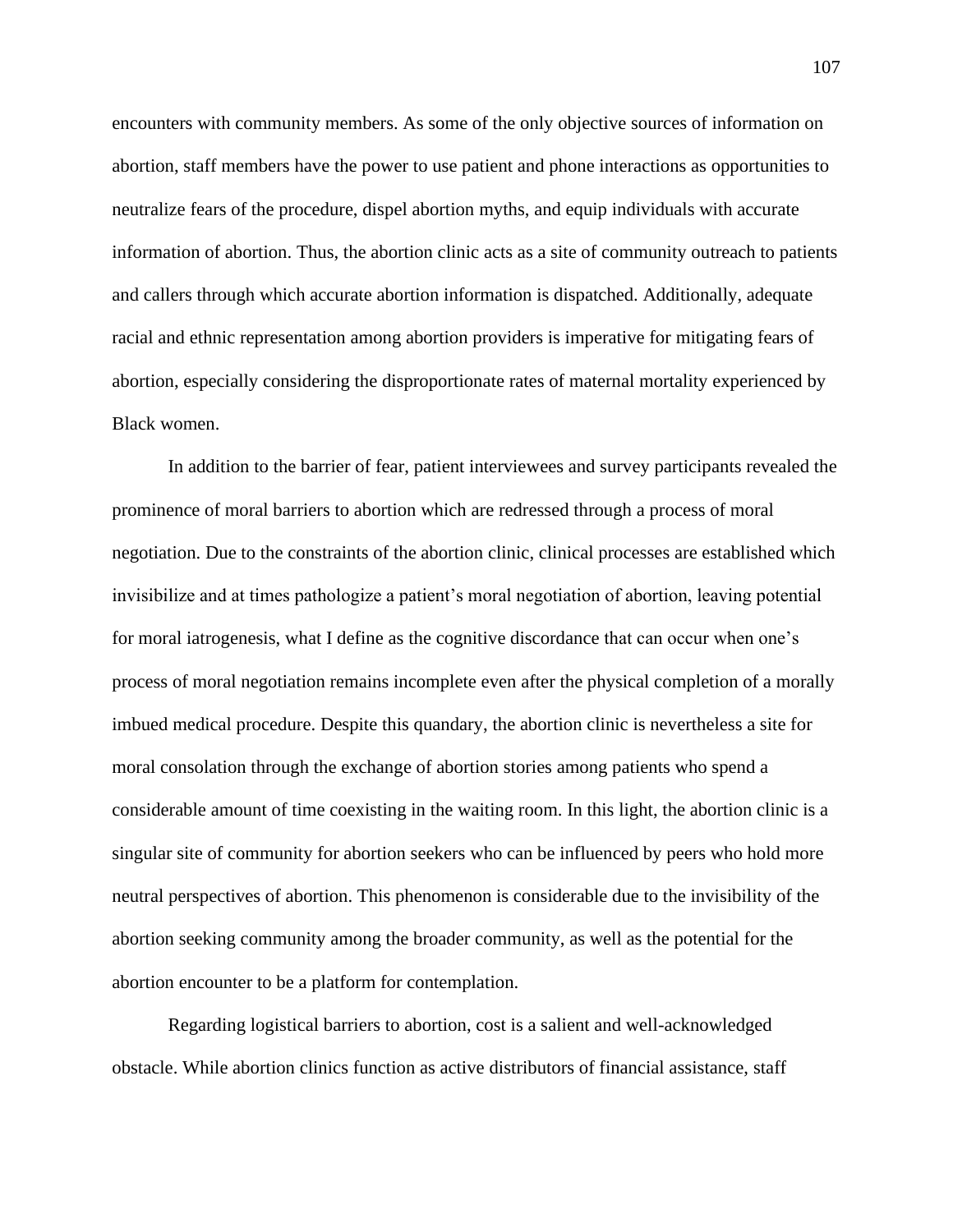members are often disempowered to act as equitable distributors of aid; the result is a bias that favors individuals who are able and willing to self-advocate as well as individuals who access aid through a more highly equipped staff member. This is a particular opportunity for growth under the paradigms of reproductive justice which acknowledges that an intersectional approach must involve facilitating access to a broad source of community resources. Thus, staff members are vital actors within the movement in their ability to equitably distribute the resources needed to acquire abortion, yet the clinical ecosystem of an abortion facility constrains their capacity to fulfill this role.

Macro-structures of policy and community-wide stigma result in a high demand for abortion that is shared among a limited number of abortion clinics, thus generating clinical processes that pathologize the practice of empathy. Furthermore, the clinical ecosystem obscures the social labor of the non-medical staff member, resulting in a lack of capacity building that would empower staff in their roles as resource distributors, educators, and liaisons. Additionally, escort policies are formidable barriers to abortion access due to the stigma of unplanned pregnancy, the stigma of abortion, and the lack of job flexibility for low-income households. The escort policy is not evidence-based, warranting a potential adjustment in its implementation. Yet, the increasing scrutinization of abortion clinics by anti-choice actors renders clinicians hesitant to incur medico-legal liability. Nevertheless, reproductive justice demands that such conversations be debated among staff members and clinical directors. After all, staff members serve as the ethnographic resource for data that can inform how reproductive justice can be better operationalized within the clinical environment.

Concerning structural barriers to abortion, the abortion clinic is particularly poised to restricting abortion access to refugee, immigrant, and migrant communities. The intensified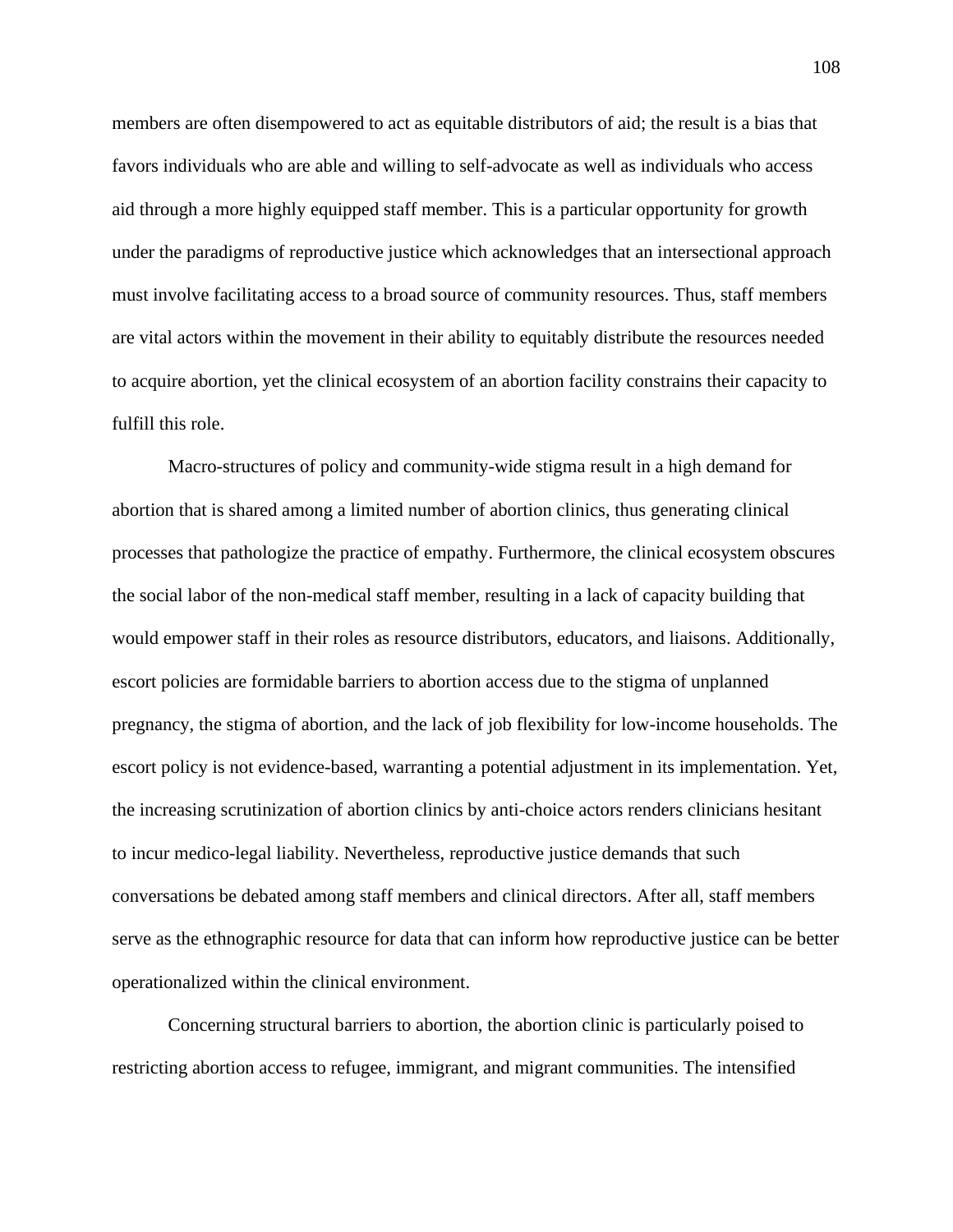clinical processes of the abortion clinic, combined with established security protocols, exacerbate a form of structural violence that I specify as structural neglect, or the passive exclusion, or neglect, of marginalized individuals due to institutional structures that preclude their access to critical services. The concept of structural neglect helps to reconceptualize the idea of 'cultural barriers' by transferring responsibility for 'cultural' disparities to the institution instead of the individual.

The structural neglect of the clinic results in a selection bias that favors refugees, immigrants, and migrants with a lower degree of structural vulnerability, a phenomenon that can leave clinicians complacent with their perceived ability to serve the RIM community. As a counteragent to structural neglect, I have defined structural competence as the ability for an institution's structures, processes, or protocols to successfully and efficiently facilitate healthcare access. This concept encourages an introspective stance among clinical institutions to interrogate the ways in which their structures, processes, and protocols can be reformed to optimize healthcare access. Several faith-based organizations (FBOs), who have historically served as social support pillars for migrant communities, demonstrate adequate forms of structural competence, thus remaining highly accessible to RIM communities, and thus serving as exemplars for reform. Despite their structural competence, the abortion stigma associated with Christian, faith-based organizations precludes abortion referrals for patients with unwanted pregnancies, resulting in a unique form of reproductive governance over the increasingly vulnerable RIM individuals who rely on such FBOs. This phenomenon thus presents an opportunity for the abortion clinic to reform its structures so as to disrupt the reproductive governance that FBOs passively exert over RIM populations.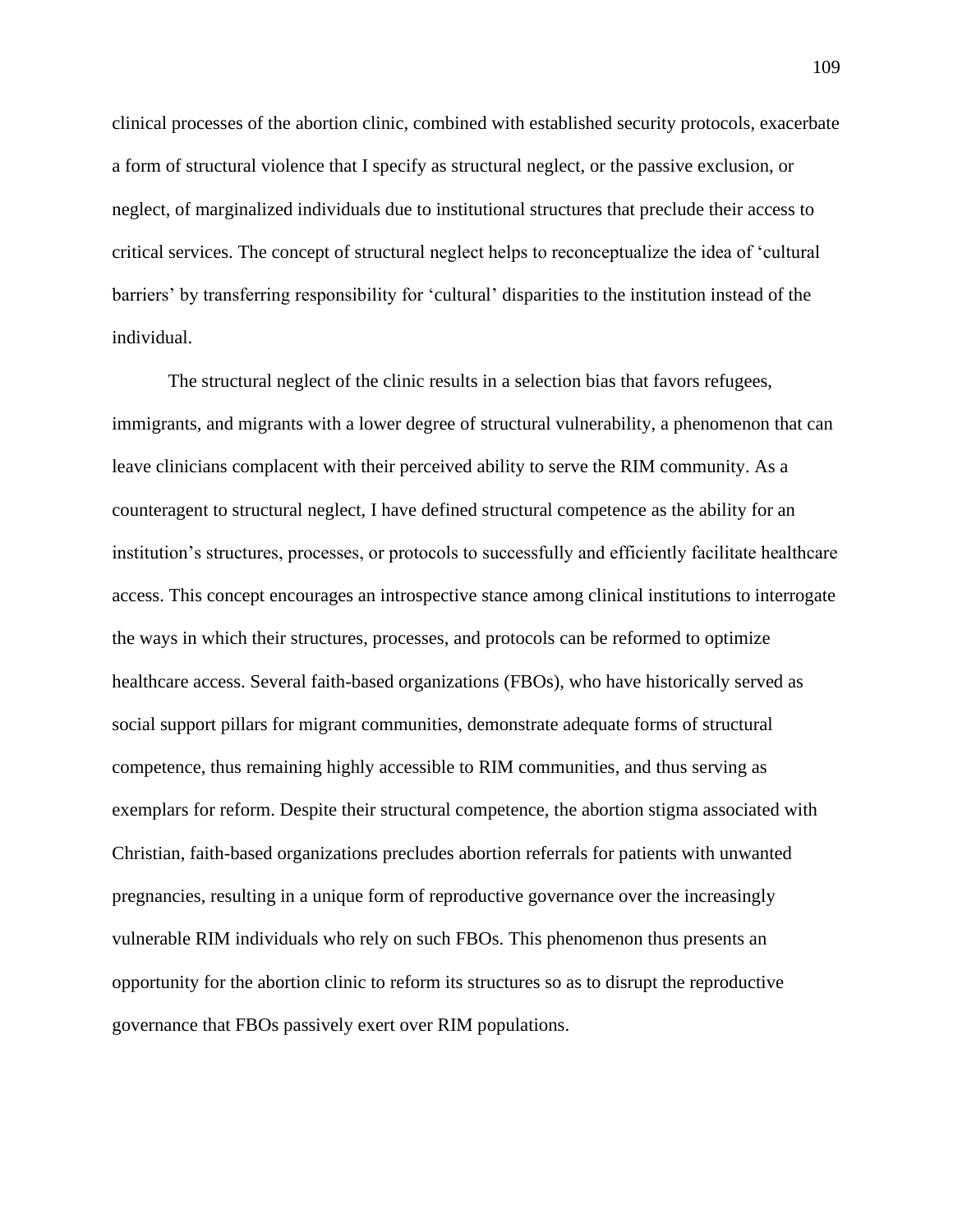# **7.2 Recommendations**

In light of the findings of this thesis, I propose the following recommendations for abortion clinics as well as the many stakeholders interested in supporting the operationalization of reproductive justice within the clinical context.

- **Reconceptualizing the Role of Non-Medical Staff Members**: The recommendations below serve multiple functions, including the direct mitigation of abortion barriers, as well as the long-term mitigation of barriers via the implementation of reproductive justice within the clinical atmosphere.
	- o Health Educators: To continually legitimize abortion and the abortion clinic, the clinic should be conceptualized as the most efficient and effective site for community education, particularly at highly trafficked clinics such as Choice. In order to accomplish this, the clinic must ensure that the social labor of nonmedical staff members is acknowledged, honored, and empowered, rather than obscured by the biomedical paradigms of the clinic. Phone operators and health educators should be recognized as community educators and receive the appropriate training and resources to be effective in that role. Trainings should include: granular medical understandings of abortion, common myths of abortion, local anti-choice efforts to delegitimize abortion, informal pedagogy, and humancentered interactions.
	- o Resource Distributors: Clinical directors should consider investing in capacity building for non-medical staff members, particularly phone operators. Phone operators do not merely create appointments. Rather, they serve to fulfill the additional aims of reproductive justice that facilitate abortion access, such as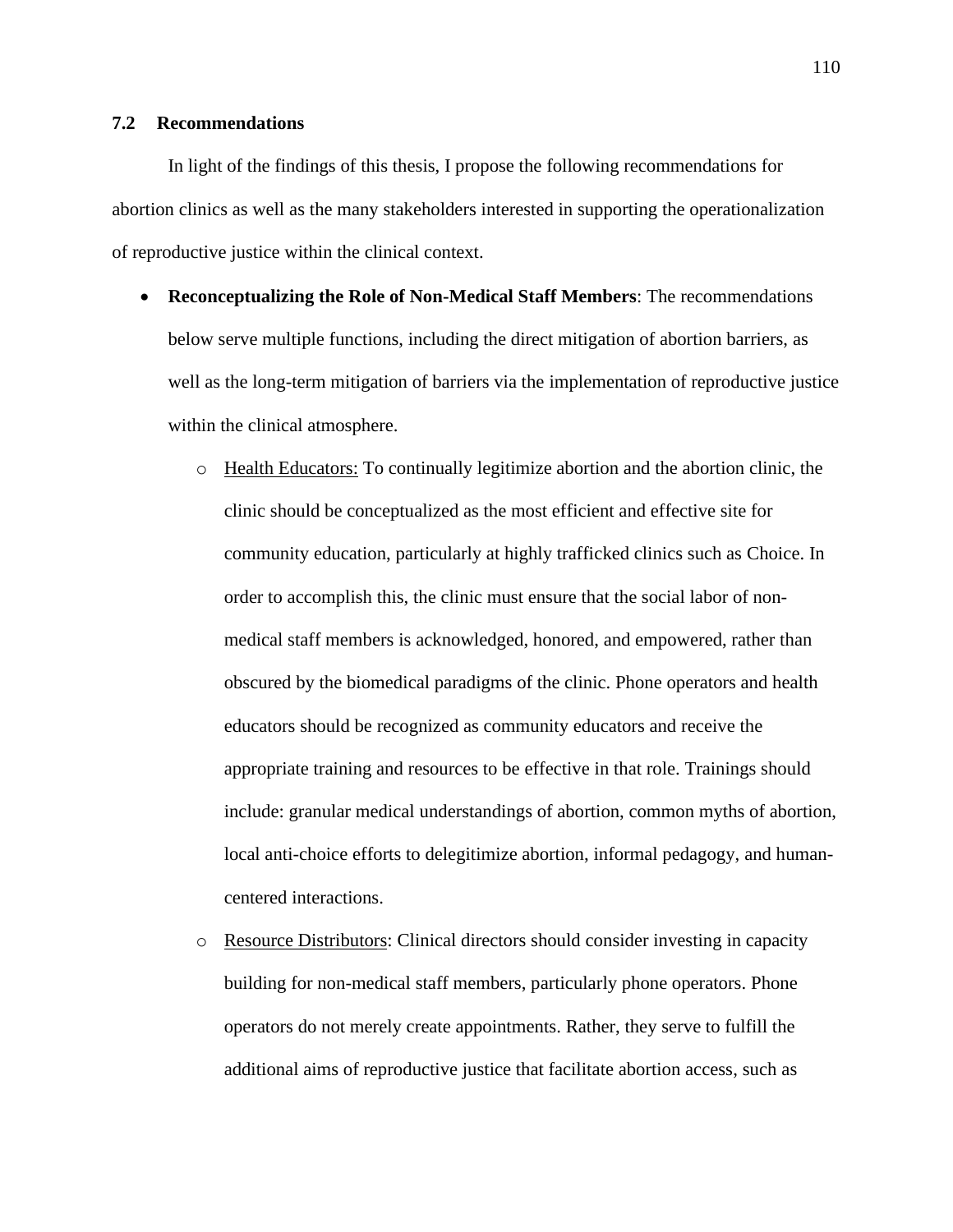acting as equitable distributors of vital community resources. Trainings and support should include: resource training, partnership building, collective action, bias recognition, emotional coping mechanisms.

- o Resource for Reform: Staff members are the ethnographic resource for data that can inform system-challenging praxis within the clinic. Platforms of communication, such as team meetings and one-on-ones, should be established to foster critical dialogue between direct-service staff members and clinical directors and executives. Direct-service staff members retain a wealth of knowledge to inform the operationalization of reproductive justice within the clinical ecosystem.
- **Reimagining the Clinical Atmosphere:** The abortion clinic is more than a space in which abortion is obtained. Rather, it is a singular site of community for abortion seekers. As such, clinics should reimagine the spaces in which patients coexist in order to foster, but not enforce, communal exchange. Exchange can come in a variety of forms including live conversation with other patients, or anonymous conversation with past and future patients via journals or conversation boards. The waiting rooms of clinics can be reimagined with techniques such as: 1) inserting conversation pieces, such as art or poetry 2) utilizing comfortable furniture such as couches and bean bags to foster a sense of relaxation, 3) providing journals in which patients can anonymously share their thoughts and/or read the thoughts of former peers, 4) providing engaging education materials on abortion for patients to read while waiting, 5) providing healthy sources of distraction such as games, art, or books.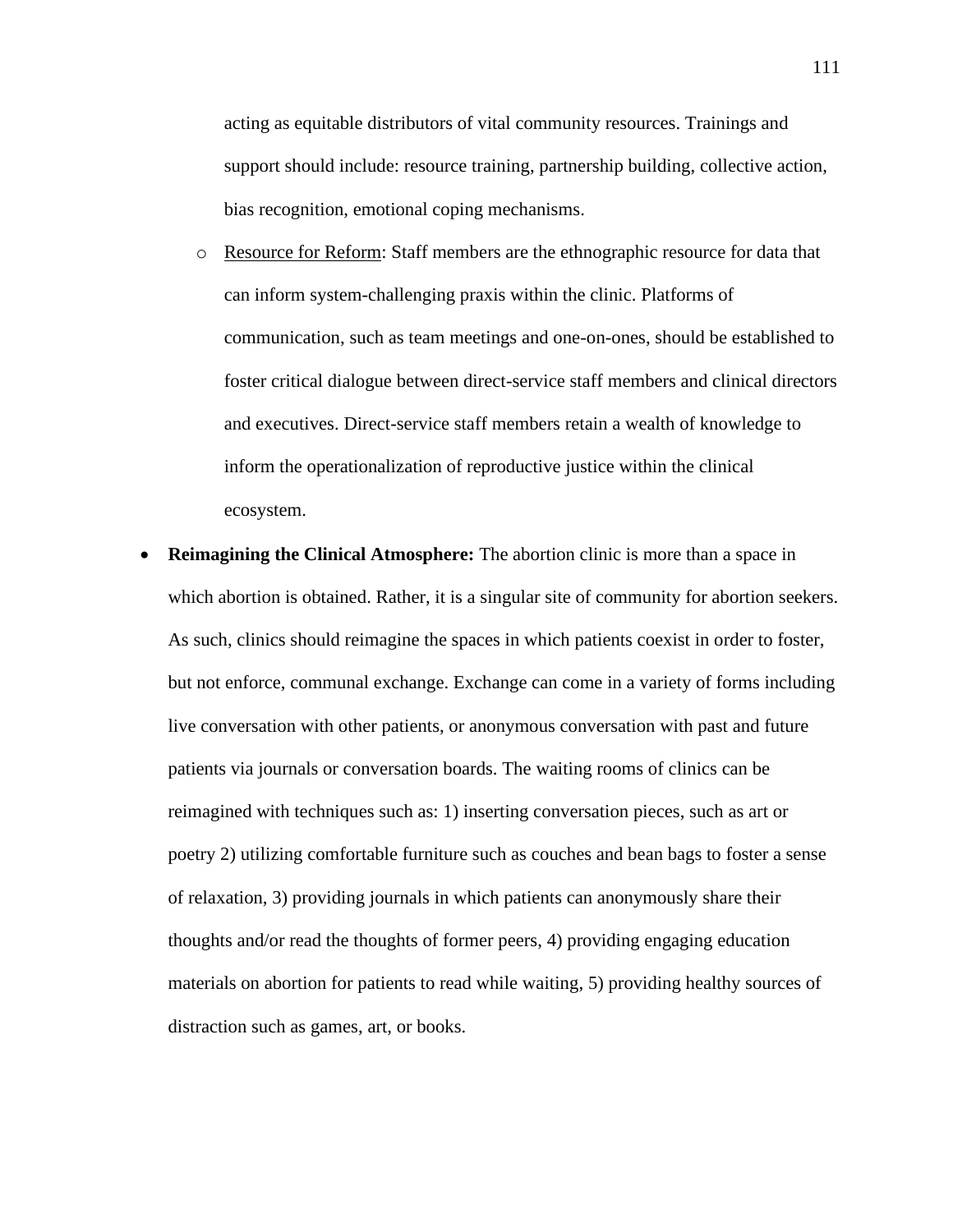- **Prioritize structural competency tailored to refugee, immigrant, and migrant communities:** Abortion clinics should look to non-profits and FBOs serving RIM communities for concrete examples of structural competency. Examples include: 1) maintaining a highly multilingual and multicultural staff, 2) advertising services in multiple languages, 3) incorporating a mechanism to ensure communication with individuals who are more comfortable with in-person vs. phone correspondence (i.e.: an interested staff member is charged with following up with all attempted walk-ins), 4) offering services within walking distance or bus routes. Clinics should also seek to disrupt the reproductive governance of FBO culture among RIM communities through establishing partnerships with willing non-profits and FBOs, establishing a referral network with willing clinics and FBOs, and providing community outreach with the assistance of community partners that can act as cultural brokers between the clinic and RIM communities.
- Lobbying to corporations: abortion clinics are substantially constrained by seemingly intractable anti-abortion legislation. In a society in which corporations exert an increasing degree of governance over the population, advocates should concentrate efforts on establishing collective action with influential corporations (DeSalvo et al. 2017). This gives the clinic access to sorely needed finances and technologies. Additionally, the aims of abortion advocacy may be carried to higher political platforms by leveraging corporate influence.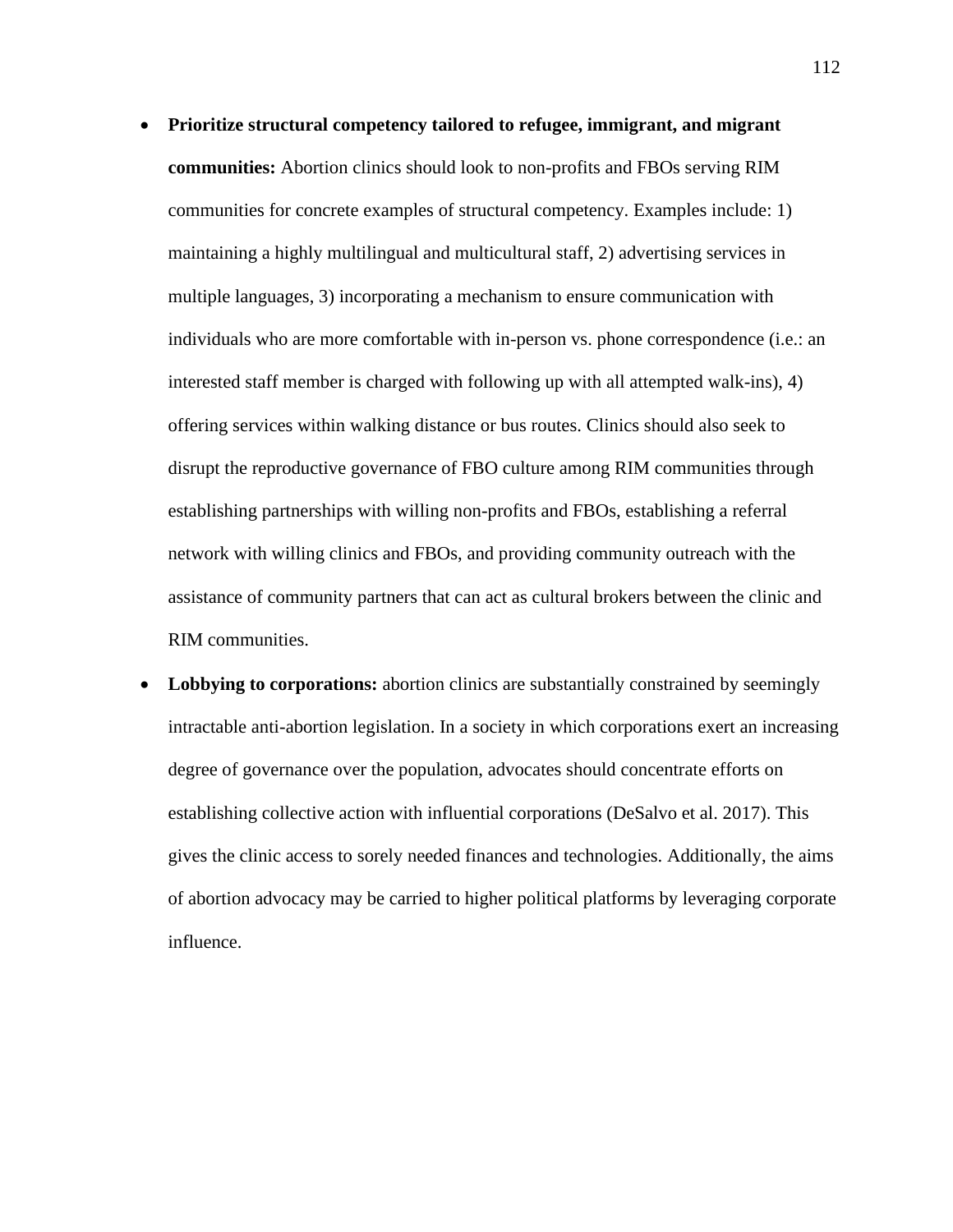#### **8 CONCLUSION**

Critical medical anthropology informs this ethnography on the ways in which the abortion clinic enhances and constrains access to abortion (Singer 1995). This study includes surveys, in-depth interviews, and intensive participant observation in my roles as researcher and as a staff member within a highly trafficked abortion clinic in the US Southeast. These methods allowed me to interrogate the interaction between macro-level structures such as policy, history, and stigma, and the micro-level experience of seeking, providing, and obtaining abortion (Singer 1995), thus offering concrete examples of the ways in which restrictive legislation manifests in the interaction between the abortion clinic and the abortion seeker. With respect to the ways in which the clinic intensifies barriers to abortion, data analysis demonstrates that the increased politicization of abortion manifests at the clinical level to 1) maintain unnecessary barriers of cost by rendering staff as disempowered to be equitable distributors of resources, 2) generate barriers of transportation through an increased sense of medico-liability that renders clinics hesitant to challenge existing escort protocols, 3) obscure the processes of moral negotiation that are unique to abortion and that are salient considerations to many abortion seekers, 4) burden the clinic with an increasing need to legitimize itself and dispel fears of abortion, 5) intensify forms of structural neglect, particularly towards refugees, immigrants, and migrants, and 6) provide limited opportunity for the clinic to disrupt the reproductive governance of faith-based ideologies over highly vulnerable refugee, immigrant, and migrant communities.

Despite these various barriers, the abortion clinic is also a critical site of opportunity for mitigating barriers to abortion. Key insights of the clinic's leverage points include 1) the salient role that staff members play in dispelling abortion fears and legitimizing the procedure, 2) the abortion clinic as a site of community where abortion stories can be exchanged to neutralize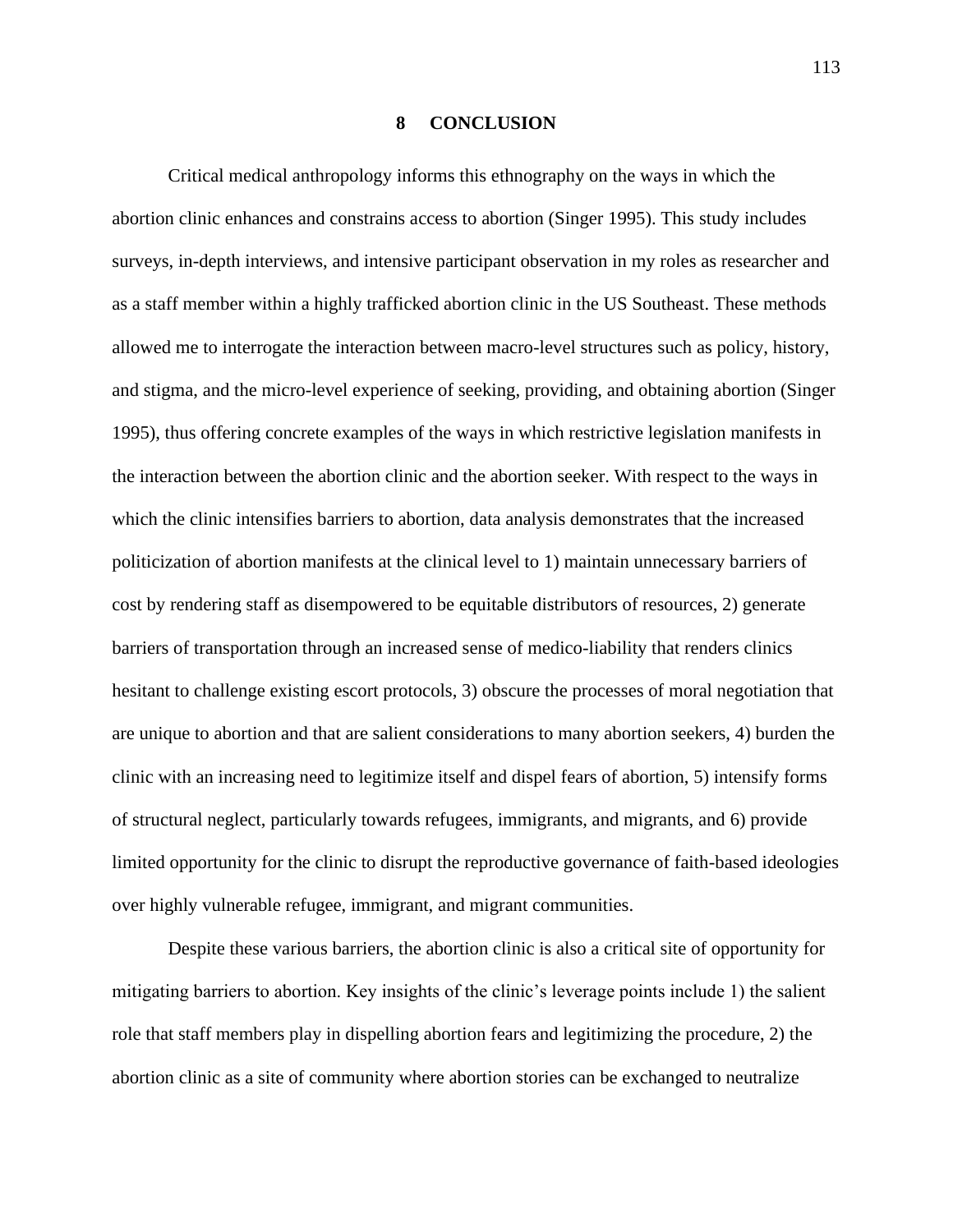stigma and moral quandaries, 3) the role of direct-service staff members as thought-leaders for operationalizing reproductive justice within the clinic, 4) the role of staff members as community educators and resource distributors, and 5) the clinic as an active disruptor of reproductive governance over refugees, immigrants, and migrants.

Among the rising tide of anti-abortion legislation throughout the United States, the abortion clinic provides paramount opportunity for the counter movements of feminism and reproductive justice. The abortion clinic is not merely a provider of abortion, but rather a potent leverage point for advocates who seek productive, concrete strategies in the fight for reproductive justice. Not only does the clinic act as a direct mitigator of abortion barriers, but just as importantly, it is a potential locus for social ferment, or a social space to explore new ways of addressing and responding to human needs (Scheper-Hughes 1990). Given that the population of abortion seekers in the US are largely comprised of women of color, the abortion clinic is a direct site of advocacy for such groups who are marginalized not only within the realm of reproductive care, but within the general field of healthcare. Yet, given the limited power and agency of the abortion clinic due to increasing anti-abortion legislation, the clinic is in dire need of support. May advocates, leaders, philanthropists, and clinicians increasingly invest in the abortion clinic as an indispensable instrument opportunity in the fight for human rights.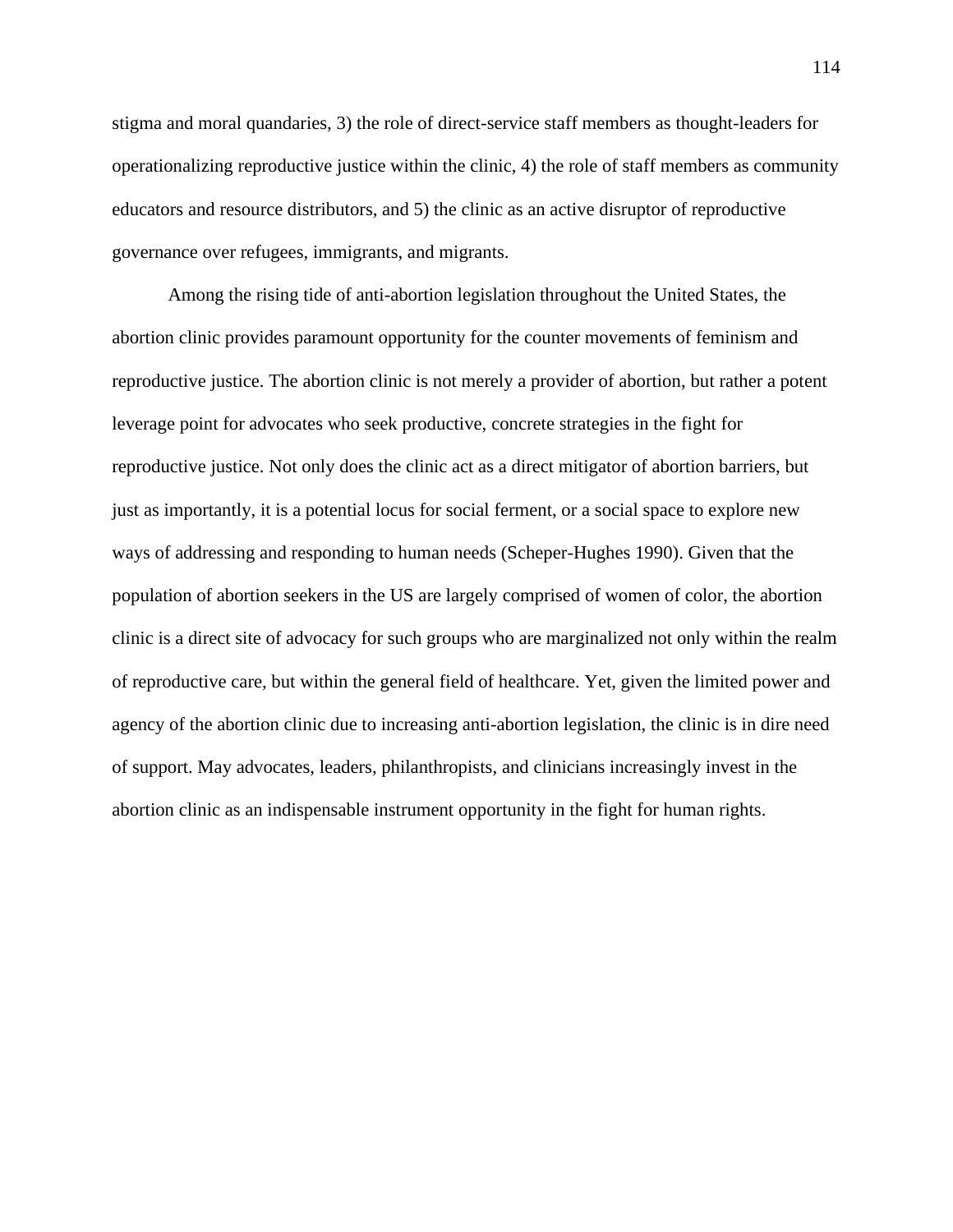### **9 REFERENCES**

- Aiken, Abigail R. A., Jennifer E. Starling, Alexandra van der Wal, Sascha van der Vliet, Kathleen Broussard, Dana M. Johnson, Elisa Padron, Rebecca Gomperts, and James G. Scott. 2020. "Demand for Self-Managed Medication Abortion Through an Online Telemedicine Service in the United States." *American Journal of Public Health* 110 (1): 90–97. [https://doi.org/10.2105/AJPH.2019.305369.](https://doi.org/10.2105/AJPH.2019.305369)
- Adashi, Eli Y., and Rachel H. Occhiogrosso. 2017. "The Hyde Amendment at 40 Years and Reproductive Rights in the United States: Perennial and Panoptic." *JAMA* 317 (15): 1523– 24. [https://doi.org/10.1001/jama.2017.2742.](https://doi.org/10.1001/jama.2017.2742)
- Andaya, Elise, and Joanna Mishtal. 2017. "The Erosion of Rights to Abortion Care in the United States: A Call for a Renewed Anthropological Engagement with the Politics of Abortion: Erosion of Rights to Abortion Care in the United States." *Medical Anthropology Quarterly* 31 (1): 40–59. [https://doi.org/10.1111/maq.12298.](https://doi.org/10.1111/maq.12298)
- Anderson, Elizabeth M., Sarah K. Cowan, Jenny A. Higgins, Nicholas B. Schmuhl, and Cynthie K. Wautlet. 2022. "Willing but Unable: Physicians' Referral Knowledge as Barriers to Abortion Care." *SSM - Population Health* 17 (March): 1-7. [https://doi.org/10.1016/j.ssmph.2021.101002.](https://doi.org/10.1016/j.ssmph.2021.101002)
- Ball, Donald W. 1967. "An Abortion Clinic Ethnography." *Social Problems* 14 (3): 293–301. [https://doi.org/10.2307/799151.](https://doi.org/10.2307/799151)
- Banke-Thomas, Aduragbemi, Kafuli Agbemenu, and Crista Johnson-Agbakwu. 2019. "Factors Associated with Access to Maternal and Reproductive Health Care among Somali Refugee Women Resettled in Ohio, United States: A Cross-Sectional Survey." Journal of Immigrant and Minority Health 21 (5): 946–53. http://dx.doi.org/10.1007/s10903-018-0824-4.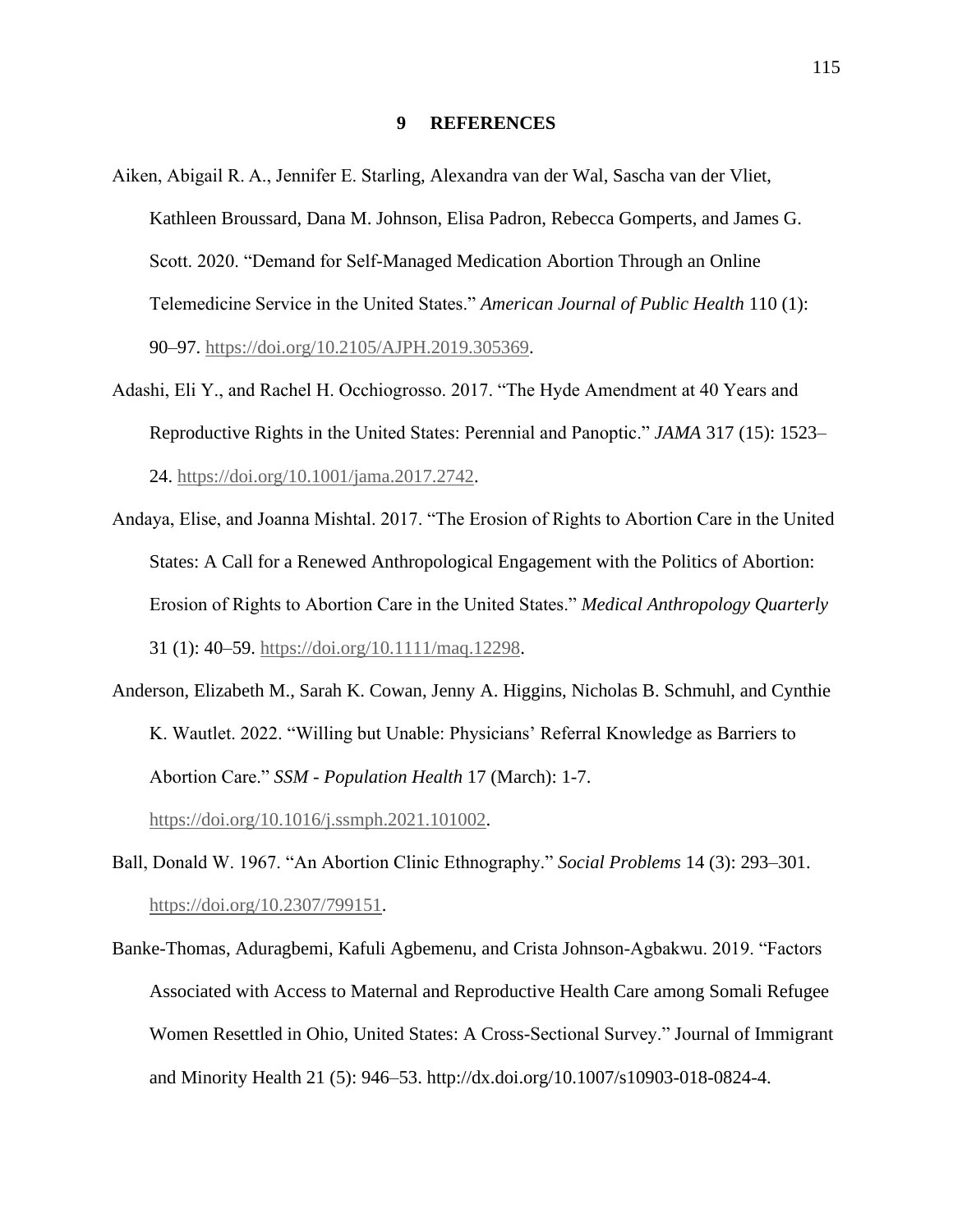- Barker, Kristin. 2009. *The Fibromyalgia Story: Medical Authority And Women'S Worlds Of Pain*. Philadelphia: Temple University Press.
- Bedsider. n.d. "Find a Verified Abortion Provider 2021." Bedsider. Accessed April 6, 2022. [https://www.bedsider.org/abortion.](https://www.bedsider.org/abortion)
- Baum, Sarah E., Kari White, Kristine Hopkins, Joseph E. Potter, and Daniel Grossman. 2016. "Women's Experience Obtaining Abortion Care in Texas after Implementation of Restrictive Abortion Laws: A Qualitative Study." *PLOS ONE* 11 (10): 1-14. [https://doi.org/10.1371/journal.pone.0165048.](https://doi.org/10.1371/journal.pone.0165048)
- Bernard, H. Russell. 2011. *Research Methods in Anthropology: Qualitative and Quantitative Approaches*. 5th ed. Lanham, Md: AltaMira Press.
- Betancourt, Gabriela S., Lisa Colarossi, and Amanda Perez. 2013. "Factors Associated with Sexual and Reproductive Health Care by Mexican Immigrant Women in New York City: A Mixed Method Study." *Journal of Immigrant and Minority Health* 15 (2): 326–33. [http://dx.doi.org/10.1007/s10903-012-9588-4.](http://dx.doi.org/10.1007/s10903-012-9588-4)
- Cannold, Leslie. 2002. "Understanding and Responding to Anti-Choice Women-Centered Strategies." *Reproductive Health Matters* 10 (19): 171–79.
- Castañeda, Heide. 2010. "Im/Migration and Health: Conceptual, Methodological, and Theoretical Propositions for Applied Anthropology." *NAPA Bulletin* 34 (1): 6–27. [https://doi.org/10.1111/j.1556-4797.2010.01049.x.](https://doi.org/10.1111/j.1556-4797.2010.01049.x)

Chen, Xiaoling, and Eloiss B. Hulsbrink. 2019. "Barriers to Achieving 'Economic Self-Sufficiency': The Structural Vulnerability Experienced by Refugee Families in Denver, Colorado." *Human Organization* 78 (3): 218–29. [https://doi.org/10.17730/0018-](https://doi.org/10.17730/0018-7259.78.3.218) [7259.78.3.218.](https://doi.org/10.17730/0018-7259.78.3.218)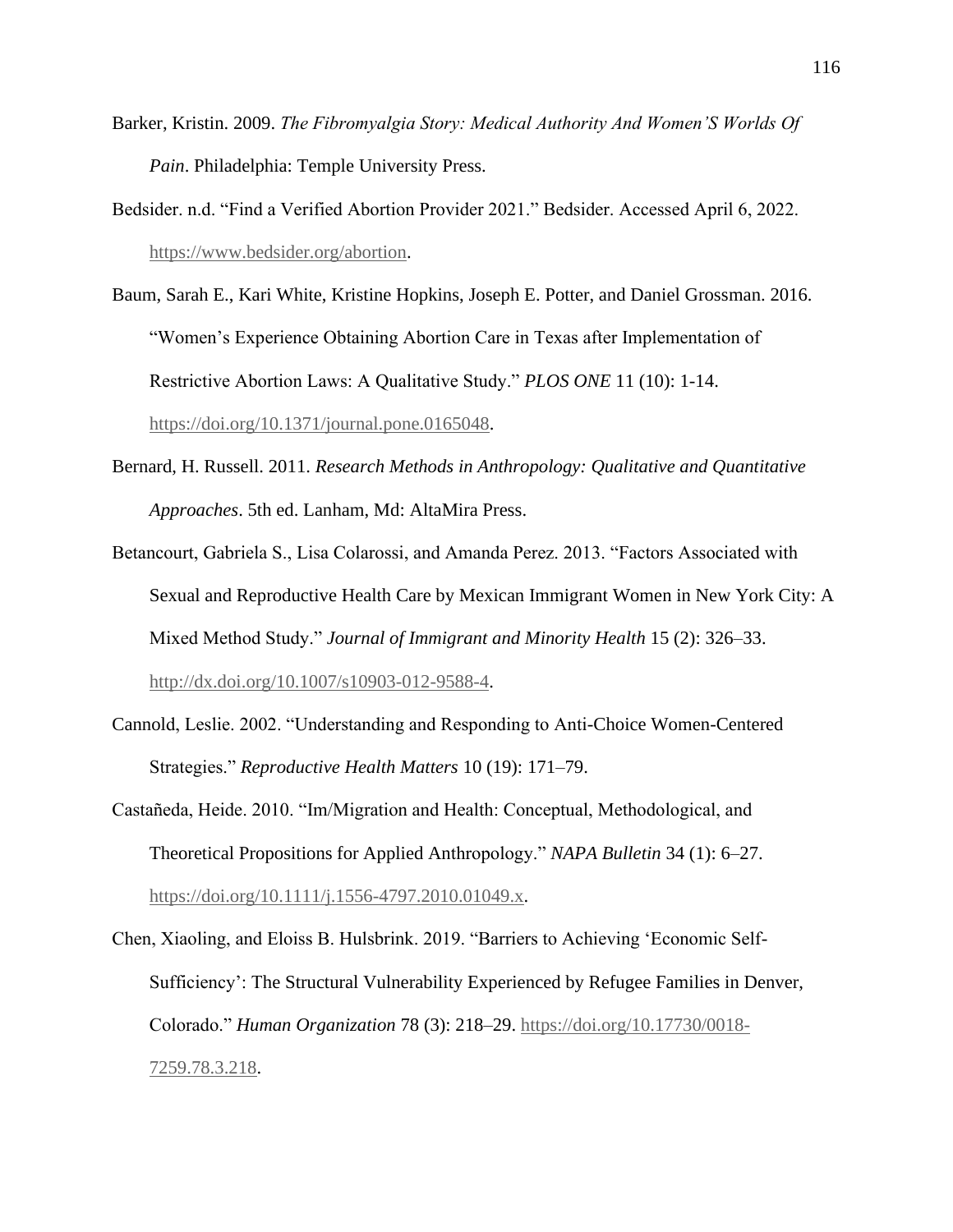- Cockrill, Kate, and Antonia Biggs. 2018. "Can Stories Reduce Abortion Stigma? Findings from a Longitudinal Cohort Study." *Culture, Health & Sexuality* 20 (3): 335–50.
- Colen, Shellee. "Like a Mother to Them": Stratified Reproduction and West Indian Chilcare Workers and Employers in New York in Ginsburg F., Rapp R., 1995, Conceiving the New World Order. The Global Politics of Reproduction, Berkley." (1995): 464.
- Crenshaw, Kimberle. 1992 "Race, Gender, and Sexual Harassment." *Southern California Law Review* 65 (3): 1467-1476.
- Das, Veena, and Arthur Kleinman. 2000. "Introduction." In *Violence and Subjectivity*, edited by Veena Das, Arthur Kleinman, Mamphela Ramphele, and Pamela Reynolds, 1–17. Berkeley and Los Angeles: University of California Press.
- Deeb-Sossa, Natalia, and Deborah L. Billings. 2014. "Barriers to Abortion Facing Mexican Immigrants in North Carolina: Choosing Folk Healers versus Standard Medical Options." *Latino Studies* 12 (3): 399–423. [http://dx.doi.org/10.1057/lst.2014.44.](http://dx.doi.org/10.1057/lst.2014.44)
- DeSalvo, Karen B., Y. Claire Wang, Andrea Harris, John Auerbach, Denise Koo, and Patrick O'Carroll. 2017. "Public Health 3.0: A Call to Action for Public Health to Meet the Challenges of the 21st Century." *Preventing Chronic Disease* 14 (September): 170017. [https://doi.org/10.5888/pcd14.170017.](https://doi.org/10.5888/pcd14.170017)
- Dickerson, Caitlin. 2020. "Inquiry Ordered Into Claims Immigrants Had Unwanted Gynecology Procedures." *The New York Times*, September 16, 2020, sec. U.S. [https://www.nytimes.com/2020/09/16/us/ICE-hysterectomies-whistleblower-georgia.html.](https://www.nytimes.com/2020/09/16/us/ICE-hysterectomies-whistleblower-georgia.html)
- El Hassan, L. A., E. A. G. Khalil, and A. M. El-Hassan. 2002. "Socio-Cultural Aspects of Leprosy among the Masalit and Hawsa Tribes in the Sudan." *Leprosy Review* 73 (1): 20–28.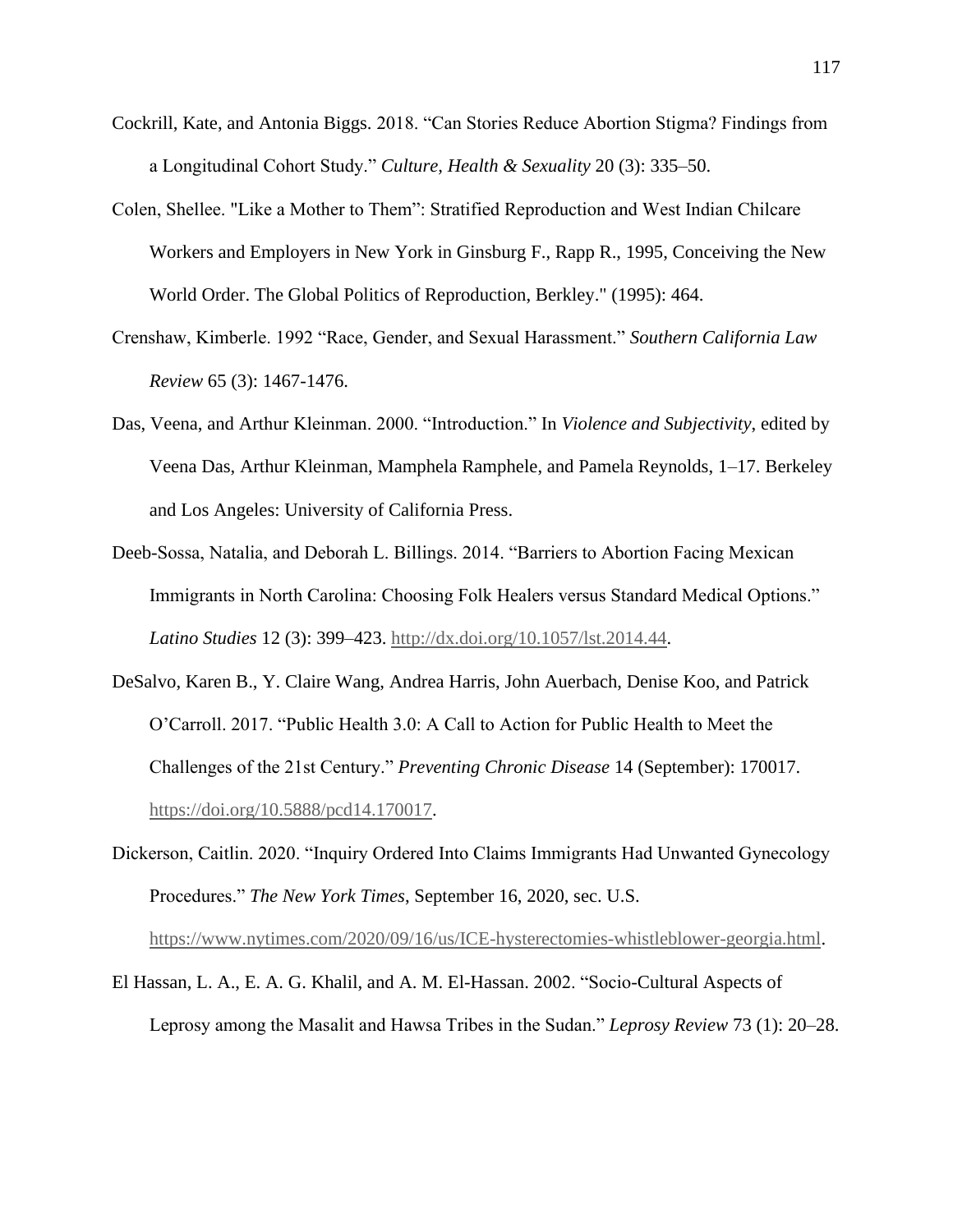- Farmer, Paul. 1996. "On Suffering and Structural Violence: A View from Below." *Daedalus* 125 (1): 261-283.
- Ferguson, James, and Akhil Gupta. 2002. "Spatializing States: Toward an Ethnography of Neoliberal Governmentality." *American Ethnologist* 29 (4): 981–1002.

Foucault, Michel. 1990. *The History of Sexuality: An Introduction*. New York: Vintage Books.

- Franklin, Sarah. 1991. "Fetal Fascinations: New Dimensions to the Medical-Scientific Construction of Fetal Personhood." In *Off-Centre: Feminism and Cultural Studies*, edited by Sarah Franklin, Celia Lury, and Jackie Stacey, 190–205. London: HarperCollins Academic.
- Frazier, Emily. 2021. "Understanding 'Faith' in Faith-Based Organizations: Refugee Resettlement Work as Religious Practice." *Social & Cultural Geography* 0 (0): 1–20. [https://doi.org/10.1080/14649365.2021.1910992.](https://doi.org/10.1080/14649365.2021.1910992)
- Galtung, Johan. 1990. "Cultural Violence." *Journal of Peace Research* 27 (3): 291–305. [https://doi.org/10.1177/0022343390027003005.](https://doi.org/10.1177/0022343390027003005)
- Goffman, Erving. 1963. *Stigma : Notes on the Management of Spoiled Identity*. A Spectrum Book. Englewood Cliffs, NJ: Prentice-Hall.
- Goss, Gay L. 2004. "The Perception of Pain and Knowledge-Seeking in Women Choosing Medical Abortion." *Clinical Excellence for Nurse Practitioners* 8 (4): 172–76.
- Green, Monica H. 2008. *Making Women's Medicine Masculine: The Rise of Male Authority in Pre-Modern Gynaecology*. New York: Oxford University Press Inc.
- Grossman, Daniel, Kate Grindlay, Anna L. Altshuler, and Jay Schulkin. 2019. "Induced Abortion Provision Among a National Sample of Obstetrician–Gynecologists." *Obstetrics & Gynecology* 133 (3): 477–83. [https://doi.org/10.1097/AOG.0000000000003110.](https://doi.org/10.1097/AOG.0000000000003110)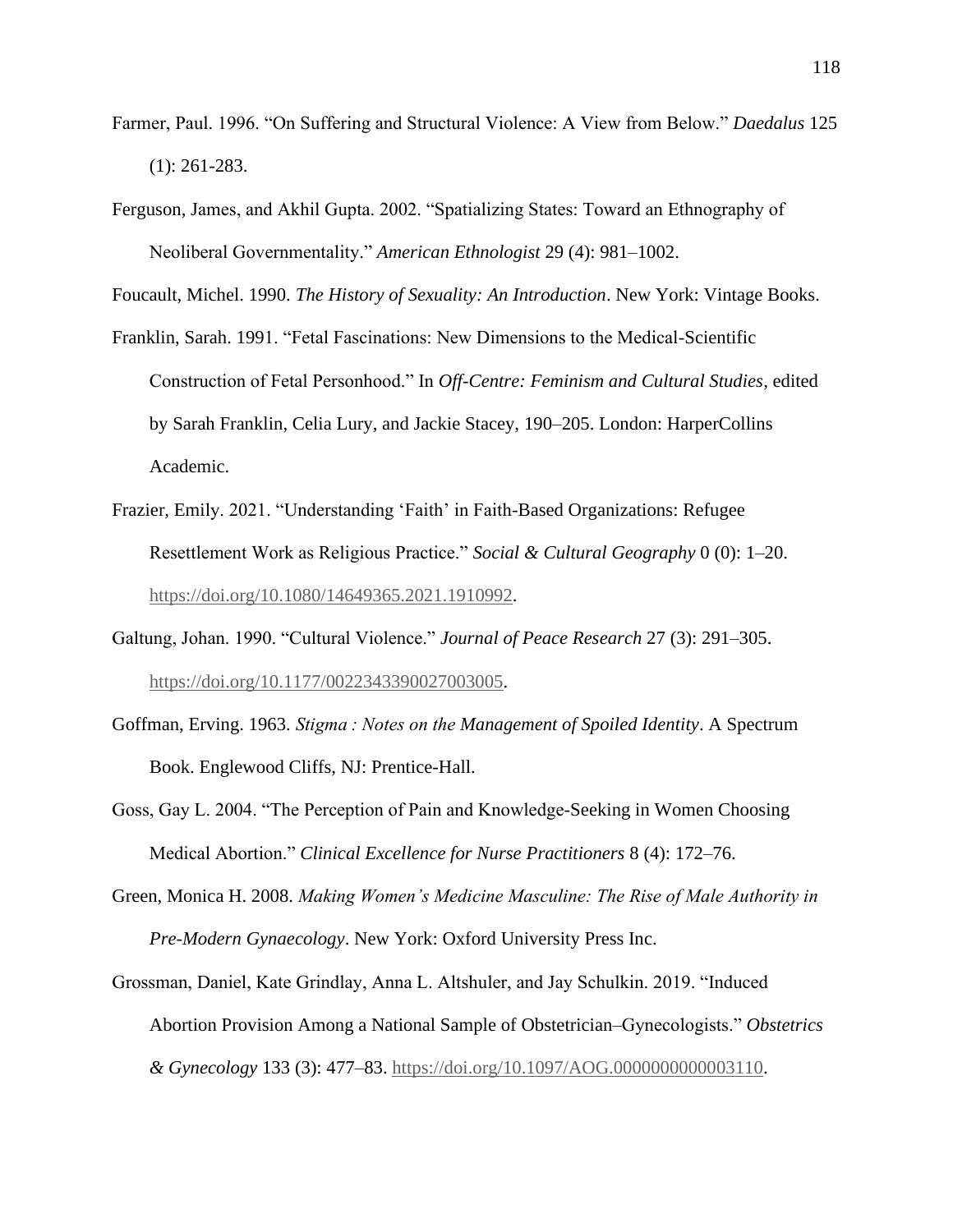- Guest, Greg, Arwen Bunce, and Laura Johnson. 2006. "How Many Interviews Are Enough?: An Experiment with Data Saturation and Variability." *Field Methods* 18 (1): 59–82. [https://doi.org/10.1177/1525822X05279903.](https://doi.org/10.1177/1525822X05279903)
- Guest, Greg. 2014. "Sampling and Selecting Participants in Field Research." In *Handbook of Methods in Cultural Anthropology*, 206–37. California, United States: Rowman & Littlefield Publishers.

[http://ebookcentral.proquest.com/lib/gsu/detail.action?docID=1734036.](http://ebookcentral.proquest.com/lib/gsu/detail.action?docID=1734036)

- Guttmacher Institute. 2020. "Targeted Regulation of Abortion Providers (TRAP) Laws." Guttmacher Institute. [https://www.guttmacher.org/evidence-you-can-use/targeted](https://www.guttmacher.org/evidence-you-can-use/targeted-regulation-abortion-providers-trap-laws)[regulation-abortion-providers-trap-laws.](https://www.guttmacher.org/evidence-you-can-use/targeted-regulation-abortion-providers-trap-laws)
- Hanschmidt, Franz, Katja Linde, Anja Hilbert, Steffi G. Riedel- Heller, and Anette Kersting. 2016. "Abortion Stigma: A Systematic Review." *Perspectives on Sexual and Reproductive Health* 48 (4): 169–77. [https://doi.org/10.1363/48e8516.](https://doi.org/10.1363/48e8516)
- Hoke, Morgan K., and Thomas McDade. 2014. "Biosocial Inheritance: A Framework for the Study of the Intergenerational Transmission of Health Disparities." *Annals of Anthropological Practice* 38 (2): 187–213. [https://doi.org/10.1111/napa.12052.](https://doi.org/10.1111/napa.12052)
- Illich, Ivan. 1974. "Medical Nemesis." *The Lancet* 303 (7863): 918–21. [https://doi.org/10.1016/S0140-6736\(74\)90361-4.](https://doi.org/10.1016/S0140-6736(74)90361-4)
- Jerman, J., L. Frohwirth, M. L. Kavanaugh, and N. Blades. 2017. "Barriers to Abortion Care and Their Consequences for Patients Traveling for Services: Qualitative Findings from Two States." *Perspectives on Sexual and Reproductive Health* 49 (2): 95–102.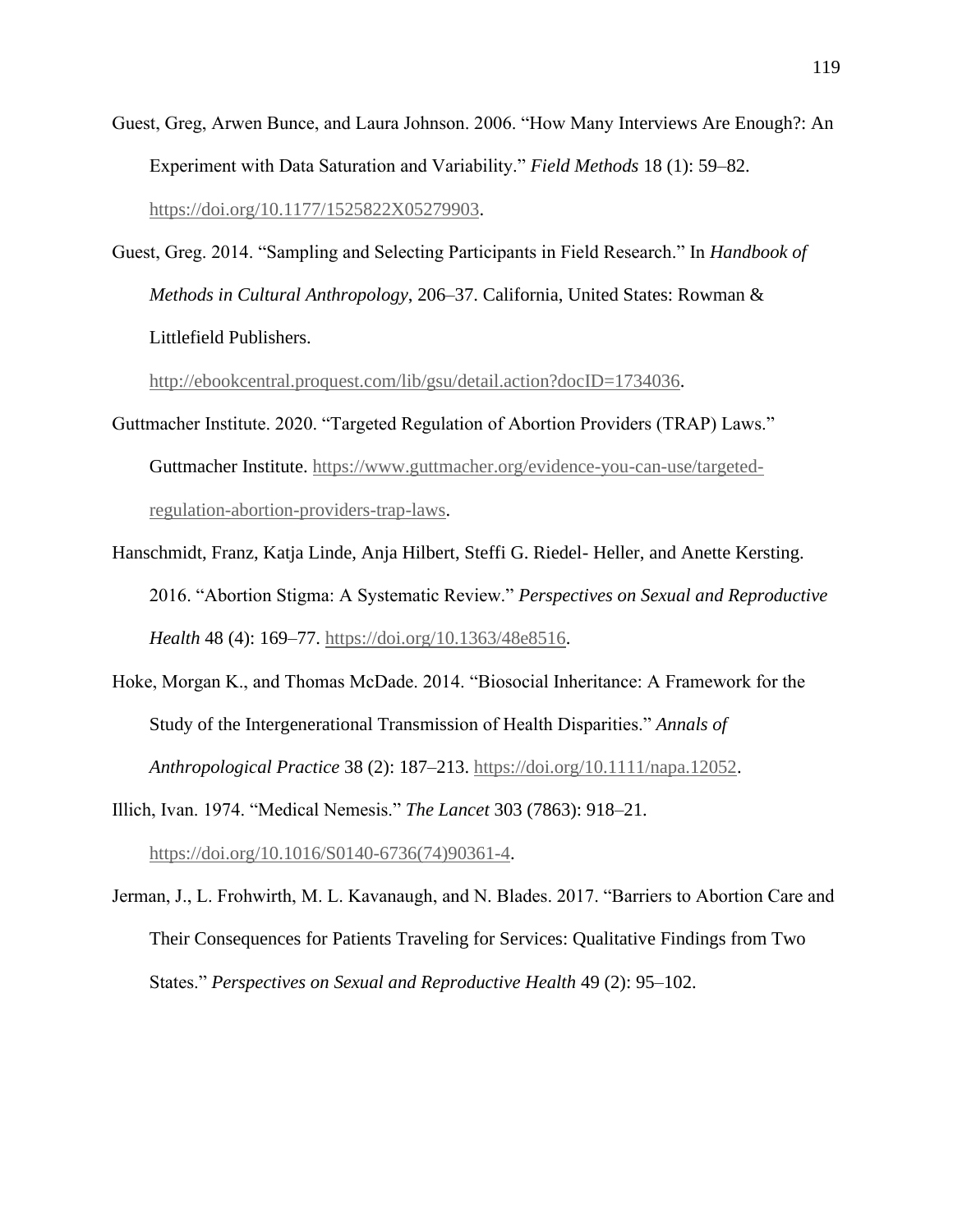Jerman, Jenna, Rachel K. Jones, and Tsuyoshi Onda. 2016. "Characteristics of U.S. Abortion Patients in 2014 and Changes Since 2008." Guttmacher Institute. [https://www.guttmacher.org/report/characteristics-us-abortion-patients-2014.](https://www.guttmacher.org/report/characteristics-us-abortion-patients-2014)

Johnson, Jeffrey C., Christine Avenarius, and Jack Weatherford. 2006. "The Active Participant-Observer: Applying Social Role Analysis to Participant Observation." *Field Methods* 18 (2): 111–34. [https://doi.org/10.1177/1525822X05285928.](https://doi.org/10.1177/1525822X05285928)

Johnson, Jeffrey, and Daniel Hrushka. 2014. "Research Design and Research Strategies." In *Handbook of Methods in Cultural Anthropology*, 95–126. California, United States: Rowman & Littlefield Publishers.

[http://ebookcentral.proquest.com/lib/gsu/detail.action?docID=1734036.](http://ebookcentral.proquest.com/lib/gsu/detail.action?docID=1734036)

Jones, Rachel K., Elizabeth Witwer, and Jenna Jerman. 2019. "Abortion Incidence and Service Availability in the United States, 2017." Guttmacher Institute.

[https://www.guttmacher.org/report/abortion-incidence-service-availability-us-2017.](https://www.guttmacher.org/report/abortion-incidence-service-availability-us-2017)

- Kaiser Family Foundation. 2021. "Reported Legal Abortions by Race of Women Who Obtained Abortion by the State of Occurrence." Kaiser Family Foundation. [https://www.kff.org/womens-health-policy/state-indicator/abortions-by-race/.](https://www.kff.org/womens-health-policy/state-indicator/abortions-by-race/)
- Kavanaugh, M. L., J. Jerman, and L. Frohwirth. 2019. "'It's Not Something You Talk about Really': Information Barriers Encountered by Women Who Travel Long Distances for Abortion Care." *Contraception* 100 (1): 79–84.
- Keefe-Oates, Brianna, Shelly Makleff, Eleuthera Sa, Luz Janeth Forero, Doroteo Mendoza, Marco Antonio Olaya, Fabiola Avila Morales, Jennifer Friedman, and Sarah E. Baum. 2020. "Experiences with Abortion Counselling in Mexico City and Colombia: Addressing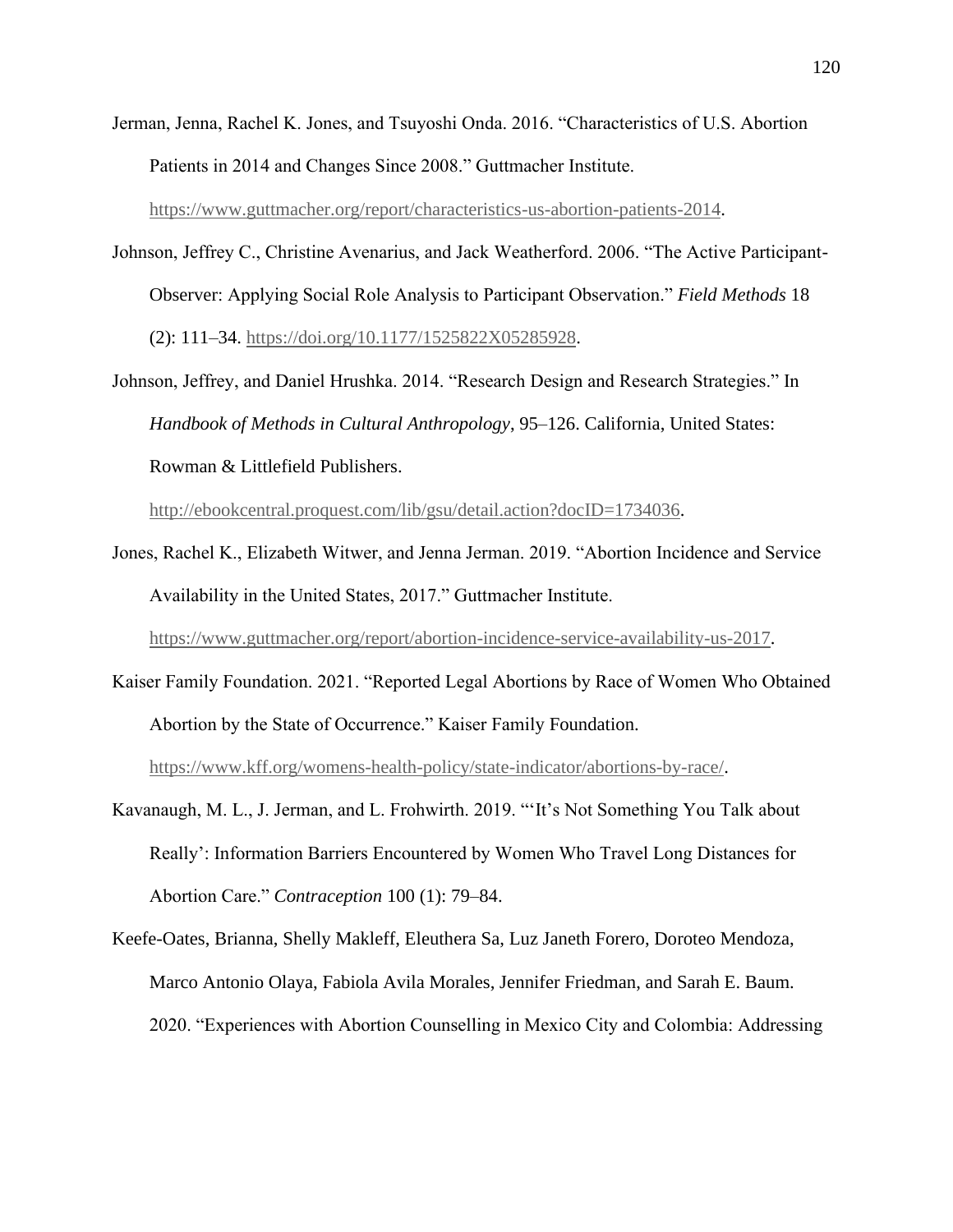Women's Fears and Concerns." *Culture, Health & Sexuality* 22 (4): 413–28.

[https://doi.org/10.1080/13691058.2019.1604995.](https://doi.org/10.1080/13691058.2019.1604995)

Kerestes, Courtney, Rebecca Delafield, Jennifer Elia, Erica Chong, Bliss Kaneshiro, and Reni Soon. 2021. "'It Was Close Enough, but It Wasn't Close Enough': A Qualitative Exploration of the Impact of Direct-to-Patient Telemedicine Abortion on Access to Abortion Care." *Contraception* 104 (1): 67–72.

[https://doi.org/10.1016/j.contraception.2021.04.028.](https://doi.org/10.1016/j.contraception.2021.04.028)

Kimport, Katrina, Kate Cockrill, and Tracy A. Weitz. 2012. "Analyzing the Impacts of Abortion Clinic Structures and Processes: A Qualitative Analysis of Women's Negative Experience of Abortion Clinics." *Contraception* 85 (2): 204–10.

[https://doi.org/10.1016/j.contraception.2011.05.020.](https://doi.org/10.1016/j.contraception.2011.05.020)

- Kleinman, Arthur. 1989. *The Illness Narratives: Suffering, Healing, And The Human Condition*. Reprint Edition. New York: Basic Books.
- Lambert, Susan J., Anna Haley-Lock, and Julia R. Henly. 2012. "Schedule Flexibility in Hourly Jobs: Unanticipated Consequences and Promising Directions." *Community, Work & Family* 15 (3): 293–315. [https://doi.org/10.1080/13668803.2012.662803.](https://doi.org/10.1080/13668803.2012.662803)
- LeCompte, Margaret D., and Jean J. Schensul. 2010. *Designing and Conducting Ethnographic Research: An Introduction*. California, United States: AltaMira Press. [http://ebookcentral.proquest.com/lib/gsu/detail.action?docID=634316.](http://ebookcentral.proquest.com/lib/gsu/detail.action?docID=634316)
- Levy, Robert I., and Douglas W. Hollan. 2014. "Person-Centered Interviewing and Observation." In *Handbook of Methods in Cultural Anthropology*, 296–325. California, United States: Rowman & Littlefield Publishers.

[http://ebookcentral.proquest.com/lib/gsu/detail.action?docID=1734036.](http://ebookcentral.proquest.com/lib/gsu/detail.action?docID=1734036)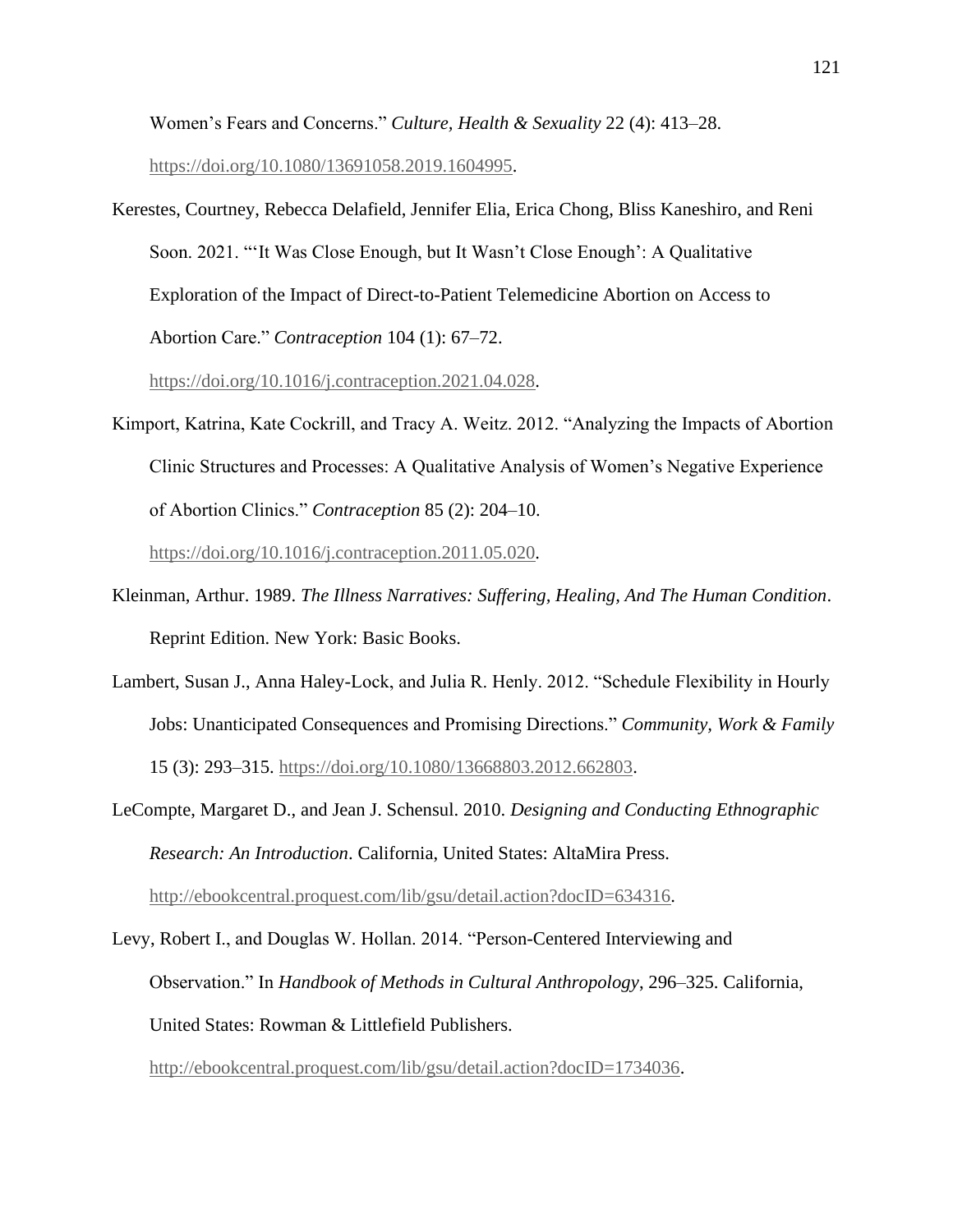- Lock, Margaret M., and Vinh-Kim Nguyen. 2018. *An Anthropology of Biomedicine*. John Wiley & Sons.
- Marcotte, Jessica. 2016. "The Agnotology of Abortion: A History of Ignorance about Women's Knowledge of Fertility Control." *Outskirts: Feminisms along the Edge* 34 (May): 1–20.
- Margo, Judy, Lois McCloskey, Gouri Gupte, Melanie Zurek, Seema Bhakta, and Emily Feinberg. 2016. "Women's Pathways to Abortion Care in South Carolina: A Qualitative Study of Obstacles and Supports." *Perspectives on Sexual and Reproductive Health* 48 (4): 199–207. [https://doi.org/10.1363/psrh.12006.](https://doi.org/10.1363/psrh.12006)
- Mark, Alice, Reesa Roberts, Angel M. Foster, Sarah W. Prager, Rolanda Ryan, and Beverly Winikoff. 2022. "'Who Is Driving You Home Today?' Escort Policies as a Barrier to Abortion Access." *Contraception* 108 (January): 4–6.

[https://doi.org/10.1016/j.contraception.2021.12.012.](https://doi.org/10.1016/j.contraception.2021.12.012)

- Martin, Emily. 2001. *The Woman in the Body: A Cultural Analysis of Reproduction*. Beacon Press.
- "Maternal Mortality Rates in the United States, 2019." 2021. National Center for Health Statistics. [https://www.cdc.gov/nchs/data/hestat/maternal-mortality-2021/maternal](https://www.cdc.gov/nchs/data/hestat/maternal-mortality-2021/maternal-mortality-2021.htm)[mortality-2021.htm.](https://www.cdc.gov/nchs/data/hestat/maternal-mortality-2021/maternal-mortality-2021.htm)
- Musante, Kathleen. 2014. "Chapter 8: Participant Observation." In *Handbook of Methods in Cultural Anthropology*, 238–76. California, United States: Rowman & Littlefield Publishers. [http://ebookcentral.proquest.com/lib/gsu/detail.action?docID=1734036.](http://ebookcentral.proquest.com/lib/gsu/detail.action?docID=1734036)
- National Abortion Federation. n.d. "Find A Provider." National Abortion Federation. Accessed April 20, 2022. [https://prochoice.org/patients/find-a-provider/.](https://prochoice.org/patients/find-a-provider/)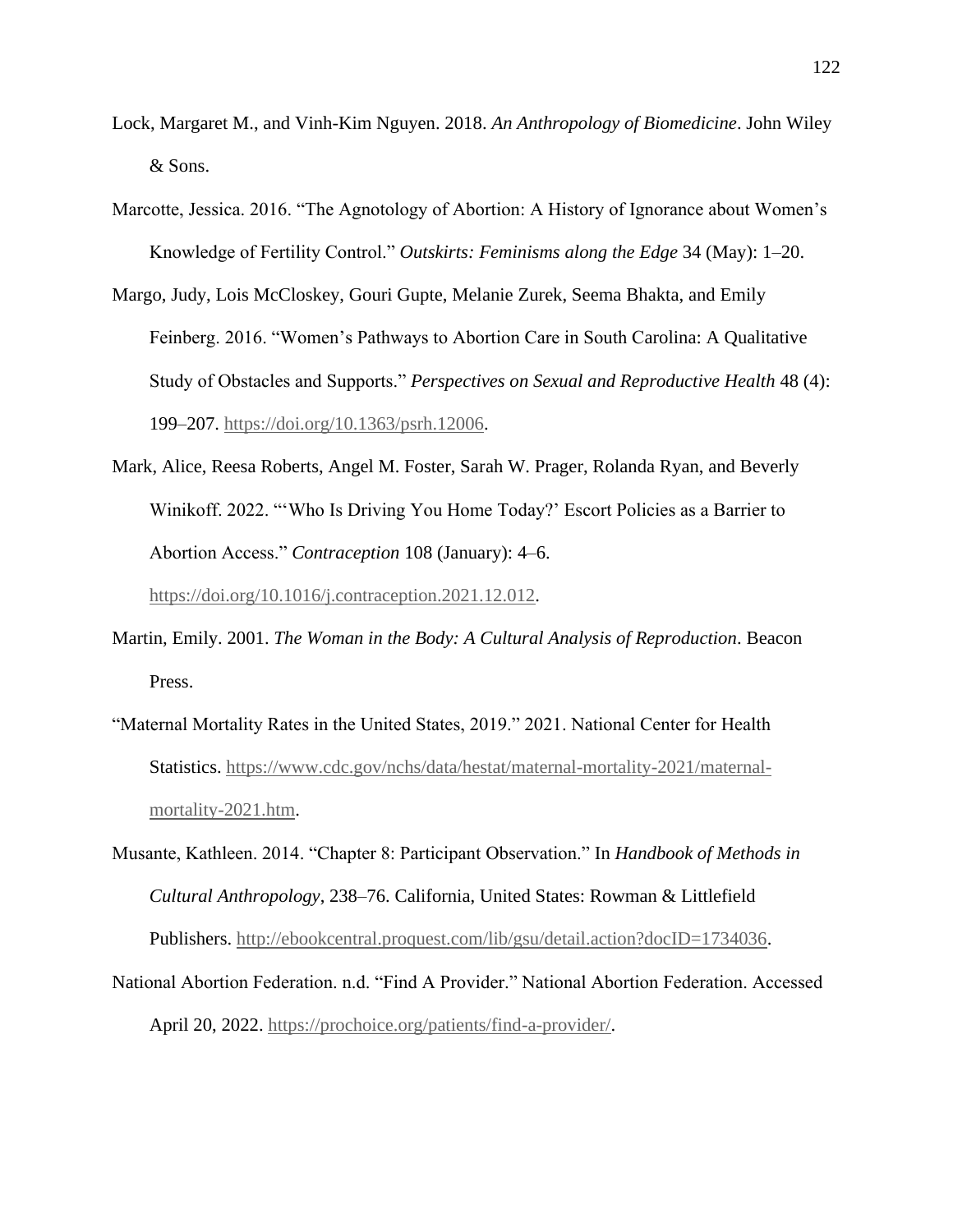- National Abortion Federation. 2006. "Crisis Pregnancy Centers: An Affront To Choice." [http://www.prochoice.org/pubs\\_research/publications/downloads/public\\_policy/cpc\\_report.](http://www.prochoice.org/pubs_research/publications/downloads/public_policy/cpc_report.pdf) [pdf.](http://www.prochoice.org/pubs_research/publications/downloads/public_policy/cpc_report.pdf)
- National Academies of Sciences, Engineering, Health and Medicine Division, Board on Health Care Services, Board on Population Health and Public Health Practice, and Committee on Reproductive Health Services: Assessing the Safety and Quality of Abortion Care in the U.S. 2018. *The Safety and Quality of Abortion Care in the United States*. *The Safety and Quality of Abortion Care in the United States*. National Academies Press (US). [https://www.ncbi.nlm.nih.gov/books/NBK507229/.](https://www.ncbi.nlm.nih.gov/books/NBK507229/)
- Office for Civil Rights. 2021. "Conscience Protections for Health Care Providers." Text. Conscience and Religious Freedom. October 14, 2010.

[https://www.hhs.gov/conscience/conscience-protections/index.html.](https://www.hhs.gov/conscience/conscience-protections/index.html)

- Ostrach, Bayla, and Melissa Cheyney. 2014. "Navigating Social and Institutional Obstacles: Low-Income Women Seeking Abortion." *Qualitative Health Research* 24 (7): 1006–17. [https://doi.org/10.1177/1049732314540218.](https://doi.org/10.1177/1049732314540218)
- Pew Research Center. n.d. "Public Opinion on Abortion." *Public Opinion on Abortion* (blog). Accessed November 1, 2021. [https://www.pewforum.org/fact-sheet/public-opinion-on](https://www.pewforum.org/fact-sheet/public-opinion-on-abortion/)[abortion/.](https://www.pewforum.org/fact-sheet/public-opinion-on-abortion/)
- "Practice Guidelines for Moderate Procedural Sedation and Analgesia 2018: A Report by the American Society of Anesthesiologists Task Force on Moderate Procedural Sedation and Analgesia, the American Association of Oral and Maxillofacial Surgeons, American College of Radiology, American Dental Association, American Society of Dentist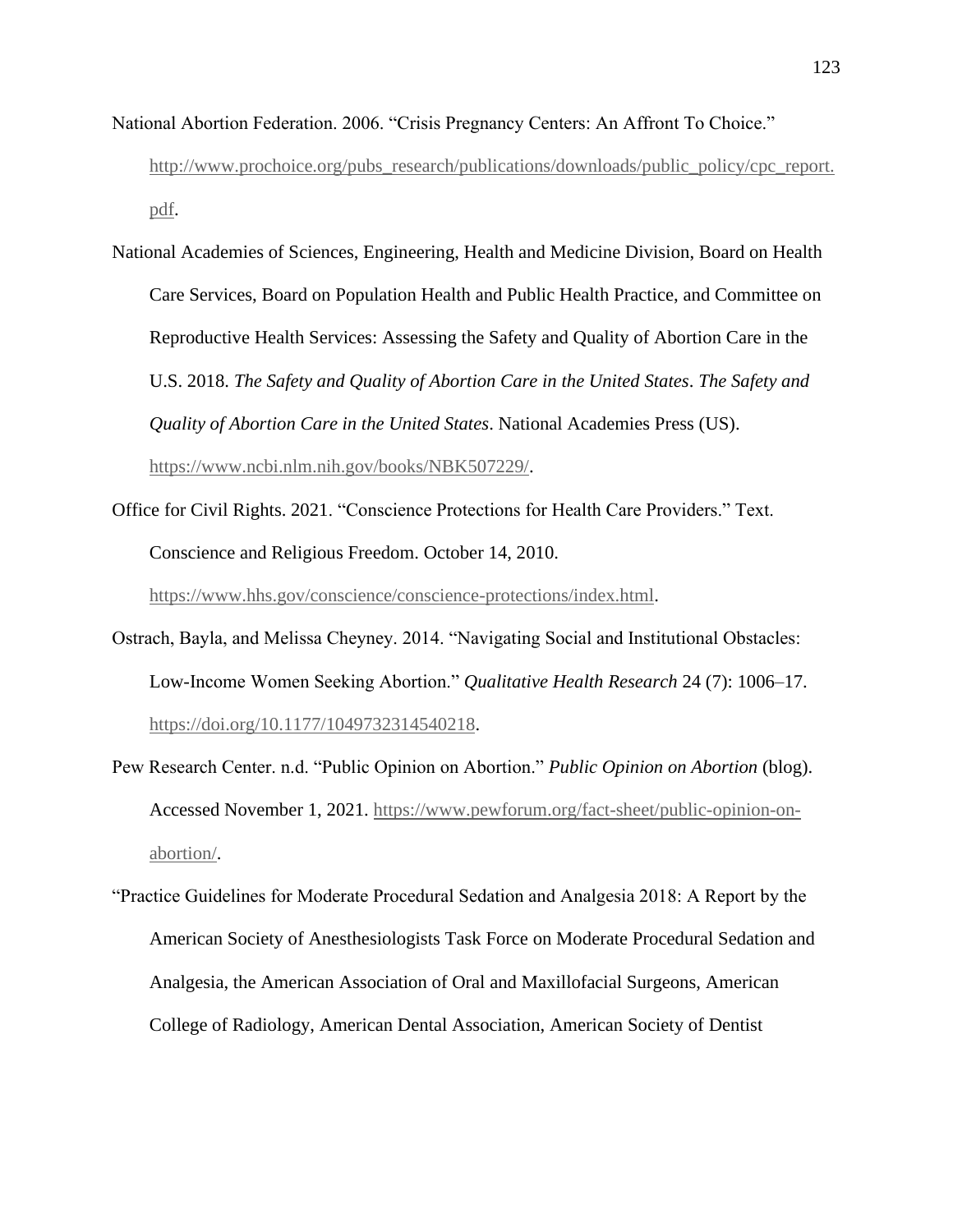Anesthesiologists, and Society of Interventional Radiology\*." 2018. American Society of Anesthesiologists. [https://doi.org/10.1097/ALN.0000000000002043.](https://doi.org/10.1097/ALN.0000000000002043)

Price, Kimala. 2020. "What Is Reproductive Justice?: How Women of Color Activists Are Redefining the Pro-Choice Paradigm." *Meridians* 19 (S1): 340–62.

[https://doi.org/10.1215/15366936-8566034.](https://doi.org/10.1215/15366936-8566034)

- Raymond, Elizabeth G., and David A. Grimes. 2012. "The Comparative Safety of Legal Induced Abortion and Childbirth in the United States." *Obstetrics and Gynecology* 119 (2 Pt 1): 215–19. [https://doi.org/10.1097/AOG.0b013e31823fe923.](https://doi.org/10.1097/AOG.0b013e31823fe923)
- Ross, Loretta J., and Rickie Solinger. 2017. *Reproductive Justice: An Introduction*. 1st ed. University of California Press. [https://www.jstor.org/stable/10.1525/j.ctv1wxsth.](https://www.jstor.org/stable/10.1525/j.ctv1wxsth)
- Ryan, Gery W., and H. Russell Bernard. 2003. "Techniques to Identify Themes." *Field Methods* 15 (1): 85–109. [https://doi.org/10.1177/1525822X02239569.](https://doi.org/10.1177/1525822X02239569)
- Sartin, Jeffrey S. 2004. "J. Marion Sims, the Father of Gynecology: Hero or Villain?" *Southern Medical Journal* 97 (5): 500–505. [https://doi.org/10.1097/00007611-200405000-00017.](https://doi.org/10.1097/00007611-200405000-00017)
- Scheper-Hughes, Nancy. 1990. "Three Propositions for a Critically Applied Medical Anthropology." *Social Science & Medicine* 30 (2): 189–97. [https://doi.org/10.1016/0277-](https://doi.org/10.1016/0277-9536(90)90079-8) [9536\(90\)90079-8.](https://doi.org/10.1016/0277-9536(90)90079-8)
- Scheper-Hughes, Nancy, and Philippe Bourgois. 2004. "Introduction: Making Sense of Violence." In *Violence in War and Peace: An Anthology*, edited by Nancy Scheper-Hughes and Philippe Bourgois, 1–27. Oxford: Blackwell.
- Schiebinger, Londa L. 2007. *Plants and Empire: Colonial Bioprospecting in the Atlantic World : Colonial Bioprospecting in the Atlantic World*. Cambridge, United States: Harvard University Press. [http://ebookcentral.proquest.com/lib/gsu/detail.action?docID=3300031.](http://ebookcentral.proquest.com/lib/gsu/detail.action?docID=3300031)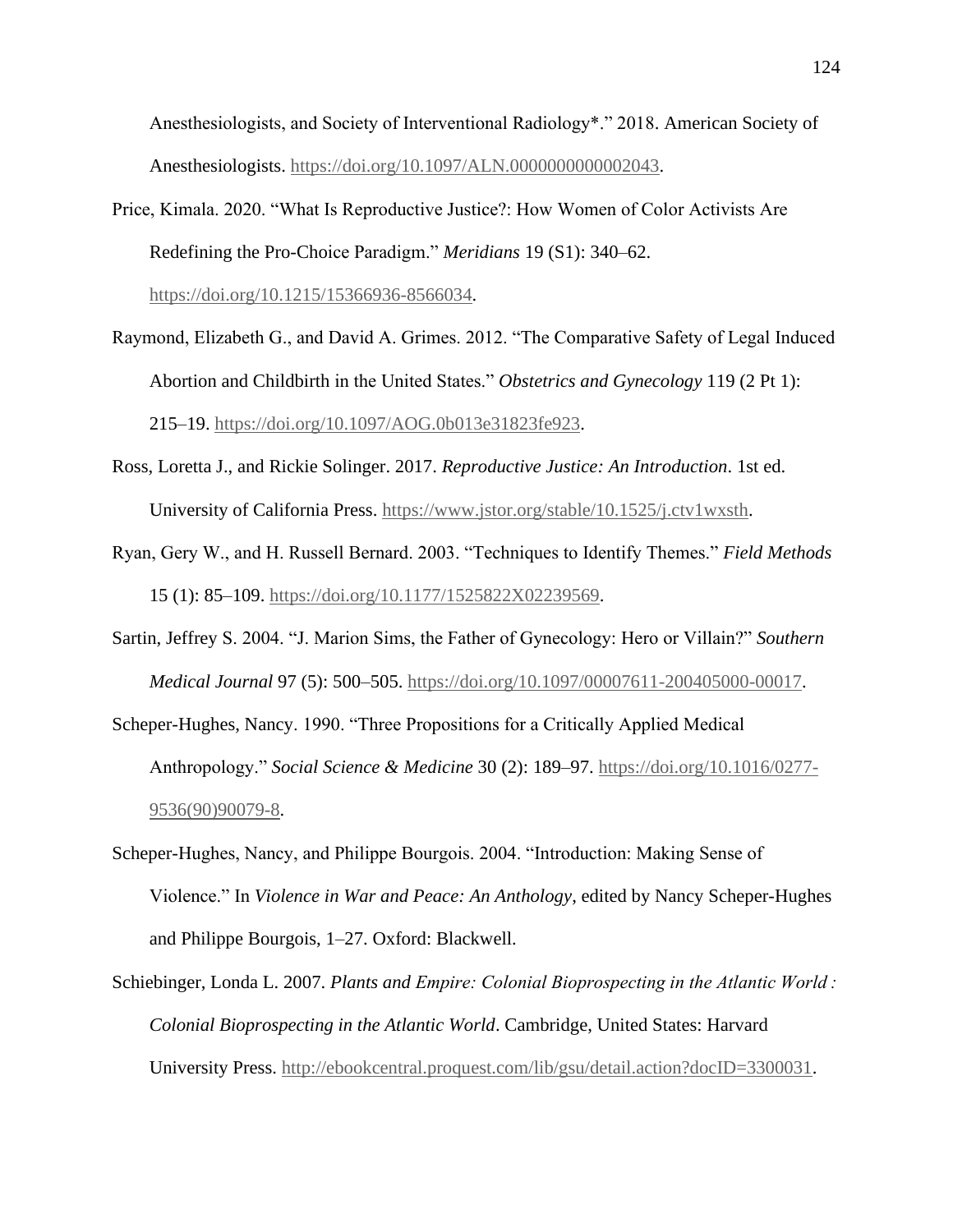- Shah, Sonia. 2016. *Pandemic: Tracking Contagions, from Cholera to Ebola and Beyond*. New York, NY: Macmillan Publishing Group, LLC. https://www.thriftbooks.com/w/pandemictracking-contagions-from-cholera-to-ebola-and-beyond\_sonia-shah/9612855/.
- Shellenberg, Kristen M., and Amy O. Tsui. 2012. "Correlates of Perceived and Internalized Stigma among Abortion Patients in the USA: An Exploration by Race and Hispanic Ethnicity." *International Journal of Gynecology & Obstetrics* 118 (September): S152–59. [https://doi.org/10.1016/S0020-7292\(12\)60015-0.](https://doi.org/10.1016/S0020-7292(12)60015-0)
- Singer, Merrill. 1995. "Beyond the Ivory Tower: Critical Praxis in Medical Anthropology." *Medical Anthropology Quarterly* 9 (1): 80–106.

[https://doi.org/10.1525/maq.1995.9.1.02a00060.](https://doi.org/10.1525/maq.1995.9.1.02a00060)

- Smedley, Brian, Adrienne Stith, and Alan Nelson. 2003. *Unequal Treatment: Confronting Racial and Ethnic Disparities in Health Care*. Washington, D.C.: National Academies Press. [https://doi.org/10.17226/10260.](https://doi.org/10.17226/10260)
- Smith, Jodie Louise, and Sharon Cameron. 2019. "Current Barriers, Facilitators and Future Improvements to Advance Quality of Abortion Care: Views of Women." *BMJ Sexual & Reproductive Health* 45 (3): 207–12. [https://doi.org/10.1136/bmjsrh-2018-200264.](https://doi.org/10.1136/bmjsrh-2018-200264)
- Taylor, Jamila K. 2020. "Structural Racism and Maternal Health Among Black Women." *Journal of Law, Medicine & Ethics* 48 (3): 506–17.

[https://doi.org/10.1177/1073110520958875.](https://doi.org/10.1177/1073110520958875)

- "Ten Great Public Health Achievements -- United States, 1900-1999." 1999. Center for Disease Control and Prevention. [https://www.cdc.gov/mmwr/preview/mmwrhtml/00056796.htm.](https://www.cdc.gov/mmwr/preview/mmwrhtml/00056796.htm)
- "Texas SB8 | 2021-2022 | 87th Legislature." n.d. LegiScan. Accessed April 20, 2022. https://legiscan.com/TX/text/SB8/id/2395961.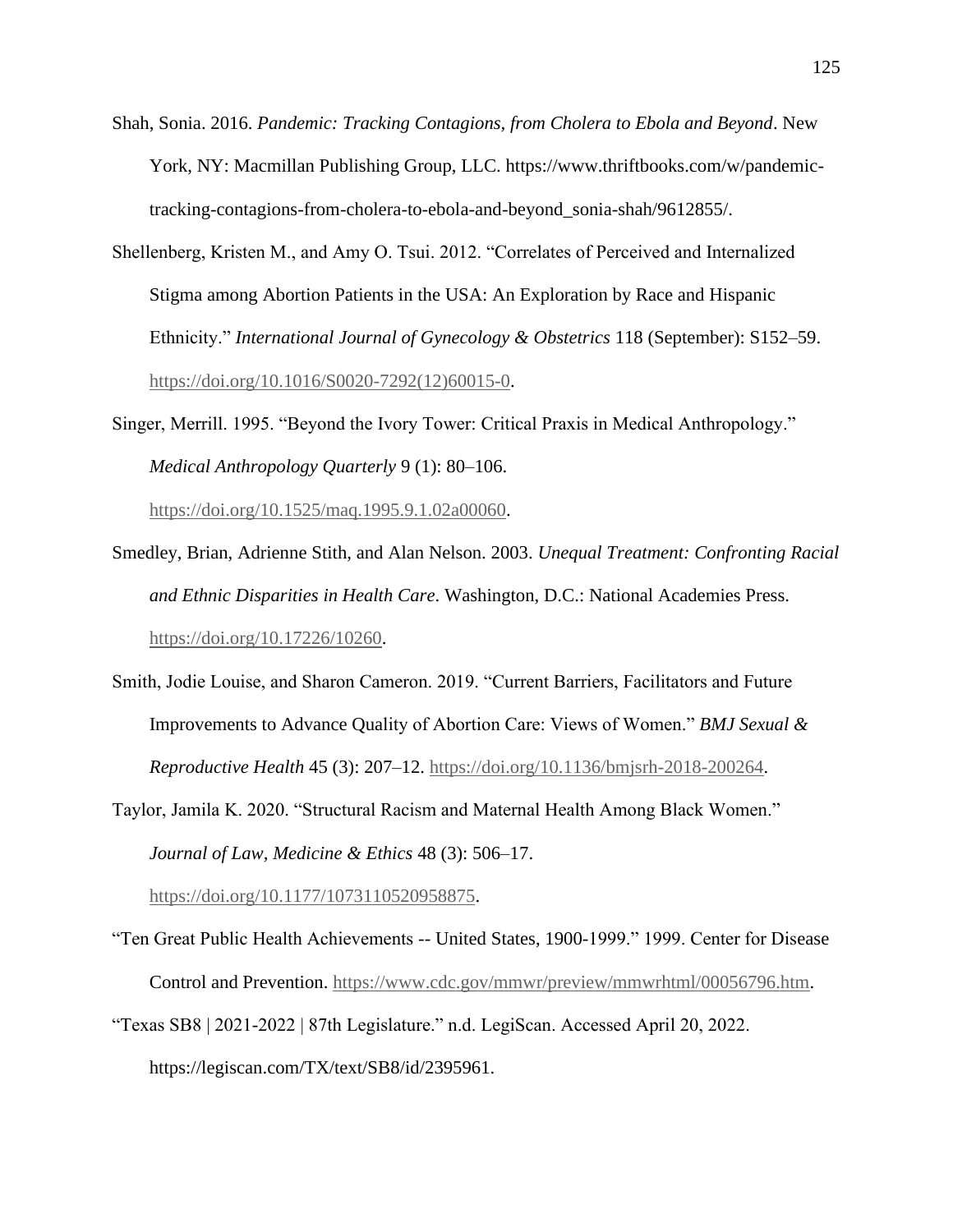- Upadhyay, Ushma D, Alice F. Cartwright, and Daniel Grossman. 2022. "Barriers to Abortion Care and Incidence of Attempted Self-Managed Abortion among Individuals Searching Google for Abortion Care: A National Prospective Study." *Contraception* 106 (February): 49–56. [https://doi.org/10.1016/j.contraception.2021.09.009.](https://doi.org/10.1016/j.contraception.2021.09.009)
- Van IJzendoorn, Marinus H. van, Jesus Palacios, Edmund J. S. Sonuga-Barke, Megan R. Gunnar, Panayiota Vorria, Robert B. McCall, Lucy LeMare, Marian J. Bakermans-Kranenburg, Natasha A. Dobrova-Krol, and Femmie Juffer. 2011. "Children in Institutional Care: Delayed Development and Resilience." *Monographs of the Society for Research in Child Development* 76 (4): 8–30. [https://doi.org/10.1111/j.1540-5834.2011.00626.x.](https://doi.org/10.1111/j.1540-5834.2011.00626.x)
- Varley, Emma, and Saiba Varma. 2021. "Introduction: Medicine's Shadowside: Revisiting Clinical Iatrogenesis." *Anthropology & Medicine* 28 (2): 141–55. [https://doi.org/10.1080/13648470.2021.1937514.](https://doi.org/10.1080/13648470.2021.1937514)
- Varney, Helen, and Joyce Beeb Thompson. 2016. *A History of Midwifery in the United States: The Midwife Said Fear Not*. New York, NY: Springer Publishing Company. [https://search.ebscohost.com/login.aspx?direct=true&AuthType=ip,shib&db=nlebk&AN=1](https://search.ebscohost.com/login.aspx?direct=true&AuthType=ip,shib&db=nlebk&AN=1102349&site=eds-live&scope=site&custid=gsu1) [102349&site=eds-live&scope=site&custid=gsu1.](https://search.ebscohost.com/login.aspx?direct=true&AuthType=ip,shib&db=nlebk&AN=1102349&site=eds-live&scope=site&custid=gsu1)
- Vincent, Louise. 2012. "Shaking a Hornets' Nest: Pitfalls of Abortion Counselling in a Secular Constitutional Order: A View from South Africa." *Culture, Health & Sexuality* 14 (1–2): 125–38.
- Wutich, Amber, Gery Ryan, and H. Russell Bernard. 2014. "Text Analysis." In *Handbook of Methods in Cultural Anthropology*, 498–522. California, Unites States: Rowman & Littlefield Publishers.

[http://ebookcentral.proquest.com/lib/gsu/detail.action?docID=1734036.](http://ebookcentral.proquest.com/lib/gsu/detail.action?docID=1734036)